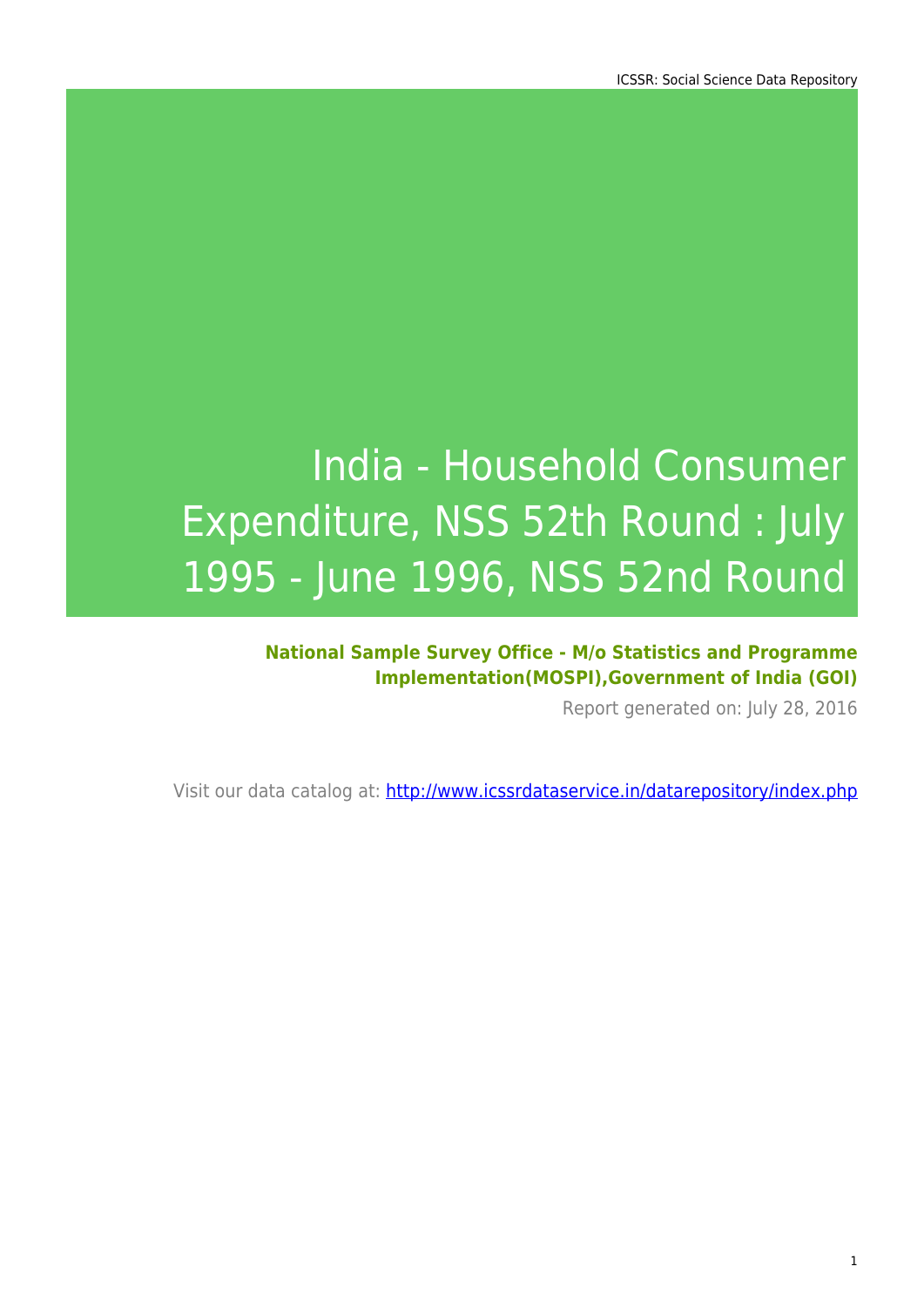#### **Overview**

#### **Identification**

ID NUMBER DDI-IND-MOSPI-NSSO-52Rnd-Sch1.0-1995

#### **Version**

VERSION DESCRIPTION V1.0; Re-organised anonymised dataset for public distribution.

PRODUCTION DATE 2012-05-27

#### **Overview**

#### **ABSTRACT**

The National Sample Survey Organisation (NSSO) has been carrying out All-India surveys on consumer expenditure. While some of these smaller-scale surveys are spread over a full year and others over six months only, the quinquennial (full-scale) surveys have all been of a full year's duration. Household consumer expenditure is measured as the expenditure incurred by a household on domestic account during a specified period, called reference period. It includes the imputed values of goods and services, which are not purchased but procured otherwise for consumption. In other words, it is the sum total of monetary values of all the items (i.e. goods and services) consumed by the household on domestic account during the reference period. Any expenditure incurred towards the productive enterprises of the households is also excluded from household consumer expenditure. To minimise recall errors, a very detailed item classification is adopted to collect information, including items of food, items of fuel, items of clothing, bedding and footwear, items of educational and medical expenses, items of durable goods and other items. The schedule has also collected some other household particulars including age, sex and educational level etc. of each household member. The schedule design for the survey is more or less similar to that adopted in the previous rounds. The household consumer expenditure schedule used for the survey collected information on quantity and value of household consumption with a reference period of "last 7 days and 30 days" for some frequent items of consumption and "last 365 days" for some less frequently purchased items.

KIND OF DATA Sample survey data [ssd]

#### UNITS OF ANALYSIS

Randomly selected households based on sampling procedure and members of the household

#### **Scope**

#### **NOTES**

The NSSO surveys on consumer expenditure aim to measure the household consumer expenditure in quantitative terms disaggregated by various household characteristics.

The data for this survey is collected in the NSS Schedule 1.0 used for household consumer expenditure. For this round, the schedule had the following blocks.

Blocks 1 and 2 - are similar to the ones used in usual NSS rounds. These are used to record identification of sample households and particulars of field operations.

Block-3: Household characteristics like, household size, principal industry-occupation, social group, land possessed, primary source of energy used for cooking and lighting etc. have been recorded in this block.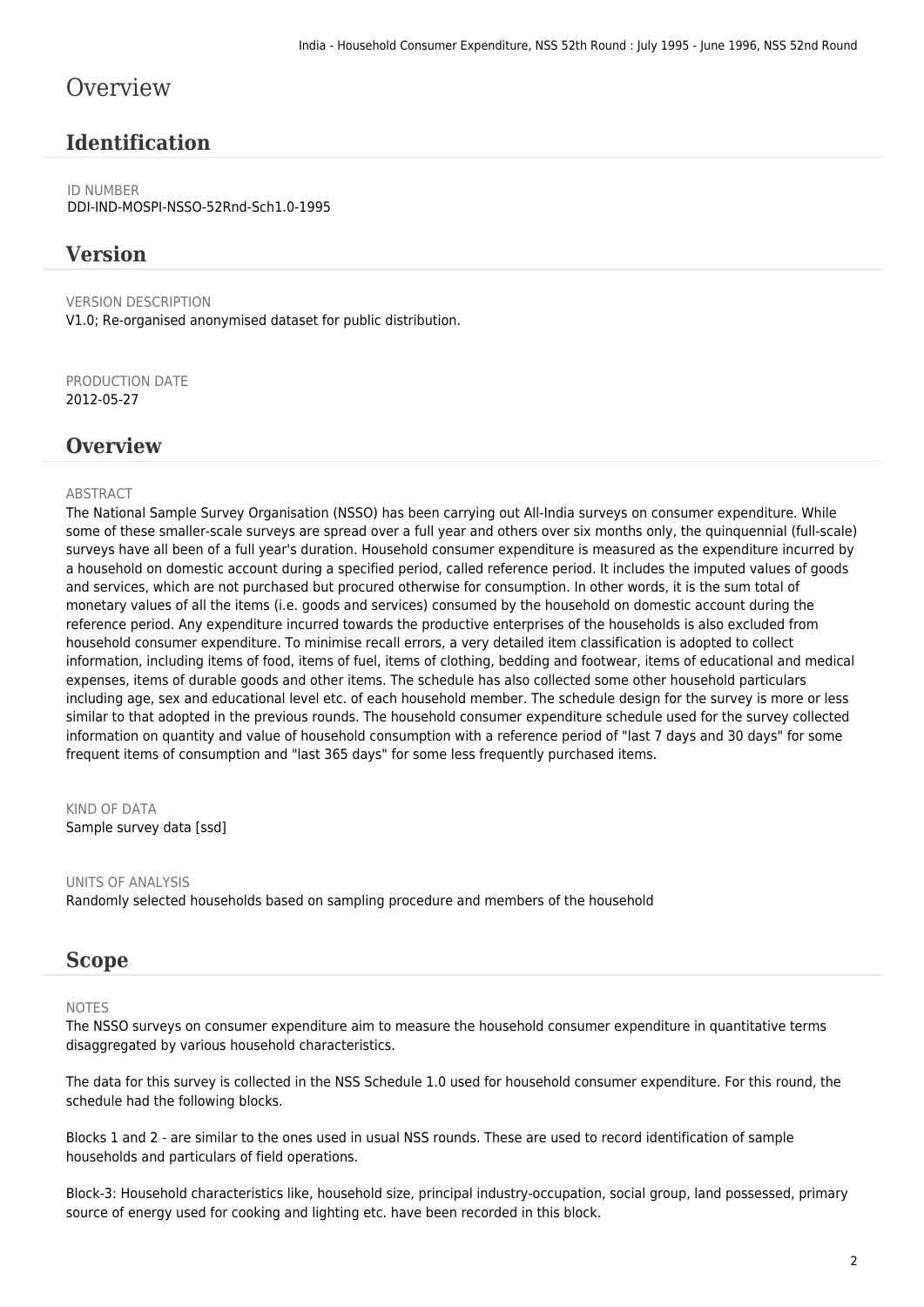Block-4: In this block detailed demographic particulars including age, sex, educational level, marital status, number of meals usually taken in a day etc. has been recorded.

Block-5: In this block cash purchase and household consumption of food, pan, tobacco and intoxicants during the last 7 days have been recorded.

Block-5.1: In this block cash purchase and household consumption of fuel and light during the last 30 days have been recorded.

Block-6: Annual household consumption of clothing has been recorded in this block.

Block-7: Annual household consumption of footwear has been recorded in this block.

Block-8 : Household expenditure on miscellaneous goods and services and rents and taxes during the last 30 days has been recorded in this block.

Block-8.1 : Annual household expenditure on education and medical (institutional) goods and services has been recorded here.

Block-8.2 : Monthly household expenditure on medical (non-institutional) goods and services has been recorded here.

Block-9 : Annual household expenditure for purchase and construction (including repairs) of durable goods for domestic use has been recorded here.

Block-10 : Perception of households regarding sufficiency of food has been recorded here.

Block-11.1 : Weekly household expenditure on ceremonies has been recorded here.

Block-11.2 : Annual household expenditure on ceremonies has been recorded here.

Block-12 : Summary of household consumer expenditure has been recorded here.

#### **Coverage**

#### GEOGRAPHIC COVERAGE

The survey covered the whole of Indian Union except

(i) Ladakh and Kargil districts of Jammu & Kashmir,

(ii) interior villages of Nagaland (consistind of 71.2 % of total number of villages ) situated beyond 5 kms. of a bus route and

(iii) 35.5% villages of Andaman & Nicobar Islands which are inaccessible throughout the year.

#### UNIVERSE

The survey used the interview method of data collection from a sample of randomly selected households and members of the household.

#### **Producers and Sponsors**

#### PRIMARY INVESTIGATOR(S)

| <b>Name</b>                     | <b>Affiliation</b>                                                            |
|---------------------------------|-------------------------------------------------------------------------------|
| I National Sample Survey Office | M/o Statistics and Programme Implementation(MOSPI), Government of India (GOI) |

#### OTHER PRODUCER(S)

| .<br><b>Name</b><br>Role<br>----<br>™lon<br>____<br>the contract of the contract of the contract of the contract of the contract of the contract of the contract of |  |
|---------------------------------------------------------------------------------------------------------------------------------------------------------------------|--|
|---------------------------------------------------------------------------------------------------------------------------------------------------------------------|--|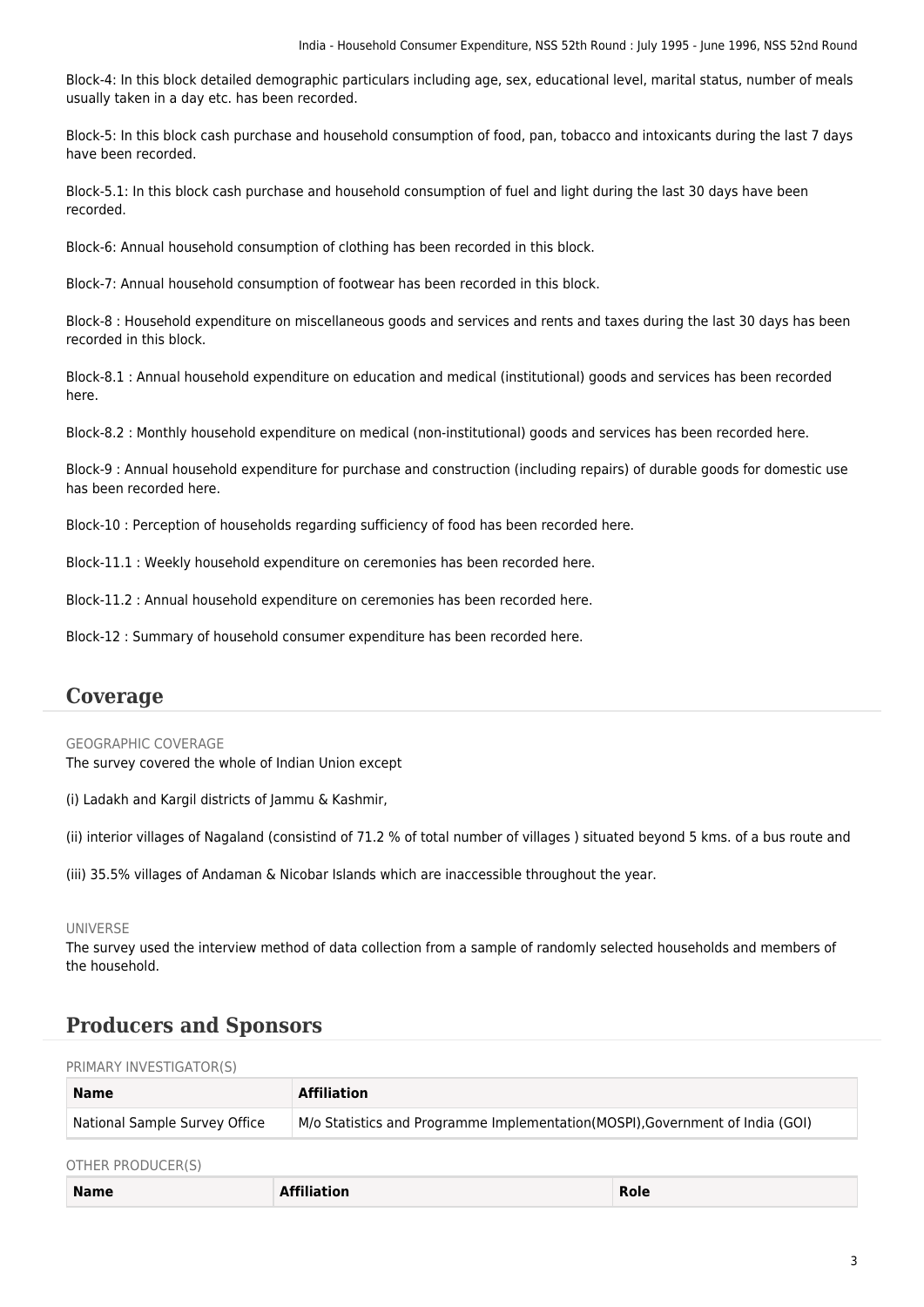| <b>Name</b>                              | <b>Affiliation</b>                                    | Role                                                          |
|------------------------------------------|-------------------------------------------------------|---------------------------------------------------------------|
| Survey Design Reearch<br><b>Division</b> | National Sample Survey Office                         | Questionnaire Design, Sampling<br>methodology, Survey Reports |
| <b>Field Operations Division</b>         | National Sample Survey Office                         | Field Work                                                    |
| Data Processing Division                 | National Sample Survey Office                         | Data Processing                                               |
| <b>Computer Centre</b>                   | M/o Statistics and Programme<br>Implementation(MOSPI) | Tabulation and Dissemination                                  |

#### FUNDING

| <b>Name</b>                                    | <b>Abbreviation</b> | Role |
|------------------------------------------------|---------------------|------|
| M/o Statistics & Programme Implementation, GOI | <b>MOSPI</b>        |      |

#### OTHER ACKNOWLEDGEMENTS

| <b>Name</b>                         | <b>Affiliation</b> | Role                         |
|-------------------------------------|--------------------|------------------------------|
| Governing council and Working Group | GOI                | Finalisation of survey study |

#### **Metadata Production**

#### METADATA PRODUCED BY

| Name                        | <b>Abbreviation Affiliation</b> |                                           | Role                       |
|-----------------------------|---------------------------------|-------------------------------------------|----------------------------|
| Computer Centre   MOSPI, CC |                                 | M/O Statistics & Programme Implementation | Documentation of the study |

DATE OF METADATA PRODUCTION 2012-08-15

DDI DOCUMENT VERSION Version 1.0 (Aug 2012)

DDI DOCUMENT ID DDI-IND-MOSPI-NSSO-52Rnd-Sch1.0-1995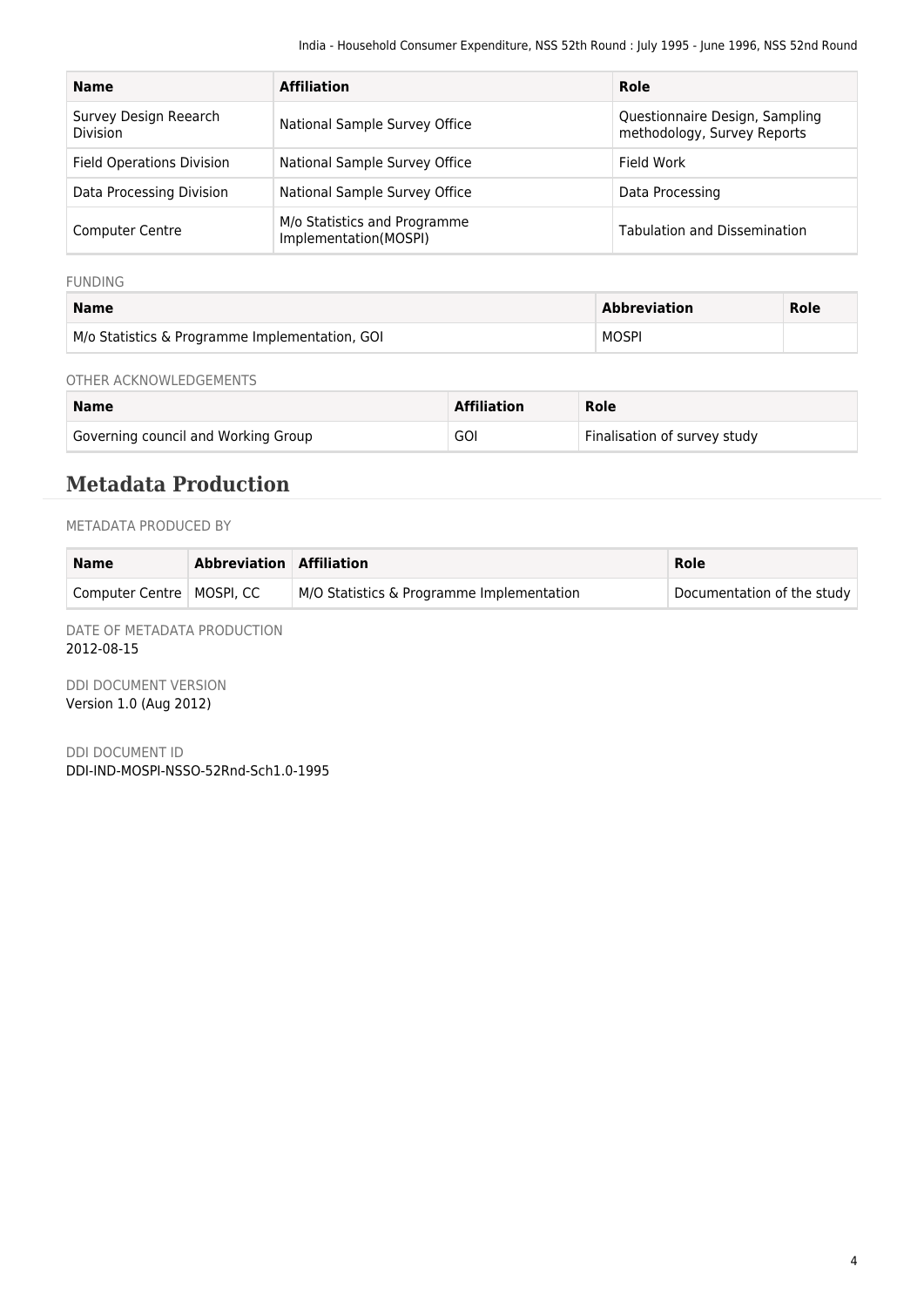# Sampling

### **Sampling Procedure**

As usual, a stratified two-stage design is adopted for the current round. The first-stage units are census villages in the rural sector (panchayat wards in case of Kerala) and the NSSO urban frame survey (UFS) blocks in the urban sector. The second-stage units are households in both the sectors.

SAMPLING FRAME FOR FIRST STAGE UNITS : The lists of census villages of 1991 census (1981 census list for J & K ) constitute the sampling frame for the rural sector. For Kerala, however, the list of panchayat wards has been used as the sampling frame for selection of panchayat wards in the rural sector. For Nagaland, the villages located within 5 kms. of a bus route constitute the sampling frame whereas, for Andaman & Nicobar Islands, the list of 'accessible' villages constitutes the sampling frame. For the urban sector, the lists of NSSO Urban Frame Survey (UFS) blocks have been considered as the sampling frame.

#### **STRATIFICATION**

RURAL : In the rural sector, each district is treated as a separate stratum. However, if the 1991 census population of the district is greater than or equal to 2 million (1.8 million population as per 1981 census for  $\vert \& K \rangle$ , the districts is split into two or more strata, by grouping contiguous thesis to form strata. In Gujarat, in the case of districts extending over more than one NSS region, the part of a district falling within each NSS region forms a separate stratum.

URBAN : In the urban sector, strata are formed, within each NSS region, by grouping towns on the basis of the population size class of towns.

### **Weighting**

Two different weights have been provided in each file in the data set. Details are as follows:-

- 1. Weight for each sub sample is stored in the variable name: Wgt SubSample
- 2. Combined subsample weight is stored in the variable name : Wgt\_Combined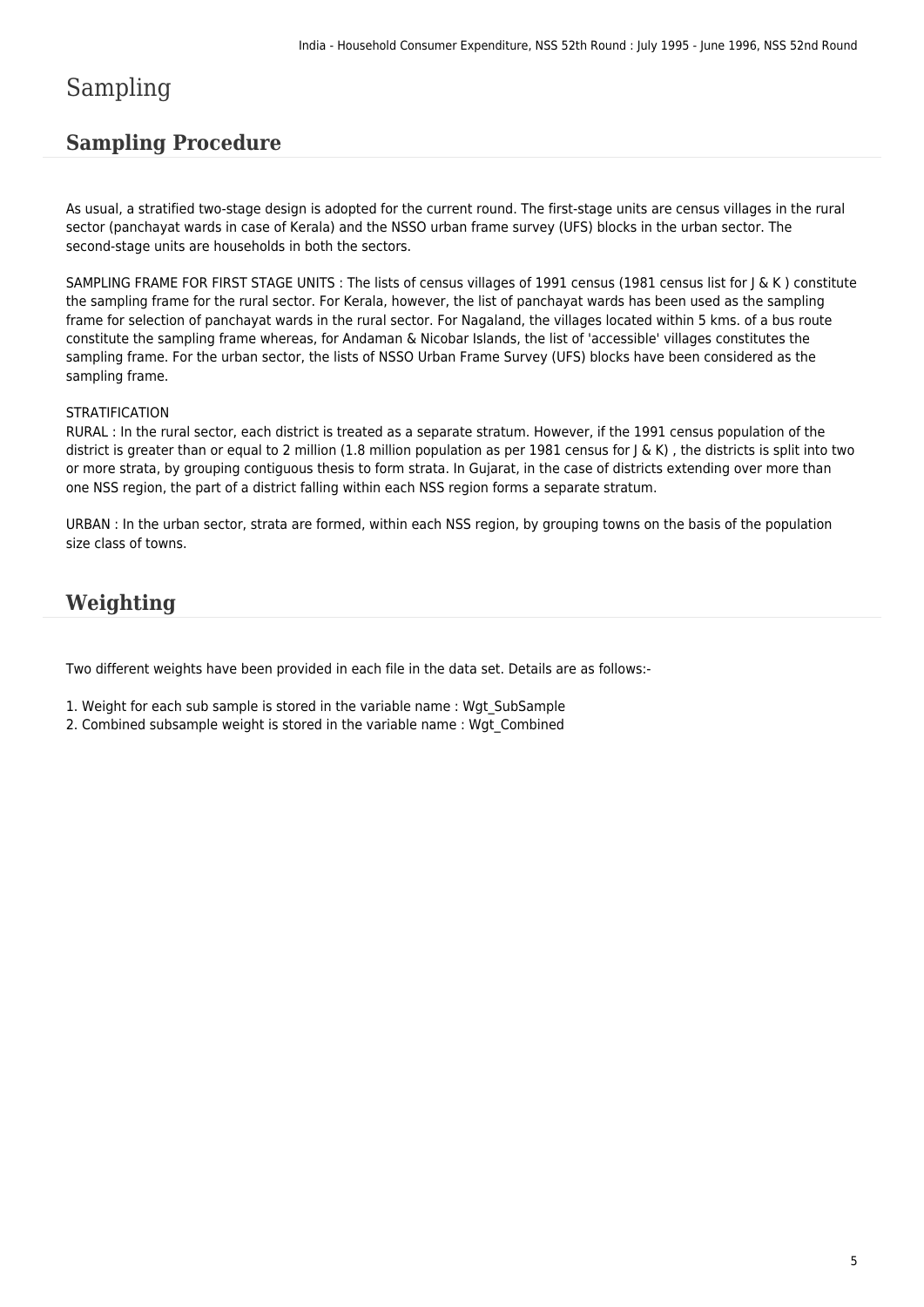# Questionnaires

#### **Overview**

The data for this survey is collected in the NSS Schedule 1.0 used for household consumer expenditure. For this round, the schedule had the following blocks.

Blocks 1 and 2 - are similar to the ones used in usual NSS rounds. These are used to record identification of sample households and particulars of field operations.

Block-3: Household characteristics like, household size, principal industry-occupation, social group, land possessed, primary source of energy used for cooking and lighting etc. have been recorded in this block.

Block-4: In this block detailed demographic particulars including age, sex, educational level, marital status, number of meals usually taken in a day etc. has been recorded.

Block-5: In this block cash purchase and household consumption of food, pan, tobacco and intoxicants during the last 7 days have been recorded.

Block-5.1: In this block cash purchase and household consumption of fuel and light during the last 30 days have been recorded.

Block-6: Annual household consumption of clothing has been recorded in this block.

Block-7: Annual household consumption of footwear has been recorded in this block.

Block-8 : Household expenditure on miscellaneous goods and services and rents and taxes during the last 30 days has been recorded in this block.

Block-8.1 : Annual household expenditure on education and medical (institutional) goods and services has been recorded here.

Block-8.2 : Monthly household expenditure on medical (non-institutional) goods and services has been recorded here.

Block-9 : Annual household expenditure for purchase and construction (including repairs) of durable goods for domestic use has been recorded here.

Block-10 : Perception of households regarding sufficiency of food has been recorded here.

Block-11.1 : Weekly household expenditure on ceremonies has been recorded here.

Block-11.2 : Annual household expenditure on ceremonies has been recorded here.

Block-12 : Summary of household consumer expenditure has been recorded here.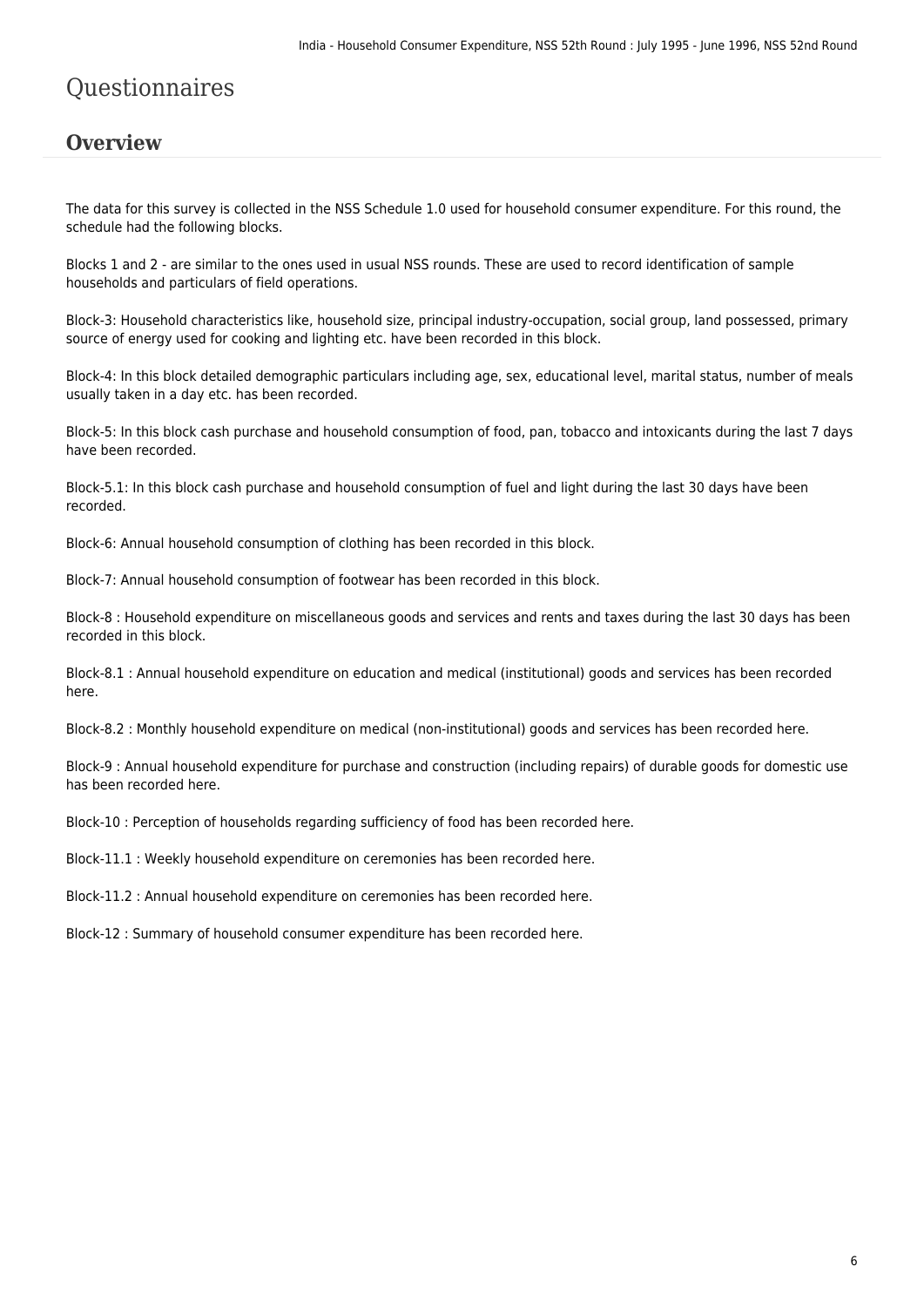# Data Collection

#### **Data Collection Dates**

| <b>Start</b> | End        | Cycle       |
|--------------|------------|-------------|
| 1995-07-01   | 1995-09-30 | Sub Round 1 |
| 1995-10-01   | 1995-12-31 | Sub Round 2 |
| 1996-01-01   | 1996-03-31 | Sub Round 3 |
| 1996-04-01   | 1996-06-30 | Sub Round 4 |

#### **Data Collection Mode**

Face-to-face [f2f]

#### **Questionnaires**

The data for this survey is collected in the NSS Schedule 1.0 used for household consumer expenditure. For this round, the schedule had the following blocks.

Blocks 1 and 2 - are similar to the ones used in usual NSS rounds. These are used to record identification of sample households and particulars of field operations.

Block-3: Household characteristics like, household size, principal industry-occupation, social group, land possessed, primary source of energy used for cooking and lighting etc. have been recorded in this block.

Block-4: In this block detailed demographic particulars including age, sex, educational level, marital status, number of meals usually taken in a day etc. has been recorded.

Block-5: In this block cash purchase and household consumption of food, pan, tobacco and intoxicants during the last 7 days have been recorded.

Block-5.1: In this block cash purchase and household consumption of fuel and light during the last 30 days have been recorded.

Block-6: Annual household consumption of clothing has been recorded in this block.

Block-7: Annual household consumption of footwear has been recorded in this block.

Block-8 : Household expenditure on miscellaneous goods and services and rents and taxes during the last 30 days has been recorded in this block.

Block-8.1 : Annual household expenditure on education and medical (institutional) goods and services has been recorded here.

Block-8.2 : Monthly household expenditure on medical (non-institutional) goods and services has been recorded here.

Block-9 : Annual household expenditure for purchase and construction (including repairs) of durable goods for domestic use has been recorded here.

Block-10 : Perception of households regarding sufficiency of food has been recorded here.

Block-11.1 : Weekly household expenditure on ceremonies has been recorded here.

Block-11.2 : Annual household expenditure on ceremonies has been recorded here.

Block-12 : Summary of household consumer expenditure has been recorded here.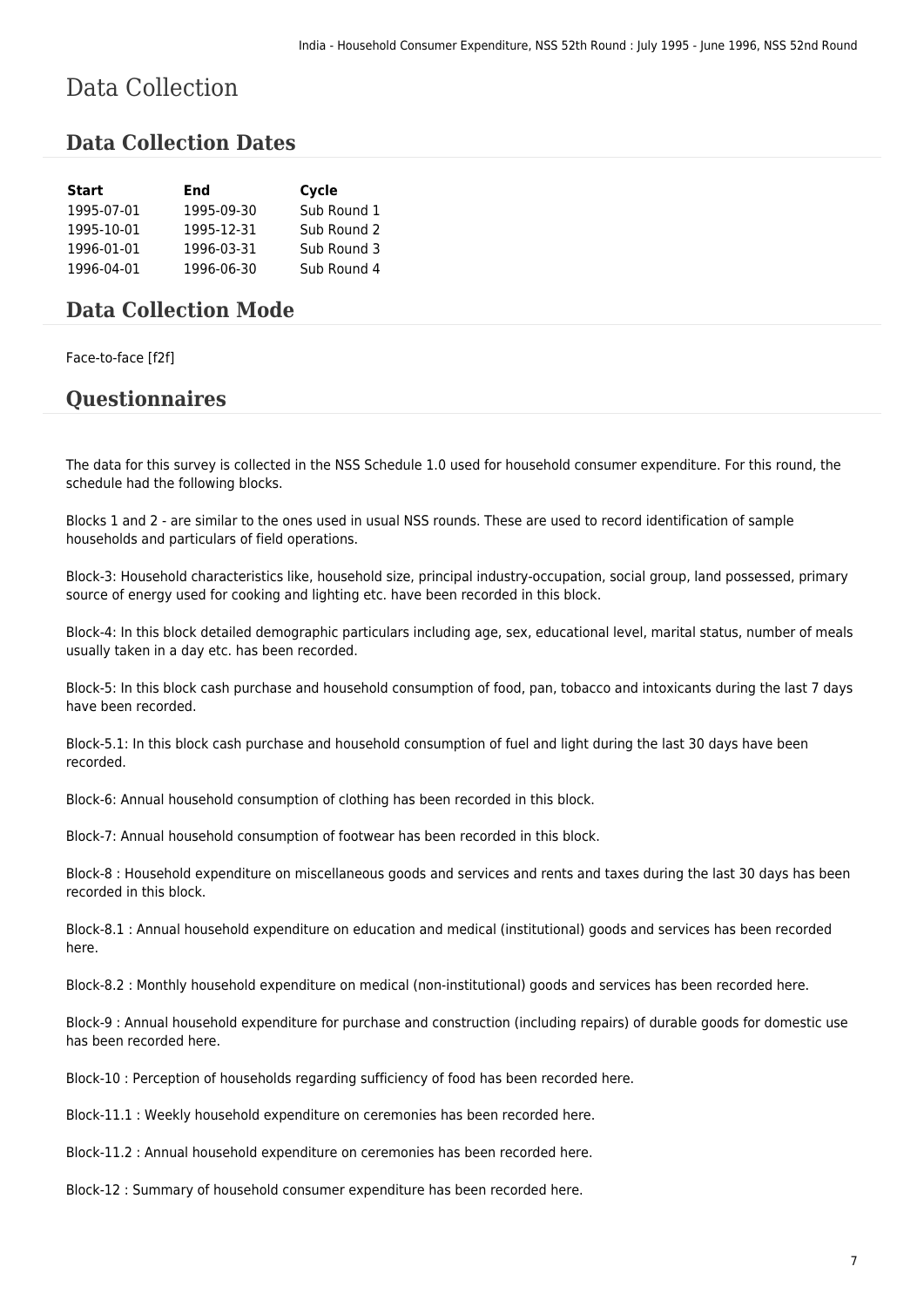# Data Processing

No content available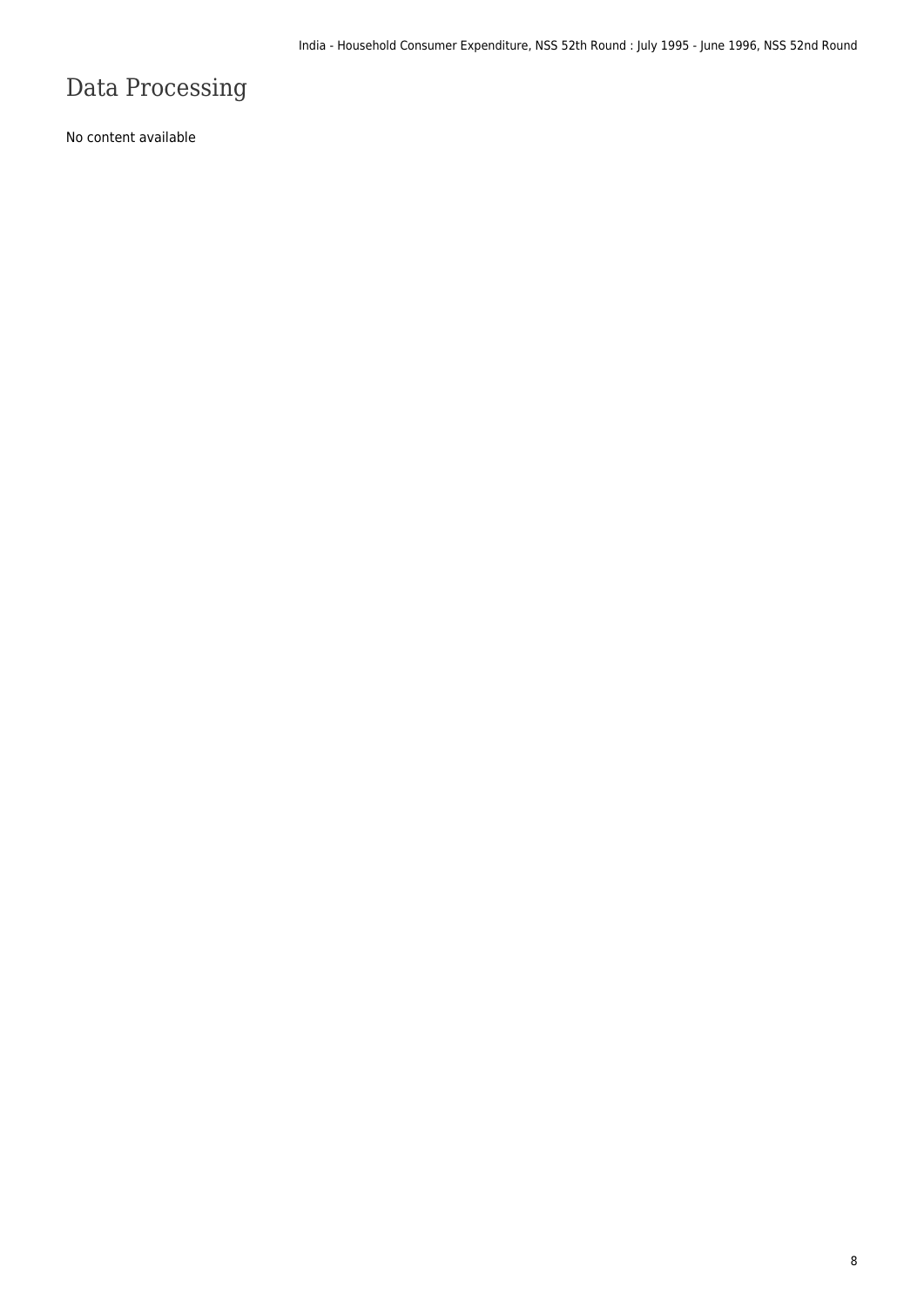# Data Appraisal

No content available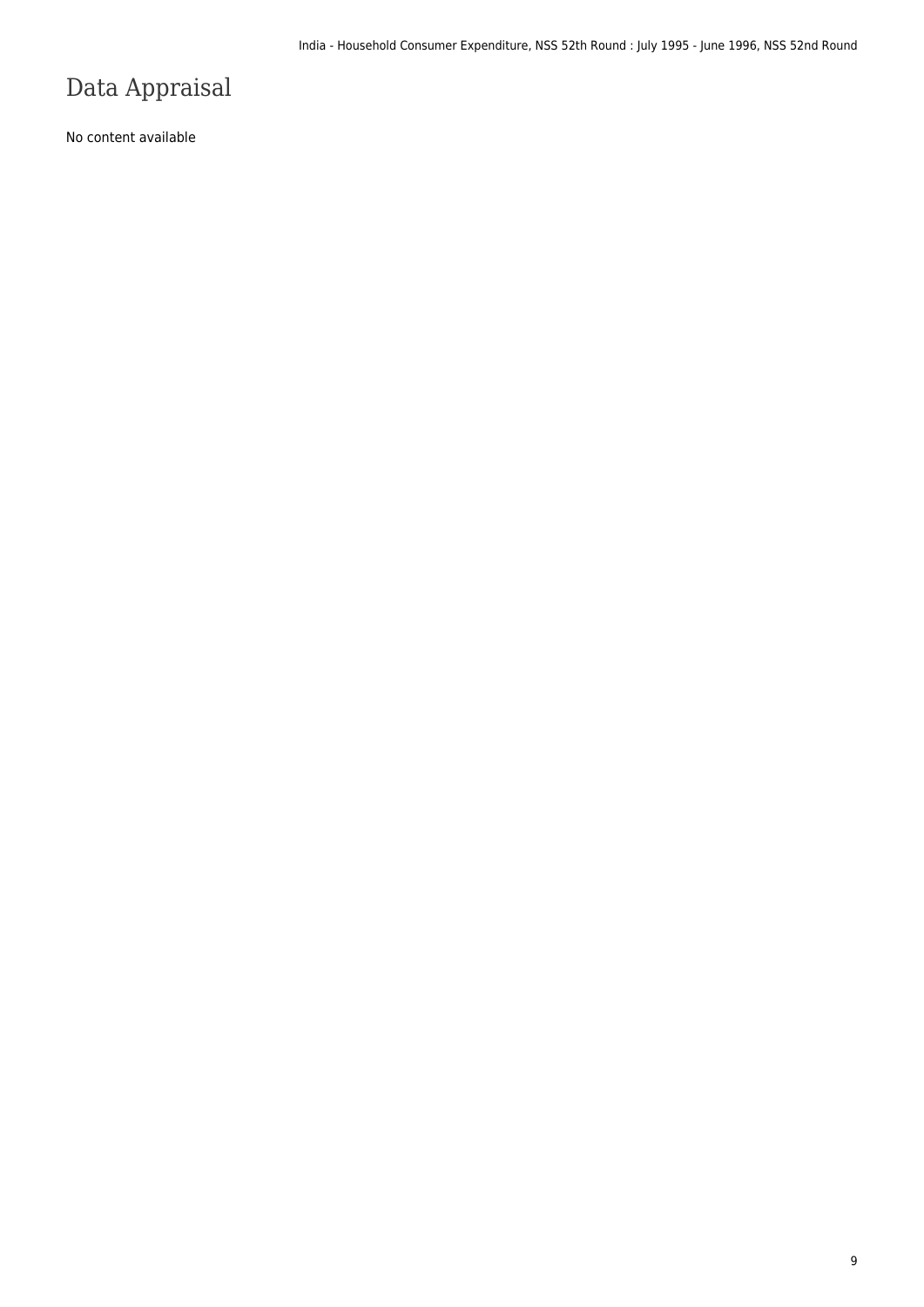# **File Description**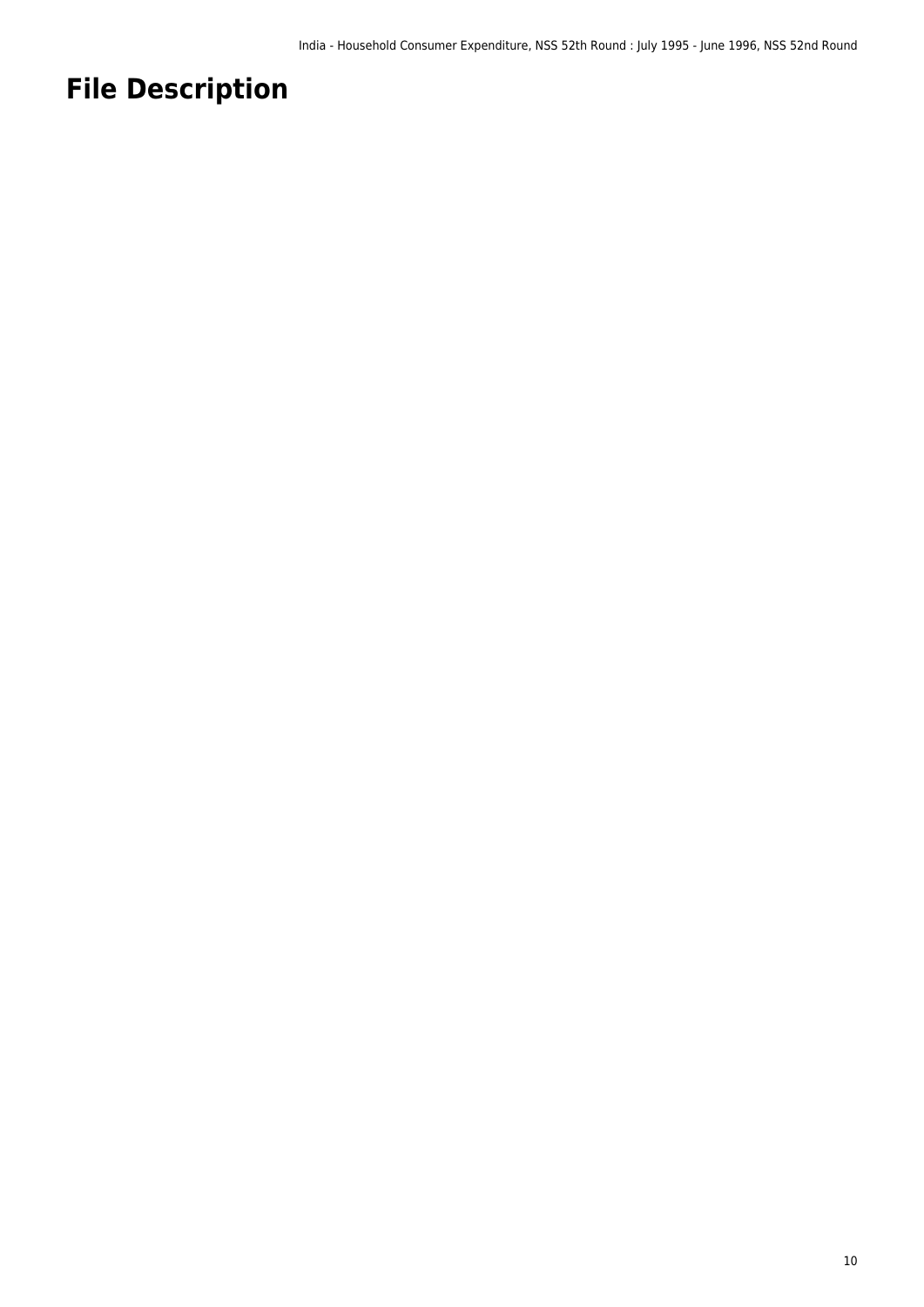# **Variable List**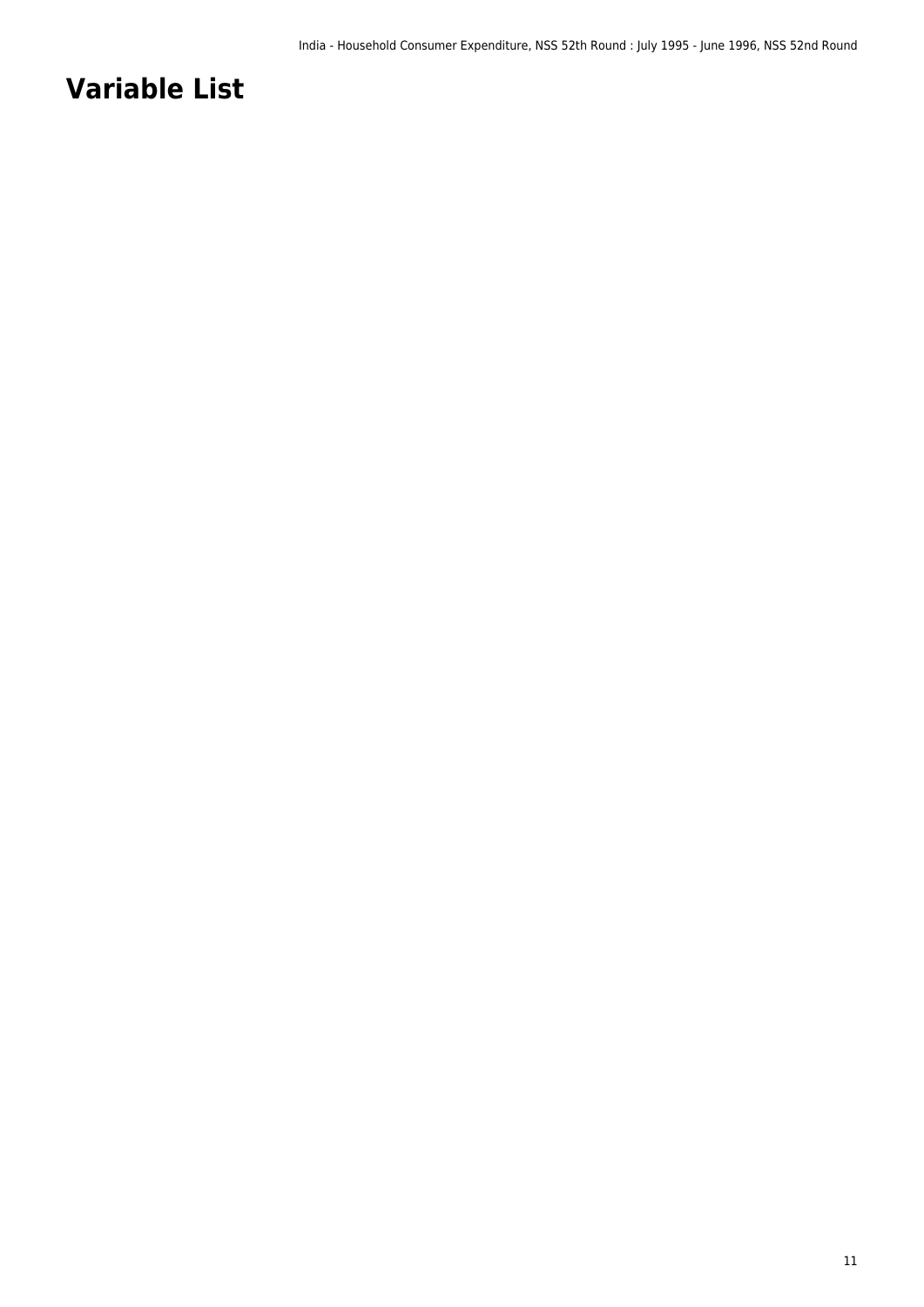# **Blocks 1,3\_Household Characteristics**

| Content      | Household characteristics like, household size, principal industry-occupation, social group, land<br>possessed, primary source of energy used for cooking and lighting etc. have been recorded in these<br>blocks. |
|--------------|--------------------------------------------------------------------------------------------------------------------------------------------------------------------------------------------------------------------|
| Cases        | 48637                                                                                                                                                                                                              |
| Variable(s)  | 42                                                                                                                                                                                                                 |
| Structure    | Type: relational<br>Keys: HHID(Primary key - unique identifier for identifying a household)                                                                                                                        |
| Version      |                                                                                                                                                                                                                    |
| Producer     |                                                                                                                                                                                                                    |
| Missing Data |                                                                                                                                                                                                                    |

| ID              | <b>Name</b>          | Label                                                          | <b>Type</b> | <b>Format</b> | Question                                                       |
|-----------------|----------------------|----------------------------------------------------------------|-------------|---------------|----------------------------------------------------------------|
| V <sub>41</sub> | <b>HHID</b>          | Primary key - unique identifier<br>for identifying a household | discrete    | character     |                                                                |
| V <sub>2</sub>  | RoundSchedule        | Round Schedule                                                 | discrete    | character     | Round Schedule                                                 |
| V3              | State_Region         | <b>State Region</b>                                            | discrete    | character     | <b>State Region</b>                                            |
| V <sub>42</sub> | <b>State</b>         | State                                                          | discrete    | character     | State                                                          |
| V4              | SubRound             | Sub Round                                                      | discrete    | character     | Sub Round                                                      |
| V <sub>5</sub>  | FlotNo               | Flot No.                                                       | discrete    | character     | Flot No.                                                       |
| V <sub>33</sub> | Sample               | Sample                                                         | discrete    | character     | Sample                                                         |
| V34             | Sector               | Sector                                                         | discrete    | character     | Sector                                                         |
| V35             | Stratum              | Stratum                                                        | discrete    | character     | Stratum                                                        |
| V36             | District Code        | District Code                                                  | discrete    | character     | District Code                                                  |
| V37             | Sub Sample           | Sub Sample                                                     | discrete    | character     | Sub Sample                                                     |
| V <sub>6</sub>  | Vill Blk Slno        | Village/Bl. Srl. No.                                           | discrete    | character     | Village/Bl. Srl. No.                                           |
| V <sub>7</sub>  | Sample_Vill_Blk_No   | Sample vill / Block No.                                        | discrete    | character     | Sample vill / Block No.                                        |
| V8              | Second Stratum       | 2nd stg strm / schedule type                                   | discrete    | character     | 2nd stg strm / Sch. Type                                       |
| V <sub>9</sub>  | Hhold_no             | Sample Household No.                                           | discrete    | character     | Sample Household No.                                           |
| V10             | Level                | Level                                                          | discrete    | character     | Level                                                          |
| V11             | Informant_Srl_No     | Informant's Serial Number                                      | discrete    | character     | Informant's Serial Number                                      |
| V12             | Resp Code            | Response Code                                                  | discrete    | character     | Response Code                                                  |
| V13             | Survey Code          | <b>Survey Code</b>                                             | discrete    | character     | Survey Code                                                    |
| V14             | Substn Code          | Reason for substitution                                        | discrete    | character     | Reason for substitution                                        |
| V15             | <b>TimeToCanvass</b> | Time taken to canvass sch.                                     | discrete    | character     | How much time was taken to canvass<br>schedule?                |
| V16             | DateOfSurvey         | Date of survey                                                 | discrete    | character     | Date of survey                                                 |
| V17             | $B3_q1$              | Household size                                                 | contin      | numeric       | How many members are there in the<br>household?                |
| V18             | $B3_q2a$             | NIC Code                                                       | discrete    | character     | Which industry are the members of the<br>household working in? |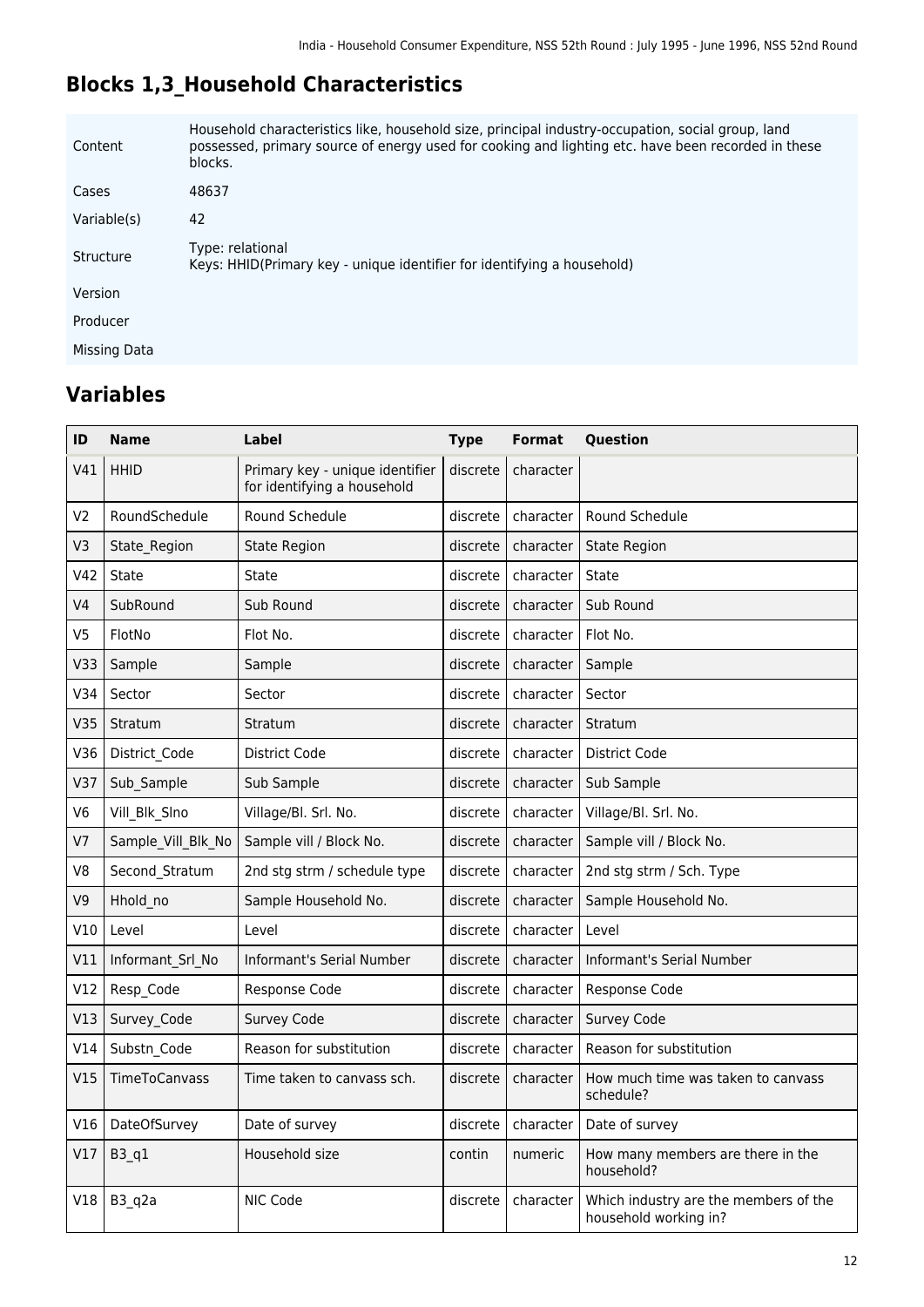| ID              | <b>Name</b>   | Label                         | <b>Type</b> | <b>Format</b> | Question                                                                                                            |
|-----------------|---------------|-------------------------------|-------------|---------------|---------------------------------------------------------------------------------------------------------------------|
| V19             | B3 q2b        | <b>NCO Code</b>               | discrete    | character     | What is the occupation of the members<br>of the household?                                                          |
| V20             | $B3_q3$       | Household type                | discrete    | character     |                                                                                                                     |
| V43             | HH_Type       | Sector wise household type    | discrete    | character     |                                                                                                                     |
| V21             | $B3_q4$       | Social Group Code             | discrete    | character     | Which social group do you belong to? Do<br>you come under scheduled caste or<br>scheduled tribe or others category? |
| V <sub>22</sub> | $B3_q5$       | Land possessed code           | discrete    | character     | How much land does the household own?                                                                               |
| V <sub>23</sub> | $B3_q6$       | Percapita expenditure         | contin      | numeric       |                                                                                                                     |
| V <sub>24</sub> | $B3_q7$       | Dwelling unit                 | discrete    | character     | What is the dwelling unit status of the<br>household? Is it owned, hired or anything<br>else?                       |
| V25             | B3 q8         | Type of dwelling              | discrete    | character     | What is the type of dwelling unit? Is it an<br>independent house or flat or anything<br>else?                       |
| V26             | B3 q9         | Type of structure             | discrete    | character     | What kind of structure the dwelling unit<br>has? Is it katcha or semi-pucca or pucca?                               |
| V <sub>27</sub> | B3 q10        | Covered area                  | contin      | numeric       | How much is the covered are of the<br>dwelling unit?                                                                |
| V28             | B3_q11        | Source of energy for cooking  | discrete    | character     | What is the primary source of energy that<br>is being used by the household for<br>cooking?                         |
| V29             | B3 q12        | Source of energy for lighting | discrete    | character     | What is the primary source of energy that<br>is being used by the household for<br>lighting?                        |
| V30             | B3_q13        | Member taken meal outside     | discrete    | character     | Do the members of the household take<br>meals outside?                                                              |
| V31             | B3_q14        | Ceremony performed            | discrete    | character     | Does the household perform any<br>ceremony?                                                                         |
| V32             | B3_q15        | Purchase from ration shop     | discrete    | character     | Does the household purchase things from<br>ration shop?                                                             |
| V38             | Update Code   | Update code                   | discrete    | character     | Update code                                                                                                         |
| V39             | Wgt SubSample | Multiplier (subsample 1 or 2) | contin      | numeric       |                                                                                                                     |
| V40             | Wgt Combined  | Multiplier (combined)         | contin      | numeric       |                                                                                                                     |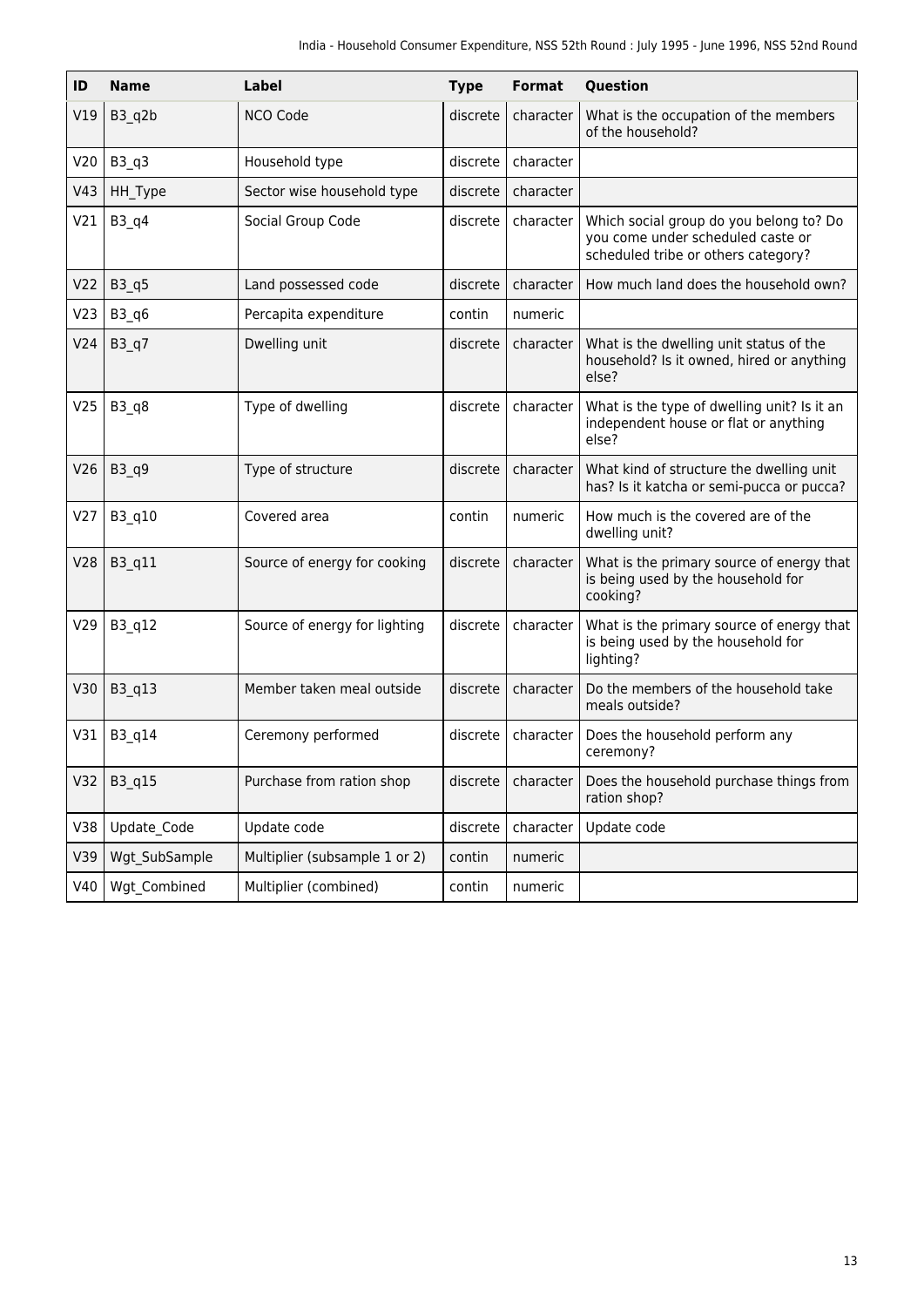# **Block 4\_Person records**

| Content      | In this block detailed demographic particulars including age, sex, educational level, marital status,<br>number of meals usually taken in a day etc. has been recorded. |
|--------------|-------------------------------------------------------------------------------------------------------------------------------------------------------------------------|
| Cases        | 238515                                                                                                                                                                  |
| Variable(s)  | 39                                                                                                                                                                      |
| Structure    | Type: relational<br>Keys: Person key(Primary key - unique identifier for a member in a household), HHID(Key to identify a<br>household)                                 |
| Version      |                                                                                                                                                                         |
| Producer     |                                                                                                                                                                         |
| Missing Data |                                                                                                                                                                         |

| ID              | <b>Name</b>        | Label                                                             | <b>Type</b> | <b>Format</b> | Question                                                                                       |
|-----------------|--------------------|-------------------------------------------------------------------|-------------|---------------|------------------------------------------------------------------------------------------------|
| <b>V82</b>      | Person key         | Primary key - unique<br>identifier for a member in a<br>household | discrete    | character     |                                                                                                |
| V80             | <b>HHID</b>        | Key to identify a household                                       | discrete    | character     |                                                                                                |
| V44             | RoundSchedule      | Round Schedule                                                    | discrete    | character     | Round Schedule                                                                                 |
| V <sub>45</sub> | State_Region       | <b>State Region</b>                                               | discrete    | character     | <b>State Region</b>                                                                            |
| V81             | <b>State</b>       | <b>State</b>                                                      | discrete    | character     | <b>State</b>                                                                                   |
| V46             | SubRound           | Sub Round                                                         | discrete    | character     | Sub Round                                                                                      |
| V47             | FlotNo             | Flot No.                                                          | discrete    | character     | Flot No.                                                                                       |
| V48             | Vill Blk Slno      | Village/Bl. Srl. No.                                              | discrete    | character     | Village/Bl. Srl. No.                                                                           |
| V72             | Sample             | Sample                                                            | discrete    | character     | Sample                                                                                         |
| V <sub>73</sub> | Sector             | Sector                                                            | discrete    | character     | Sector                                                                                         |
| V74             | Stratum            | Stratum                                                           | discrete    | character     | Stratum                                                                                        |
| V75             | District_Code      | <b>District Code</b>                                              | discrete    | character     | <b>District Code</b>                                                                           |
| V76             | Sub_Sample         | Sub Sample                                                        | discrete    | character     | Sub Sample                                                                                     |
| V49             | Sample Vill Blk No | Sample vill / Block No.                                           | discrete    | character     | Sample vill / Block No.                                                                        |
| V50             | Second Stratum     | 2nd stg strm / schedule<br>type                                   | discrete    | character     | 2nd stg strm / Sch. Type                                                                       |
| V <sub>51</sub> | Hhold_no           | Sample Household No.                                              | discrete    | character     | Sample Household No.                                                                           |
| V <sub>52</sub> | Level              | Level                                                             | discrete    | character     | Level                                                                                          |
| V <sub>53</sub> | $B4_q1$            | Serial No. of members                                             | discrete    | character     | Serial No. of members                                                                          |
| V <sub>54</sub> | B4 q3              | <b>Relation to Head Code</b>                                      | discrete    | character     | What is the relationship of the members of<br>the household with the head of the<br>household? |
| V <sub>55</sub> | $B4_q$             | Sex Code                                                          | discrete    | character     | Sex of the member of the household                                                             |
| V56             | B4 q5              | Age                                                               | contin      | numeric       | Age of the member of the household                                                             |
| V <sub>57</sub> | $B4_q6$            | <b>Marital Status Code</b>                                        | discrete    | character     | Marital status of the member of the<br>household                                               |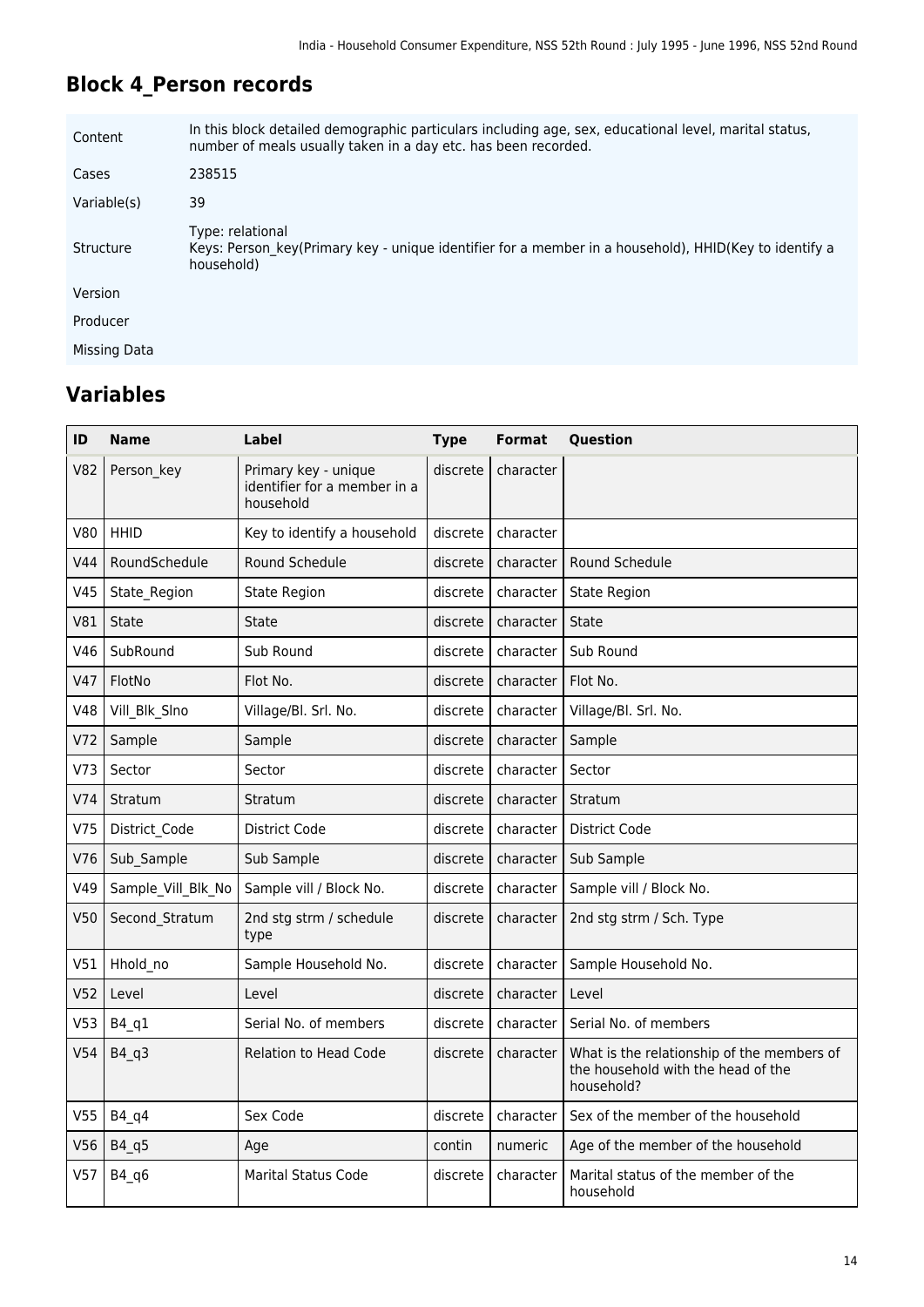| ID         | <b>Name</b>   | Label                                       | <b>Type</b> | Format    | Question                                                                                                     |
|------------|---------------|---------------------------------------------|-------------|-----------|--------------------------------------------------------------------------------------------------------------|
| V58        | B4q           | <b>General Education Code</b>               | discrete    | character | Education level of the member of the<br>household                                                            |
| V59        | B4 q8         | Usual Activity. Principal<br><b>Status</b>  | discrete    | character | Which industry has the member of the<br>household usually worked in during the last<br>one year?             |
| V60        | B4 q9         | Usual Activity. Principal NIC<br>code       | discrete    | character | Which industry has the member of the<br>household worked in during the last one<br>year?                     |
| V61        | B4 q10        | Usual Activity. Subsidiary<br><b>Status</b> | discrete    | character | Which industry has the member of the<br>household worked in subsidiary capacity<br>during the last one year? |
| V62        | B4_q11        | Usual Activity. Subsidiary<br>NIC code      | discrete    | character | Which industry has the member of the<br>household worked in subsidiary capacity<br>during the last one year? |
| V63        | B4_q12        | <b>Weekly Activity. Status</b>              | discrete    | character | Which industry has the member of the<br>household worked in during the last 7 days?                          |
| V64        | B4 q13        | Weekly Activity NIC code                    | discrete    | character | Which industry has the member of the<br>household worked in during the last 7 days?                          |
| V65        | B4_q14        | Days Stayed away                            | contin      | numeric   | How many days has the member stayed<br>away from home during the last 30 days?                               |
| <b>V66</b> | B4 q15        | No. of Meals per day                        | contin      | numeric   | How many meals does the household<br>usually take every day?                                                 |
| V67        | B4_q16        | Meals (School)                              | contin      | numeric   | How many free meals do the members of<br>the household usually take from school?                             |
| <b>V68</b> | B4 q17        | Meals (Employer)                            | contin      | numeric   | How many free meals do the members of<br>the household usually take from the<br>employer?                    |
| V69        | B4_q18        | Meals (Others)                              | contin      | numeric   | How many free meals do the members of<br>the household usually take from other<br>sources?                   |
| V70        | B4_q19        | Meals (Payment)                             | contin      | numeric   | How many meals do the members of the<br>household usually take on payment basis?                             |
| V71        | B4 q20        | Meals (At Home)                             | contin      | numeric   | How many meals do the members of the<br>household usually take at home?                                      |
| V77        | Update Code   | Update code                                 | discrete    | character | Update code                                                                                                  |
| V78        | Wgt SubSample | Multiplier (subsample 1 or<br>2)            | contin      | numeric   |                                                                                                              |
| V79        | Wgt Combined  | Multiplier (combined)                       | contin      | numeric   |                                                                                                              |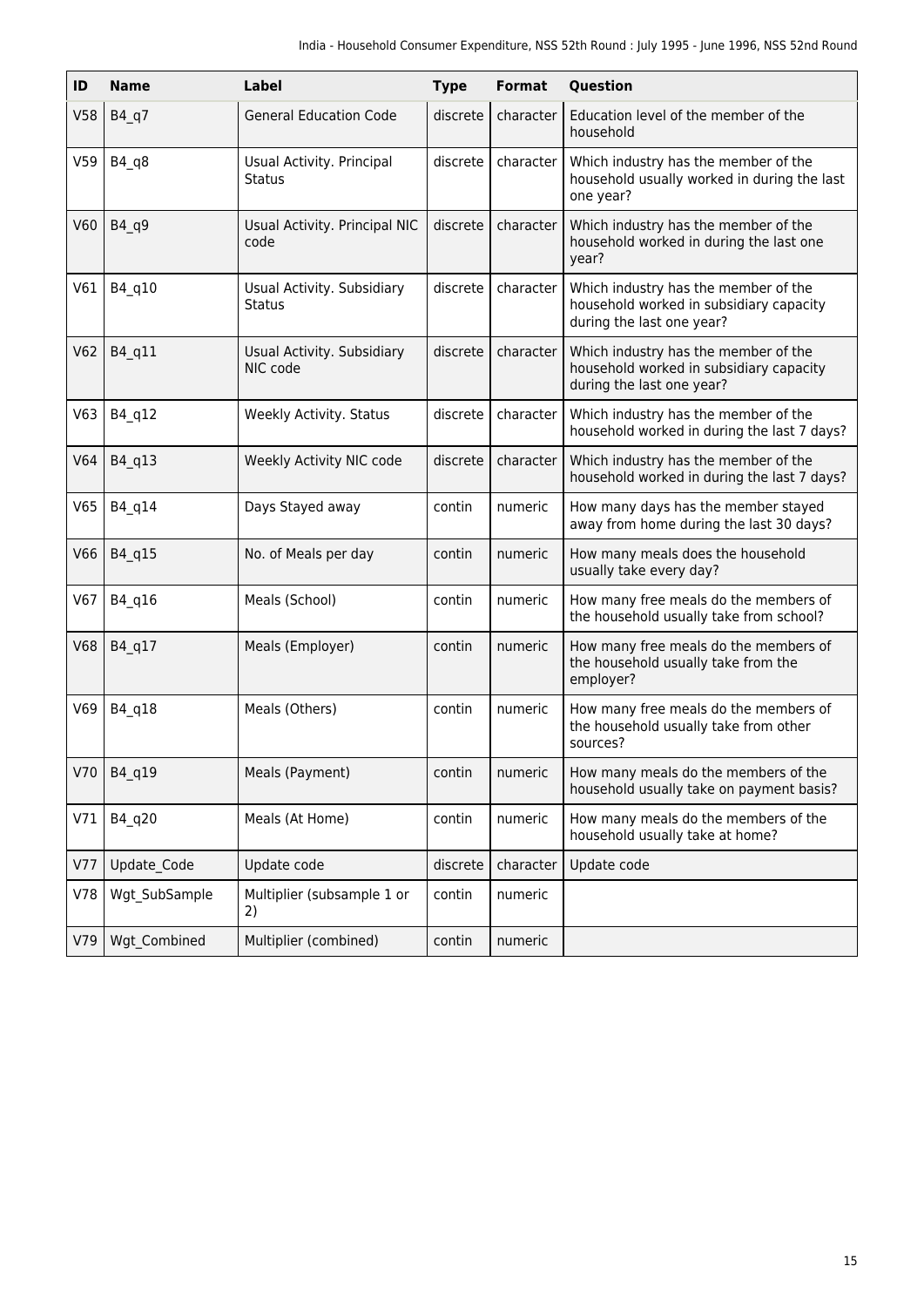# **Block 5\_Weekly household expenditure on food and non-food items**

| Content      | In this block cash purchase and household consumption of food, pan, tobacco and intoxicants during the<br>last 7 days have been recorded. |
|--------------|-------------------------------------------------------------------------------------------------------------------------------------------|
| Cases        | 2210204                                                                                                                                   |
| Variable(s)  | 26                                                                                                                                        |
| Structure    | Type: relational<br>Keys: HHID(Key to identify a household)                                                                               |
| Version      |                                                                                                                                           |
| Producer     |                                                                                                                                           |
| Missing Data |                                                                                                                                           |
|              |                                                                                                                                           |

| ID         | <b>Name</b>        | Label                                    | <b>Type</b> | <b>Format</b> | <b>Question</b>                                                                                  |
|------------|--------------------|------------------------------------------|-------------|---------------|--------------------------------------------------------------------------------------------------|
| V107       | <b>HHID</b>        | Key to identify a household              | discrete    | character     |                                                                                                  |
| V83        | RoundSchedule      | Round Schedule                           | discrete    | character I   | <b>Round Schedule</b>                                                                            |
| <b>V84</b> | State Region       | <b>State Region</b>                      | discrete    | character     | <b>State Region</b>                                                                              |
| V108       | State              | State                                    | discrete    | character     | State                                                                                            |
| <b>V85</b> | SubRound           | Sub Round                                | discrete    | character     | Sub Round                                                                                        |
| V86        | FlotNo             | Flot No.                                 | discrete    | character     | Flot No.                                                                                         |
| <b>V87</b> | Vill Blk Slno      | Village/Bl. Srl. No.                     | discrete    | character     | Village/Bl. Srl. No.                                                                             |
| V99        | Sample             | Sample                                   | discrete    | character     | Sample                                                                                           |
| V100       | Sector             | Sector                                   | discrete    | character     | Sector                                                                                           |
| V101       | Stratum            | Stratum                                  | discrete    | character     | Stratum                                                                                          |
| V102       | District Code      | District Code                            | discrete    | character     | District Code                                                                                    |
| V103       | Sub Sample         | Sub Sample                               | discrete    | character     | Sub Sample                                                                                       |
| <b>V88</b> | Sample_Vill_Blk_No | Sample vill / Block No.                  | discrete    | character     | Sample vill / Block No.                                                                          |
| V89        | Second Stratum     | 2nd stg strm / schedule type             | discrete    | character     | 2nd stg strm / Sch. Type                                                                         |
| V90        | Hhold no           | Sample Household No.                     | discrete    | character     | Sample Household No.                                                                             |
| V91        | Level              | Level                                    | discrete    | character     | Level                                                                                            |
| V92        | $B5_q1$            | <b>Block 5 Item Code</b>                 | discrete    | character     | <b>Block 5 Item Code</b>                                                                         |
| V93        | $B5_q3$            | Cash Purchase Quantity                   | contin      | numeric       | How much quantity of the item was<br>purchased by the household in the<br>last 7 days?           |
| V94        | $B5_q4$            | Cash Purchase Value                      | contin      | numeric       | How much money was spent by the<br>household on the purchase of the<br>item in the last 7 days?  |
| V95        | $B5_q5$            | Quantity of Home Grown Items<br>Consumed | contin      | numeric       | How much quantity of the home<br>grown item was consumed by the<br>household in the last 7 days? |
| V96        | $B5_q6$            | Value of Home Grown Items<br>Consumed    | contin      | numeric       | Home grown item of how much<br>value was consumed by the<br>household in the last 7 days?        |
| V97        | B5 q7              | Total consumption - Quantity             | contin      | numeric       |                                                                                                  |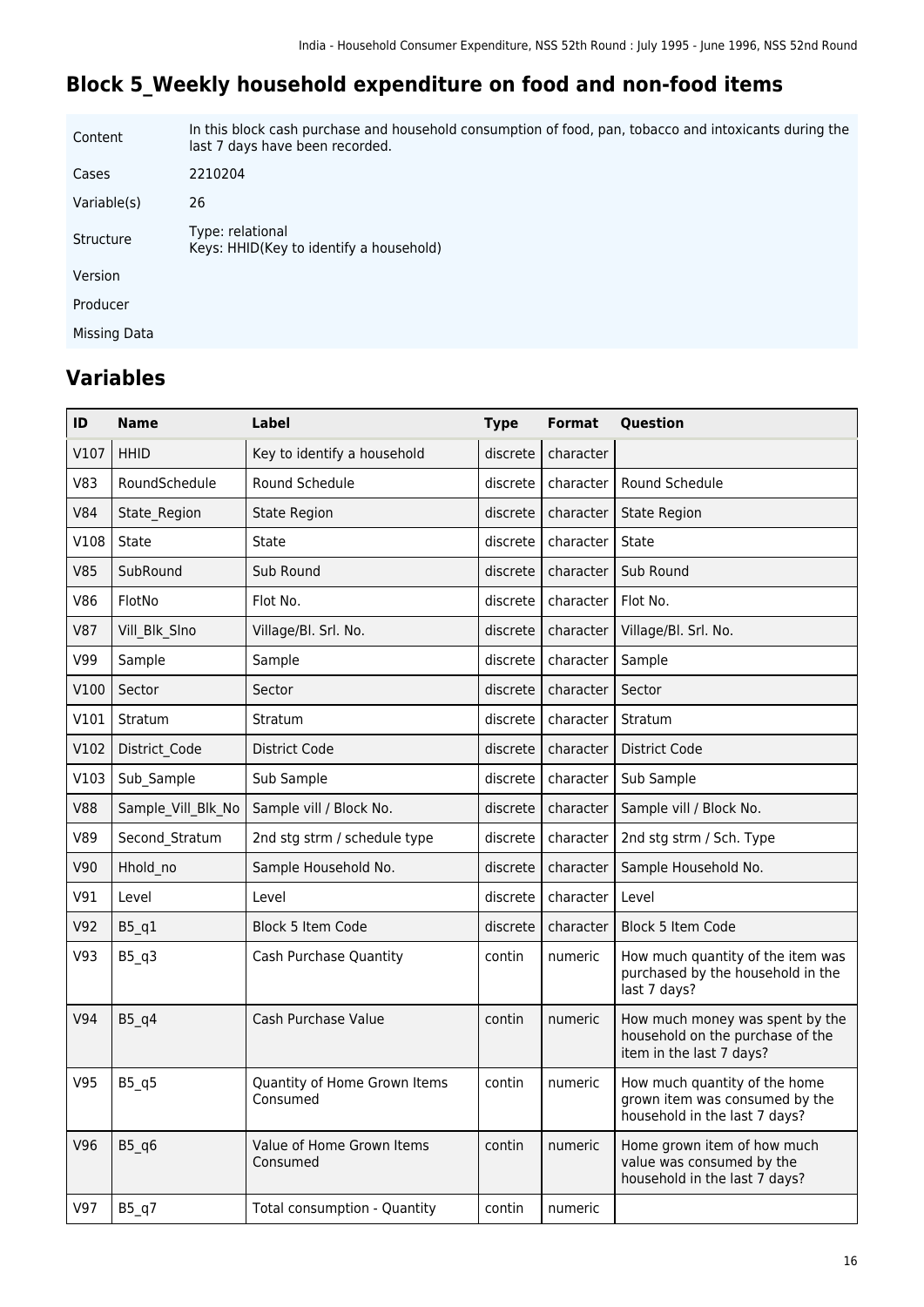India - Household Consumer Expenditure, NSS 52th Round : July 1995 - June 1996, NSS 52nd Round

| ID         | <b>Name</b>   | Label                         | <b>Type</b> | <b>Format</b> | <b>Ouestion</b>         |
|------------|---------------|-------------------------------|-------------|---------------|-------------------------|
| <b>V98</b> | B5 q8         | Total consumption - Value     | contin      | numeric       |                         |
| V104       | Update Code   | Update code                   | discrete l  |               | character   Update code |
| V105       | Wgt SubSample | Multiplier (subsample 1 or 2) | contin      | numeric       |                         |
| V106       | Wgt Combined  | Multiplier (combined)         | contin      | numeric       |                         |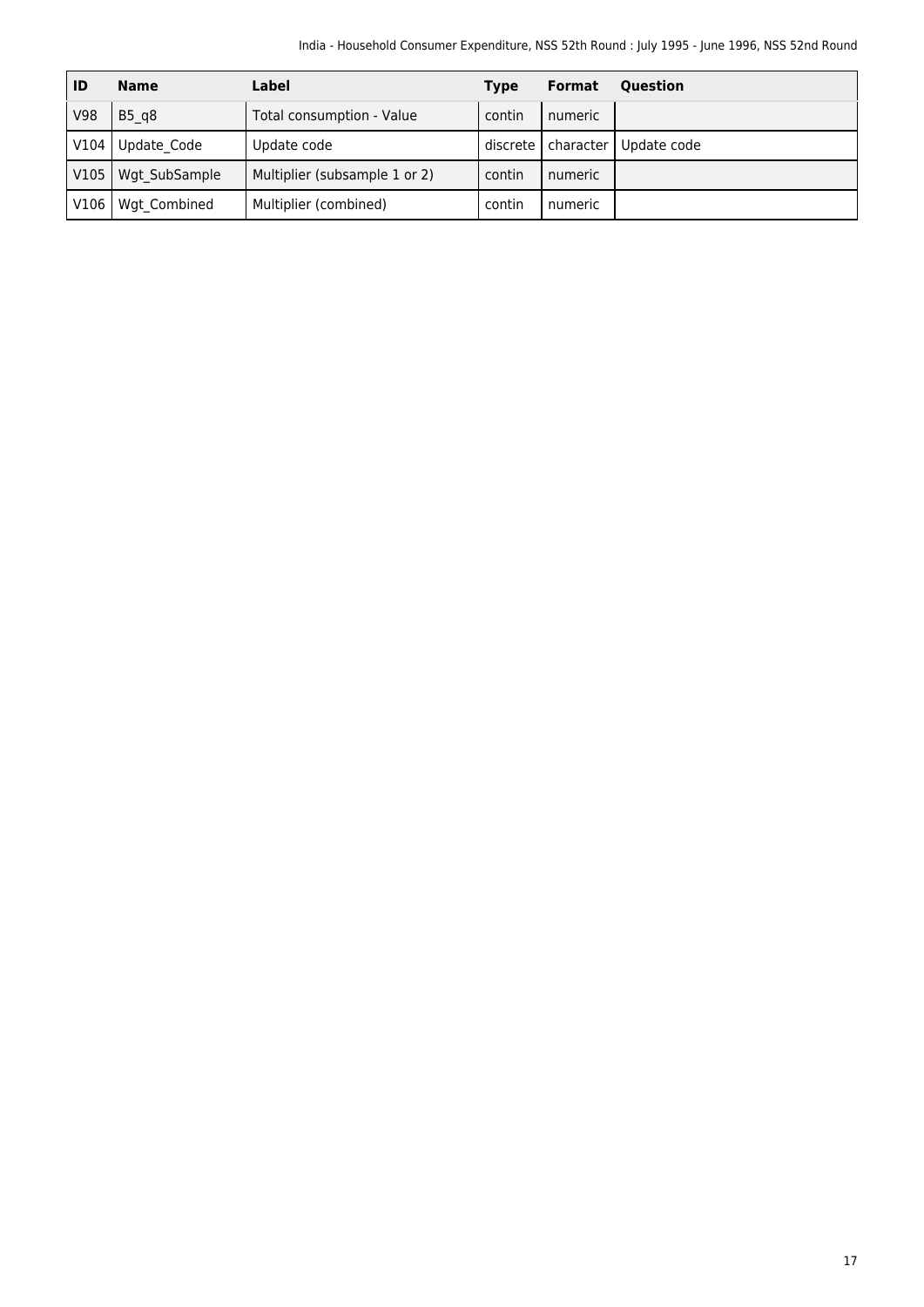# **Block 5pt1\_Monthly household expenditure on fuel and light**

| Content      | In this block cash purchase and household consumption of fuel and light during the last 30 days have<br>been recorded. |
|--------------|------------------------------------------------------------------------------------------------------------------------|
| Cases        | 230625                                                                                                                 |
| Variable(s)  | 26                                                                                                                     |
| Structure    | Type: relational<br>Keys: HHID(Key to identify a household)                                                            |
| Version      |                                                                                                                        |
| Producer     |                                                                                                                        |
| Missing Data |                                                                                                                        |
|              |                                                                                                                        |

| ID   | <b>Name</b>        | Label                                    | <b>Type</b> | <b>Format</b> | <b>Question</b>                                                                                   |
|------|--------------------|------------------------------------------|-------------|---------------|---------------------------------------------------------------------------------------------------|
| V133 | <b>HHID</b>        | Key to identify a household              | discrete    | character     |                                                                                                   |
| V109 | RoundSchedule      | Round Schedule                           | discrete l  | character     | Round Schedule                                                                                    |
| V110 | State_Region       | <b>State Region</b>                      | discrete    | character     | <b>State Region</b>                                                                               |
| V134 | State              | State                                    | discrete    | character     | State                                                                                             |
| V111 | SubRound           | Sub Round                                | discrete    | character     | Sub Round                                                                                         |
| V112 | FlotNo             | Flot No.                                 | discrete    | character     | Flot No.                                                                                          |
| V113 | Vill Blk Slno      | Village/Bl. Srl. No.                     | discrete    | character     | Village/Bl. Srl. No.                                                                              |
| V125 | Sample             | Sample                                   | discrete    | character     | Sample                                                                                            |
| V126 | Sector             | Sector                                   | discrete    | character     | Sector                                                                                            |
| V127 | Stratum            | Stratum                                  | discrete    | character     | Stratum                                                                                           |
| V128 | District Code      | District Code                            | discrete    | character     | <b>District Code</b>                                                                              |
| V129 | Sub Sample         | Sub Sample                               | discrete    | character     | Sub Sample                                                                                        |
| V114 | Sample Vill Blk No | Sample vill / Block No.                  | discrete l  | character     | Sample vill / Block No.                                                                           |
| V115 | Second_Stratum     | 2nd stg strm / schedule type             | discrete    | character     | 2nd stg strm / Sch. Type                                                                          |
| V116 | Hhold no           | Sample Household No.                     | discrete l  | character     | Sample Household No.                                                                              |
| V117 | Level              | Level                                    | discrete    | character     | Level                                                                                             |
| V118 | B5_1_q1            | Block 5.1 Item Code                      | discrete l  | character     | Block 5.1 Item Code                                                                               |
| V119 | B5_1_q3            | Cash Purchase Quantity                   | contin      | numeric       | How much quantity of the item was<br>purchased by the household in the<br>last 30 days?           |
| V120 | B5_1_q4            | Cash Purchase Value                      | contin      | numeric       | How much money was spent by the<br>household on the purchase of the<br>item in the last 30 days?  |
| V121 | B5_1_q5            | Quantity of Home Grown Items<br>Consumed | contin      | numeric       | How much quantity of the home<br>grown item was consumed by the<br>household in the last 30 days? |
| V122 | B5_1_q6            | Value of Home Grown Items<br>Consumed    | contin      | numeric       | Home grown item of how much<br>value was consumed by the<br>household in the last 30 days?        |
| V123 | B5 1 q7            | Total consumption - Quantity             | contin      | numeric       |                                                                                                   |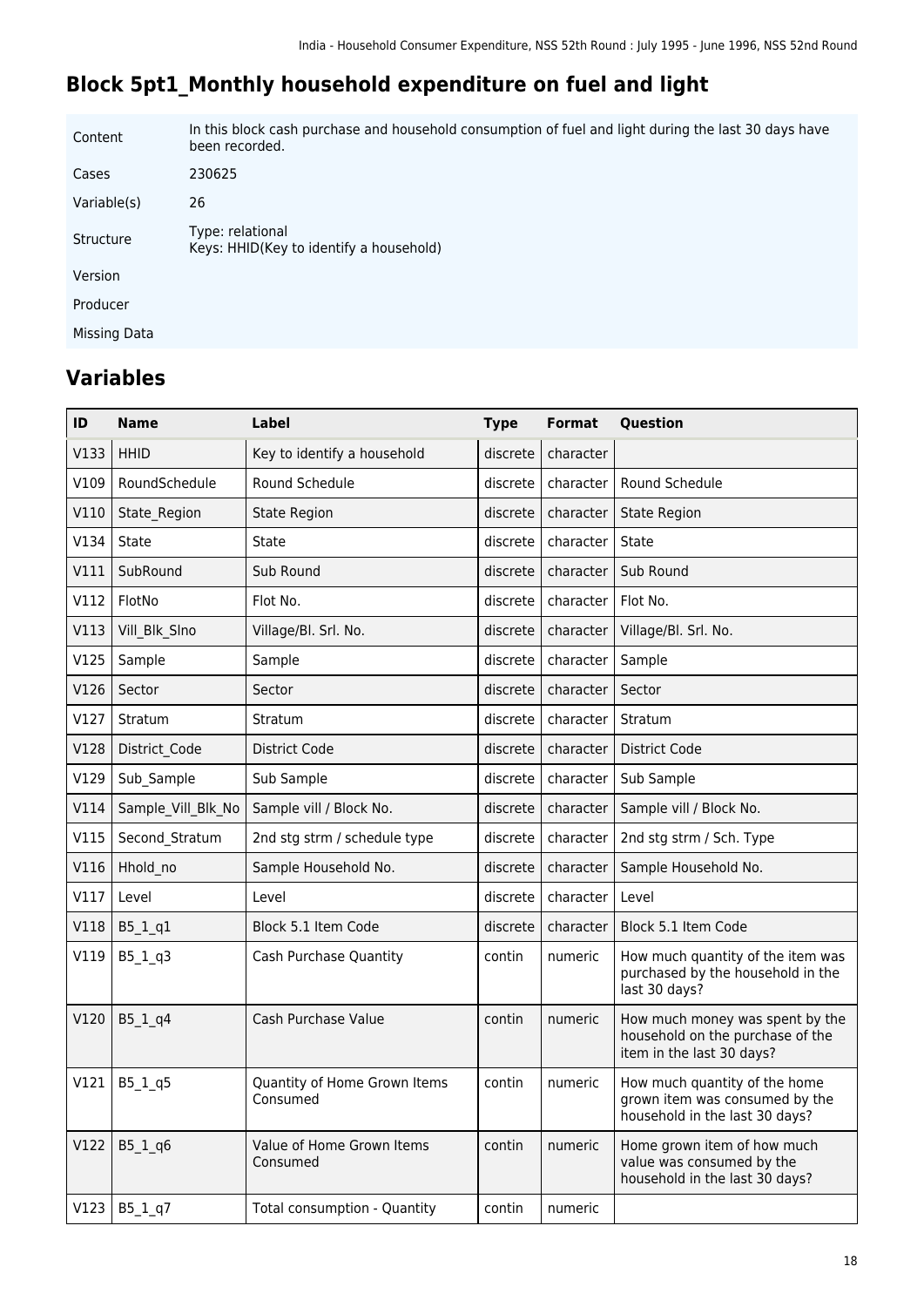India - Household Consumer Expenditure, NSS 52th Round : July 1995 - June 1996, NSS 52nd Round

| ID   | <b>Name</b>   | Label                         | <b>Type</b> | <b>Format</b> | <b>Ouestion</b>         |
|------|---------------|-------------------------------|-------------|---------------|-------------------------|
| V124 | B5 1 q8       | Total consumption - Value     | contin      | numeric       |                         |
| V130 | Update Code   | Update code                   | discrete l  |               | character   Update code |
| V131 | Wgt SubSample | Multiplier (subsample 1 or 2) | contin      | numeric       |                         |
| V132 | Wgt Combined  | Multiplier (combined)         | contin      | numeric       |                         |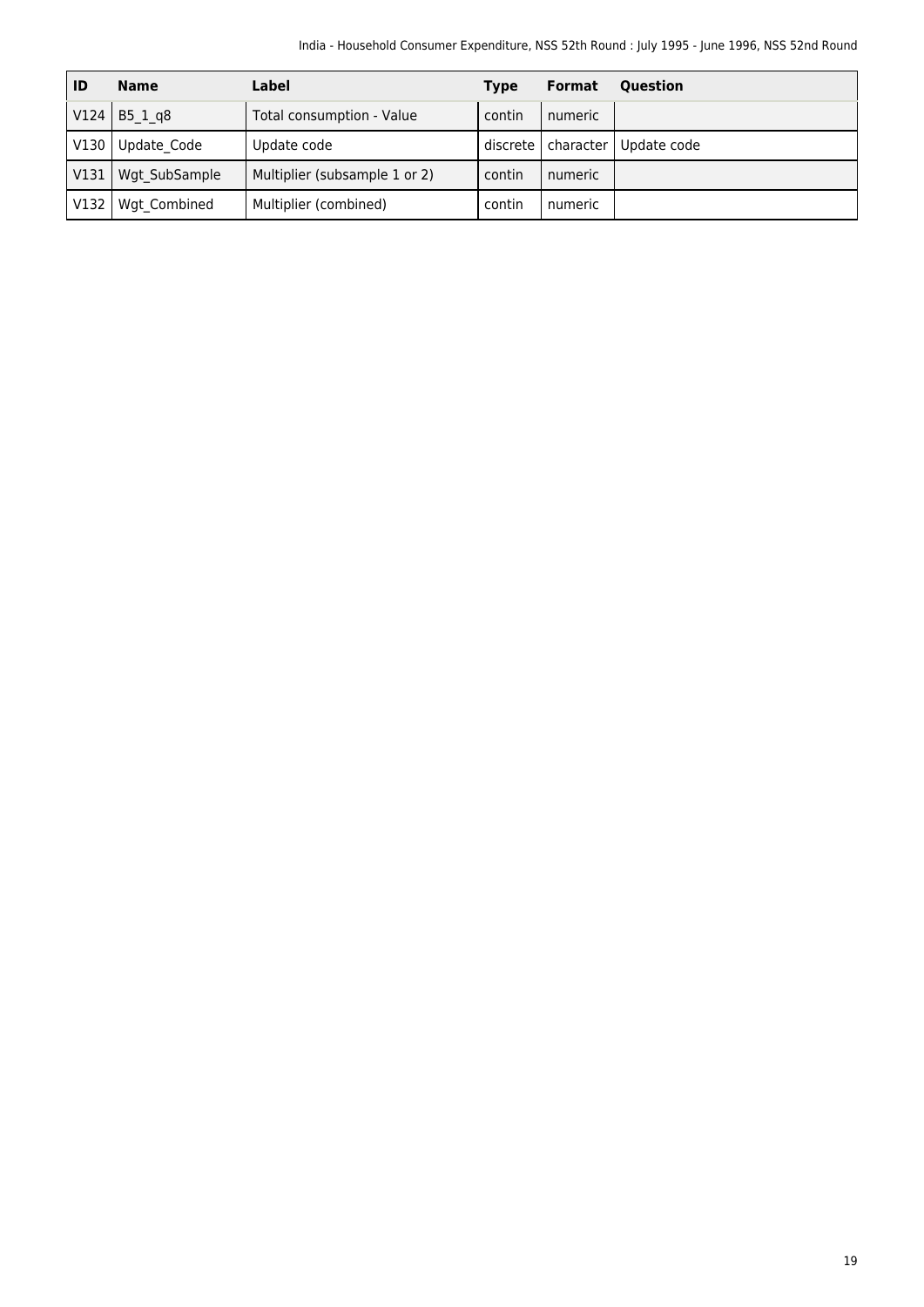# **Block 6\_Annual household expenditure on clothing**

| Content      | Annual household consumption of clothing has been recorded in this block. |
|--------------|---------------------------------------------------------------------------|
| Cases        | 195085                                                                    |
| Variable(s)  | 26                                                                        |
| Structure    | Type: relational<br>Keys: HHID(Key to identify a household)               |
| Version      |                                                                           |
| Producer     |                                                                           |
| Missing Data |                                                                           |

| ID   | <b>Name</b>        | Label                                    | <b>Type</b> | Format      | Question                                                                                           |
|------|--------------------|------------------------------------------|-------------|-------------|----------------------------------------------------------------------------------------------------|
| V160 | <b>HHID</b>        | Key to identify a household              | discrete    | character   |                                                                                                    |
| V135 | RoundSchedule      | Round Schedule                           | discrete    | character I | <b>Round Schedule</b>                                                                              |
| V136 | State_Region       | <b>State Region</b>                      | discrete    | character   | <b>State Region</b>                                                                                |
| V161 | State              | <b>State</b>                             | discrete    | character   | State                                                                                              |
| V137 | SubRound           | Sub Round                                | discrete    | character   | Sub Round                                                                                          |
| V138 | FlotNo             | Flot No.                                 | discrete    | character   | Flot No.                                                                                           |
| V152 | Sample             | Sample                                   | discrete    | character   | Sample                                                                                             |
| V153 | Sector             | Sector                                   | discrete    | character   | Sector                                                                                             |
| V154 | Stratum            | Stratum                                  | discrete    | character   | Stratum                                                                                            |
| V155 | District_Code      | District Code                            | discrete    | character   | District Code                                                                                      |
| V156 | Sub_Sample         | Sub Sample                               | discrete    | character   | Sub Sample                                                                                         |
| V139 | Vill_Blk_SIno      | Village/Bl. Srl. No.                     | discrete    | character   | Village/Bl. Srl. No.                                                                               |
| V140 | Sample_Vill_Blk_No | Sample vill / Block No.                  | discrete    | character   | Sample vill / Block No.                                                                            |
| V141 | Second Stratum     | 2nd stg strm / schedule type             | discrete    | character   | 2nd stg strm / Sch. Type                                                                           |
| V142 | Hhold no           | Sample Household No.                     | discrete    | character   | Sample Household No.                                                                               |
| V143 | Level              | Level                                    | discrete    | character   | Level                                                                                              |
| V144 | B6 q1              | Block 6 Item Code                        | discrete    | character   | Clothing Item Code                                                                                 |
| V146 | B6 q3              | Cash Purchase Quantity                   | contin      | numeric     | How much quantity of the item was<br>purchased by the household in the<br>last 365 days?           |
| V147 | B6 q4              | Cash Purchase Value                      | contin      | numeric     | How much money was spent by the<br>household on the purchase of the<br>item in the last 365 days?  |
| V148 | $B6_q5$            | Quantity of Home Grown Items<br>Consumed | contin      | numeric     | How much quantity of the home<br>grown item was consumed by the<br>household in the last 365 days? |
| V149 | B6_q6              | Value of Home Grown Items<br>Consumed    | contin      | numeric     | Home grown item of how much<br>value was consumed by the<br>household in the last 365 days?        |
| V150 | B6 q7              | Total consumption - Quantity             | contin      | numeric     |                                                                                                    |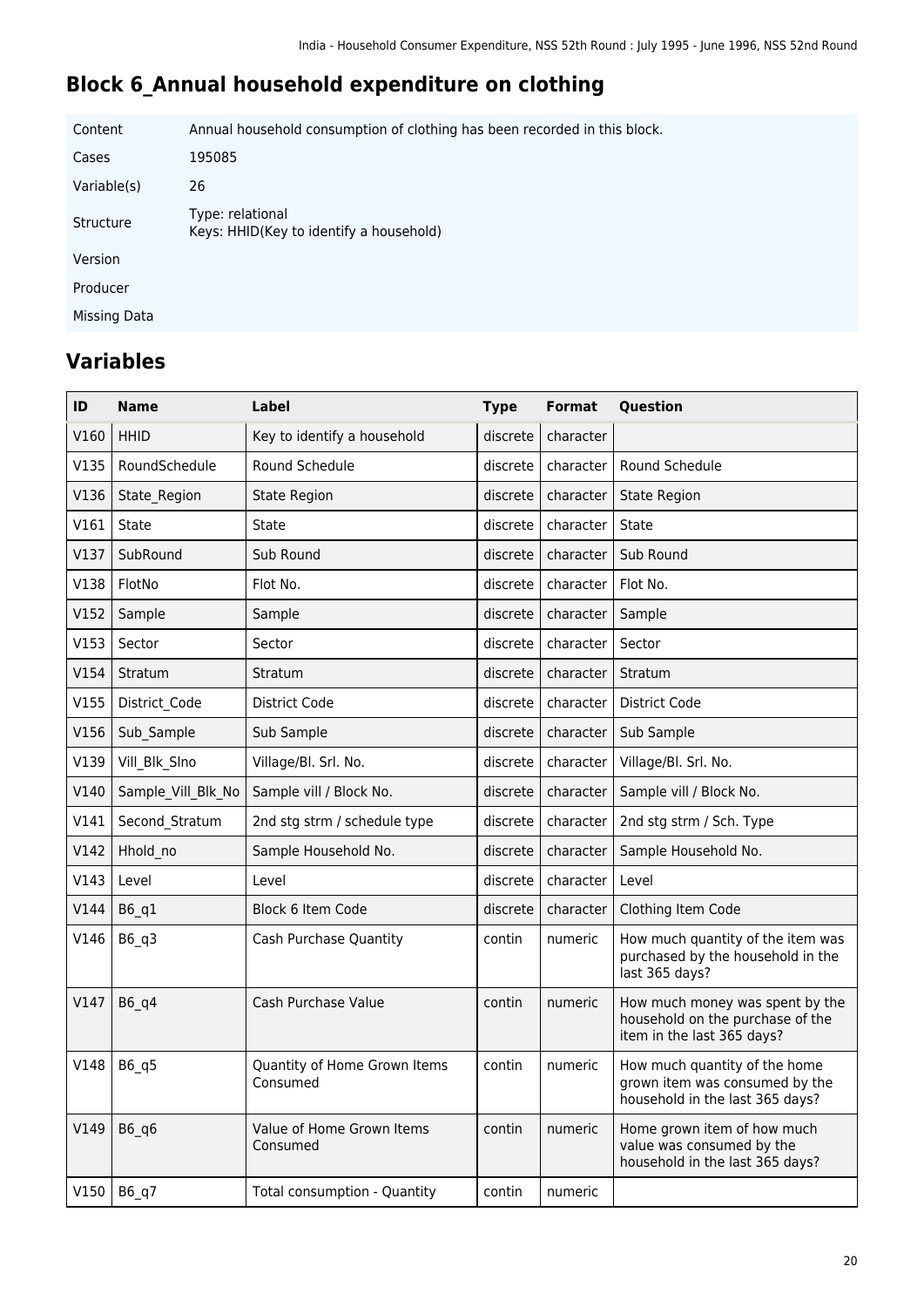India - Household Consumer Expenditure, NSS 52th Round : July 1995 - June 1996, NSS 52nd Round

| ID   | <b>Name</b>   | Label                         | <b>Type</b> | <b>Format</b> | <b>Ouestion</b> |
|------|---------------|-------------------------------|-------------|---------------|-----------------|
| V151 | B6 q8         | Total consumption - Value     | contin      | numeric       |                 |
| V157 | Update Code   | Update code                   | discrete    | character     | Update code     |
| V158 | Wgt SubSample | Multiplier (subsample 1 or 2) | contin      | numeric       |                 |
| V159 | Wgt Combined  | Multiplier (combined)         | contin      | numeric       |                 |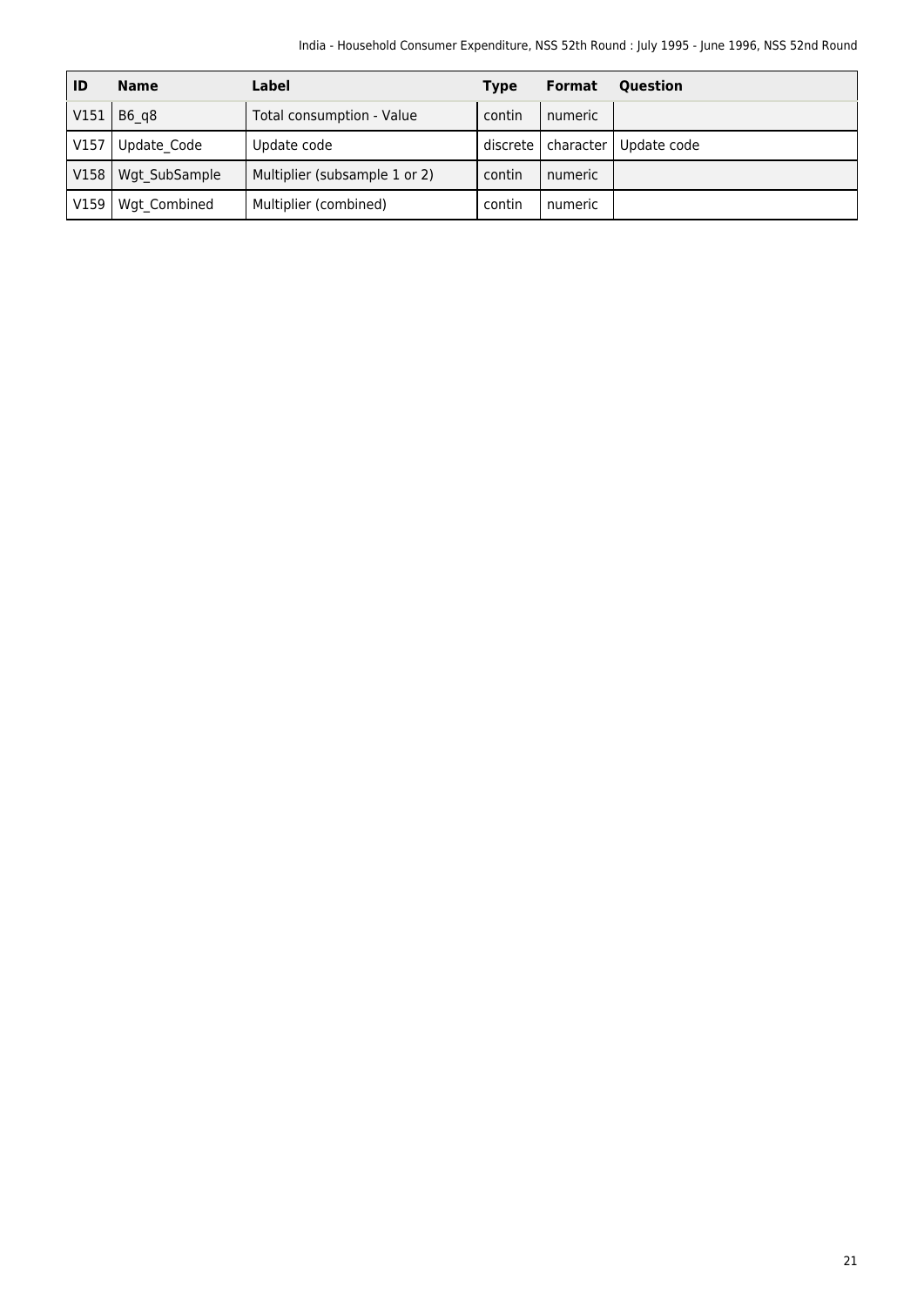# **Block 7\_Annual household expenditure on footwear**

| Content      | Annual household consumption of footwear has been recorded in this block. |
|--------------|---------------------------------------------------------------------------|
| Cases        | 72820                                                                     |
| Variable(s)  | 26                                                                        |
| Structure    | Type: relational<br>Keys: HHID(Key to identify a household)               |
| Version      |                                                                           |
| Producer     |                                                                           |
| Missing Data |                                                                           |

| ID   | <b>Name</b>        | Label                                    | <b>Type</b> | Format    | Question                                                                                           |
|------|--------------------|------------------------------------------|-------------|-----------|----------------------------------------------------------------------------------------------------|
| V186 | <b>HHID</b>        | Key to identify a household              | discrete    | character |                                                                                                    |
| V162 | RoundSchedule      | Round Schedule                           | discrete    | character | Round Schedule                                                                                     |
| V163 | State Region       | <b>State Region</b>                      | discrete    | character | <b>State Region</b>                                                                                |
| V187 | State              | <b>State</b>                             | discrete    | character | State                                                                                              |
| V164 | SubRound           | Sub Round                                | discrete    | character | Sub Round                                                                                          |
| V165 | FlotNo             | Flot No.                                 | discrete    | character | Flot No.                                                                                           |
| V178 | Sample             | Sample                                   | discrete    | character | Sample                                                                                             |
| V179 | Sector             | Sector                                   | discrete    | character | Sector                                                                                             |
| V180 | Stratum            | Stratum                                  | discrete    | character | Stratum                                                                                            |
| V181 | District Code      | District Code                            | discrete    | character | District Code                                                                                      |
| V182 | Sub Sample         | Sub Sample                               | discrete    | character | Sub Sample                                                                                         |
| V166 | Vill_Blk_Slno      | Village/Bl. Srl. No.                     | discrete    | character | Village/Bl. Srl. No.                                                                               |
| V167 | Sample_Vill_Blk_No | Sample vill / Block No.                  | discrete    | character | Sample vill / Block No.                                                                            |
| V168 | Second Stratum     | 2nd stg strm / schedule type             | discrete    | character | 2nd stg strm / Sch. Type                                                                           |
| V169 | Hhold_no           | Sample Household No.                     | discrete    | character | Sample Household No.                                                                               |
| V170 | Level              | Level                                    | discrete    | character | Level                                                                                              |
| V171 | $B7_q1$            | Block 7 Item Code                        | discrete    | character | Footwear Item Code                                                                                 |
| V172 | $B7_q3$            | Cash Purchase Quantity                   | contin      | numeric   | How much quantity of the item was<br>purchased by the household in the<br>last 365 days?           |
| V173 | B7 q4              | Cash Purchase Value                      | contin      | numeric   | How much money was spent by the<br>household on the purchase of the<br>item in the last 365 days?  |
| V174 | B7 q5              | Quantity of Home Grown Items<br>Consumed | contin      | numeric   | How much quantity of the home<br>grown item was consumed by the<br>household in the last 365 days? |
| V175 | B7 q6              | Value of Home Grown Items<br>Consumed    | contin      | numeric   | Home grown item of how much<br>value was consumed by the<br>household in the last 365 days?        |
|      | $V176$ B7 q7       | Total consumption - Quantity             | contin      | numeric   |                                                                                                    |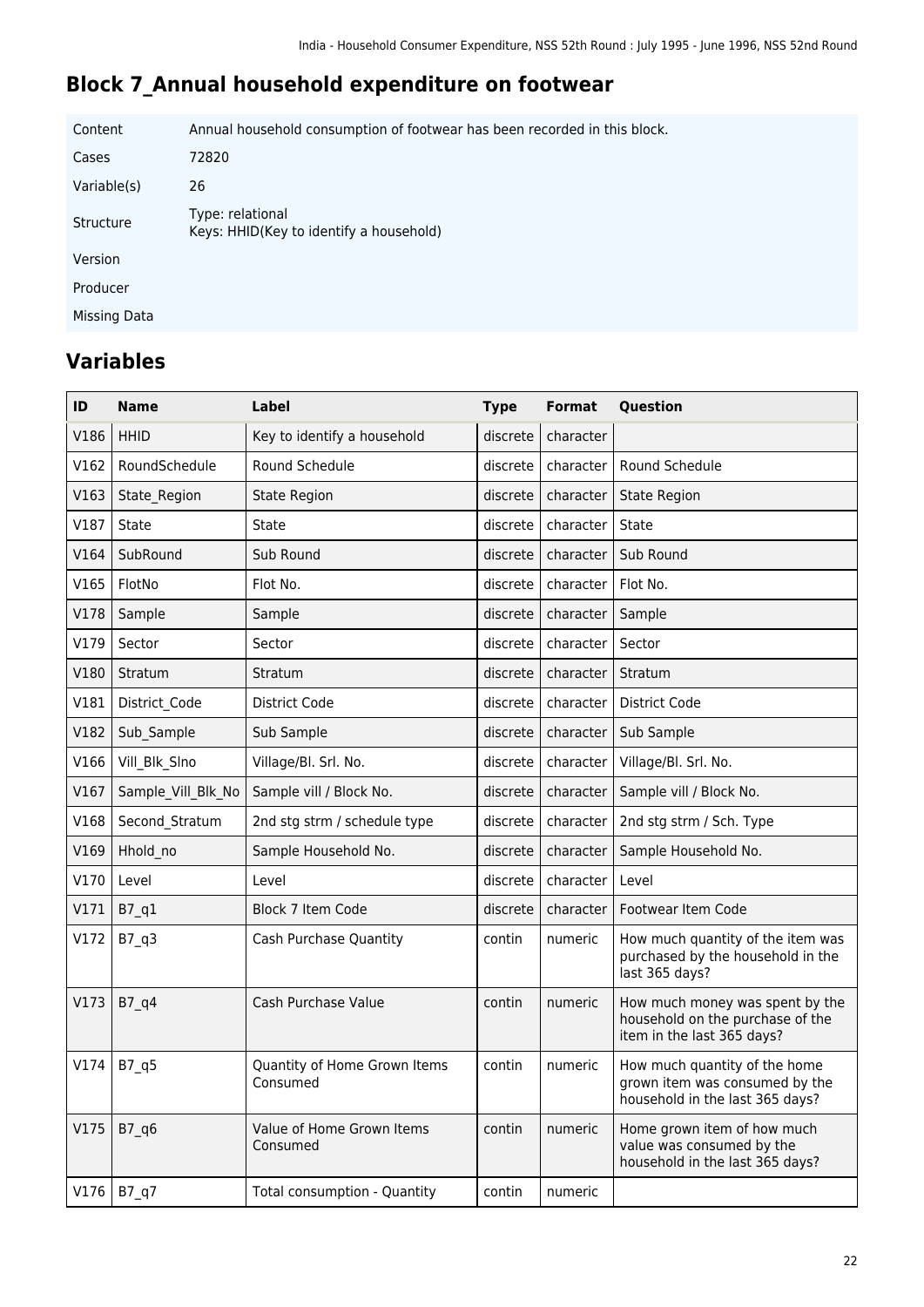India - Household Consumer Expenditure, NSS 52th Round : July 1995 - June 1996, NSS 52nd Round

| ID   | <b>Name</b>   | Label                         | <b>Type</b> | <b>Format</b> | <b>Ouestion</b>                    |
|------|---------------|-------------------------------|-------------|---------------|------------------------------------|
| V177 | B7 q8         | Total consumption - Value     | contin      | numeric       |                                    |
| V183 | Update Code   | Update code                   |             |               | discrete   character   Update code |
| V184 | Wgt SubSample | Multiplier (subsample 1 or 2) | contin      | numeric       |                                    |
| V185 | Wgt Combined  | Multiplier (combined)         | contin      | numeric       |                                    |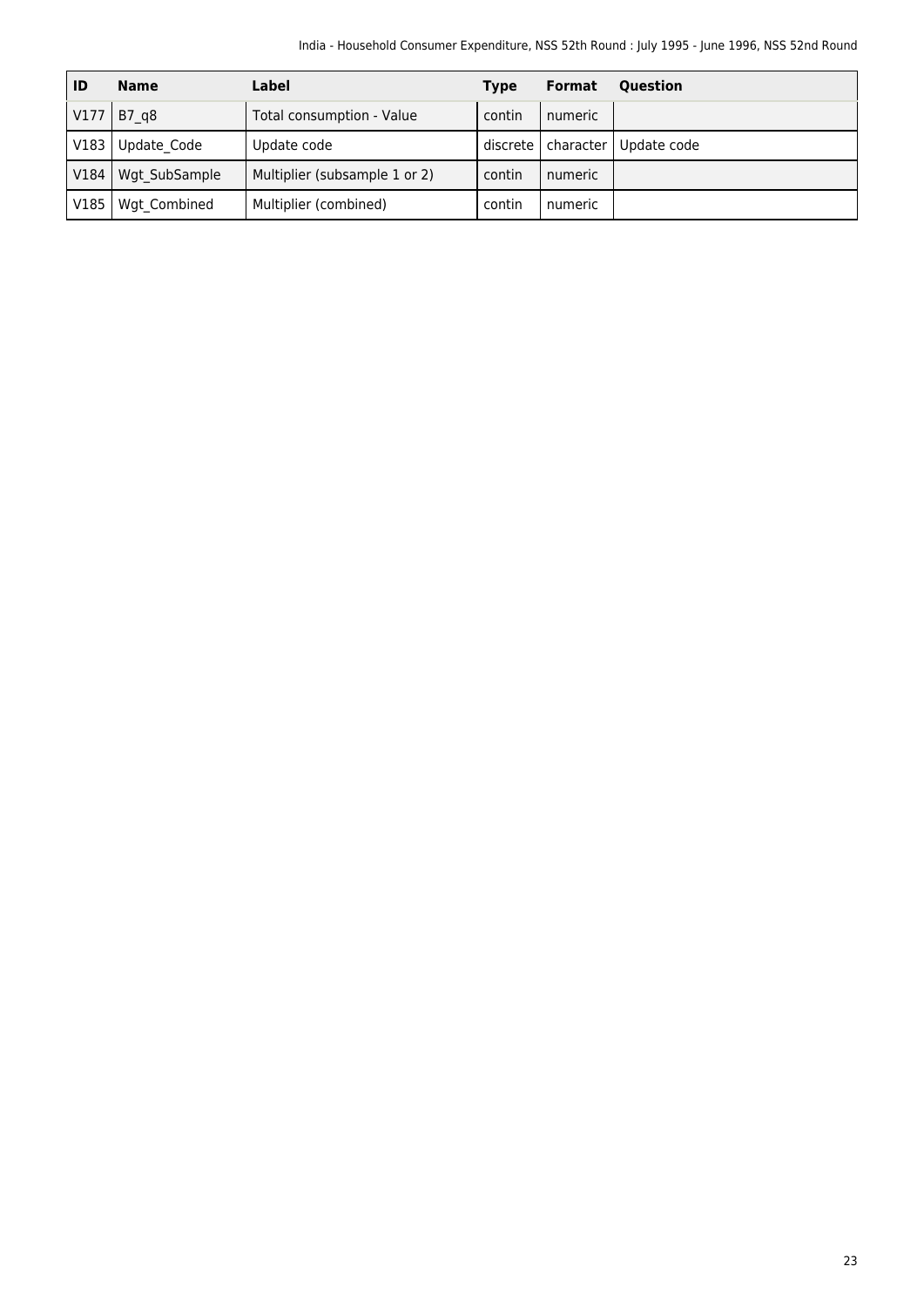### **Block 8\_Monthly household expenditure on miscellaneous goods and services**

| Content      | Household expenditure on miscellaneous goods and services and rents and taxes during the last 30<br>days has been recorded in this block. |
|--------------|-------------------------------------------------------------------------------------------------------------------------------------------|
| Cases        | 801115                                                                                                                                    |
| Variable(s)  | 22                                                                                                                                        |
| Structure    | Type: relational<br>Keys: HHID(Key to identify a household)                                                                               |
| Version      |                                                                                                                                           |
| Producer     |                                                                                                                                           |
| Missing Data |                                                                                                                                           |

| ID   | <b>Name</b>        | <b>Label</b>                  | <b>Type</b> | <b>Format</b> | Question                                                                                                     |
|------|--------------------|-------------------------------|-------------|---------------|--------------------------------------------------------------------------------------------------------------|
| V208 | <b>HHID</b>        | Key to identify a household   | discrete    | character     |                                                                                                              |
| V188 | RoundSchedule      | Round Schedule                | discrete    | character     | Round Schedule                                                                                               |
| V189 | State Region       | <b>State Region</b>           | discrete    | character     | <b>State Region</b>                                                                                          |
| V209 | State              | State                         | discrete    | character     | State                                                                                                        |
| V190 | SubRound           | Sub Round                     | discrete    | character     | Sub Round                                                                                                    |
| V191 | FlotNo             | Flot No.                      | discrete    | character     | Flot No.                                                                                                     |
| V192 | Vill_Blk_Slno      | Village/Bl. Srl. No.          | discrete    | character     | Village/Bl. Srl. No.                                                                                         |
| V200 | Sample             | Sample                        | discrete    | character     | Sample                                                                                                       |
| V201 | Sector             | Sector                        | discrete    | character     | Sector                                                                                                       |
| V202 | Stratum            | Stratum                       | discrete    | character     | Stratum                                                                                                      |
| V203 | District Code      | <b>District Code</b>          | discrete    | character     | <b>District Code</b>                                                                                         |
| V204 | Sub Sample         | Sub Sample                    | discrete    | character     | Sub Sample                                                                                                   |
| V193 | Sample_Vill_Blk_No | Sample vill / Block No.       | discrete    | character     | Sample vill / Block No.                                                                                      |
| V194 | Second Stratum     | 2nd stg strm / schedule type  | discrete    | character     | 2nd stg strm / Sch. Type                                                                                     |
| V195 | Hhold no           | Sample Household No.          | discrete    | character     | Sample Household No.                                                                                         |
| V196 | Level              | Level                         | discrete    | character     | Level                                                                                                        |
| V197 | $B8_q1$            | Block 8 Item Code             | discrete    | character     | Block 8 Item Code                                                                                            |
| V198 | $B8_q3$            | Value in cash                 | contin      | numeric       | How much money was spent by the<br>household on the purchase of the<br>item in the last 30 days?             |
| V199 | B8 q4              | Value in cash and kind        | contin      | numeric       | How much was spent by the<br>household in cash & kind on the<br>purchase of the item in the last 30<br>days? |
| V205 | Update Code        | Update code                   | discrete    | character     | Update code                                                                                                  |
| V206 | Wgt SubSample      | Multiplier (subsample 1 or 2) | contin      | numeric       |                                                                                                              |
| V207 | Wgt_Combined       | Multiplier (combined)         | contin      | numeric       |                                                                                                              |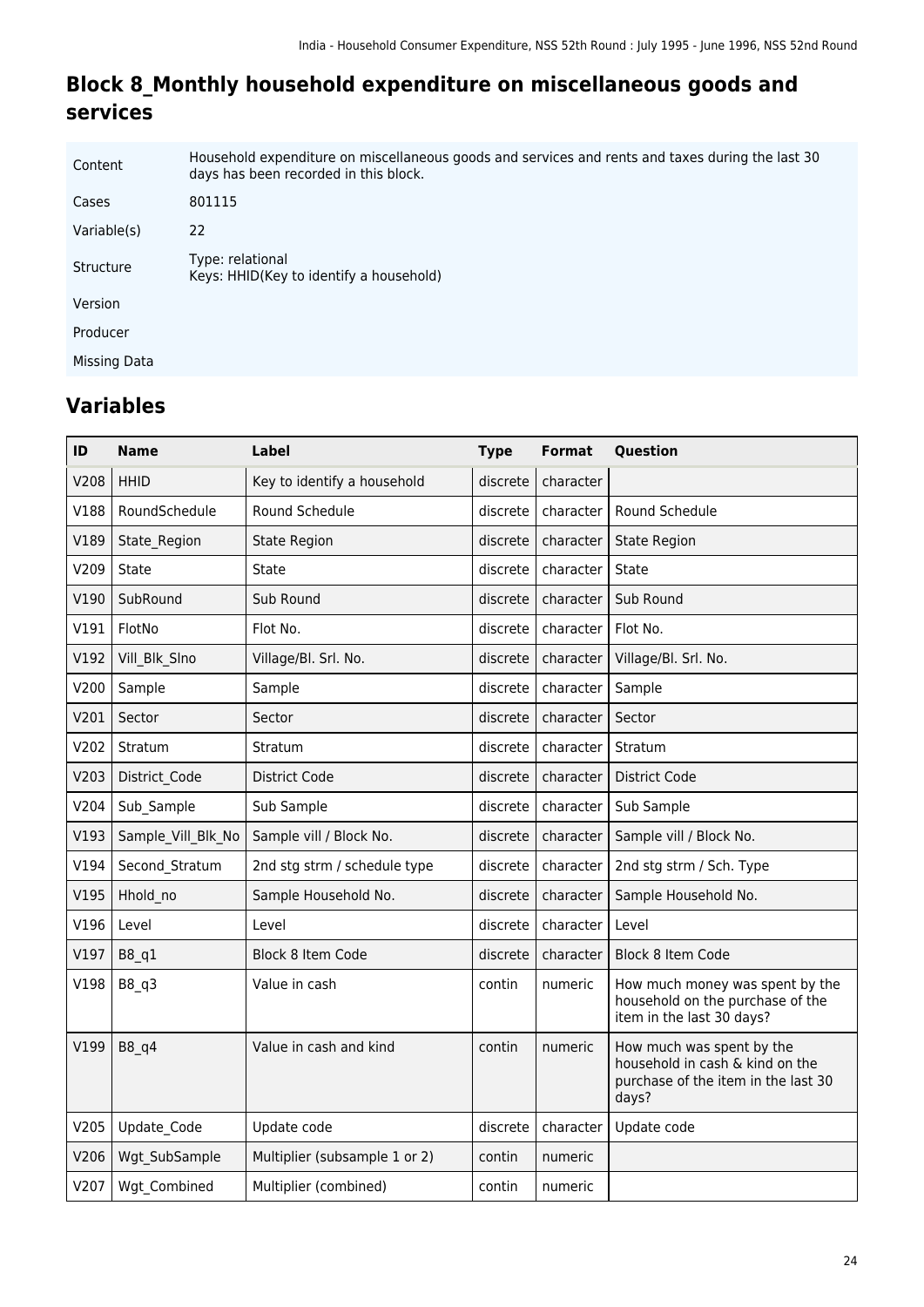### **Block 8pt1\_Annual household expenditure on education and medical (institutional) goods and services**

| Content      | Annual household expenditure on education and medical (institutional) goods and services has been<br>recorded here. |
|--------------|---------------------------------------------------------------------------------------------------------------------|
| Cases        | 101714                                                                                                              |
| Variable(s)  | 22                                                                                                                  |
| Structure    | Type: relational<br>Keys: HHID(Key to identify a household)                                                         |
| Version      |                                                                                                                     |
| Producer     |                                                                                                                     |
| Missing Data |                                                                                                                     |

| ID   | <b>Name</b>        | <b>Label</b>                  | <b>Type</b> | <b>Format</b> | Question                                                                                                      |
|------|--------------------|-------------------------------|-------------|---------------|---------------------------------------------------------------------------------------------------------------|
| V230 | <b>HHID</b>        | Key to identify a household   | discrete    | character     |                                                                                                               |
| V210 | RoundSchedule      | Round Schedule                | discrete    | character     | Round Schedule                                                                                                |
| V211 | State_Region       | <b>State Region</b>           | discrete    | character     | <b>State Region</b>                                                                                           |
| V231 | State              | <b>State</b>                  | discrete    | character     | State                                                                                                         |
| V212 | SubRound           | Sub Round                     | discrete    | character     | Sub Round                                                                                                     |
| V213 | FlotNo             | Flot No.                      | discrete    | character     | Flot No.                                                                                                      |
| V222 | Sample             | Sample                        | discrete    | character     | Sample                                                                                                        |
| V223 | Sector             | Sector                        | discrete    | character     | Sector                                                                                                        |
| V224 | Stratum            | Stratum                       | discrete    | character     | Stratum                                                                                                       |
| V225 | District_Code      | <b>District Code</b>          | discrete    | character     | <b>District Code</b>                                                                                          |
| V226 | Sub Sample         | Sub Sample                    | discrete    | character     | Sub Sample                                                                                                    |
| V214 | Vill_Blk_Slno      | Village/Bl. Srl. No.          | discrete    | character     | Village/Bl. Srl. No.                                                                                          |
| V215 | Sample Vill Blk No | Sample vill / Block No.       | discrete    | character     | Sample vill / Block No.                                                                                       |
| V216 | Second_Stratum     | 2nd stg strm / schedule type  | discrete    | character     | 2nd stg strm / Sch. Type                                                                                      |
| V217 | Hhold no           | Sample Household No.          | discrete    | character     | Sample Household No.                                                                                          |
| V218 | Level              | Level                         | discrete    | character     | Level                                                                                                         |
| V219 | B8_1_q1            | Block 8.1 Item Code           | discrete    | character     | Block 8.1 Item Code                                                                                           |
| V220 | B8 1 q3            | Value in cash                 | contin      | numeric       | How much money was spent by the<br>household on the purchase of the<br>item in the last 365 days?             |
| V221 | B8 1 q4            | Value in cash and kind        | contin      | numeric       | How much was spent by the<br>household in cash & kind on the<br>purchase of the item in the last 365<br>days? |
| V227 | Update Code        | Update code                   | discrete    | character     | Update code                                                                                                   |
| V228 | Wgt SubSample      | Multiplier (subsample 1 or 2) | contin      | numeric       |                                                                                                               |
| V229 | Wgt_Combined       | Multiplier (combined)         | contin      | numeric       |                                                                                                               |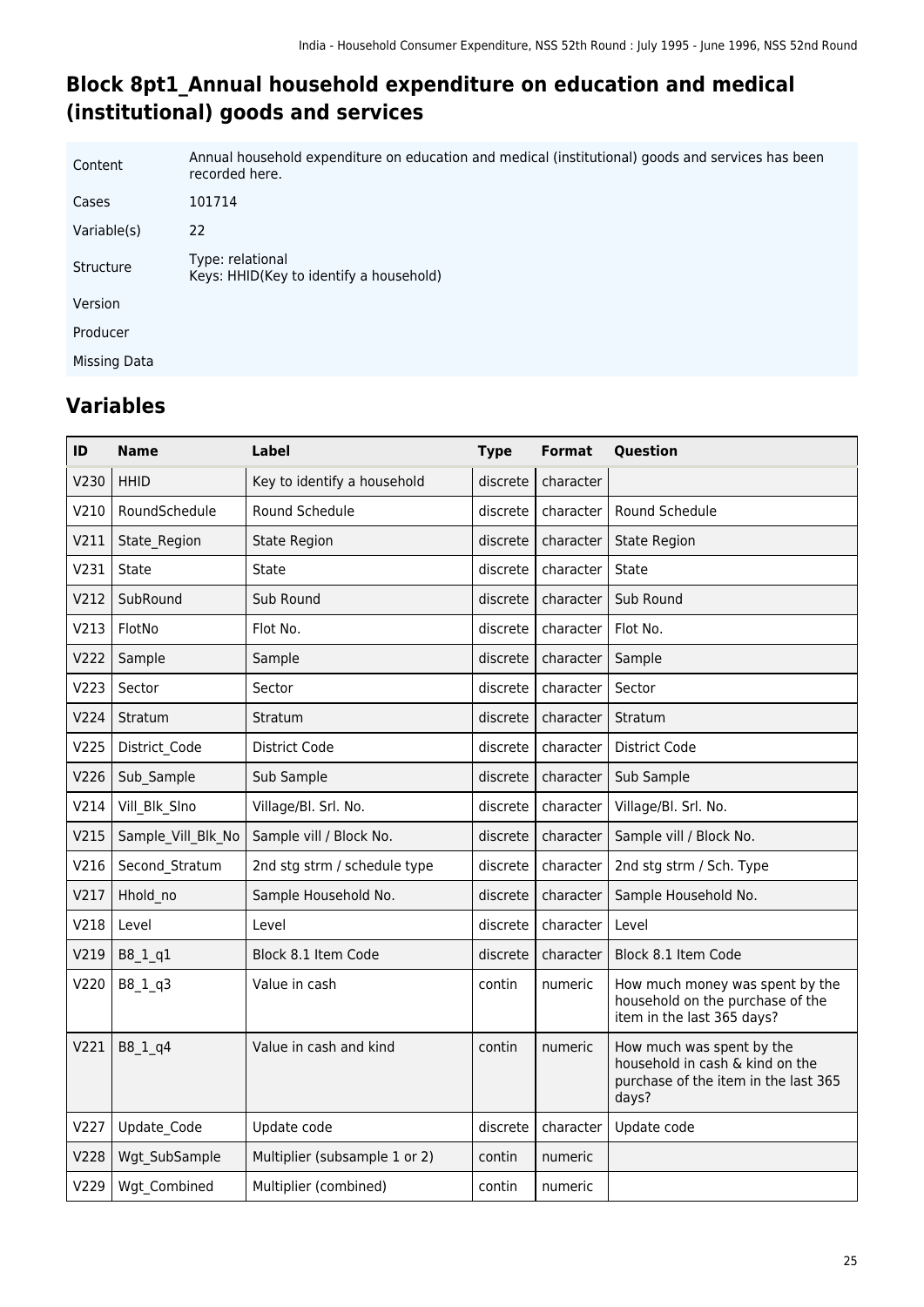### **Block 8pt2\_Monthly household expenditure on medical (non-institutional) goods and services**

| Content      | Monthly household expenditure on medical (non-institutional) goods and services has been recorded<br>here. |
|--------------|------------------------------------------------------------------------------------------------------------|
| Cases        | 52721                                                                                                      |
| Variable(s)  | 22                                                                                                         |
| Structure    | Type: relational<br>Keys: HHID(Key to identify a household)                                                |
| Version      |                                                                                                            |
| Producer     |                                                                                                            |
| Missing Data |                                                                                                            |

| ID   | <b>Name</b>        | <b>Label</b>                  | <b>Type</b> | <b>Format</b> | Question                                                                                                     |
|------|--------------------|-------------------------------|-------------|---------------|--------------------------------------------------------------------------------------------------------------|
| V252 | <b>HHID</b>        | Key to identify a household   | discrete    | character     |                                                                                                              |
| V232 | RoundSchedule      | Round Schedule                | discrete    | character     | Round Schedule                                                                                               |
| V233 | State_Region       | <b>State Region</b>           | discrete    | character     | <b>State Region</b>                                                                                          |
| V253 | State              | <b>State</b>                  | discrete    | character     | <b>State</b>                                                                                                 |
| V234 | SubRound           | Sub Round                     | discrete    | character     | Sub Round                                                                                                    |
| V235 | FlotNo             | Flot No.                      | discrete    | character     | Flot No.                                                                                                     |
| V244 | Sample             | Sample                        | discrete    | character     | Sample                                                                                                       |
| V245 | Sector             | Sector                        | discrete    | character     | Sector                                                                                                       |
| V246 | Stratum            | Stratum                       | discrete    | character     | Stratum                                                                                                      |
| V247 | District Code      | District Code                 | discrete    | character     | District Code                                                                                                |
| V248 | Sub_Sample         | Sub Sample                    | discrete    | character     | Sub Sample                                                                                                   |
| V236 | Vill_Blk_Slno      | Village/Bl. Srl. No.          | discrete    | character     | Village/Bl. Srl. No.                                                                                         |
| V237 | Sample_Vill_Blk_No | Sample vill / Block No.       | discrete    | character     | Sample vill / Block No.                                                                                      |
| V238 | Second Stratum     | 2nd stg strm / schedule type  | discrete    | character     | 2nd stg strm / Sch. Type                                                                                     |
| V239 | Hhold no           | Sample Household No.          | discrete    | character     | Sample Household No.                                                                                         |
| V240 | Level              | Level                         | discrete    | character     | Level                                                                                                        |
| V241 | B8_2_q1            | Block 8.2 Item Code           | discrete    | character     | Block 8.2 Item Code                                                                                          |
| V242 | B8_2_q3            | Value in cash                 | contin      | numeric       | How much money was spent by the<br>household on the purchase of the<br>item in the last 30 days?             |
| V243 | B8 2 q4            | Value in cash and kind        | contin      | numeric       | How much was spent by the<br>household in cash & kind on the<br>purchase of the item in the last 30<br>days? |
| V249 | Update_Code        | Update code                   | discrete    | character     | Update code                                                                                                  |
| V250 | Wgt SubSample      | Multiplier (subsample 1 or 2) | contin      | numeric       |                                                                                                              |
| V251 | Wgt_Combined       | Multiplier (combined)         | contin      | numeric       |                                                                                                              |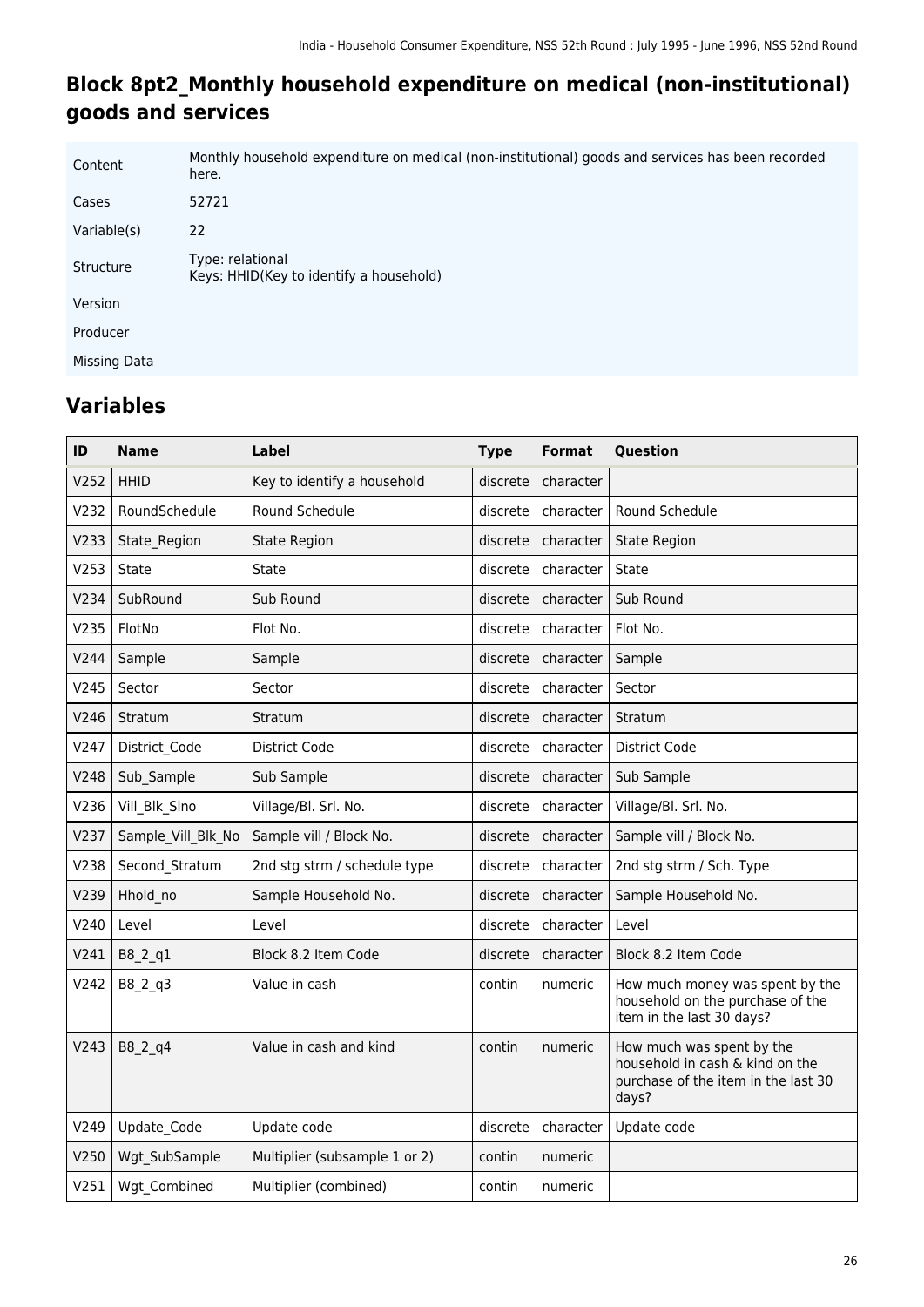# **Block 9\_Annual household expenditure on durables**

| Content      | Annual household expenditure for purchase and construction (including repairs) of durable goods for<br>domestic use has been recorded here. |
|--------------|---------------------------------------------------------------------------------------------------------------------------------------------|
| Cases        | 94931                                                                                                                                       |
| Variable(s)  | 31                                                                                                                                          |
| Structure    | Type: relational<br>Keys: HHID(Key to identify a household)                                                                                 |
| Version      |                                                                                                                                             |
| Producer     |                                                                                                                                             |
| Missing Data |                                                                                                                                             |

| ID   | <b>Name</b>        | Label                                            | <b>Type</b> | <b>Format</b> | Question                                                                                                               |
|------|--------------------|--------------------------------------------------|-------------|---------------|------------------------------------------------------------------------------------------------------------------------|
| V283 | <b>HHID</b>        | Key to identify a household                      | discrete    | character     |                                                                                                                        |
| V254 | RoundSchedule      | Round Schedule                                   | discrete    | character     | Round Schedule                                                                                                         |
| V255 | State Region       | <b>State Region</b>                              | discrete    | character     | <b>State Region</b>                                                                                                    |
| V284 | State              | State                                            | discrete    | character     | State                                                                                                                  |
| V256 | SubRound           | Sub Round                                        | discrete    | character     | Sub Round                                                                                                              |
| V257 | FlotNo             | Flot No.                                         | discrete    | character     | Flot No.                                                                                                               |
| V258 | Vill_Blk_SIno      | Village/Bl. Srl. No.                             | discrete    | character     | Village/Bl. Srl. No.                                                                                                   |
| V275 | Sample             | Sample                                           | discrete    | character     | Sample                                                                                                                 |
| V276 | Sector             | Sector                                           | discrete    | character     | Sector                                                                                                                 |
| V277 | Stratum            | Stratum                                          | discrete    | character     | Stratum                                                                                                                |
| V278 | District Code      | <b>District Code</b>                             | discrete    | character     | <b>District Code</b>                                                                                                   |
| V279 | Sub Sample         | Sub Sample                                       | discrete    | character     | Sub Sample                                                                                                             |
| V259 | Sample_Vill_Blk_No | Sample vill / Block No.                          | discrete    | character     | Sample vill / Block No.                                                                                                |
| V260 | Second Stratum     | 2nd stg strm / schedule type                     | discrete    | character     | 2nd stg strm / Sch. Type                                                                                               |
| V261 | Hhold no           | Sample Household No.                             | discrete    | character     | Sample Household No.                                                                                                   |
| V262 | Level              | Level                                            | discrete    | character     | Level                                                                                                                  |
| V263 | $B9_q1$            | Block 9 Item Code                                | discrete    | character     |                                                                                                                        |
| V264 | B9q3               | No. of First-hand purchase                       | contin      | numeric       | How many items were purchased<br>through first hand purchase in the last<br>365 days?                                  |
| V265 | $B9_q4$            | Whether Hire-purchase?                           | discrete    | character     | Whether item was hire-purchased?                                                                                       |
| V266 | $B9_q5$            | Value of First-hand purchase -<br>in cash        | contin      | numeric       | How much money was spent by the<br>household on first hand purchase of<br>the item in the last 365 days?               |
| V267 | $B9_q6$            | Value of First-hand purchase -<br>in cash & kind | contin      | numeric       | How much was spent by the household<br>in cash and kind on first hand<br>purchase of the item in the last 365<br>days? |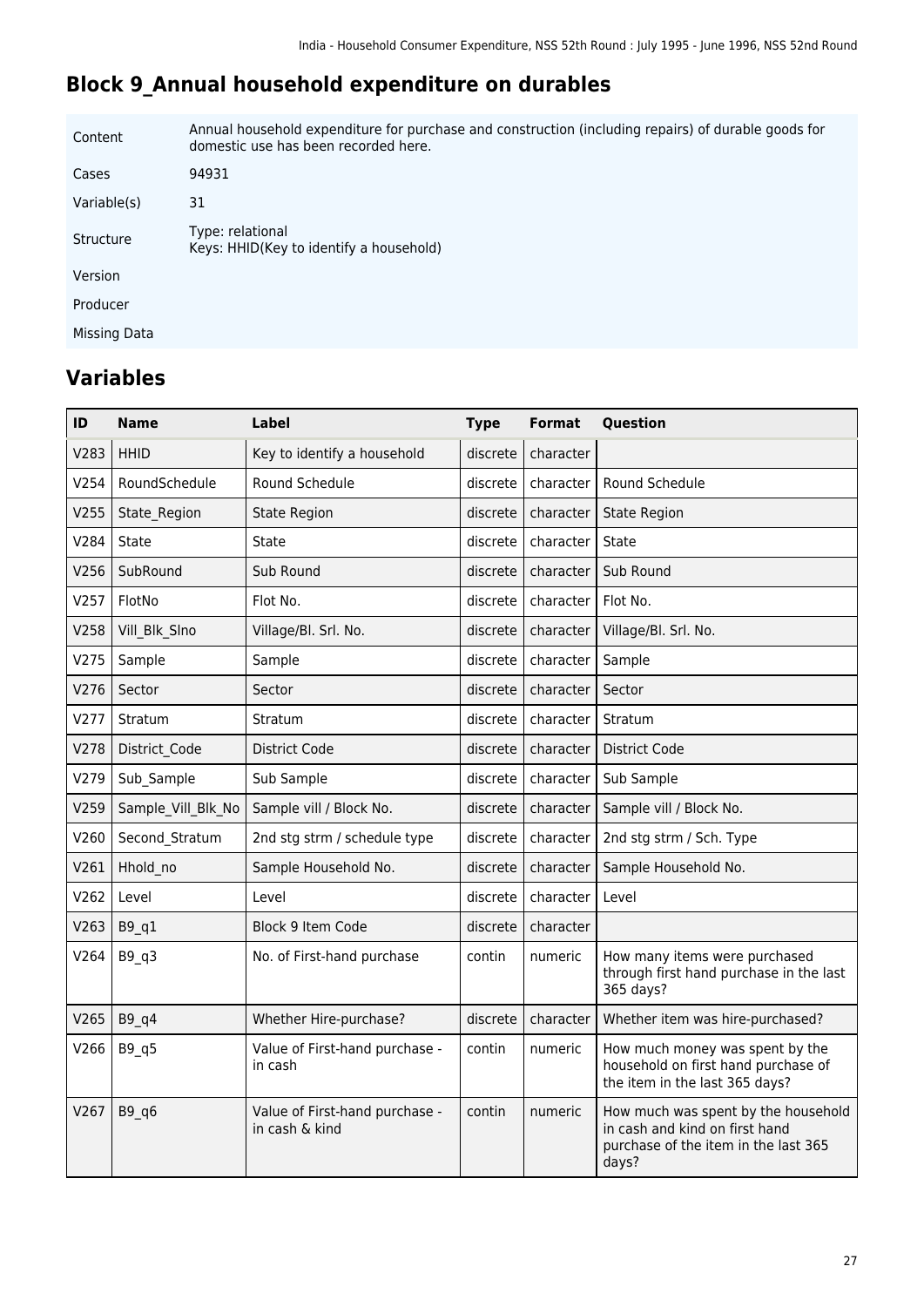| ID   | <b>Name</b>   | Label                                                      | <b>Type</b> | <b>Format</b> | <b>Ouestion</b>                                                                                                                      |
|------|---------------|------------------------------------------------------------|-------------|---------------|--------------------------------------------------------------------------------------------------------------------------------------|
| V268 | B9 q7         | Cost of Raw material, service &<br>repair - in cash        | contin      | numeric       | How much was spent by the household<br>in cash towards the cost of raw<br>material, service & repair in the last<br>365 days?        |
| V269 | $B9_q8$       | Cost of Raw material, service &<br>repair - in cash & kind | contin      | numeric       | How much was spent by the household<br>in cash & kind towards the cost of raw<br>material, service & repair in the last<br>365 days? |
| V270 | $B9_q9$       | Total Expenditure - in cash                                | contin      | numeric       |                                                                                                                                      |
| V271 | B9 q10        | Total Expenditure - in cash &<br>kind                      | contin      | numeric       |                                                                                                                                      |
| V272 | B9 q11        | No. of Second-hand purchase                                | contin      | numeric       | How many items were purchased<br>through second hand purchase in the<br>last 365 days?                                               |
| V273 | B9 q12        | Value of Second-hand purchase<br>- in cash                 | contin      | numeric       | How much was spent by the household<br>in cash on second hand purchase of<br>the item in the last 365 days?                          |
| V274 | B9 q13        | Value of Second-hand purchase<br>- in cash & kind          | contin      | numeric       | How much was spent by the household<br>in cash & kind on second hand<br>purchase of the item in the last 365<br>days?                |
| V280 | Update Code   | Update code                                                | discrete    | character     | Update code                                                                                                                          |
| V281 | Wgt SubSample | Multiplier (subsample 1 or 2)                              | contin      | numeric       |                                                                                                                                      |
| V282 | Wgt Combined  | Multiplier (combined)                                      | contin      | numeric       |                                                                                                                                      |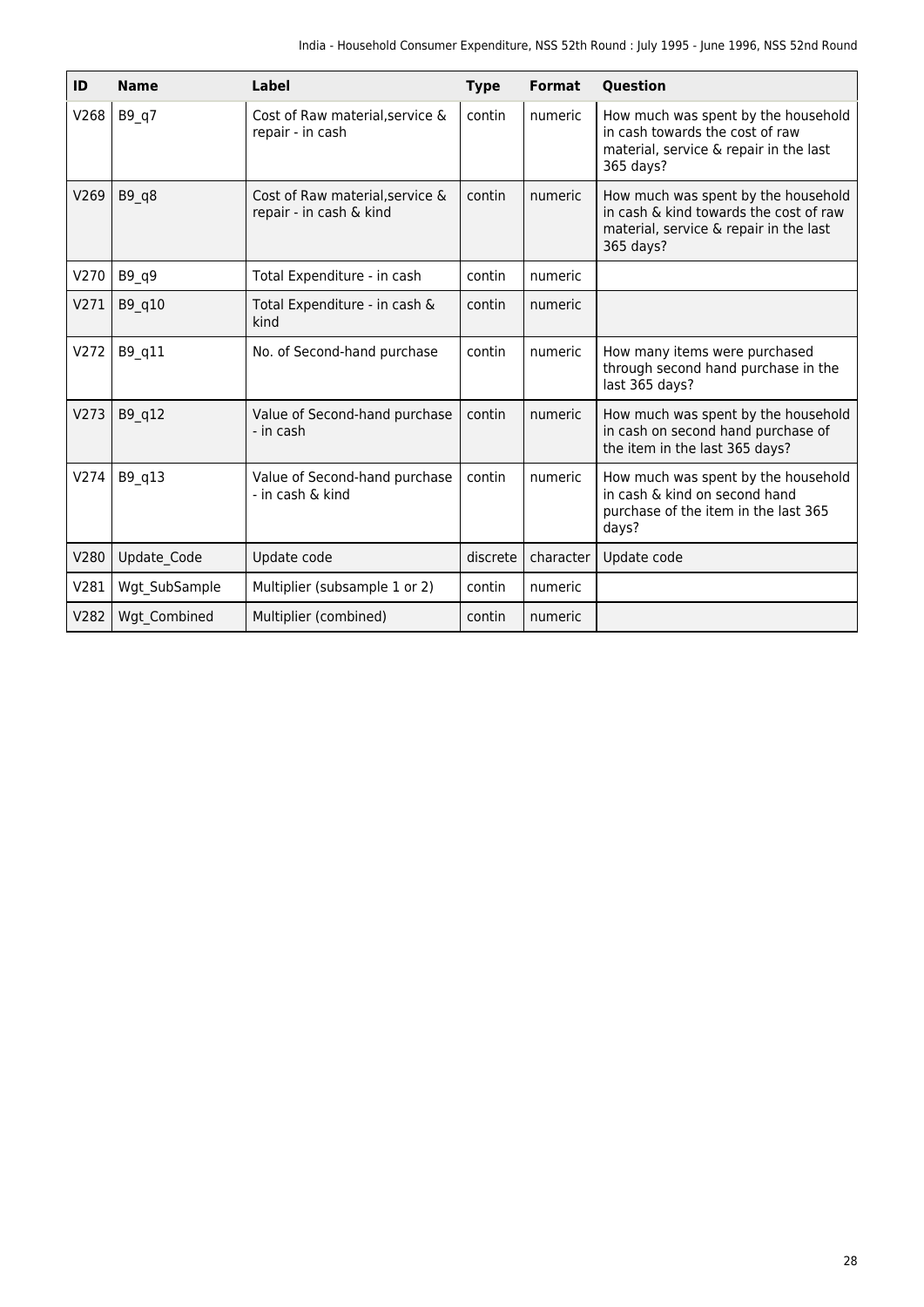# **Block 10\_Perception of households regarding sufficiency of food**

| Content      | Perception of households regarding sufficiency of food has been recorded here. |
|--------------|--------------------------------------------------------------------------------|
| Cases        | 48463                                                                          |
| Variable(s)  | 32                                                                             |
| Structure    | Type: relational<br>Keys: HHID(Key to identify a household)                    |
| Version      |                                                                                |
| Producer     |                                                                                |
| Missing Data |                                                                                |

| ID   | <b>Name</b>        | Label                                   | <b>Type</b> | <b>Format</b> | Question                                                    |
|------|--------------------|-----------------------------------------|-------------|---------------|-------------------------------------------------------------|
| V315 | HHID               | Key to identify a household             | discrete    | character     |                                                             |
| V285 | RoundSchedule      | Round Schedule                          | discrete    | character     | Round Schedule                                              |
| V286 | State_Region       | <b>State Region</b>                     | discrete    | character     | <b>State Region</b>                                         |
| V316 | State              | State                                   | discrete    | character     | State                                                       |
| V287 | SubRound           | Sub Round                               | discrete    | character     | Sub Round                                                   |
| V288 | FlotNo             | Flot No.                                | discrete    | character     | Flot No.                                                    |
| V307 | Sample             | Sample                                  | discrete    | character     | Sample                                                      |
| V308 | Sector             | Sector                                  | discrete    | character     | Sector                                                      |
| V309 | Stratum            | Stratum                                 | discrete    | character     | Stratum                                                     |
| V310 | District_Code      | District Code                           | discrete    | character     | District Code                                               |
| V311 | Sub Sample         | Sub Sample                              | discrete    | character     | Sub Sample                                                  |
| V289 | Vill_Blk_Slno      | Village/Bl. Srl. No.                    | discrete    | character     | Village/Bl. Srl. No.                                        |
| V290 | Sample Vill Blk No | Sample vill / Block No.                 | discrete    | character     | Sample vill / Block No.                                     |
| V291 | Second Stratum     | 2nd stg strm / schedule type            | discrete    | character     | 2nd stg strm / Sch. Type                                    |
| V292 | Hhold no           | Sample Household No.                    | discrete    | character     | Sample Household No.                                        |
| V293 | Level              | Level                                   | discrete    | character     | Level                                                       |
| V294 | B10 q1             | Do all members get two square<br>meals? | discrete    | character     | Do all members get two square meals?                        |
| V295 | B10_q2_1           | Month when not enough food              | discrete    | character     | Which month or months the<br>household did not enough food? |
| V296 | B10_q2_2           | Month when not enough food              | discrete    | character     | Which month or months the<br>household did not enough food? |
| V297 | B10_q2_3           | Month when not enough food              | discrete    | character     | Which month or months the<br>household did not enough food? |
| V298 | B10_q2_4           | Month when not enough food              | discrete    | character     | Which month or months the<br>household did not enough food? |
| V299 | B10_q2_5           | Month when not enough food              | discrete    | character     | Which month or months the<br>household did not enough food? |
| V300 | B10_q2_6           | Month when not enough food              | discrete    | character     | Which month or months the<br>household did not enough food? |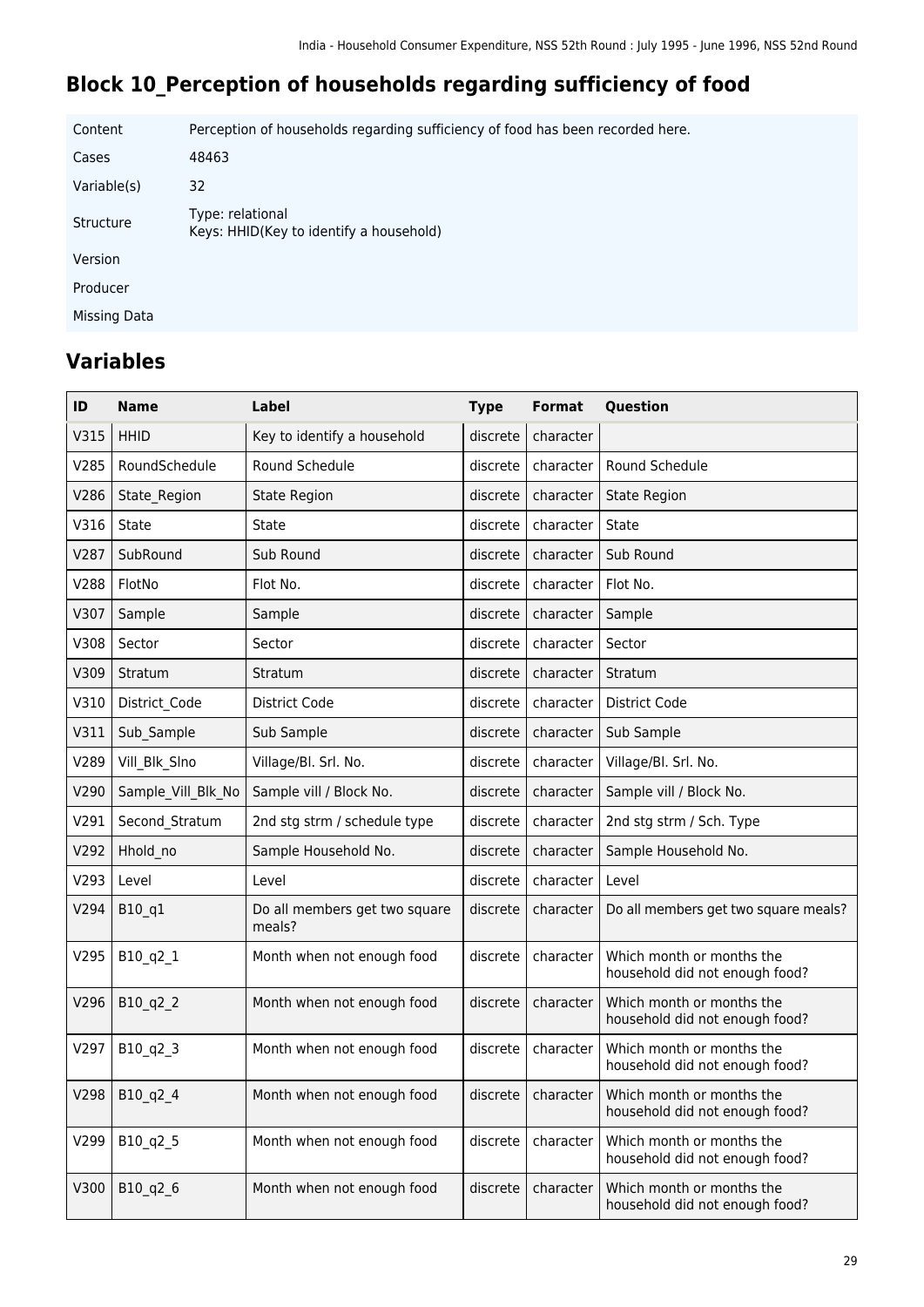| ID   | <b>Name</b>   | Label                                                                                                     | Type     | <b>Format</b> | Question                                                                                                |
|------|---------------|-----------------------------------------------------------------------------------------------------------|----------|---------------|---------------------------------------------------------------------------------------------------------|
| V301 | B10_q2_7      | Month when not enough food                                                                                | discrete | character     | Which month or months the<br>household did not enough food?                                             |
| V302 | B10_q2_8      | Month when not enough food                                                                                | discrete | character     | Which month or months the<br>household did not enough food?                                             |
| V303 | B10_q2_9      | Month when not enough food                                                                                | discrete | character     | Which month or months the<br>household did not enough food?                                             |
| V304 | B10_q2_10     | Month when not enough food                                                                                | discrete | character     | Which month or months the<br>household did not enough food?                                             |
| V305 | B10_q2_11     | Month when not enough food                                                                                | discrete | character     | Which month or months the<br>household did not enough food?                                             |
| V306 | B10 q3        | Whether the question(Do all<br>members get two square<br>meals?) was actually asked from<br>the informant | discrete | character     | Whether the question(Do all members<br>get two square meals?) was actually<br>asked from the informant? |
| V312 | Update Code   | Update code                                                                                               | discrete | character     | Update code                                                                                             |
| V313 | Wgt SubSample | Multiplier (subsample 1 or 2)                                                                             | contin   | numeric       |                                                                                                         |
| V314 | Wgt Combined  | Multiplier (combined)                                                                                     | contin   | numeric       |                                                                                                         |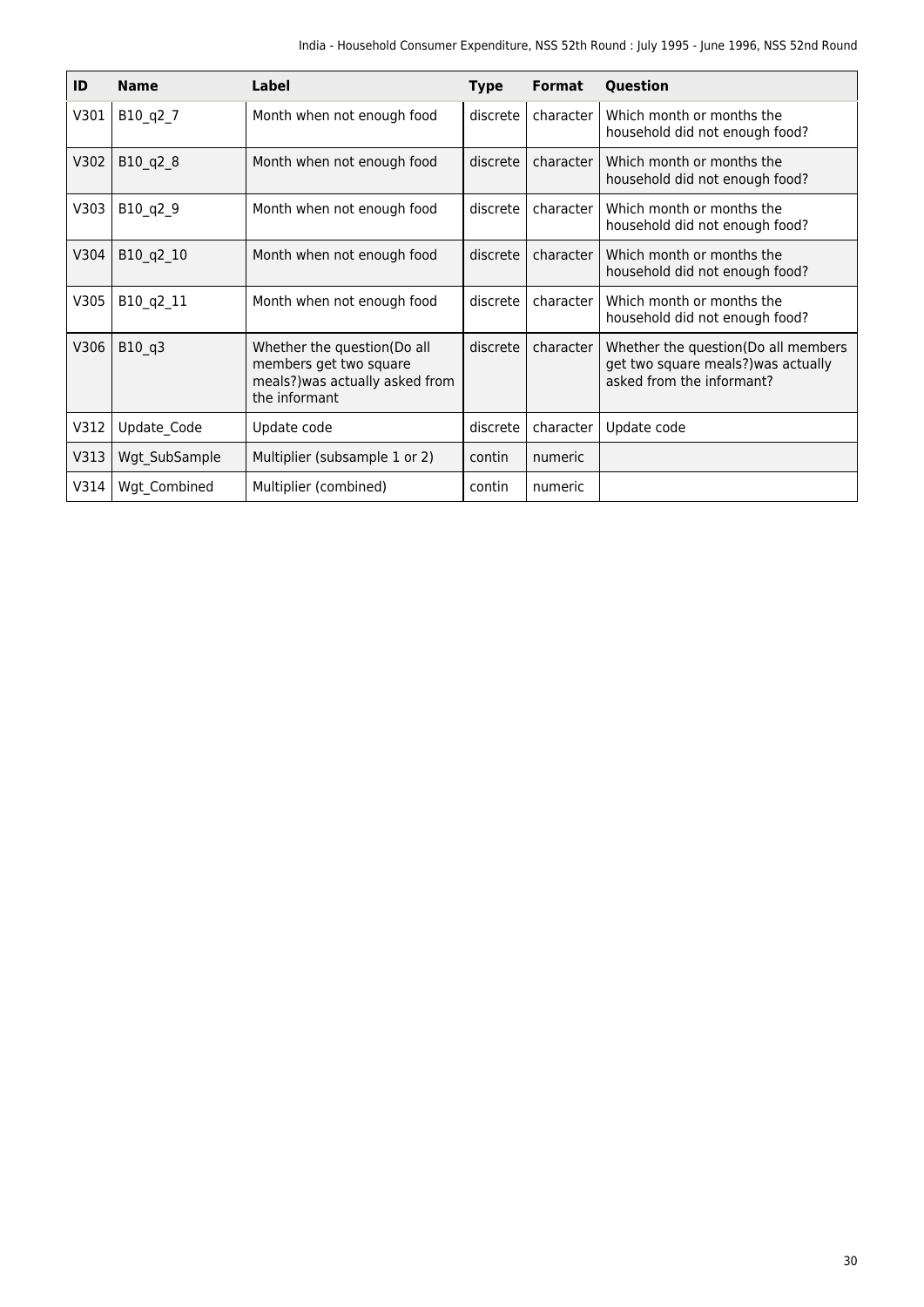# **Block 11pt1\_Weekly household expenditure on ceremonies**

| Content      | Block 11.1 (sub-sample 2 only): Particulars of expenditure incurred on ceremonies by the household<br>during the last 7 days prior to the date of survey : Weekly household expenditure on ceremonies has<br>been recorded here. |
|--------------|----------------------------------------------------------------------------------------------------------------------------------------------------------------------------------------------------------------------------------|
| Cases        | 295                                                                                                                                                                                                                              |
| Variable(s)  | 27                                                                                                                                                                                                                               |
| Structure    | Type: relational<br>Keys: HHID(Key to identify a household)                                                                                                                                                                      |
| Version      |                                                                                                                                                                                                                                  |
| Producer     |                                                                                                                                                                                                                                  |
| Missing Data |                                                                                                                                                                                                                                  |

| ID   | <b>Name</b>        | <b>Label</b>                                              | <b>Type</b> | Format    | Question                                                                                   |
|------|--------------------|-----------------------------------------------------------|-------------|-----------|--------------------------------------------------------------------------------------------|
| V342 | <b>HHID</b>        | Key to identify a household                               | discrete    | character |                                                                                            |
| V317 | RoundSchedule      | Round Schedule                                            | discrete    | character | Round Schedule                                                                             |
| V318 | State_Region       | <b>State Region</b>                                       | discrete    | character | <b>State Region</b>                                                                        |
| V343 | <b>State</b>       | State                                                     | discrete    | character | State                                                                                      |
| V319 | SubRound           | Sub Round                                                 | discrete    | character | Sub Round                                                                                  |
| V320 | FlotNo             | Flot No.                                                  | discrete    | character | Flot No.                                                                                   |
| V334 | Sample             | Sample                                                    | discrete    | character | Sample                                                                                     |
| V335 | Sector             | Sector                                                    | discrete    | character | Sector                                                                                     |
| V336 | Stratum            | Stratum                                                   | discrete    | character | Stratum                                                                                    |
| V337 | District Code      | <b>District Code</b>                                      | discrete    | character | <b>District Code</b>                                                                       |
| V338 | Sub Sample         | Sub Sample                                                | discrete    | character | Sub Sample                                                                                 |
| V321 | Vill_Blk_Slno      | Village/Bl. Srl. No.                                      | discrete    | character | Village/Bl. Srl. No.                                                                       |
| V322 | Sample_Vill_Blk_No | Sample vill / Block No.                                   | discrete    | character | Sample vill / Block No.                                                                    |
| V323 | Second Stratum     | 2nd stg strm / schedule type                              | discrete    | character | 2nd stg strm / Sch. Type                                                                   |
| V324 | Hhold no           | Sample Household No.                                      | discrete    | character | Sample Household No.                                                                       |
| V325 | Level              | Level                                                     | discrete    | character | Level                                                                                      |
| V326 | B11_1_q2_1         | Serial no. of ceremony                                    | discrete    | character | Serial no. of ceremony                                                                     |
| V327 | B11_1_q2_3         | Code (Ceremony)                                           | discrete    | character | Which ceremony did the household<br>perform during the last 7 days?                        |
| V328 | B11_1_q2_4         | Expenditure incurred on food                              | contin      | numeric   | How much expenditure was incurred<br>on food in the ceremony?                              |
| V329 | B11_1_q2_5         | Expenditure incurred on fuel &<br>light                   | contin      | numeric   | How much expenditure was incurred<br>on fuel & light in the ceremony?                      |
| V330 | B11_1_q2_6         | Expenditure incurred on clothing<br>& footwear            | contin      | numeric   | How much expenditure was incurred<br>on clothing & footwear in the<br>ceremony?            |
| V331 | B11_1_q2_7         | Expenditure incurred on<br>miscellaneous goods & services | contin      | numeric   | How much expenditure was incurred<br>on miscellaneous goods & services<br>in the ceremony? |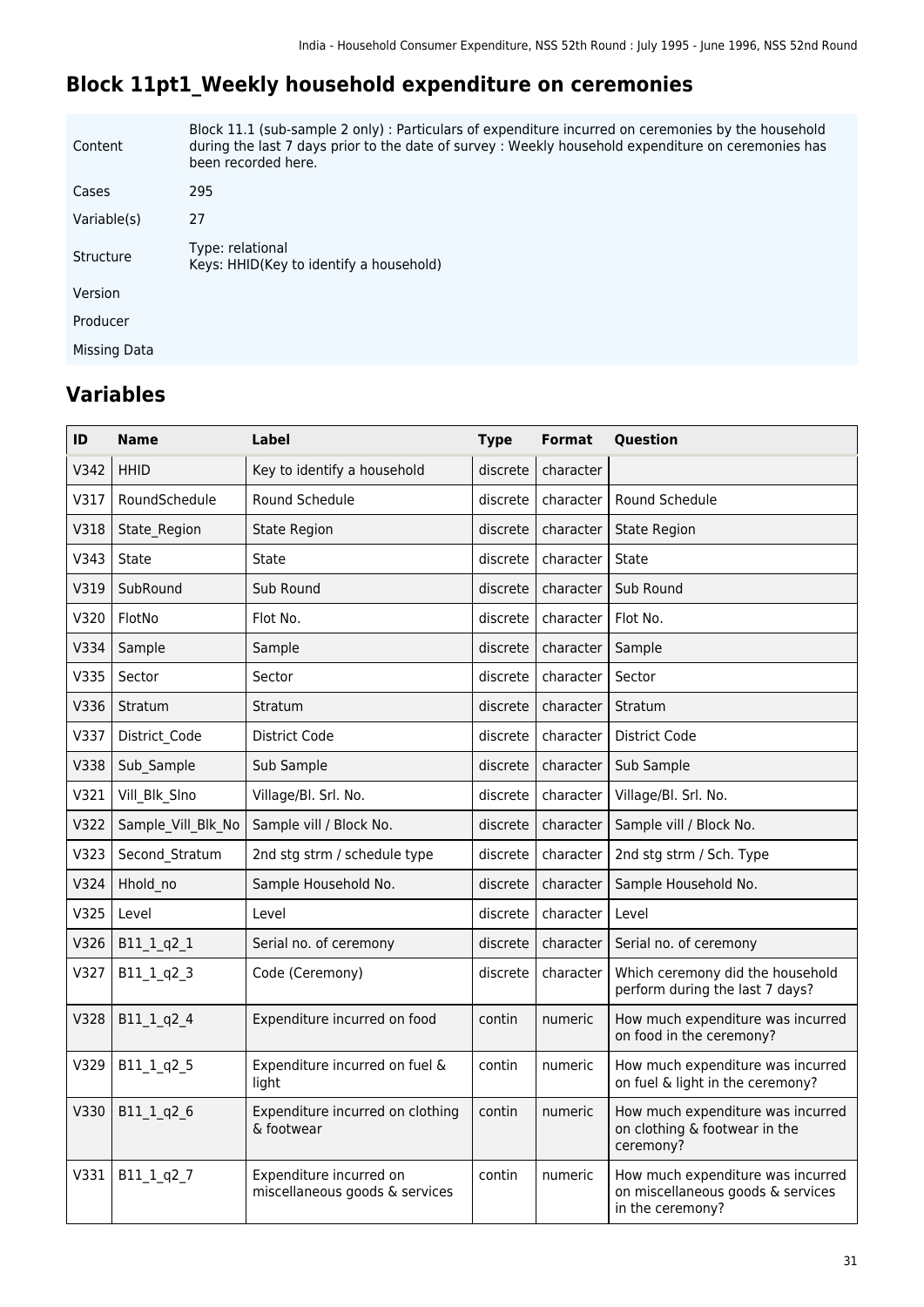| ID   | <b>Name</b>   | Label                            | <b>Type</b> | <b>Format</b> | <b>Ouestion</b>                                                   |
|------|---------------|----------------------------------|-------------|---------------|-------------------------------------------------------------------|
| V332 | B11 1 q2 8    | Expenditure incurred on durables | contin      | numeric       | How much expenditure was incurred<br>on durables in the ceremony? |
| V333 | B11 1 q2 9    | Expenditure incurred - All       | contin      | numeric       |                                                                   |
| V339 | Update Code   | Update code                      | discrete    | character     | Update code                                                       |
| V340 | Wgt SubSample | Multiplier (subsample 1 or 2)    | contin      | numeric       |                                                                   |
| V341 | Wgt Combined  | Multiplier (combined)            | contin      | numeric       |                                                                   |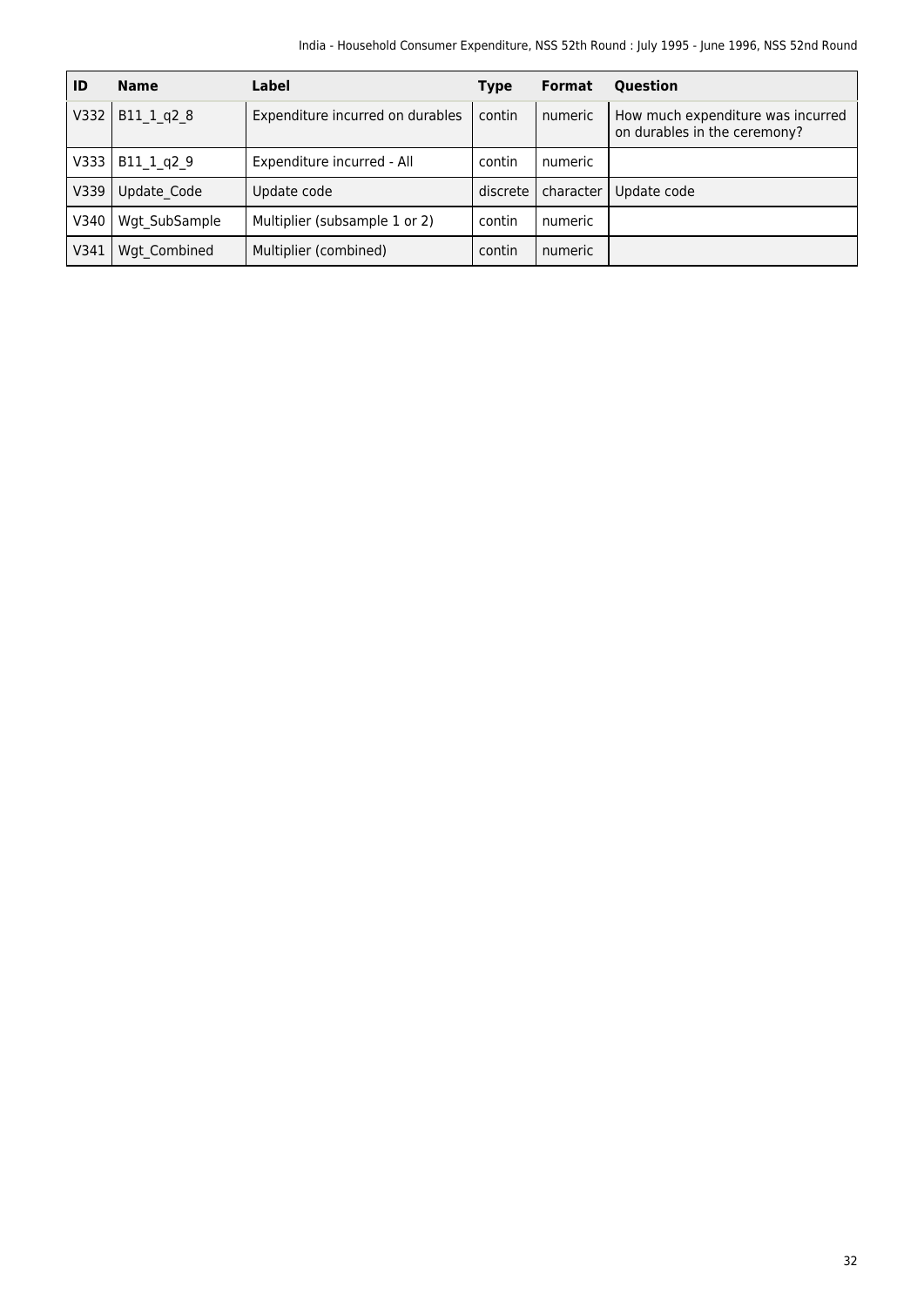# **Block 11pt2\_Annual household expenditure on ceremonies**

| Content      | Block 11.2 (sub-sample 2 only): Particulars of expenditure incurred on ceremonies by the household<br>during last 365 days prior to the date of survey: This block is similar to the earlier block i.e. block 11.1<br>except that the reference period for collection of information is 365 days prior to the date of survey<br>instead of 7 days prior to the date of survey as in block 11.1. Annual household expenditure on<br>ceremonies has been recorded here. |
|--------------|-----------------------------------------------------------------------------------------------------------------------------------------------------------------------------------------------------------------------------------------------------------------------------------------------------------------------------------------------------------------------------------------------------------------------------------------------------------------------|
| Cases        | 3789                                                                                                                                                                                                                                                                                                                                                                                                                                                                  |
| Variable(s)  | 27                                                                                                                                                                                                                                                                                                                                                                                                                                                                    |
| Structure    | Type: relational<br>Keys: HHID(Key to identify a household)                                                                                                                                                                                                                                                                                                                                                                                                           |
| Version      |                                                                                                                                                                                                                                                                                                                                                                                                                                                                       |
| Producer     |                                                                                                                                                                                                                                                                                                                                                                                                                                                                       |
| Missing Data |                                                                                                                                                                                                                                                                                                                                                                                                                                                                       |

| ID   | <b>Name</b>        | <b>Label</b>                                   | <b>Type</b> | <b>Format</b> | Question                                                                        |
|------|--------------------|------------------------------------------------|-------------|---------------|---------------------------------------------------------------------------------|
| V369 | <b>HHID</b>        | Key to identify a household                    | discrete    | character     |                                                                                 |
| V344 | RoundSchedule      | Round Schedule                                 | discrete    | character     | Round Schedule                                                                  |
| V345 | State_Region       | <b>State Region</b>                            | discrete    | character     | <b>State Region</b>                                                             |
| V370 | State              | State                                          | discrete    | character     | State                                                                           |
| V346 | SubRound           | Sub Round                                      | discrete    | character     | Sub Round                                                                       |
| V347 | FlotNo             | Flot No.                                       | discrete    | character     | Flot No.                                                                        |
| V361 | Sample             | Sample                                         | discrete    | character     | Sample                                                                          |
| V362 | Sector             | Sector                                         | discrete    | character     | Sector                                                                          |
| V363 | Stratum            | Stratum                                        | discrete    | character     | Stratum                                                                         |
| V364 | District Code      | District Code                                  | discrete    | character     | District Code                                                                   |
| V365 | Sub Sample         | Sub Sample                                     | discrete    | character     | Sub Sample                                                                      |
| V348 | Vill Blk Slno      | Village/Bl. Srl. No.                           | discrete    | character     | Village/Bl. Srl. No.                                                            |
| V349 | Sample Vill Blk No | Sample vill / Block No.                        | discrete    | character     | Sample vill / Block No.                                                         |
| V350 | Second Stratum     | 2nd stg strm / schedule type                   | discrete    | character     | 2nd stg strm / Sch. Type                                                        |
| V351 | Hhold no           | Sample Household No.                           | discrete    | character     | Sample Household No.                                                            |
| V352 | Level              | Level                                          | discrete    | character     | Level                                                                           |
| V353 | B11_2_q2_1         | Serial no. of ceremony                         | discrete    | character     | Serial no. of ceremony                                                          |
| V354 | B11_2_q2_3         | Code (Ceremony)                                | discrete    | character     | Which ceremony did the household<br>perform during the last 365 days?           |
| V355 | B11_2_q2_4         | Expenditure incurred on food                   | contin      | numeric       | How much expenditure was incurred<br>on food in the ceremony?                   |
| V356 | B11_2_q2_5         | Expenditure incurred on fuel &<br>light        | contin      | numeric       | How much expenditure was incurred<br>on fuel & light in the ceremony?           |
| V357 | B11_2_q2_6         | Expenditure incurred on clothing<br>& footwear | contin      | numeric       | How much expenditure was incurred<br>on clothing & footwear in the<br>ceremony? |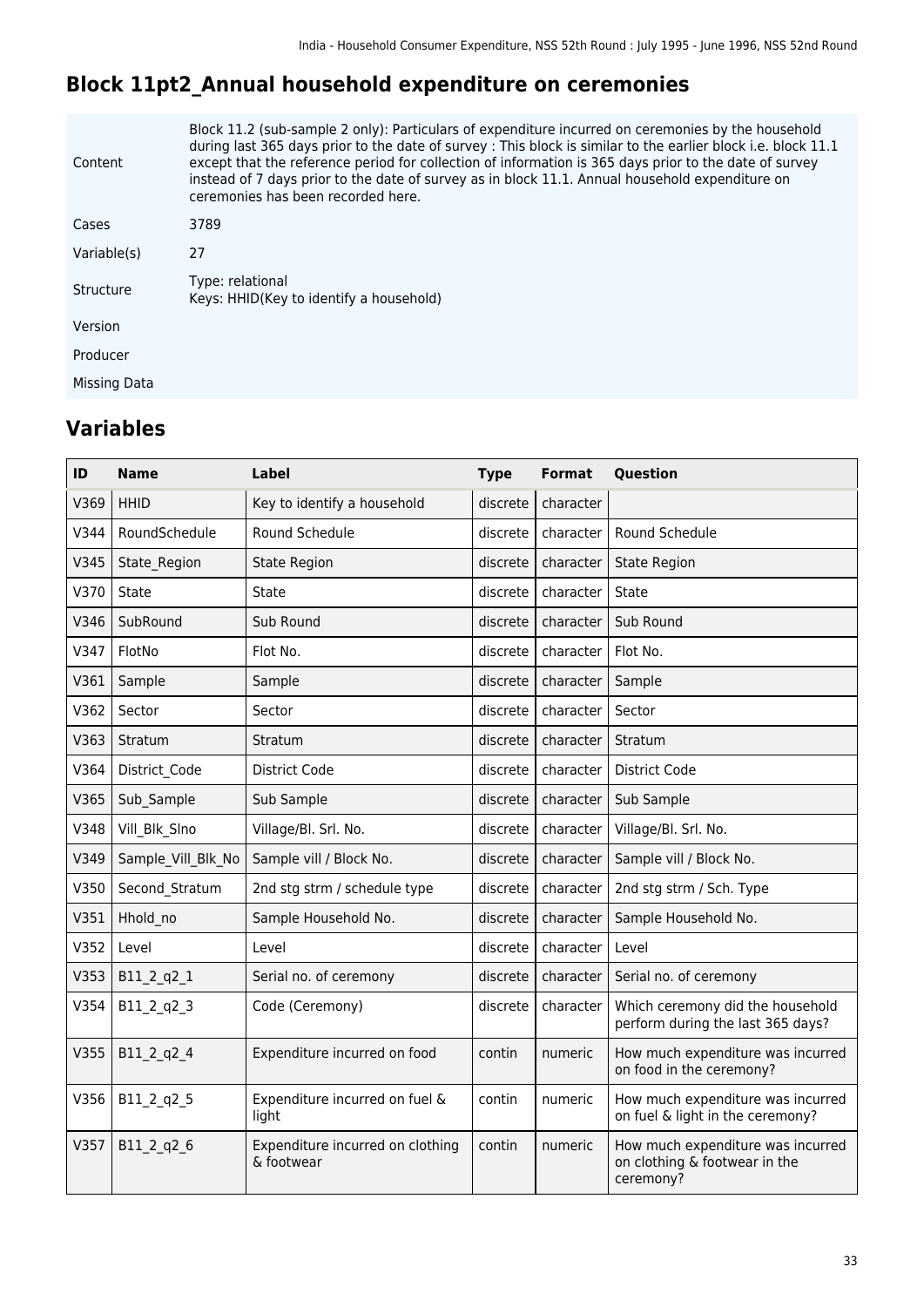| ID   | <b>Name</b>   | Label                                                     | <b>Type</b> | <b>Format</b> | <b>Ouestion</b>                                                                            |
|------|---------------|-----------------------------------------------------------|-------------|---------------|--------------------------------------------------------------------------------------------|
| V358 | B11 2 q2 7    | Expenditure incurred on<br>miscellaneous goods & services | contin      | numeric       | How much expenditure was incurred<br>on miscellaneous goods & services in<br>the ceremony? |
| V359 | B11 2 q2 8    | Expenditure incurred on durables                          | contin      | numeric       | How much expenditure was incurred<br>on durables in the ceremony?                          |
| V360 | B11 2 q2 9    | Expenditure incurred - All                                | contin      | numeric       |                                                                                            |
| V366 | Update Code   | Update code                                               | discrete    | character     | Update code                                                                                |
| V367 | Wgt SubSample | Multiplier (subsample 1 or 2)                             | contin      | numeric       |                                                                                            |
| V368 | Wgt Combined  | Multiplier (combined)                                     | contin      | numeric       |                                                                                            |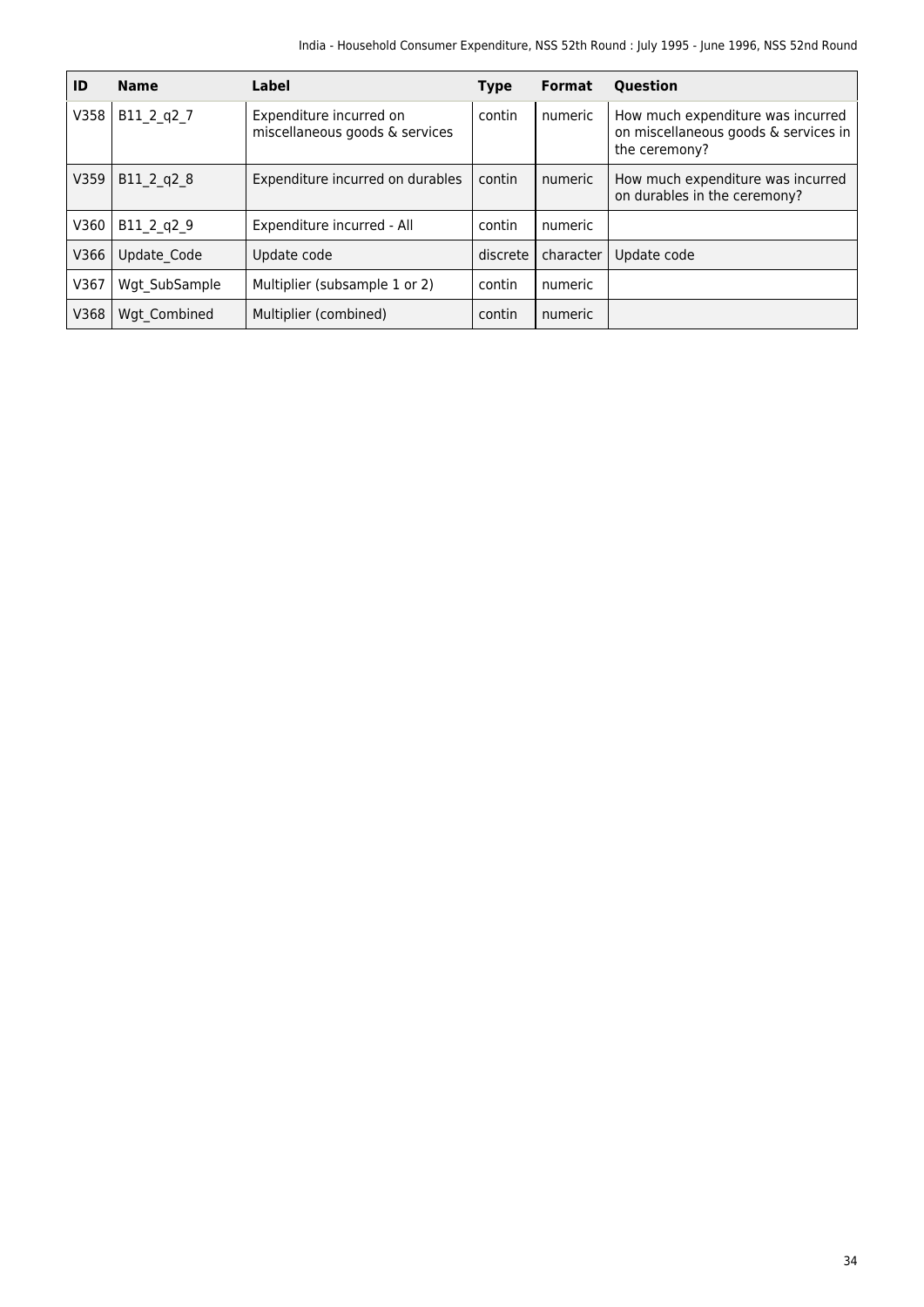India - Household Consumer Expenditure, NSS 52th Round : July 1995 - June 1996, NSS 52nd Round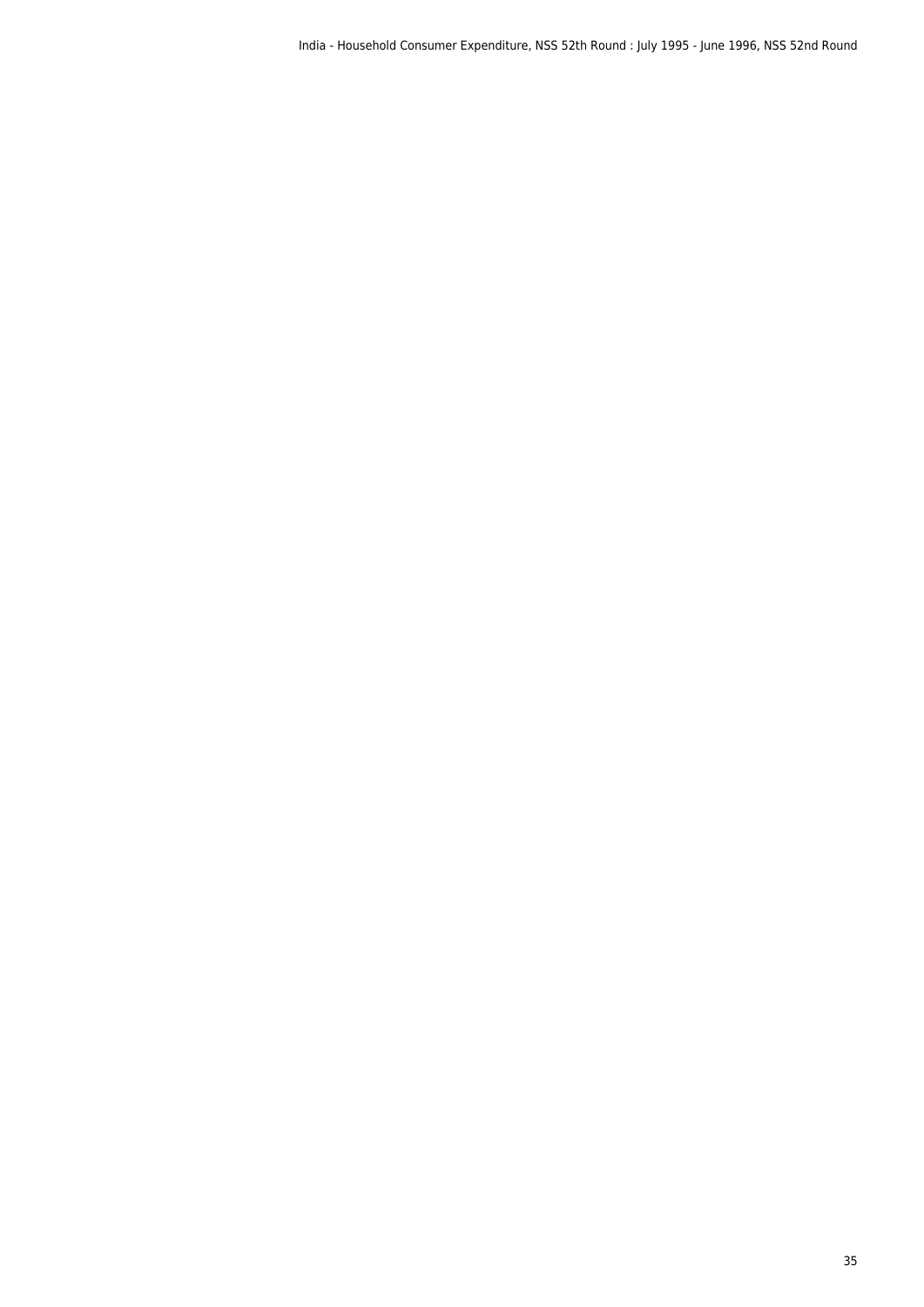# Primary key - unique identifier for identifying a household (HHID) File: Blocks 1,3\_Household Characteristics

**Overview**

Type: Discrete Format: character Width: 8

Valid cases: 48637 Invalid: 0

# Round Schedule (RoundSchedule) File: Blocks 1,3\_Household Characteristics

#### **Overview**

Type: Discrete Format: character Width: 3

Valid cases: 48637 Invalid: 0

#### **Literal question**

Round Schedule

### State Region (State\_Region) File: Blocks 1,3\_Household Characteristics

#### **Overview**

Type: Discrete Format: character Width: 3

Valid cases: 48637 Invalid: 0

#### **Description**

Regions are hierarchical domains of study below the level of State/ Union Territory in the NSS.

#### **Literal question**

State Region

# State (State) File: Blocks 1,3\_Household Characteristics

#### **Overview**

Type: Discrete Format: character Width: 2

Valid cases: 48637 Invalid: 0

#### **Literal question**

**State** 

### Sub Round (SubRound) File: Blocks 1,3\_Household Characteristics

#### **Overview**

Type: Discrete Format: character Width: 1

Valid cases: 48637 Invalid: 0

#### **Description**

The survey period of one year of this round was divided into four sub-rounds of three months duration. Equal number of sample villages and blocks were allotted for survey in each of these four sub-rounds.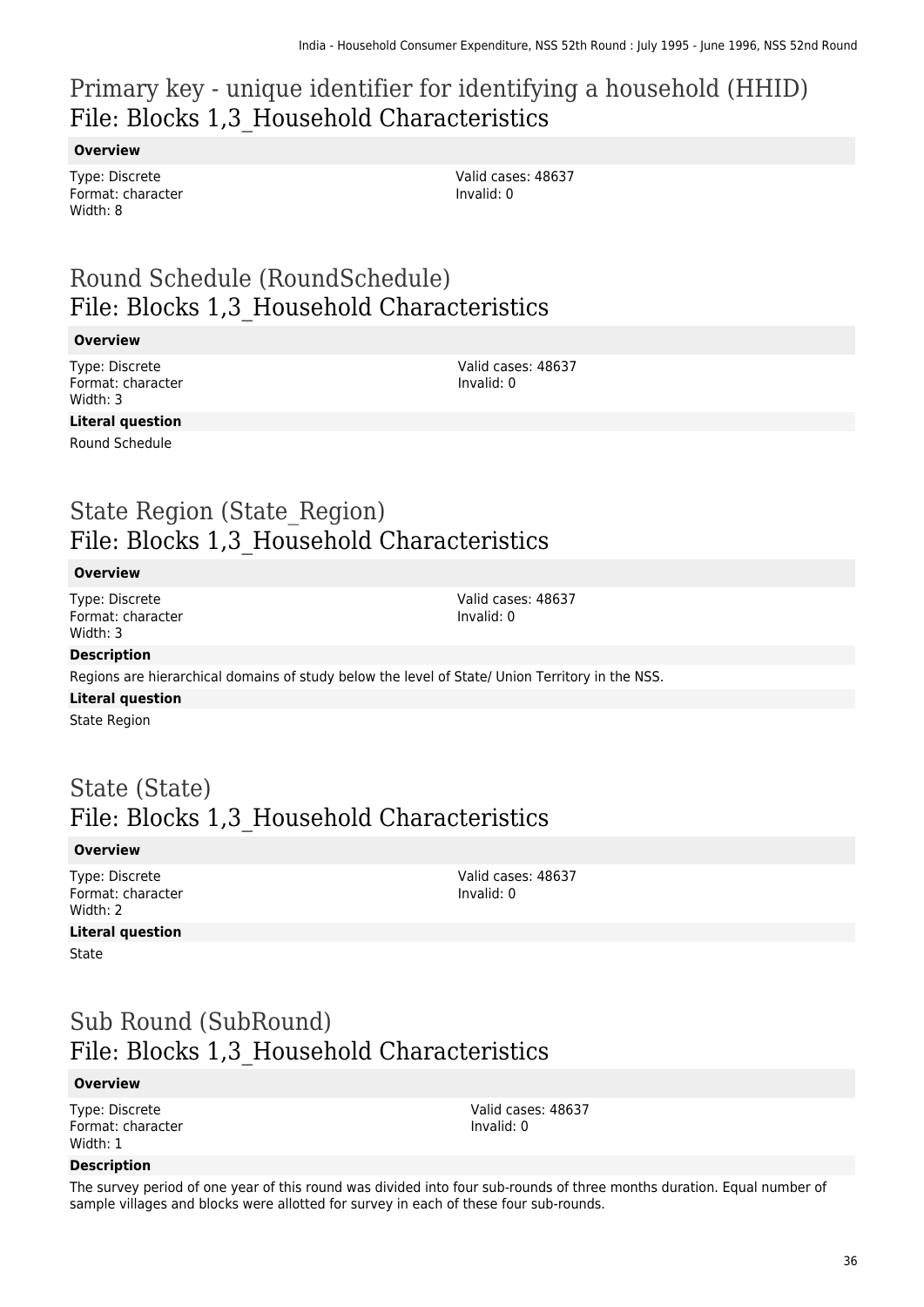### Sub Round (SubRound) File: Blocks 1,3\_Household Characteristics **Literal question**

Sub Round

### Flot No. (FlotNo) File: Blocks 1,3\_Household Characteristics

#### **Overview**

Type: Discrete Format: character Width: 5

Valid cases: 48637 Invalid: 0

**Literal question** Flot No.

### Sample (Sample) File: Blocks 1,3\_Household Characteristics

#### **Overview**

Type: Discrete Format: character Width: 1

Valid cases: 48637 Invalid: 0

# **Literal question**

Sample

### Sector (Sector) File: Blocks 1,3\_Household Characteristics

#### **Overview**

Type: Discrete Format: character Width: 1

Valid cases: 48637 Invalid: 0

#### **Description**

Sector : A word used for the rural-urban demarcation.

### **Literal question**

Sector

### Stratum (Stratum) File: Blocks 1,3\_Household Characteristics

#### **Overview**

Type: Discrete Format: character Width: 2

Valid cases: 48637 Invalid: 0

#### **Description**

Within each district of a State/ UT, two basic strata were formed: (i) rural stratum comprising of all rural areas of the district and (ii) urban stratum comprising of all the urban areas of the district.

#### **Literal question**

Stratum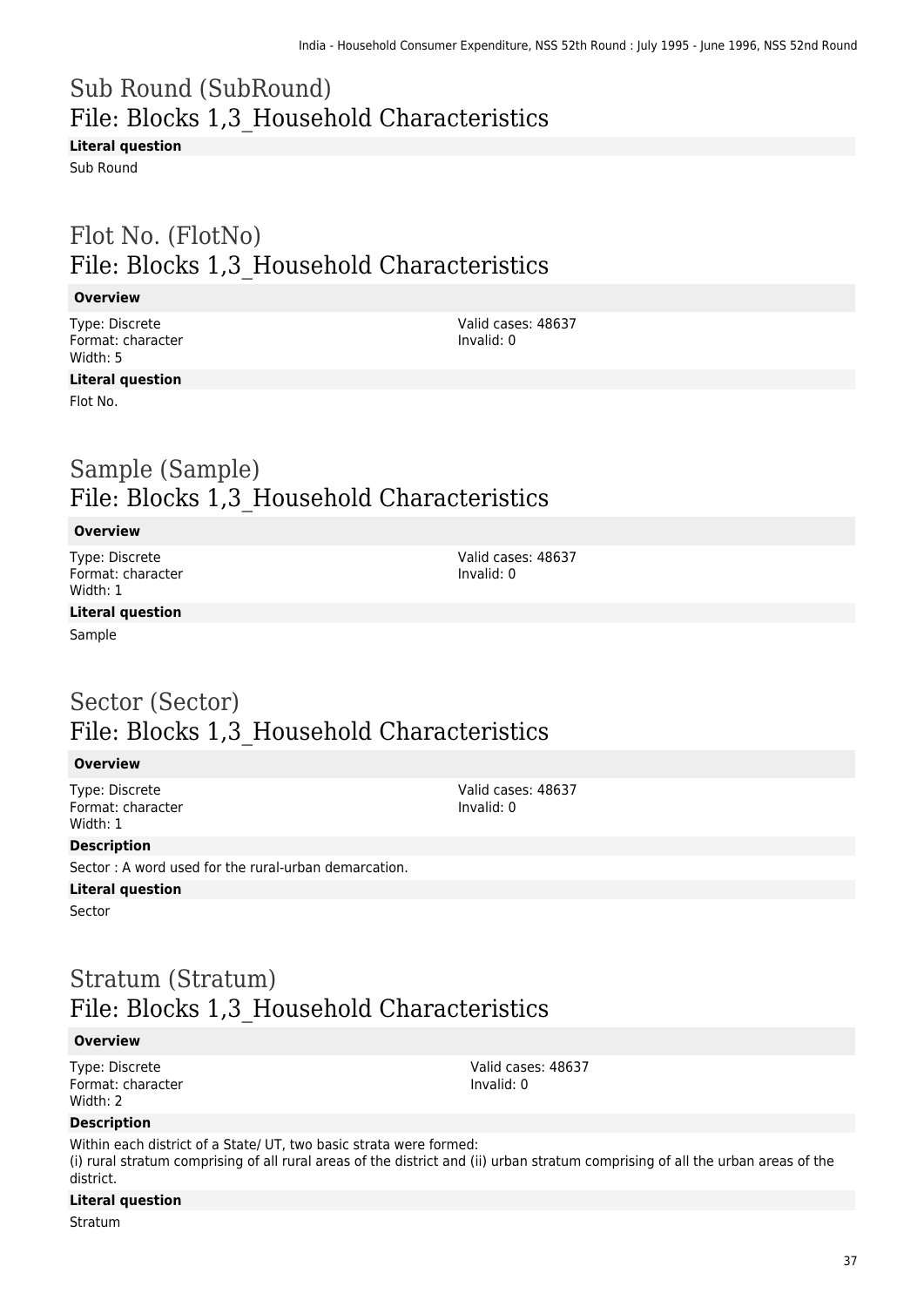### District Code (District\_Code) File: Blocks 1,3\_Household Characteristics

**Overview**

Type: Discrete Format: character Width: 2

**Literal question**

District Code

### Sub Sample (Sub\_Sample) File: Blocks 1,3\_Household Characteristics

#### **Overview**

Type: Discrete Format: character Width: 1

Valid cases: 48637 Invalid: 0

Valid cases: 48637

Invalid: 0

#### **Description**

An important feature of the NSS sampling design is that the total sample of first stage units is drawn in the form of two or more independent and parallel samples, termed as interpenetrating sub-samples. Each sub- sample is drawn by the same sampling scheme and is capable of providing valid estimates of the population parameters. The comparison of sub-sample wise estimates shows the margin of uncertainty associated with the combined sample estimate.

Interpenetrating sub-samples have been used in NSS (i) to obtain valid estimates from each sub-round (season) of the survey round, and (ii) to ensure that Central and State samples for any State/ UT cover independent and equally valid samples of units.

The samples surveyed by the NSSO staff are termed as Central sample and the matched samples surveyed by State Government staff are termed as State sample.

#### **Literal question**

Sub Sample

### Village/Bl. Srl. No. (Vill\_Blk\_Slno) File: Blocks 1,3\_Household Characteristics

#### **Overview**

Type: Discrete Format: character Width: 5

Valid cases: 48637 Invalid: 0

### **Literal question**

Village/Bl. Srl. No.

### Sample vill / Block No. (Sample\_Vill\_Blk\_No) File: Blocks 1,3\_Household Characteristics

#### **Overview**

Type: Discrete Format: character Width: 3

Valid cases: 48637 Invalid: 0

**Literal question**

Sample vill / Block No.

38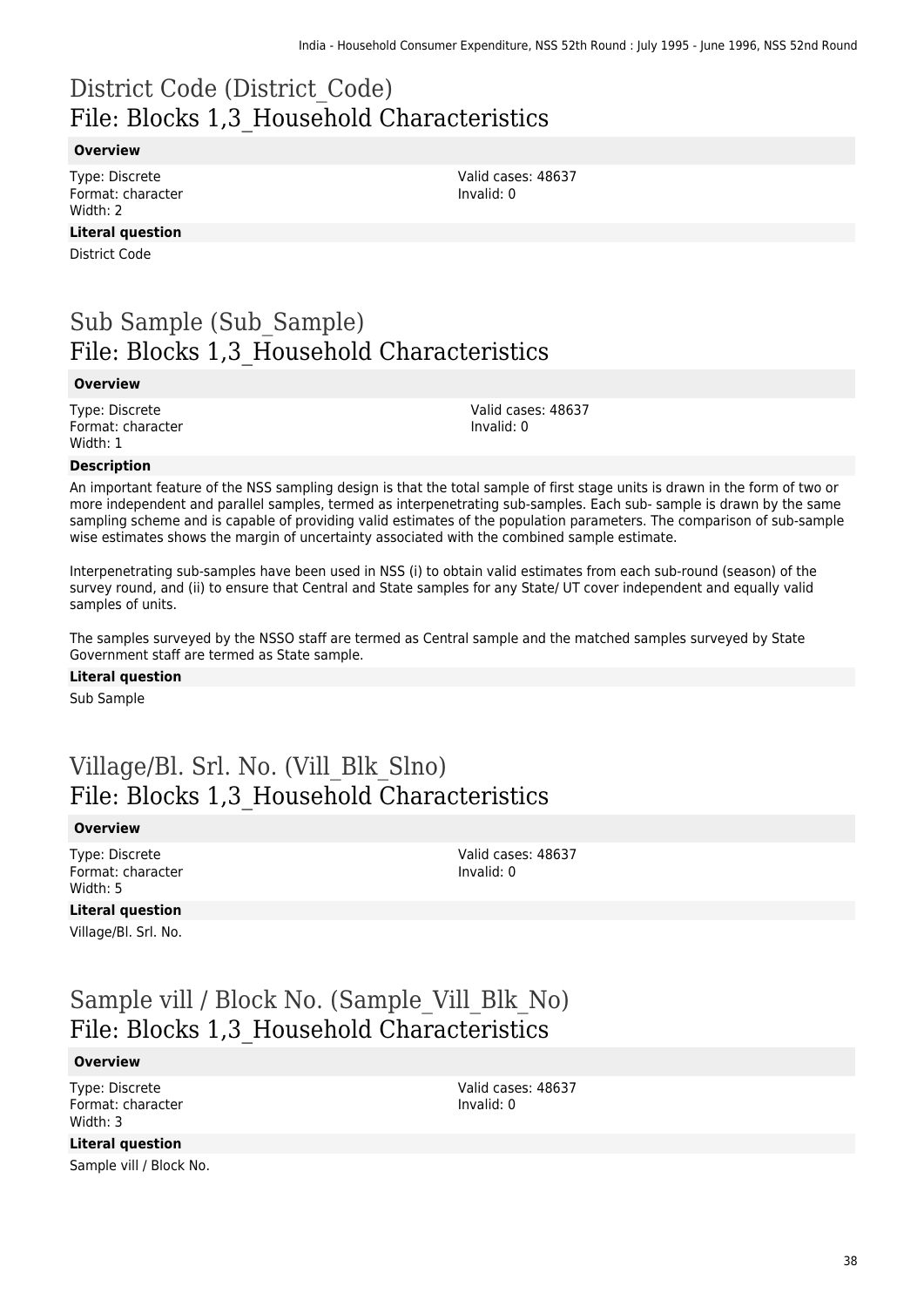# 2nd stg strm / schedule type (Second\_Stratum) File: Blocks 1,3\_Household Characteristics

#### **Overview**

Type: Discrete Format: character Width: 1

**Literal question**

2nd stg strm / Sch. Type

### Sample Household No. (Hhold\_no) File: Blocks 1,3\_Household Characteristics

#### **Overview**

Type: Discrete Format: character Width: 2

#### **Literal question**

Sample Household No.

### Level (Level) File: Blocks 1,3\_Household Characteristics

#### **Overview**

Type: Discrete Format: character Width: 2

Valid cases: 48637 Invalid: 0

### **Literal question**

Level

### Informant's Serial Number (Informant\_Srl\_No) File: Blocks 1,3\_Household Characteristics

#### **Overview**

Type: Discrete Format: character Width: 3

Valid cases: 48605 Invalid: 0

#### **Literal question**

Informant's Serial Number

### Response Code (Resp\_Code) File: Blocks 1,3 Household Characteristics

#### **Overview**

Type: Discrete Format: character Width: 1

Valid cases: 47407 Invalid: 0

### **Literal question**

Response Code **Interviewer instructions** Valid cases: 48637 Invalid: 0

Valid cases: 48637

Invalid: 0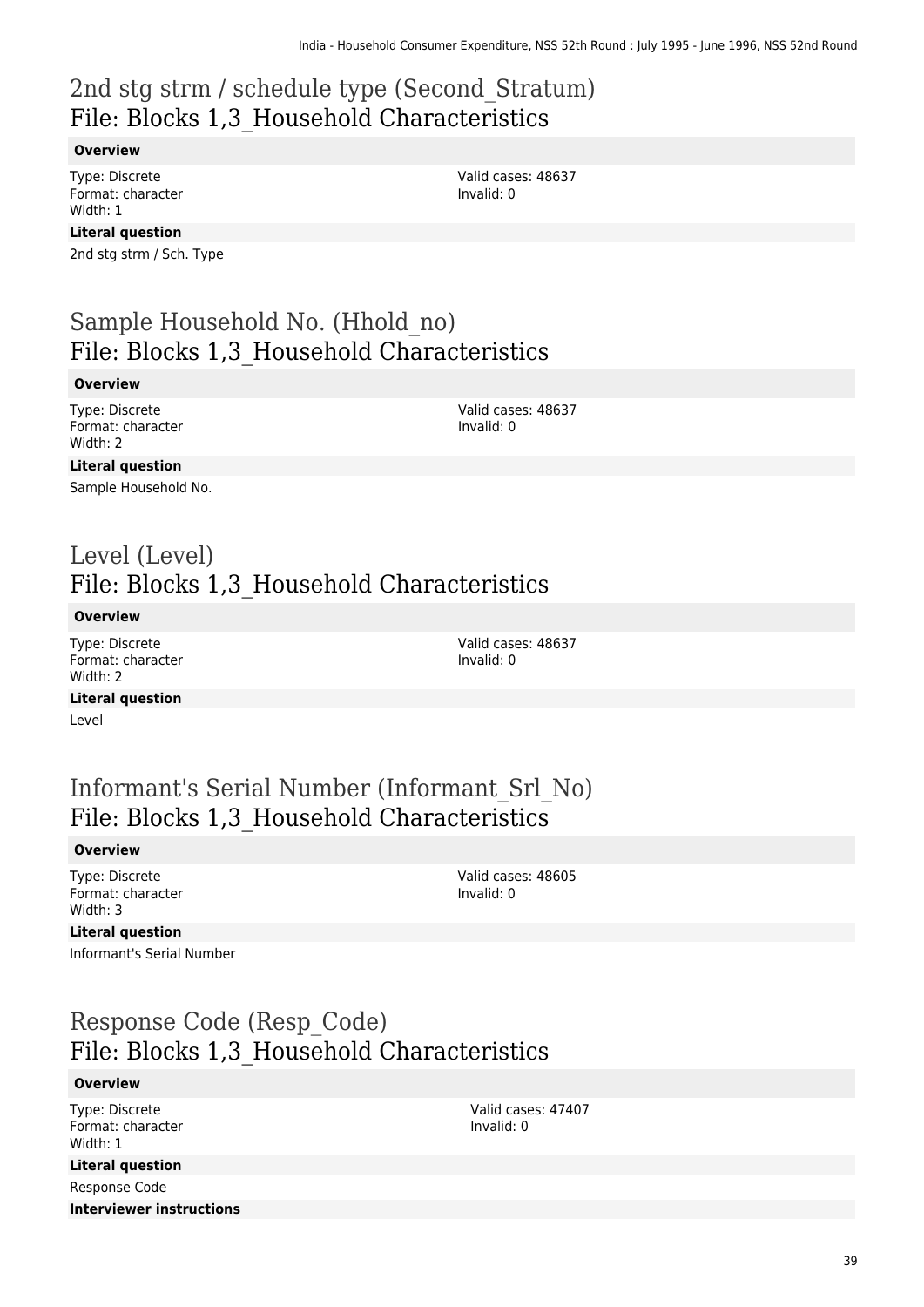# Response Code (Resp\_Code) File: Blocks 1,3\_Household Characteristics

The type of informant, considering his cooperation and capability in providing the required information, will be recorded against this item in terms of specified response codes.

### Survey Code (Survey\_Code) File: Blocks 1,3\_Household Characteristics

#### **Overview**

Type: Discrete Format: character Width: 1

Valid cases: 48637 Invalid: 0

### **Literal question**

Survey Code

#### **Interviewer instructions**

Survey code : Whether the originally selected sample household has been surveyed or a substituted household has been surveyed will be indicated against this item by recording '1' if it is the originally selected sample household, and '2' if it is the substituted one. If neither the originally selected household nor the substituted household could be surveyed i.e., if the sample household was a casualty, code '3' would be recorded. In such cases only blocks 0,1, 2, 13 and 14 will be filled up and on the top of the front page of the schedule the word 'CASUALTY' will be written and underlined.

### Reason for substitution (Substn\_Code) File: Blocks 1,3\_Household Characteristics

#### **Overview**

Type: Discrete Format: character Width: 1

Valid cases: 1342 Invalid: 0

#### **Literal question**

Reason for substitution

#### **Interviewer instructions**

Reason for substitution : For the originally selected sample household which could not be surveyed, the reason for its becoming a casualty will be recorded against this item in terms of the specified codes.

### Time taken to canvass sch. (TimeToCanvass) File: Blocks 1,3\_Household Characteristics

#### **Overview**

Type: Discrete Format: character Width: 3

Valid cases: 48059 Invalid: 0

#### **Literal question**

How much time was taken to canvass schedule?

### Date of survey (DateOfSurvey) File: Blocks 1,3\_Household Characteristics

#### **Overview**

Type: Discrete Format: character Width: 6

Valid cases: 48518 Invalid: 0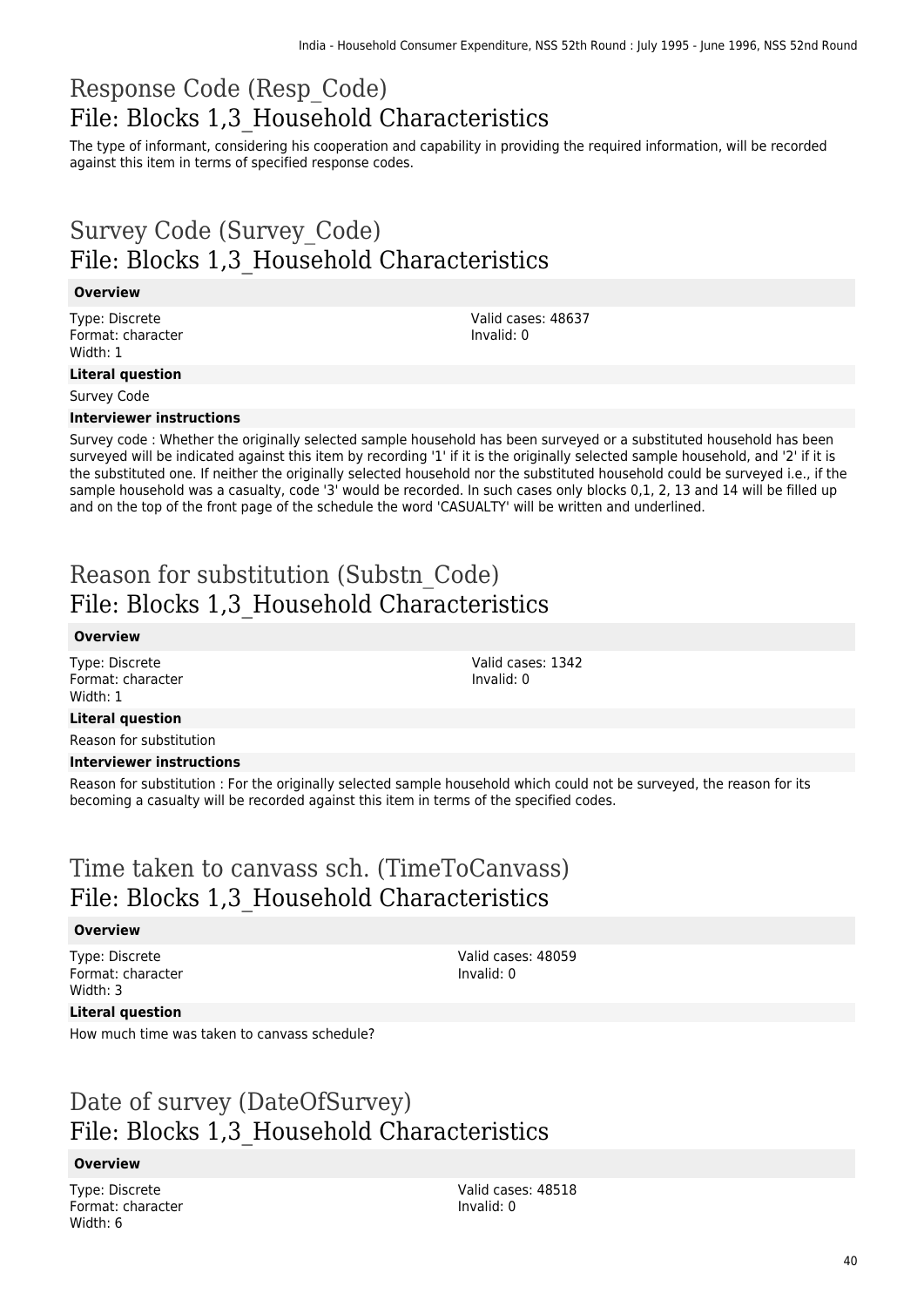### Date of survey (DateOfSurvey) File: Blocks 1,3\_Household Characteristics **Literal question**

Date of survey

# Household size (B3\_q1) File: Blocks 1,3\_Household Characteristics

#### **Overview**

Type: Continuous Format: numeric Width: 2 Decimals: 0 Range: 1-34

Valid cases: 48591 Invalid: 46 Minimum: 1 Maximum: 34 Mean: 4.9 Standard deviation: 2.5

#### **Description**

Household :

A group of persons normally living together and taking food from a common kitchen constitutes a household. The word "normally" means that temporary visitors are excluded but temporary stay-aways are included.Thus a son or daughter residing in a hostel for studies is excluded from the household of his/her parents, but a resident employee or resident domestic servant or paying guest (but not just a tenant in the house) is included in the employer/host's household. "Living together" is usually given more importance than "sharing food from a common kitchen" in drawing the boundaries of a household in case the two criteria are in conflict; however, in the special case of a person taking food with his family but sleeping elsewhere (say in a shop or a different house) due to space shortage, the household formed by such a person's family members is taken to include the person also. Each inmate of a mess, hotel, boarding and lodging house, hostel, etc. is considered as a single-member household except that a family living in a hotel (say) is considered as one household only; the same applies to residential staff of such establishments.

Household size : The size of a household is the total number of persons in the household.

#### **Literal question**

How many members are there in the household?

#### **Interviewer instructions**

The size of the sample household i.e., the total number of persons normally residing together (i.e., under the same roof) and taking food from the same kitchen (including temporary stayaways and excluding temporary visitors) will be recorded against this item. This number will be same as the last serial number recorded in column 1 of block 4.

# NIC Code (B3\_q2a) File: Blocks 1,3\_Household Characteristics

#### **Overview**

Type: Discrete Format: character Width: 3

Valid cases: 46466 Invalid: 0

#### **Literal question**

Which industry are the members of the household working in?

**Interviewer instructions**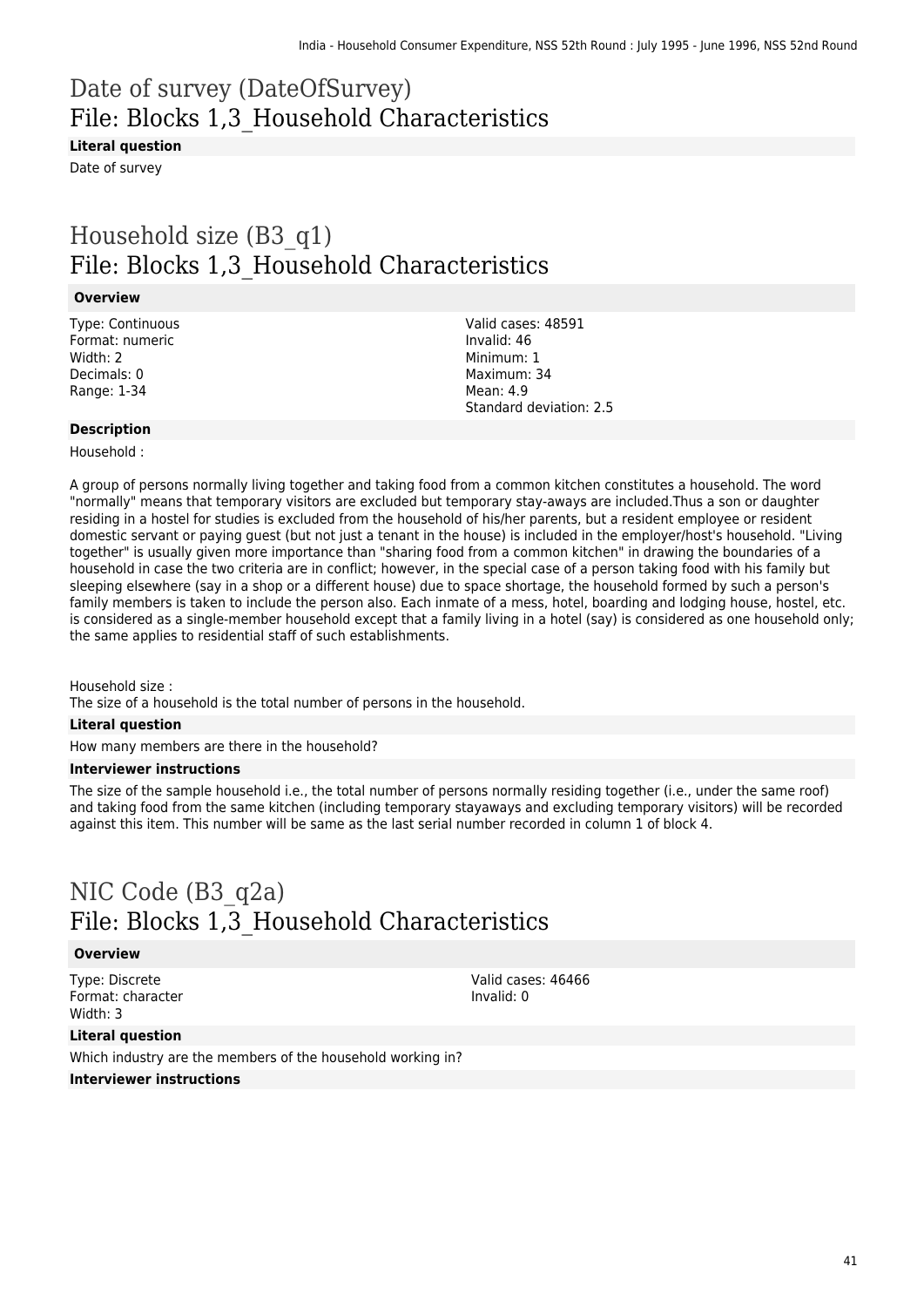# NIC Code (B3\_q2a) File: Blocks 1,3 Household Characteristics

The description of the principal household industry-occupation will be recorded in the space provided. The right hand side of item 2 has been divided into two lines. The appropriate three digited industry code of the NIC 1987 will be recorded in the first line and the relevant occupation family of the NCO 1968 will be entered in the second line.

To determine the principal household industry-occupation, the general procedure to be followed is to list all the gainful occupations pursued by the members of the household excluding those employed by the household and paying guests (who in view of their staying and taking food in the household are considered as its normal members) during the one year period preceding the date of survey, no matter whether such occupations are pursued by the members in their principal or subsidiary (on the basis of earnings) capacity. Out of the occupations listed, that one which fetched the maximum earnings to the household during the last 365 days preceding the date of survey would be considered as the principal household occupation. It is quite possible that the household occupation, thus determined as the principal one, may be pursued in different industries by one or more members of the household. In such cases, the particular industry out of all the different industries corresponding to the principal occupation, which fetched the maximum earnings, should be considered as the principal industry of the household . In extreme cases, the earnings may be equal in two different occupations or industry- occupation combinations. By convention, in such cases, priority will be given to the occupation or industry-occupation combination of the senior most among the participating members. For households deriving income from non-gainful activities only, a dash (-) may be put against this item.

# NCO Code (B3\_q2b) File: Blocks 1,3\_Household Characteristics

#### **Overview**

Type: Discrete Format: character Width: 3

#### **Literal question**

What is the occupation of the members of the household?

# Household type (B3\_q3) File: Blocks 1,3\_Household Characteristics

#### **Overview**

Type: Discrete Format: character Width: 1

Valid cases: 48567 Invalid: 0

Valid cases: 46411

Invalid: 0

#### **Interviewer instructions**

The household type code based on the means of livelihood of a household will be decided on the basis of the source of the household's income during the 365 days preceding the date of survey. For this purpose, only the household's income (net income and not gross income) from gainful employment will be considered; but the incomes of servants and paying guests will not be taken into account.

### Sector wise household type (HH\_Type) File: Blocks 1,3\_Household Characteristics

#### **Overview**

Type: Discrete Format: character Width: 2

Valid cases: 48637 Invalid: 0

Social Group Code (B3\_q4) File: Blocks 1,3\_Household Characteristics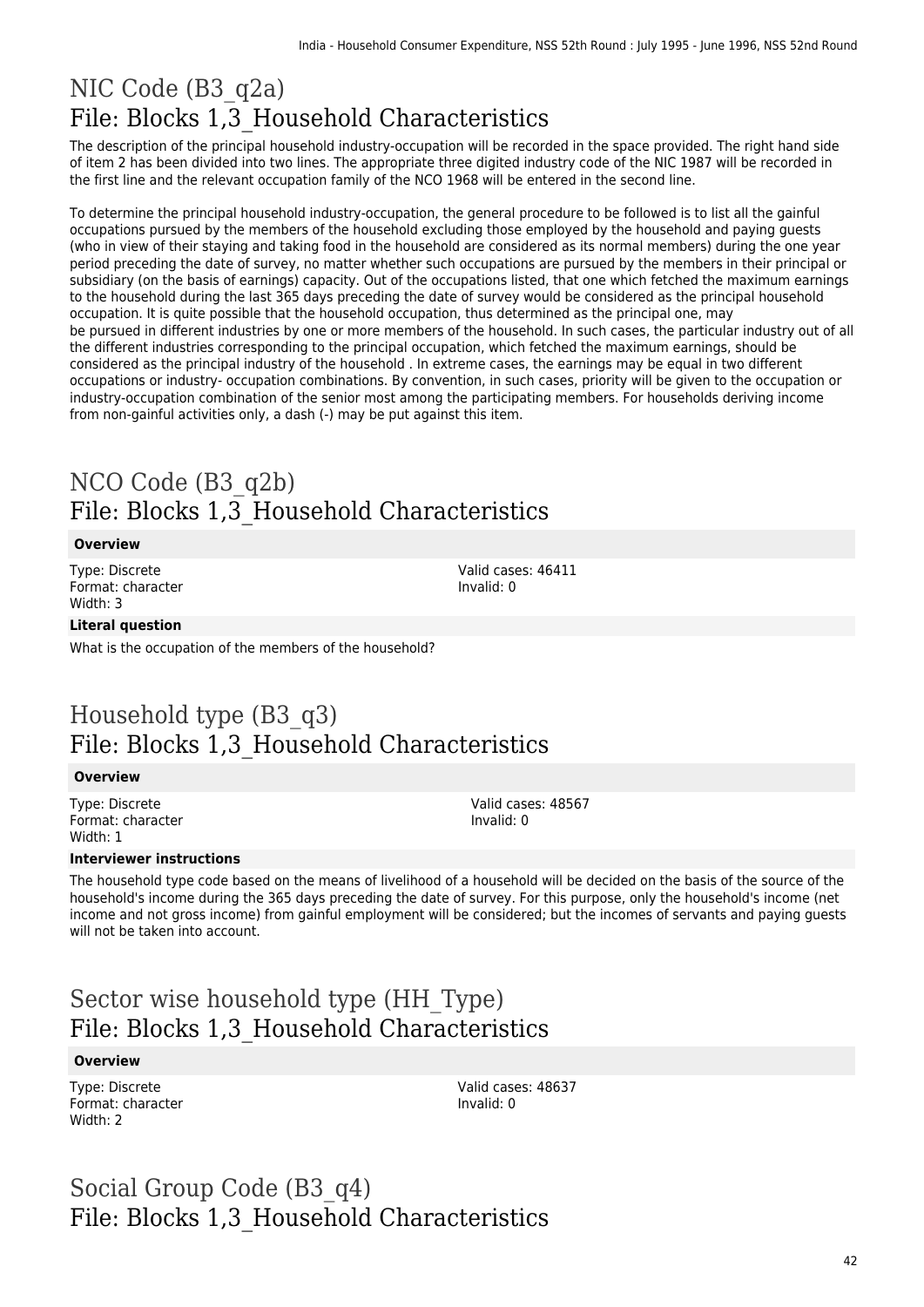### Social Group Code (B3\_q4) File: Blocks 1,3\_Household Characteristics

#### **Overview**

Type: Discrete Format: character Width: 1

#### **Literal question**

Which social group do you belong to? Do you come under scheduled caste or scheduled tribe or others category?

#### **Interviewer instructions**

Whether or not the household belongs to scheduled tribe or scheduled caste will be indicated against this item in terms of the specified codes.

### Land possessed code (B3\_q5) File: Blocks 1,3\_Household Characteristics

#### **Overview**

Type: Discrete Format: character Width: 2

#### **Literal question**

How much land does the household own?

#### **Interviewer instructions**

The area of land possessed will include land 'owned', 'leased in' and 'neither owned nor leased in' by the household but exclude land 'leased out'. The total land area possessed by the household as on the date of survey will be worked out and recorded against this item in code.

### Percapita expenditure (B3\_q6) File: Blocks 1,3\_Household Characteristics

#### **Overview**

Type: Continuous Format: numeric Width: 8 Decimals: 2 Range: 0-50520.88 Valid cases: 48575 Invalid: 62 Minimum: 0 Maximum: 50520.9 Mean: 536.9 Standard deviation: 565.3

#### **Description**

Household consumer expenditure :

The expenditure incurred by a household on domestic consumption during the reference period is the household's consumer expenditure. The household consumer expenditure is the total of the monetary values of consumption of various groups of items namely (i) food, pan (betel leaves), tobacco, intoxicants and fuel & light, (ii) clothing and footwear and (iii) miscellaneous goods and services and durable articles.

#### Monthly per capita expenditure (MPCE) :

For a household, this is household consumer expenditure over a period of 30 days divided by household size. A person's MPCE is understood as that of the household to which he/she belongs.

# Dwelling unit (B3\_q7) File: Blocks 1,3 Household Characteristics

#### **Overview**

Valid cases: 48566 Invalid: 0

Valid cases: 48295

Invalid: 0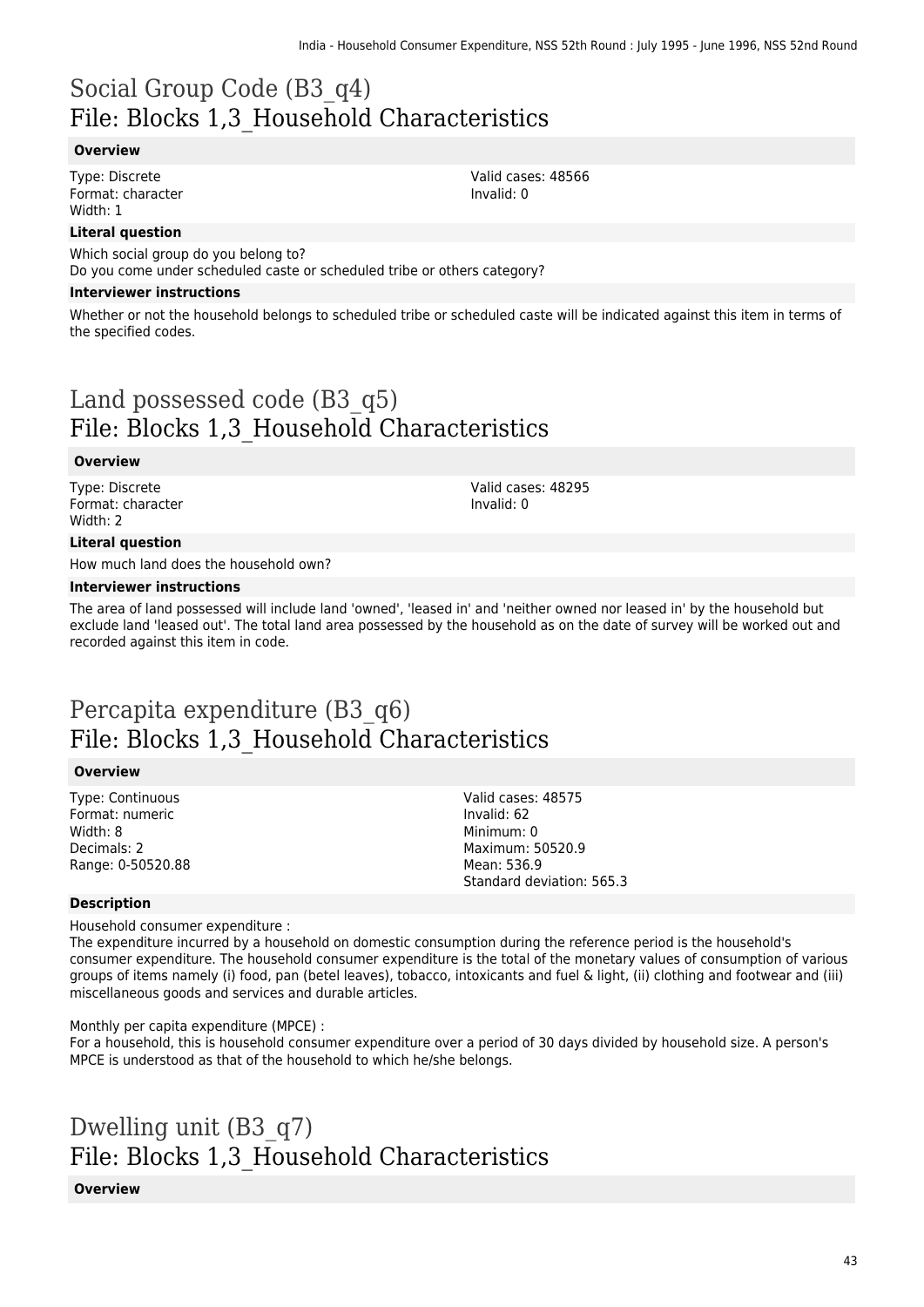### Dwelling unit (B3\_q7) File: Blocks 1,3\_Household Characteristics

Type: Discrete Format: character Width: 1

#### **Description**

Dwelling unit :

This item refers only to the dwelling unit or the actual residence of the sample household. The dwelling unit may be an entire structure or may be only a part of a structure.

#### **Literal question**

What is the dwelling unit status of the household? Is it owned, hired or anything else?

### Type of dwelling (B3\_q8) File: Blocks 1,3\_Household Characteristics

#### **Overview**

Type: Discrete Format: character Width: 1

Valid cases: 48565 Invalid: 0

Valid cases: 48578

Invalid: 0

#### **Literal question**

What is the type of dwelling unit? Is it an independent house or flat or anything else?

#### **Interviewer instructions**

A dwelling unit may be in a chawl or bustee, or an independent house or a flat. Applicable code for each type of dwelling will be entered against this item.

### Type of structure (B3\_q9) File: Blocks 1,3\_Household Characteristics

#### **Overview**

Type: Discrete Format: character Width: 1

Valid cases: 48563 Invalid: 0

#### **Literal question**

What kind of structure the dwelling unit has? Is it katcha or semi-pucca or pucca?

#### **Interviewer instructions**

The structures have been classified into three categories, namely, pucca, semi-pucca and katcha on the basis of materials used for construction.

# Covered area (B3\_q10) File: Blocks 1,3\_Household Characteristics

#### **Overview**

Type: Continuous Format: numeric Width: 4 Decimals: 0 Range: 1-2880

#### **Literal question**

How much is the covered are of the dwelling unit? **Interviewer instructions**

Valid cases: 48494 Invalid: 143 Minimum: 1 Maximum: 2880 Mean: 48.3 Standard deviation: 59.3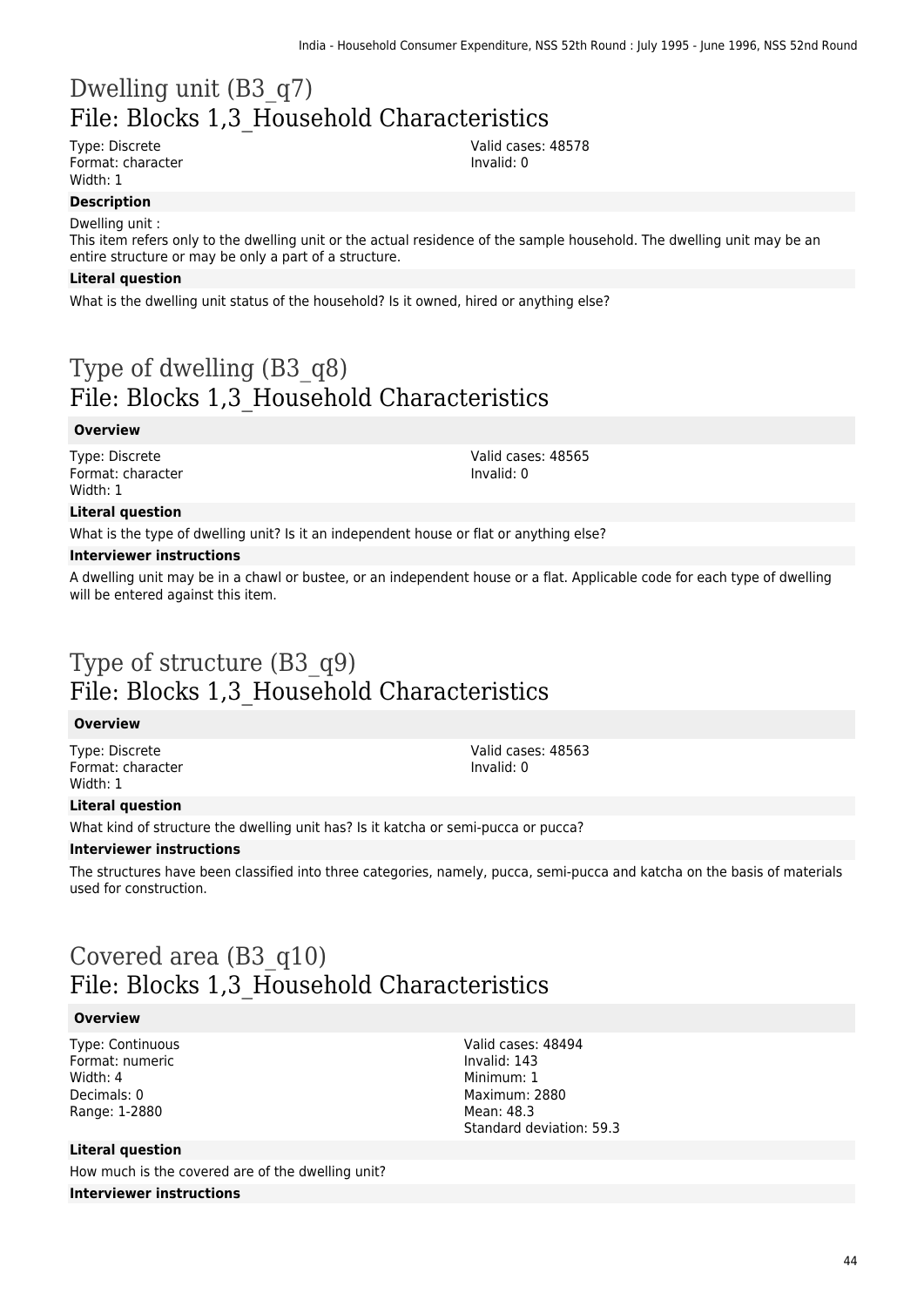# Covered area (B3\_q10) File: Blocks 1,3\_Household Characteristics

This will be the sum of the floor areas of all the rooms, kitchen etc., and covered and/or uncovered verandah of the building. The area will be recorded (to nearest integer) in square meters. The verandah will mean the space adjacent to rooms (both living and other)which is used as an access to the rooms of the dwelling unit. Verandah will not, however, cover a passage or a corridor used mainly as an access to the dwelling unit itself. A verandah covered on four sides by walls with a roof above, is a covered verandah. But the verandah not surrounded by walls on four sides is an uncovered verandah, irrespective of whether there is a roof or not.

# Source of energy for cooking (B3\_q11) File: Blocks 1,3\_Household Characteristics

#### **Overview**

Type: Discrete Format: character Width: 2

Valid cases: 48538 Invalid: 0

#### **Literal question**

What is the primary source of energy that is being used by the household for cooking?

#### **Interviewer instructions**

Items : primary source of energy used for cooking and lighting : Against these two items, the code corresponding to the primary source of energy that is being used by the household for the purpose of cooking and for lighting, will have to be recorded. If more than one type of energy is utilized, the primary or principal one on the basis of its use will have to be identified and the corresponding code will be noted in the appropriate box.

# Source of energy for lighting (B3\_q12) File: Blocks 1,3\_Household Characteristics

#### **Overview**

Type: Discrete Format: character Width: 1

Valid cases: 48531 Invalid: 0

#### **Literal question**

What is the primary source of energy that is being used by the household for lighting?

#### **Interviewer instructions**

Items : primary source of energy used for cooking and lighting : Against these two items, the code corresponding to the primary source of energy that is being used by the household for the purpose of cooking and for lighting, will have to be recorded. If more than one type of energy is utilized, the primary or principal one on the basis of its use will have to be identified and the corresponding code will be noted in the appropriate box.

### Member taken meal outside (B3 q13) File: Blocks 1,3\_Household Characteristics

#### **Overview**

Type: Discrete Format: character Width: 1

Valid cases: 48591 Invalid: 0

#### **Literal question**

Do the members of the household take meals outside?

#### **Interviewer instructions**

If any member of the household has taken meals from outside, with or without payment, during last 30 days preceding the date of enquiry, code 1 will be recorded against this item, otherwise code 2 will be entered.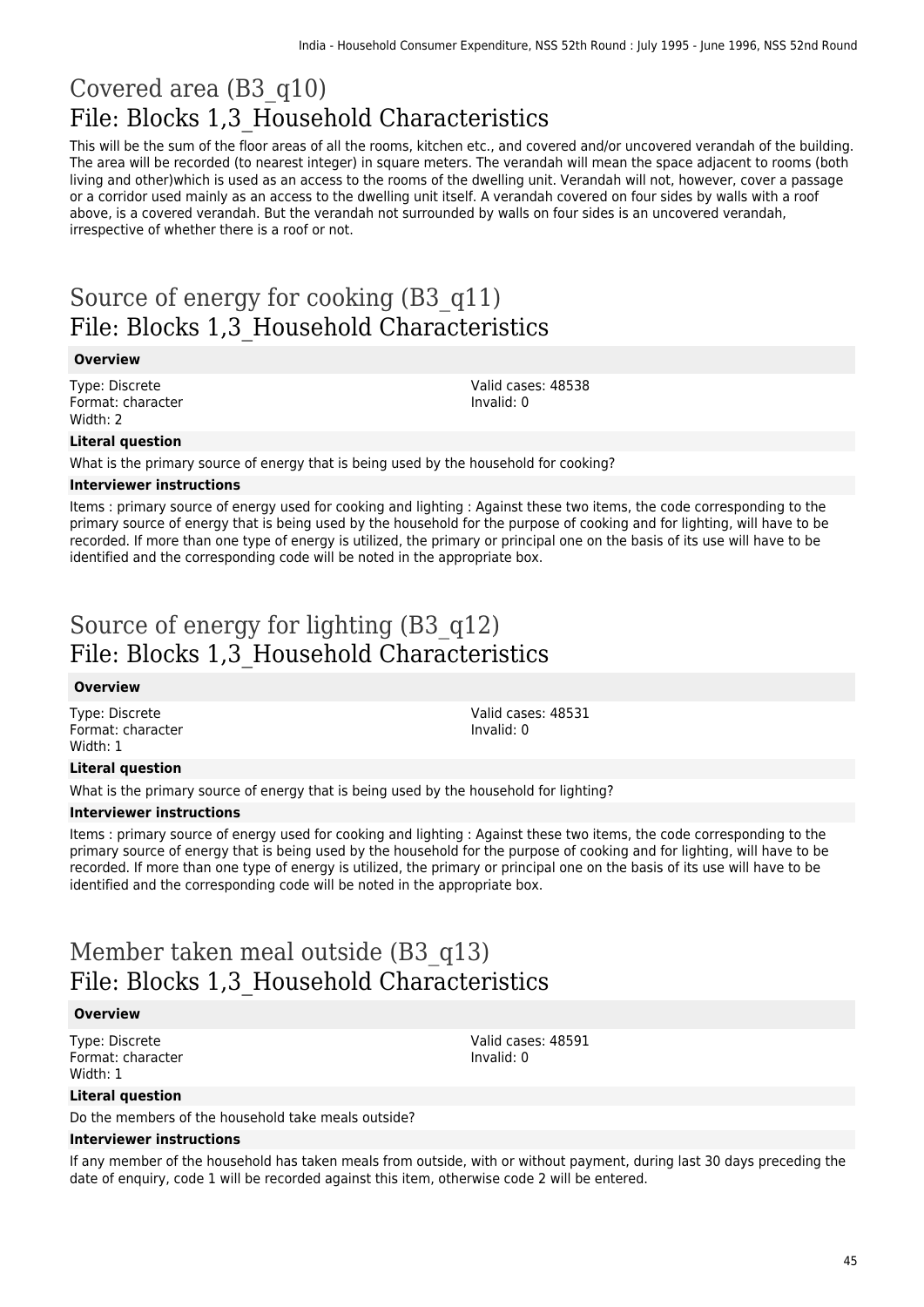### Ceremony performed (B3\_q14) File: Blocks 1,3\_Household Characteristics

#### **Overview**

Type: Discrete Format: character Width: 1

#### Valid cases: 24462 Invalid: 0

### **Literal question**

Does the household perform any ceremony?

#### **Interviewer instructions**

Ceremonies are performed to solemnize some events of life, e.g. birth, marriage etc. Members of a household may have to perform some religious rites consequent upon the death of a person. For various religions, faiths, there are some days in a year which are observed with ceremonial performances like offering puja, prayer, ritual performances etc. Some of such ceremonies may be performed by household members as required under the

social/religious customs without incurring expenditure for entertaining guests. On the other hand, some households may spend some amount of money for entertaining guests with meals which are considered as an essential part of the ceremonies performed by them. Code 1 will be entered in the box space provided against this item if at least one ceremony had been performed by the household during the last 30 days preceding the date of enquiry, and code 2 will be entered if no such ceremony was performed by the household.

### Purchase from ration shop (B3\_q15) File: Blocks 1,3\_Household Characteristics

#### **Overview**

Type: Discrete Format: character Width: 1

Valid cases: 48559 Invalid: 0

### **Literal question**

Does the household purchase things from ration shop?

#### **Interviewer instructions**

Item : did the household purchase any cereal from ration/fair price shop during last 30 days ? : The answer against this question will be recorded in codes. The codes are yes-1, no-2. Purchase of food grains by workers from shops run by their employer at concessional or subsidised rates (this is prevalent, for example, in tea garden areas) will come under the coverage of this item. If any such purchase has been made, code 1 will be recorded.

### Update code (Update\_Code) File: Blocks 1,3\_Household Characteristics

#### **Overview**

Type: Discrete Format: character Width: 1

Valid cases: 4011 Invalid: 0

# **Literal question**

Update code

Multiplier (subsample 1 or 2) (Wgt\_SubSample) File: Blocks 1,3\_Household Characteristics

#### **Overview**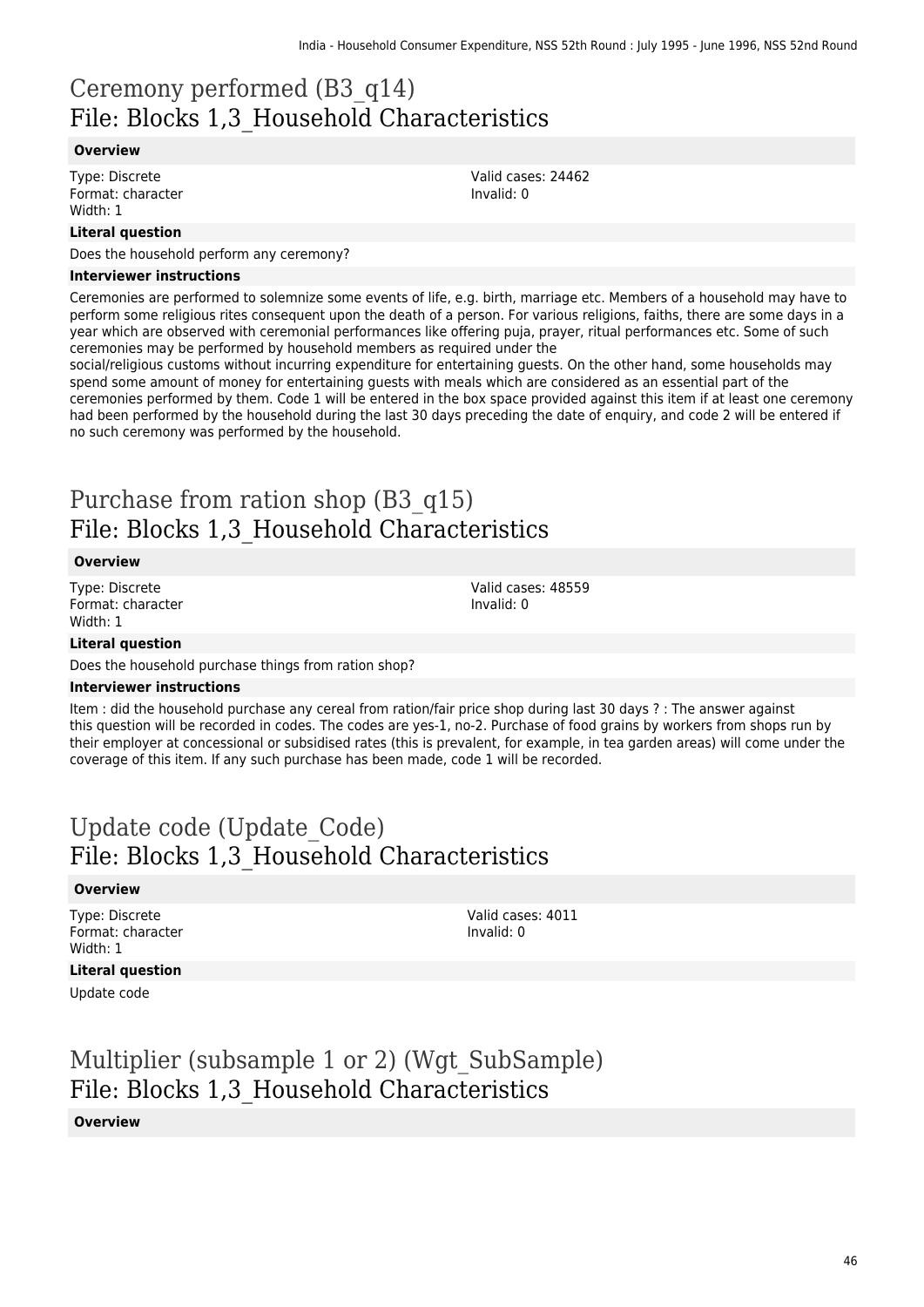# Multiplier (subsample 1 or 2) (Wgt\_SubSample) File: Blocks 1,3\_Household Characteristics

Type: Continuous Format: numeric Width: 9 Decimals: 2 Range: 5.58-190897.03 Valid cases: 48637 Invalid: 0 Minimum: 5.6 Maximum: 190897 Mean: 7031.2 Standard deviation: 9207.9

#### **Description**

Sub sample multiplier generated by NSSO

### Multiplier (combined) (Wgt\_Combined) File: Blocks 1,3\_Household Characteristics

#### **Overview**

Type: Continuous Format: numeric Width: 8 Decimals: 2 Range: 2.79-95448.52

#### **Description**

Combined multiplier generated by NSSO

Valid cases: 48637 Invalid: 0 Minimum: 2.8 Maximum: 95448.5 Mean: 3516.3 Standard deviation: 4605.2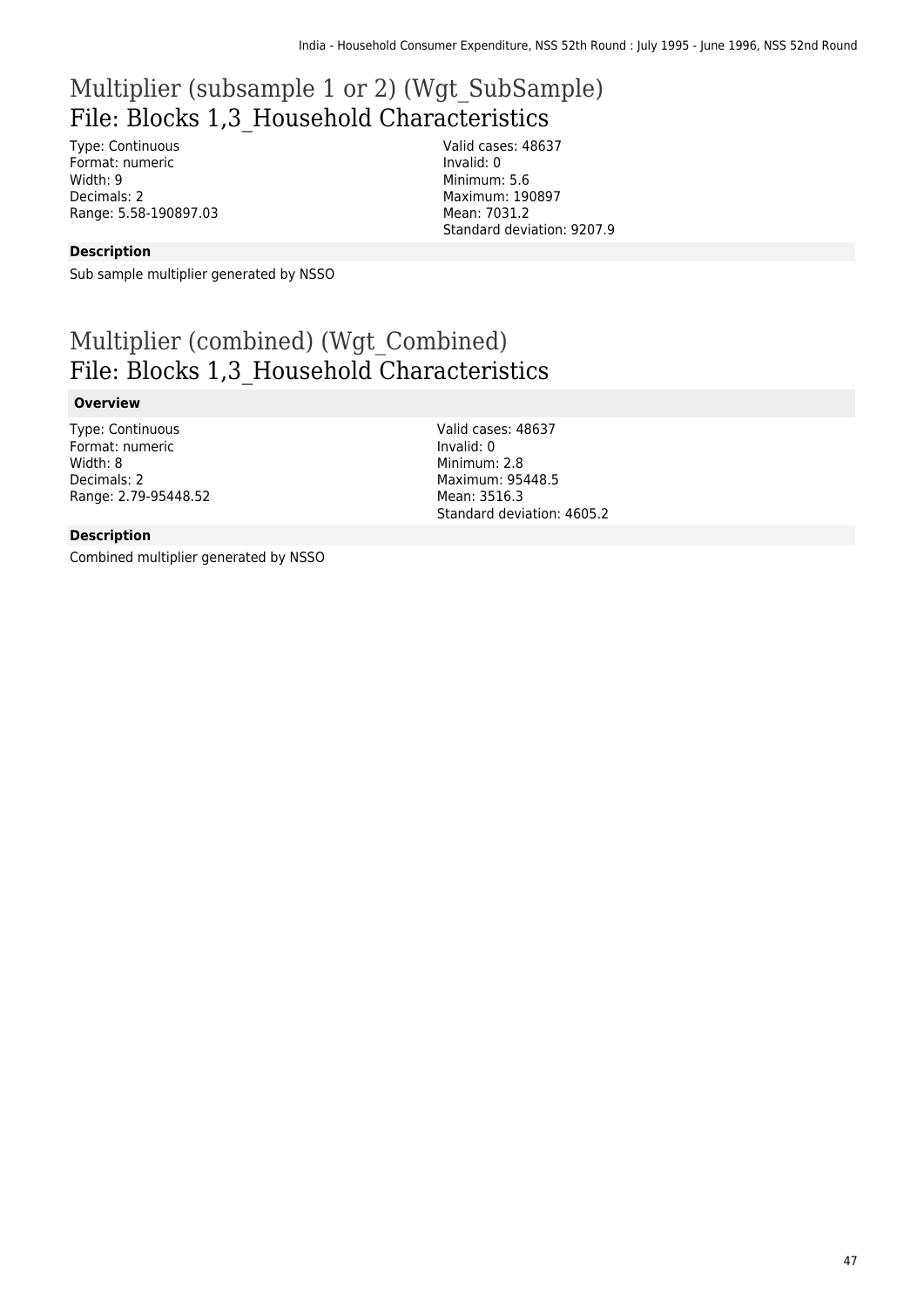### Primary key - unique identifier for a member in a household (Person\_key) File: Block 4\_Person records

#### **Overview**

Type: Discrete Format: character Width: 11

Valid cases: 238515 Invalid: 0

### Key to identify a household (HHID) File: Block 4\_Person records

#### **Overview**

Type: Discrete Format: character Width: 8

Valid cases: 238515 Invalid: 0

### Round Schedule (RoundSchedule) File: Block 4\_Person records

#### **Overview**

Type: Discrete Format: character Width: 3

**Literal question** Round Schedule

# State Region (State\_Region) File: Block 4\_Person records

#### **Overview**

Type: Discrete Format: character Width: 3

Valid cases: 238515 Invalid: 0

### **Description**

Regions are hierarchical domains of study below the level of State/ Union Territory in the NSS.

### **Literal question**

State Region

# State (State) File: Block 4\_Person records

### **Overview**

Type: Discrete Format: character Width: 2

Valid cases: 238515 Invalid: 0

#### **Literal question**

**State** 

Valid cases: 238515 Invalid: 0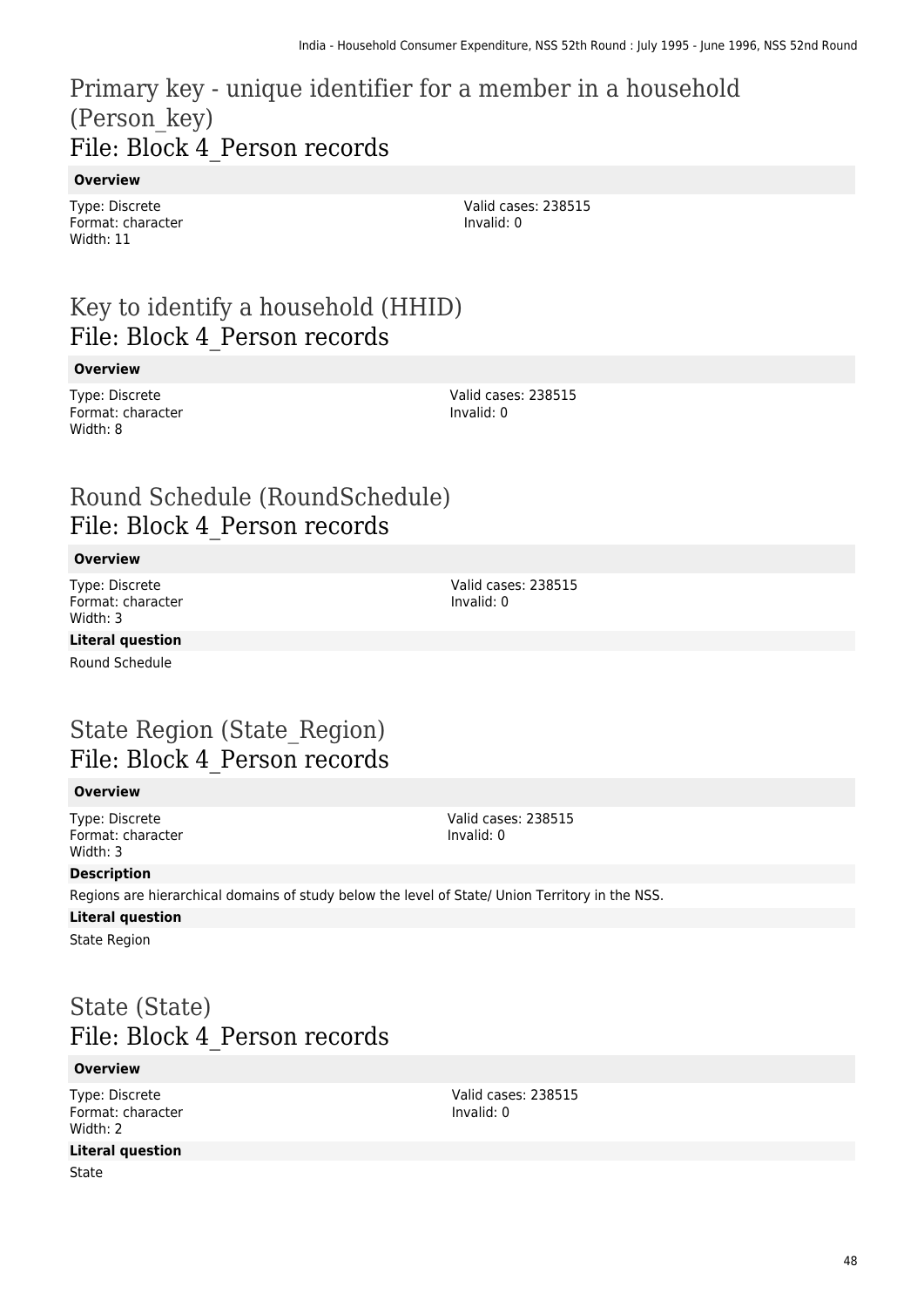# Sub Round (SubRound) File: Block 4\_Person records

#### **Overview**

Type: Discrete Format: character Width: 1

#### **Description**

The survey period of one year of this round was divided into four sub-rounds of three months duration. Equal number of sample villages and blocks were allotted for survey in each of these four sub-rounds.

#### **Literal question**

Sub Round

### Flot No. (FlotNo) File: Block 4\_Person records

#### **Overview**

Type: Discrete Format: character Width: 5

**Literal question**

Flot No.

### Village/Bl. Srl. No. (Vill\_Blk\_Slno) File: Block 4\_Person records

#### **Overview**

Type: Discrete Format: character Width: 5

### **Literal question**

Village/Bl. Srl. No.

### Sample (Sample) File: Block 4\_Person records

#### **Overview**

Type: Discrete Format: character Width: 1

#### **Literal question**

Sample

# Sector (Sector) File: Block 4\_Person records

#### **Overview**

Type: Discrete Format: character Width: 1

Valid cases: 238515

Invalid: 0

Valid cases: 238515 Invalid: 0

Valid cases: 238515

Invalid: 0

Valid cases: 238515 Invalid: 0

Valid cases: 238515

Invalid: 0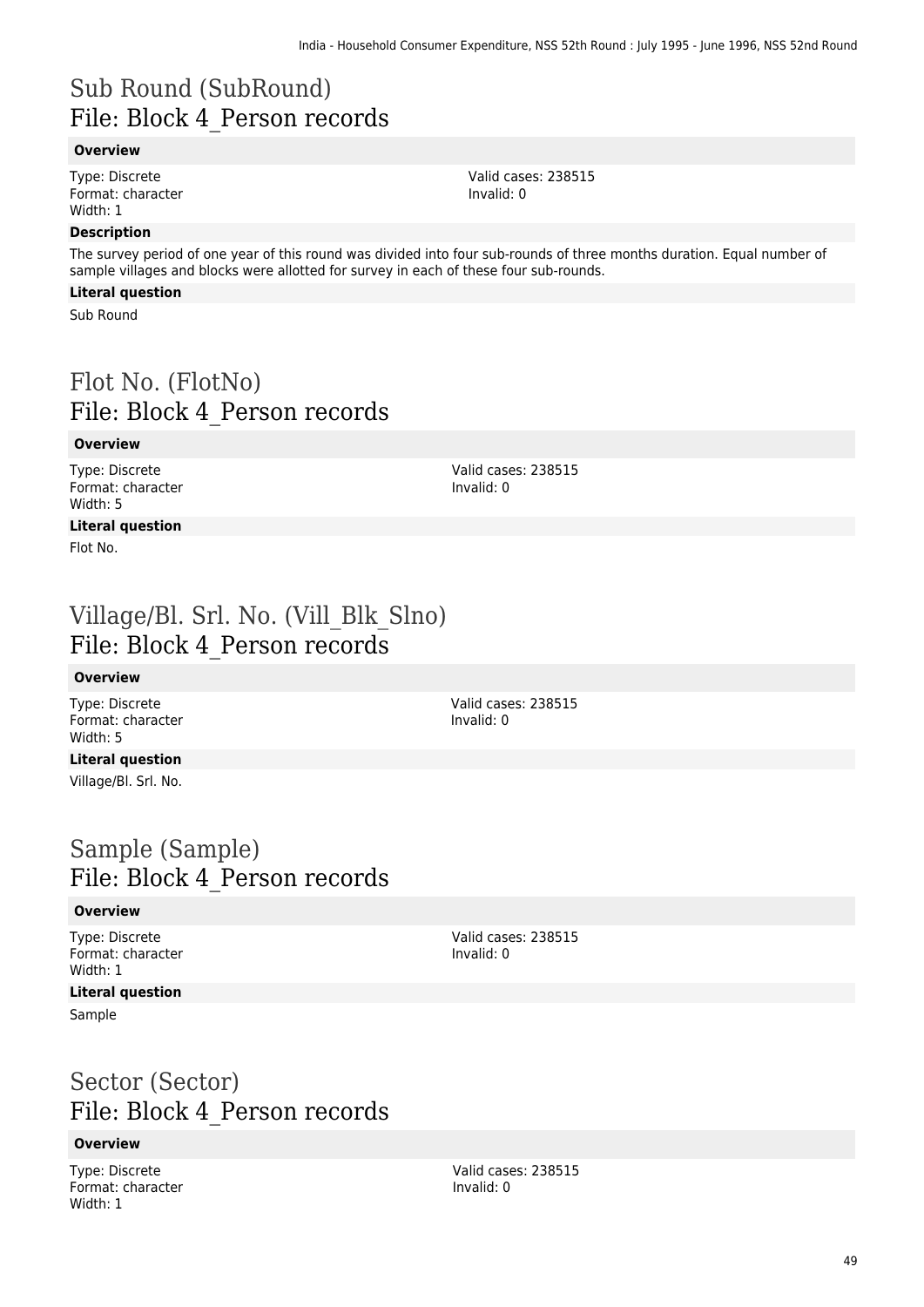### Sector (Sector) File: Block 4\_Person records

#### **Description**

Sector : A word used for the rural-urban demarcation.

**Literal question**

Sector

### Stratum (Stratum) File: Block 4\_Person records

#### **Overview**

Type: Discrete Format: character Width: 2

Valid cases: 238515 Invalid: 0

#### **Description**

Within each district of a State/ UT, two basic strata were formed: (i) rural stratum comprising of all rural areas of the district and (ii) urban stratum comprising of all the urban areas of the district.

#### **Literal question**

Stratum

### District Code (District\_Code) File: Block 4\_Person records

#### **Overview**

Type: Discrete Format: character Width: 2

Invalid: 0

Valid cases: 238515

### **Literal question**

District Code

### Sub Sample (Sub\_Sample) File: Block 4\_Person records

#### **Overview**

Type: Discrete Format: character Width: 1

Valid cases: 238515 Invalid: 0

#### **Description**

An important feature of the NSS sampling design is that the total sample of first stage units is drawn in the form of two or more independent and parallel samples, termed as interpenetrating sub-samples. Each sub- sample is drawn by the same sampling scheme and is capable of providing valid estimates of the population parameters. The comparison of sub-sample wise estimates shows the margin of uncertainty associated with the combined sample estimate.

Interpenetrating sub-samples have been used in NSS (i) to obtain valid estimates from each sub-round (season) of the survey round, and (ii) to ensure that Central and State samples for any State/ UT cover independent and equally valid samples of units.

The samples surveyed by the NSSO staff are termed as Central sample and the matched samples surveyed by State Government staff are termed as State sample.

#### **Literal question**

Sub Sample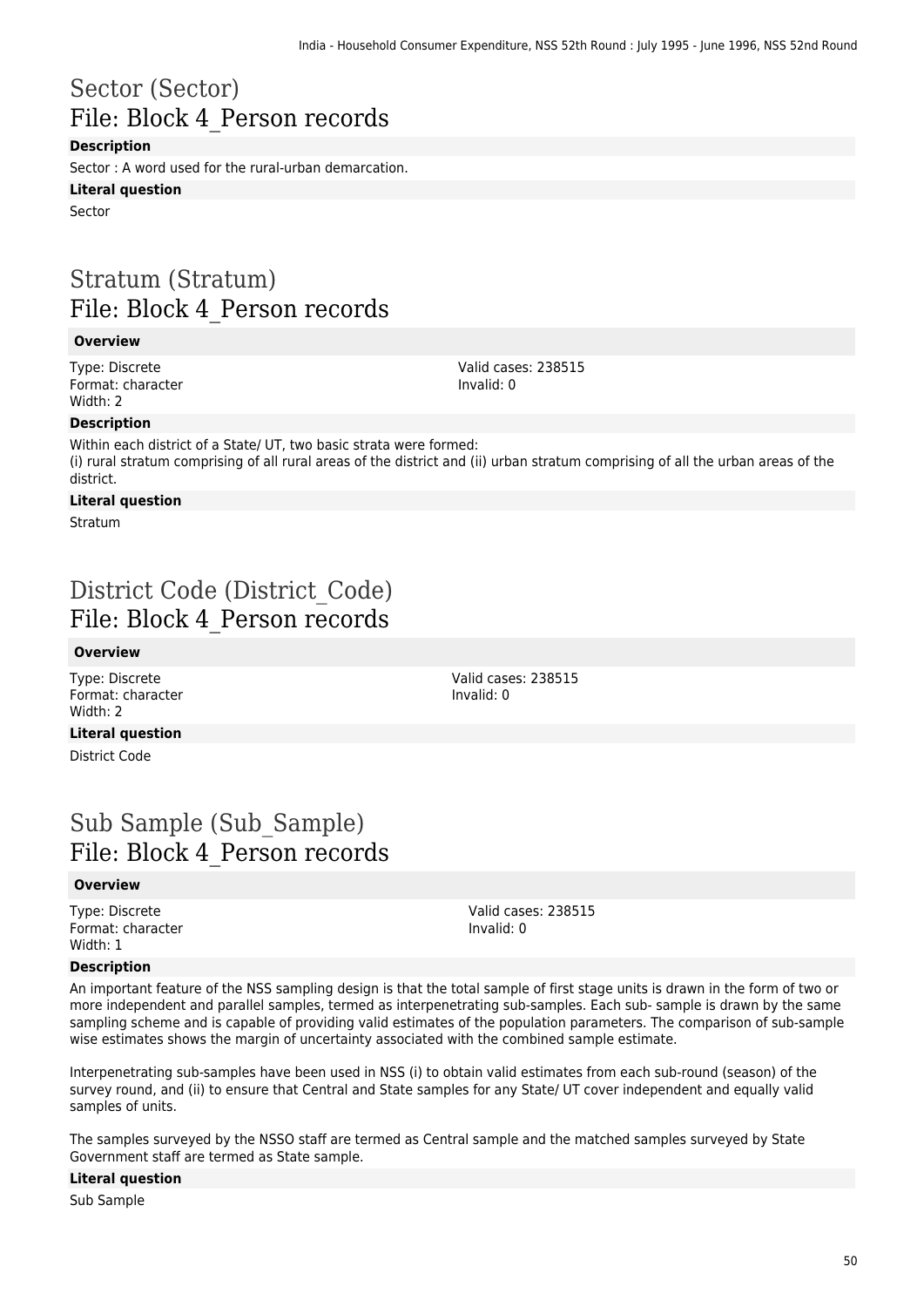### Sample vill / Block No. (Sample\_Vill\_Blk\_No) File: Block 4\_Person records

#### **Overview**

Type: Discrete Format: character Width: 3

#### **Literal question**

Sample vill / Block No.

### 2nd stg strm / schedule type (Second\_Stratum) File: Block 4\_Person records

#### **Overview**

Type: Discrete Format: character Width: 1

#### **Literal question**

2nd stg strm / Sch. Type

# Sample Household No. (Hhold\_no) File: Block 4\_Person records

#### **Overview**

Type: Discrete Format: character Width: 2

Valid cases: 238515 Invalid: 0

Valid cases: 238515

Invalid: 0

### **Literal question**

Sample Household No.

### Level (Level) File: Block 4\_Person records

#### **Overview**

Type: Discrete Format: character Width: 2

# **Literal question**

Level

# Serial No. of members (B4\_q1) File: Block 4\_Person records

#### **Overview**

Type: Discrete Format: character Width: 3

#### **Literal question**

Serial No. of members **Interviewer instructions** Valid cases: 238515 Invalid: 0

Valid cases: 238515 Invalid: 0

Valid cases: 238515

Invalid: 0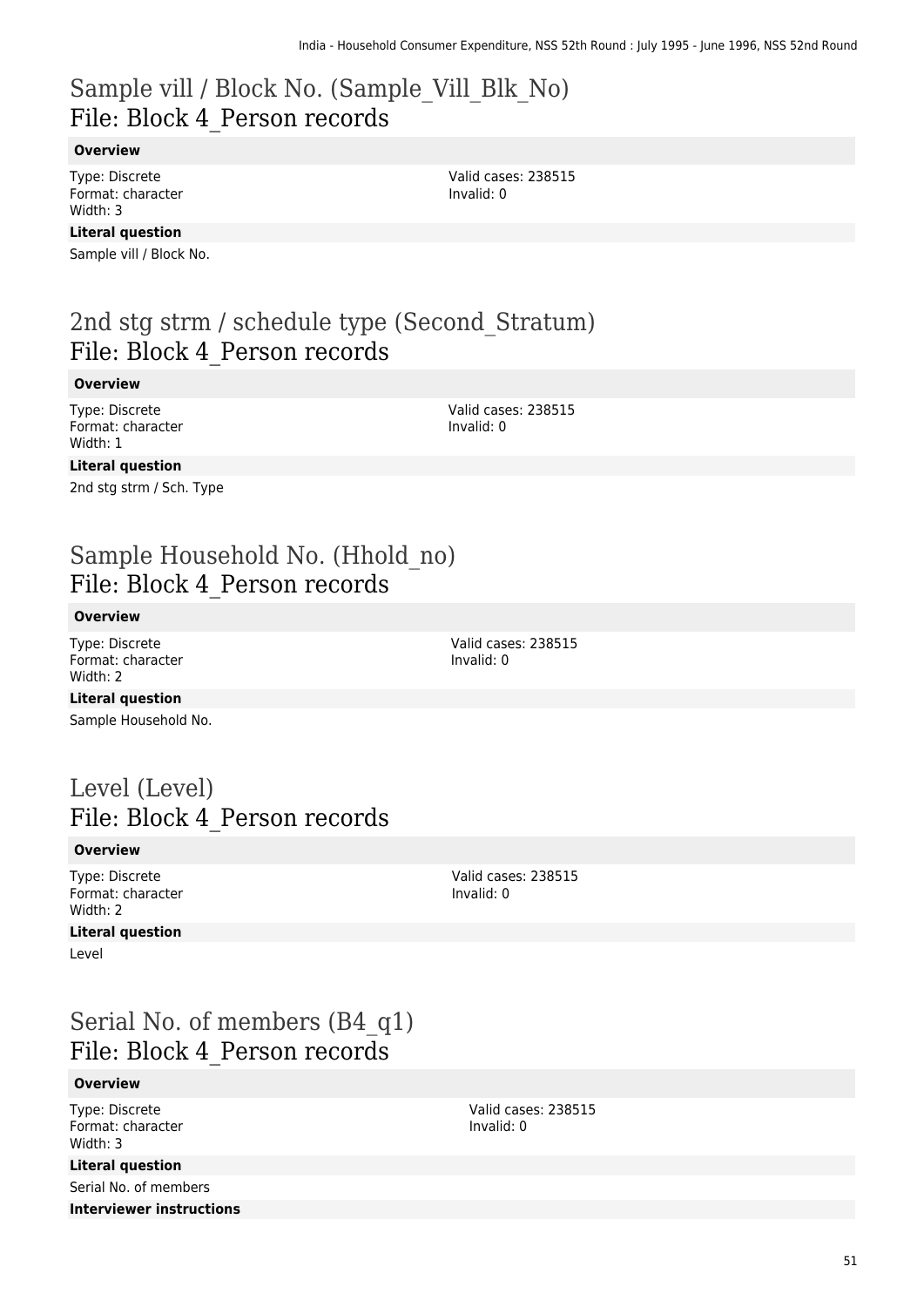# Serial No. of members (B4\_q1) File: Block 4\_Person records

All the members of the sample household will be listed in block 4 using a continuous serial number in column (1). In the list, the head of the household will appear first followed by head's spouse, the first son, first son's wife and children, second son, second son's wife and children & so on. After the sons are enumerated, the daughters will be listed followed by other relations, dependants, servants, etc.

# Relation to Head Code (B4\_q3) File: Block 4\_Person records

#### **Overview**

Type: Discrete Format: character Width: 1

Valid cases: 238482 Invalid: 0

#### **Literal question**

What is the relationship of the members of the household with the head of the household?

#### **Interviewer instructions**

The family relationship of each member of the household with the head of the household (for the head, the relationship is 'self') expressed in terms of specified codes will be recorded in this column. The codes to be used are :

description code

| father/mother/father-in-law/mother-in-law  7      |
|---------------------------------------------------|
| brother/sister/brother-in-law/sister-in-law/other |
|                                                   |
| servant/employee/other non-relatives  9           |

### Sex Code (B4\_q4) File: Block 4\_Person records

#### **Overview**

Type: Discrete Format: character Width: 1

Valid cases: 238515 Invalid: 0

#### **Literal question**

Sex of the member of the household

#### **Interviewer instructions**

For each and every member of the household, sex in terms of the code (male-1, female-2) will be recorded in this column.

# Age (B4\_q5) File: Block 4\_Person records

#### **Overview**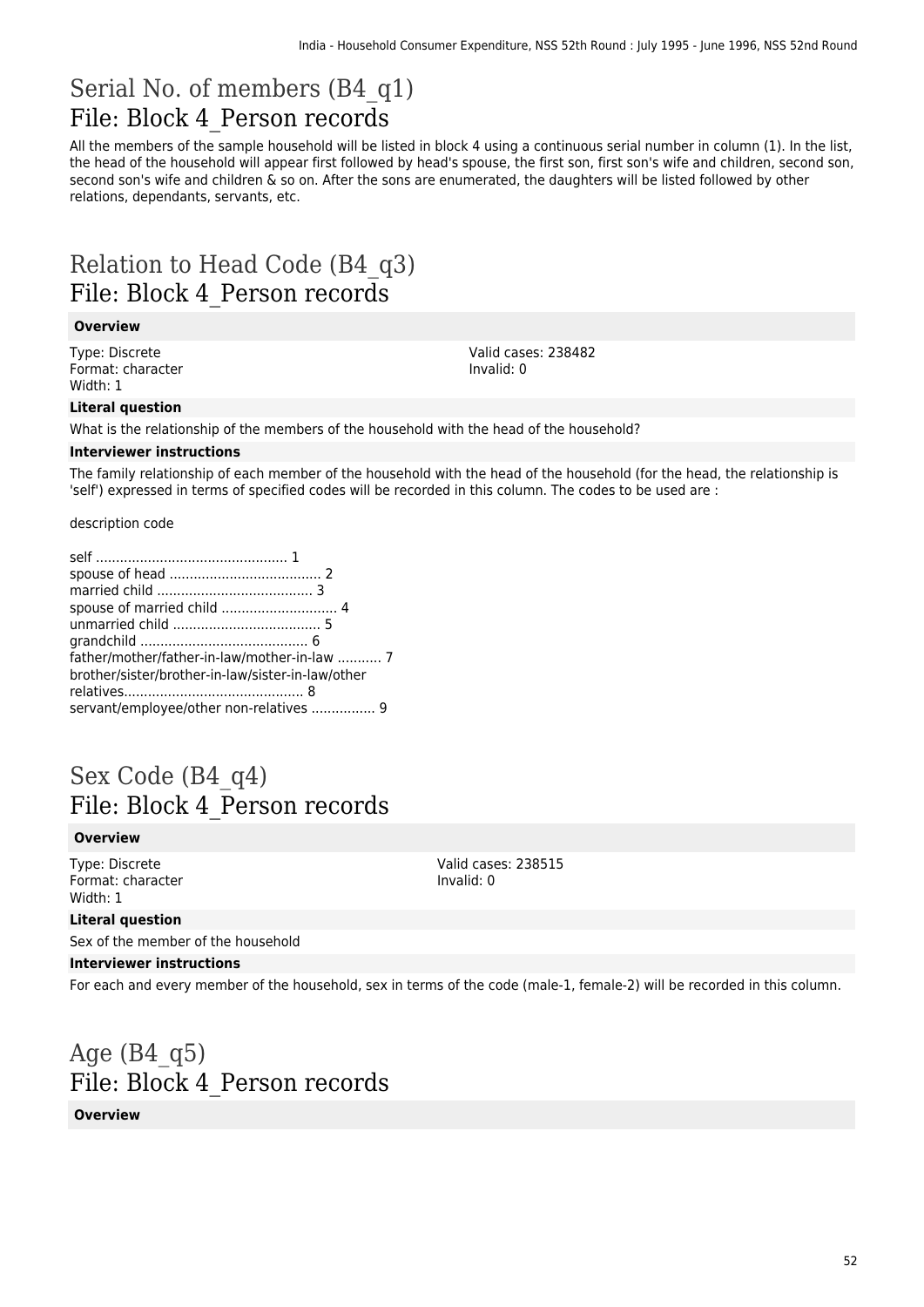Valid cases: 238469

Standard deviation: 18.6

Invalid: 46 Minimum: 0 Maximum: 99 Mean: 25.3

# Age (B4\_q5) File: Block 4\_Person records

Type: Continuous Format: numeric Width: 2 Decimals: 0 Range: 0-99

#### **Literal question**

Age of the member of the household

#### **Interviewer instructions**

The age in completed years of all the members listed will be ascertained and recorded in column (5). For babies below one year of age at the time of listing, enter '0' in column "Age".

### Marital Status Code (B4\_q6) File: Block 4\_Person records

#### **Overview**

Type: Discrete Format: character Width: 1

Valid cases: 238418 Invalid: 0

#### **Literal question**

Marital status of the member of the household

#### **Interviewer instructions**

divorced/separated ................ 4

The marital status of each member will be recorded in terms of the specified code in this column. The codes are : description code never married ..................... 1 currently married ................. 2 widowed............................ 3

### General Education Code (B4\_q7) File: Block 4\_Person records

#### **Overview**

Type: Discrete Format: character Width: 2

Valid cases: 238262 Invalid: 0

#### **Literal question**

Education level of the member of the household

#### **Interviewer instructions**

For the purpose of making entries in this column, only the course successfully completed will be considered.

### Usual Activity. Principal Status (B4\_q8) File: Block 4\_Person records

#### **Overview**

Type: Discrete Format: character Width: 2

Valid cases: 238515 Invalid: 0

#### **Description**

53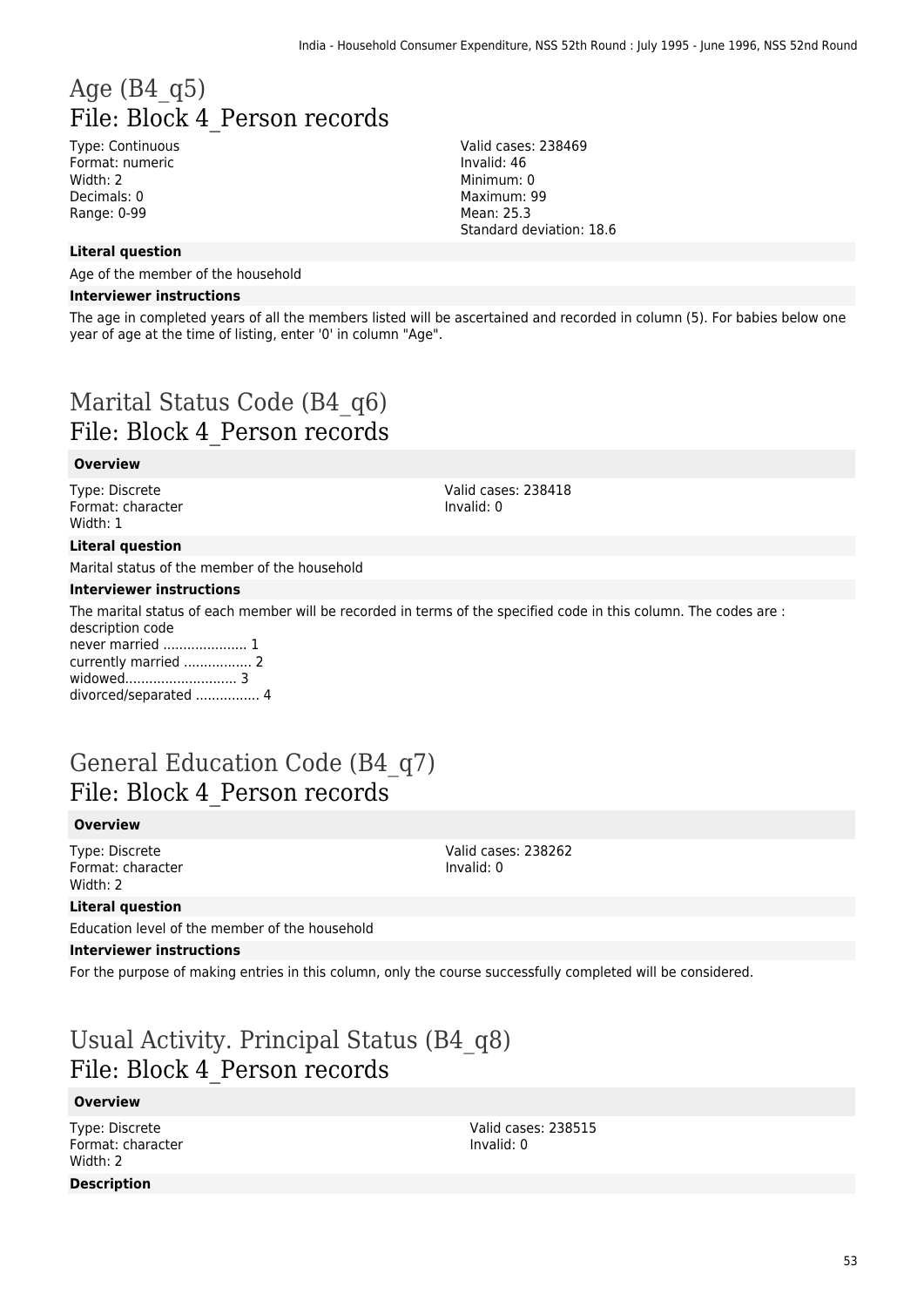### Usual Activity. Principal Status (B4\_q8) File: Block 4\_Person records

The usual activity status relates to the activity status of a person during the reference period of 365 days preceding the date of survey. The activity status on which a person spent relatively longer time (major time criterion) during the 365 days preceding the date of survey is considered the principal usual activity status of the person.

#### **Literal question**

Which industry has the member of the household usually worked in during the last one year?

#### **Interviewer instructions**

In the first instance the broad principal usual activity of the person will be identified based on the various activities pursued by the person during the reference period of last 365 days adopting a relatively long time (or major time) criterion, not necessarily for a continuous period. The broad principal usual activity status will be one of the three categories viz. 'employed' (working), 'unemployed' (available for work) or 'not in labour force' (neither willing nor available for work). It is to be noted that in deciding this, only the normal working hours available for pursuing various activities need be considered, and not the 24 hours of a day. The broad principal usual activity status will be obtained on the basis of a two- stage dichotomous classification depending on the major time spent. Persons will be classified in the first stage into (i)those who are engaged in any economic activity (i.e., employed) and/or available for any economic activity (i.e. unemployed) and

(ii) who are not engaged and not available for any economic activity i.e. the persons will be first classified as those in the labour force and those not in the labour force depending on in which of these two statuses the person spent major part of the year.

In the second stage, those who are found in the labour force will be further classified into working (i.e., engaged in economic activity or employed) and seeking and/or available for work (i.e., unemployed) based on the major time spent.

### Usual Activity. Principal NIC code (B4\_q9) File: Block 4\_Person records

#### **Overview**

| Type: Discrete    |
|-------------------|
| Format: character |
| Width: 1          |

Valid cases: 87563 Invalid: 0

#### **Literal question**

Which industry has the member of the household worked in during the last one year?

#### **Interviewer instructions**

For the persons categorised 'working' (i.e., those with status codes 11-51), the corresponding 'industry section' will be recorded in terms of the specified codes. The codes are ;

description code

| wholesale and retail trade, restaurants & hotels 6        |  |
|-----------------------------------------------------------|--|
| transport, storage & communication services 7             |  |
| financial, insurance, real estate and business services 8 |  |
| community, social & personal services 9                   |  |
|                                                           |  |

# Usual Activity. Subsidiary Status (B4\_q10) File: Block 4\_Person records

#### **Overview**

Type: Discrete Format: character Width: 2 **Literal question**

Valid cases: 20056 Invalid: 0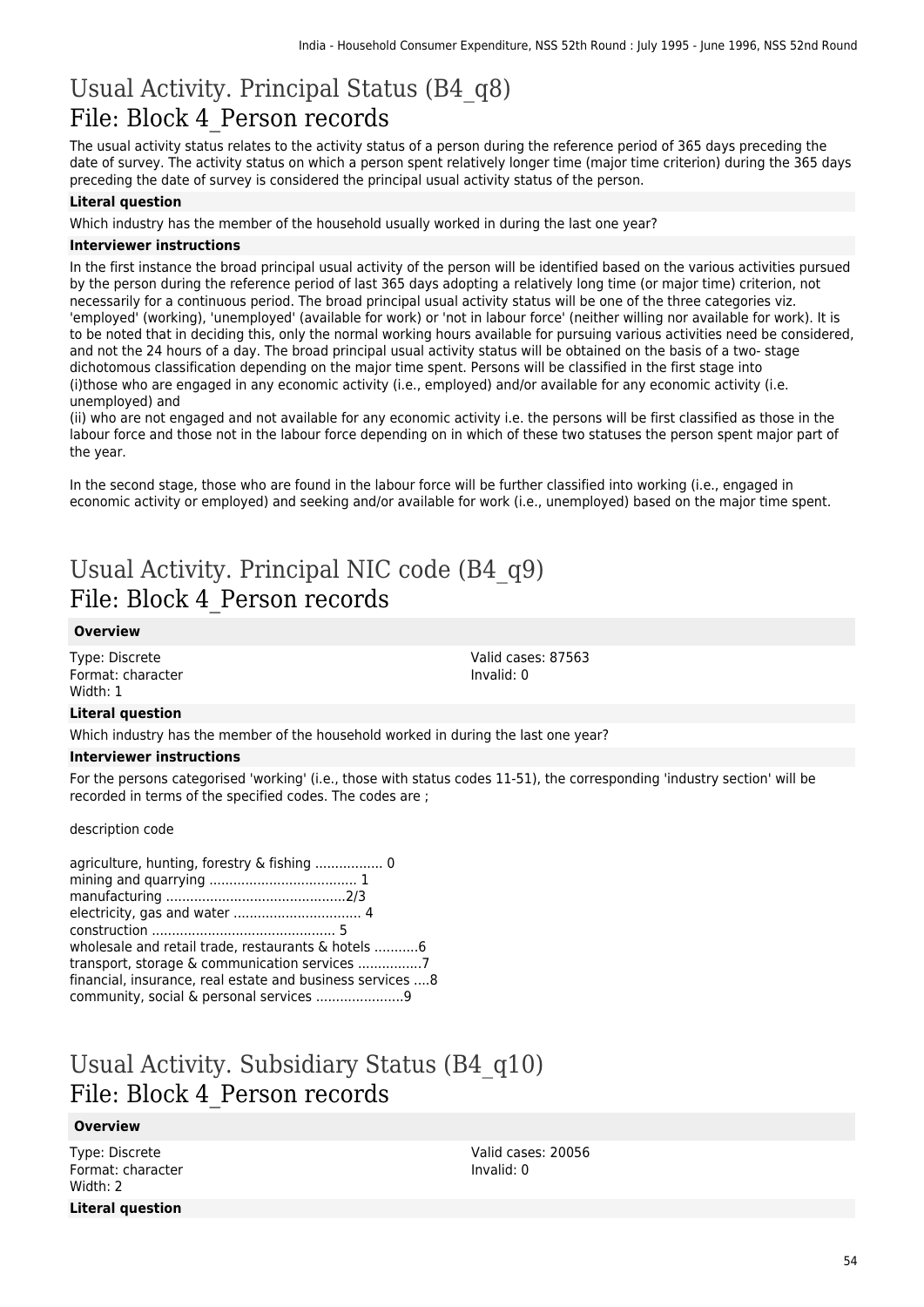### Usual Activity. Subsidiary Status (B4\_q10) File: Block 4\_Person records

Which industry has the member of the household worked in subsidiary capacity during the last one year?

#### **Interviewer instructions**

For each person listed in this block, it has to be ascertained whether he or she worked in a subsidiary capacity during the 365 days preceding the date of survey or not; in other words, whether he or she had a subsidiary economic usual status. This has to be ascertained for all the three broad categories of persons initially classified as 'employed', unemployed' and 'not in labour force'. To illustrate, a person categorised as working and assigned the principal usual activity status 'self-employed' may also be engaged for a relatively shorter time during the year as casual wage labour. In such a case, he will be considered to have worked also in a subsidiary capacity(i.e.,having a subsidiary economic status which is different from the principal status). On the other hand, a person may be self-employed in trade for a

relatively longer period and simultaneously also engaged in agricultural production for a relatively minor time. In such a case, the principal usual activity status will be 'self-employed in trade' and subsidiary economic status, 'self-employed in agriculture'. Similarly, persons categorised as 'unemployed' or 'not in labour force' on the basis of 'relatively longer time' criterion might have pursued some economic activity for relatively shorter time during the year. In all the above cases, they will be treated to have had subsidiary economic usual status. It may be noted that engagement in work in subsidiary capacity may arise out of two situations :

(i) a person may be engaged for a relatively longer period during the 365 days in one economic activity/non-economic activity and for a relatively shorter period in another economic activity;

(ii) a person may be pursuing one economic activity/non- economic activity almost throughout the year in the principal status and also simultaneously pursuing another economic activity for relatively shorter time in a subsidiary capacity.

# Usual Activity. Subsidiary NIC code (B4\_q11) File: Block 4\_Person records

#### **Overview**

Type: Discrete Format: character Width: 1

Valid cases: 20350 Invalid: 0

#### **Literal question**

Which industry has the member of the household worked in subsidiary capacity during the last one year?

#### **Interviewer instructions**

For all persons engaged in any 'work' in subsidiary capacity, the status codes of the economic activities pursued by them in their subsidiary capacity will be recorded and the corresponding 'industry section' codes will be recorded in next column. In the situation where a person has been found to have pursued more than one economic activity during the last 365 days in his or her subsidiary capacity, the activity on which more time has been spent would be considered for recording entry in this column. Columns are to be filled in for each and every member of the household irrespective of whether the person's principal status is economic activity or not. For those reporting no subsidiary economic activity, 'X' may be recorded in both the columns.

### Weekly Activity. Status (B4\_q12) File: Block 4\_Person records

#### **Overview**

Type: Discrete Format: character Width: 2

Valid cases: 238515 Invalid: 0

#### **Literal question**

Which industry has the member of the household worked in during the last 7 days?

#### **Interviewer instructions**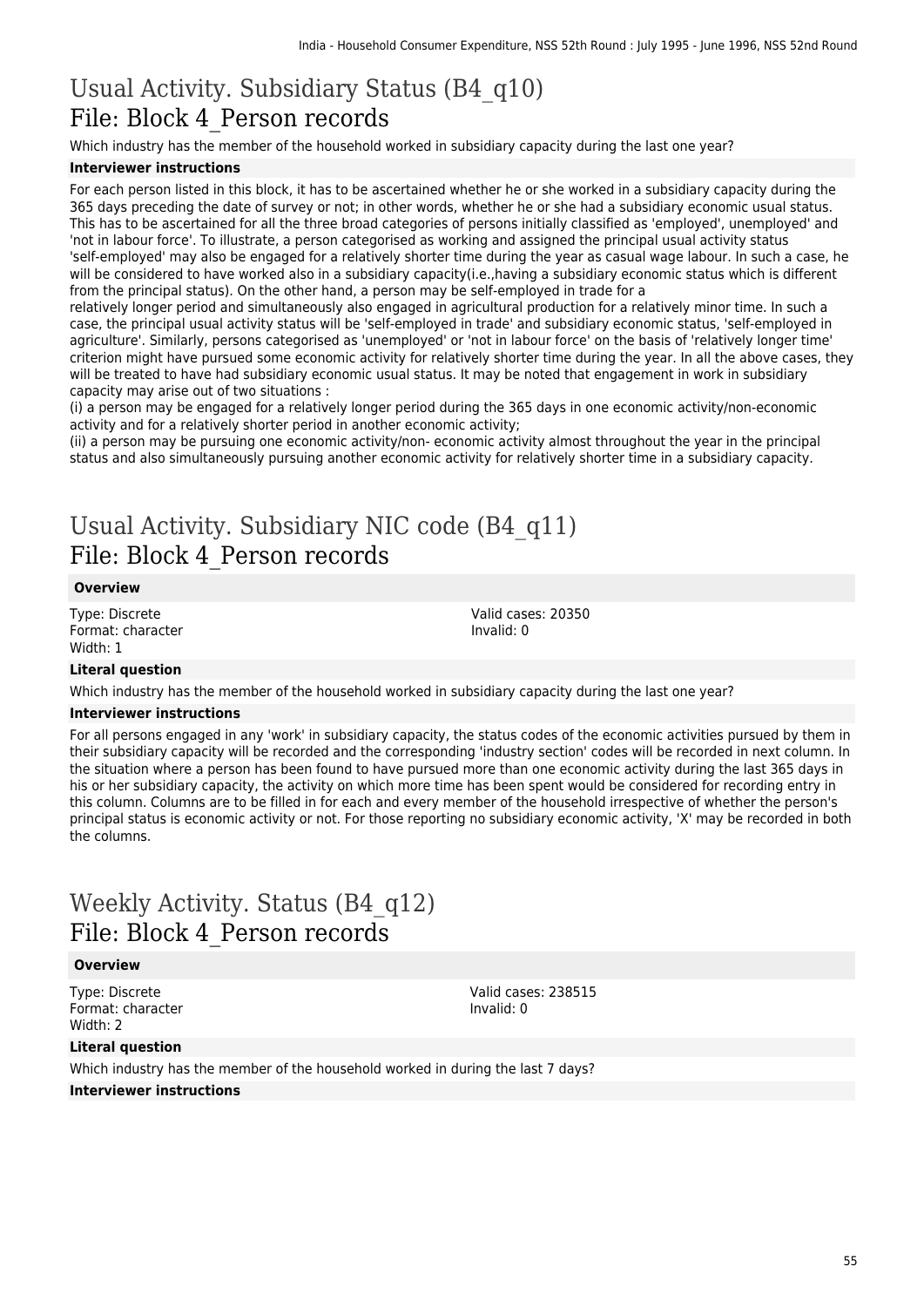# Weekly Activity. Status (B4\_q12) File: Block 4\_Person records

The current weekly activity status of a person will be the activity status obtaining for a person during a reference period of seven days preceding the date of survey. Irrespective of the usual activity pursued by a person, his/her current weekly activity will be determined strictly on the basis of the activities pursued by the person during the reference period of seven days preceding the date of survey adopting the priority criterion. Even for self-employed persons, one need not prejudge and take for granted that the current activity situation for them will be identical with the usual activity situation. A careful probe on the part of the investigator regarding the various activities pursued by the person during the seven days preceding the date of survey is, therefore, necessary for ascertaining his/her current weekly activity status. In defining the 'activity status', it has already been mentioned that the activities are grouped broadly into three categories, namely :

(i) working,

(ii) not working but seeking and/or available for work, and

(iii) neither working nor available for work.

According to the priority criterion, the status of ' working' gets priority over the status 'not working but seeking and/or available for work' which in turn gets priority over the status of 'neither working nor available for work'. In the category, 'not working but seeking and/or available for work', the status 'seeking' gets priority over the status of 'not seeking but available for work'. A person would be considered 'working (or employed)' if he/she while pursuing any economic activity had worked for at least one hour on any one day during the week preceding the date of survey. A person would be considered 'seeking and/or available for work (or unemployed)' if during the reference week no 'work' was done by the person but he or she had made efforts to get work or had been available for work during the reference week though not actively seeking work, in the belief that no work was available. A person who had neither worked nor was available for work will be considered to be engaged in non-economic activities (or not in labour force).

### Weekly Activity NIC code (B4\_q13) File: Block 4\_Person records

#### **Overview**

Type: Discrete Format: character Width: 1

Valid cases: 86775 Invalid: 0

#### **Literal question**

Which industry has the member of the household worked in during the last 7 days?

#### **Interviewer instructions**

For persons categorised as 'working' the industry section code corresponding to the activity status will be entered in this column.

### Days Stayed away (B4\_q14) File: Block 4\_Person records

#### **Overview**

Type: Continuous Format: numeric Width: 2 Decimals: 0 Range: 0-30

Valid cases: 44153 Invalid: 194362 Minimum: 0 Maximum: 30 Mean: 1.9 Standard deviation: 5

#### **Pre question**

Has any member stayed away from home during the last 30 days?

#### **Literal question**

How many days has the member stayed away from home during the last 30 days?

#### **Interviewer instructions**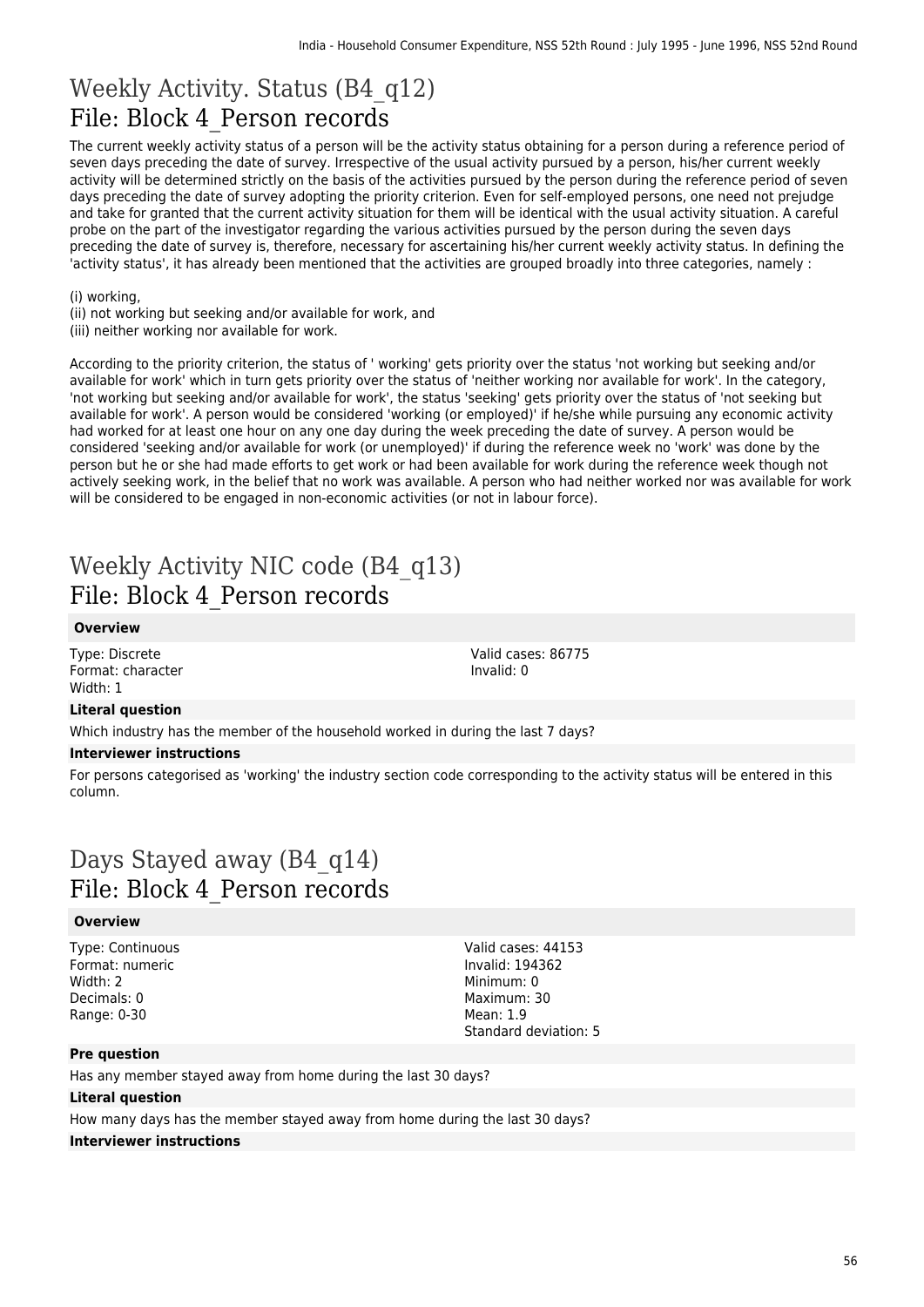### Days Stayed away (B4\_q14) File: Block 4\_Person records

The number of days for which the member 'stayed away from home ' during the 30 days preceding the date of enquiry should be recorded here. A continuous absence from home for 24 hours will be reckoned as a 'day stayed away'. That is, the entry will be made in completed number of days and any fraction of a day will be ignored. The location of the place where the person stayed, having been away from his/her own household, may also be within the same village/town and staying away will not only mean physical absence but also non- participation in food consumption from his/her own household.

### No. of Meals per day (B4\_q15) File: Block 4\_Person records

#### **Overview**

Type: Continuous Format: numeric Width: 1 Decimals: 0 Range: 0-3

Valid cases: 238515 Invalid: 0

#### **Description**

Meal

A 'Meal' is composed of one of more readily cat able (generally cooked) items of food, the usual major constituent of which is cereal food. The meals consumed by a person twice or thrice a day provide him/her the required energy of (calorie) and other nutrients for living and for pursuing his/her normal avocations. A 'meal' as opposed to 'snacks ' as opposed to 'snacks', 'nasta' or 'high tea' , contains larger quantum and variety of food. In rare cases, a full meal may contain larger quantity of non-cereal food. Even that, if the total quantum of food in plate is heavy as a meal, the contents of the food plate will also be considered as a real. Sometimes the contents of a 'nasta' may not be very different from the contents of a 'meal'. The difference in quantity will there be the guiding factor for deciding whether the plate is to be led as a 'meal ' or a nasta.

#### **Literal question**

How many meals does the household usually take every day?

#### **Interviewer instructions**

The number of meals consumed by a person is usually reported as 2 or 3. In rare cases, one may come across a person who may be taking food only once in a day or more than three times a day. While in the former case the number of meals for the person will be 1 per day, in the latter case, however, only 3 should be entered. That is, in this column, the recorded number of meals taken in a day, even if it is reported to be higher, should not exceed 3. A breast-fed baby does not directly share the food consumed by members of the household. Hence for such babies the entry in this column will be '0'.

### Meals (School) (B4\_q16) File: Block 4\_Person records

#### **Overview**

Type: Continuous Format: numeric Width: 2 Decimals: 0 Range: 0-90

Valid cases: 15068 Invalid: 223447 Minimum: 0 Maximum: 90 Mean: 3.6 Standard deviation: 8.9

#### **Description**

#### Meal

A 'Meal' is composed of one of more readily cat able (generally cooked) items of food, the usual major constituent of which is cereal food. The meals consumed by a person twice or thrice a day provide him/her the required energy of (calorie) and other nutrients for living and for pursuing his/her normal avocations. A 'meal' as opposed to 'snacks ' as opposed to 'snacks', 'nasta' or 'high tea' , contains larger quantum and variety of food. In rare cases, a full meal may contain larger quantity of non-cereal food. Even that, if the total quantum of food in plate is heavy as a meal, the contents of the food plate will also be considered as a real. Sometimes the contents of a 'nasta' may not be very different from the contents of a 'meal'. The difference in quantity will there be the guiding factor for deciding whether the plate is to be led as a 'meal ' or a nasta.

#### **Literal question**

How many free meals do the members of the household usually take from school?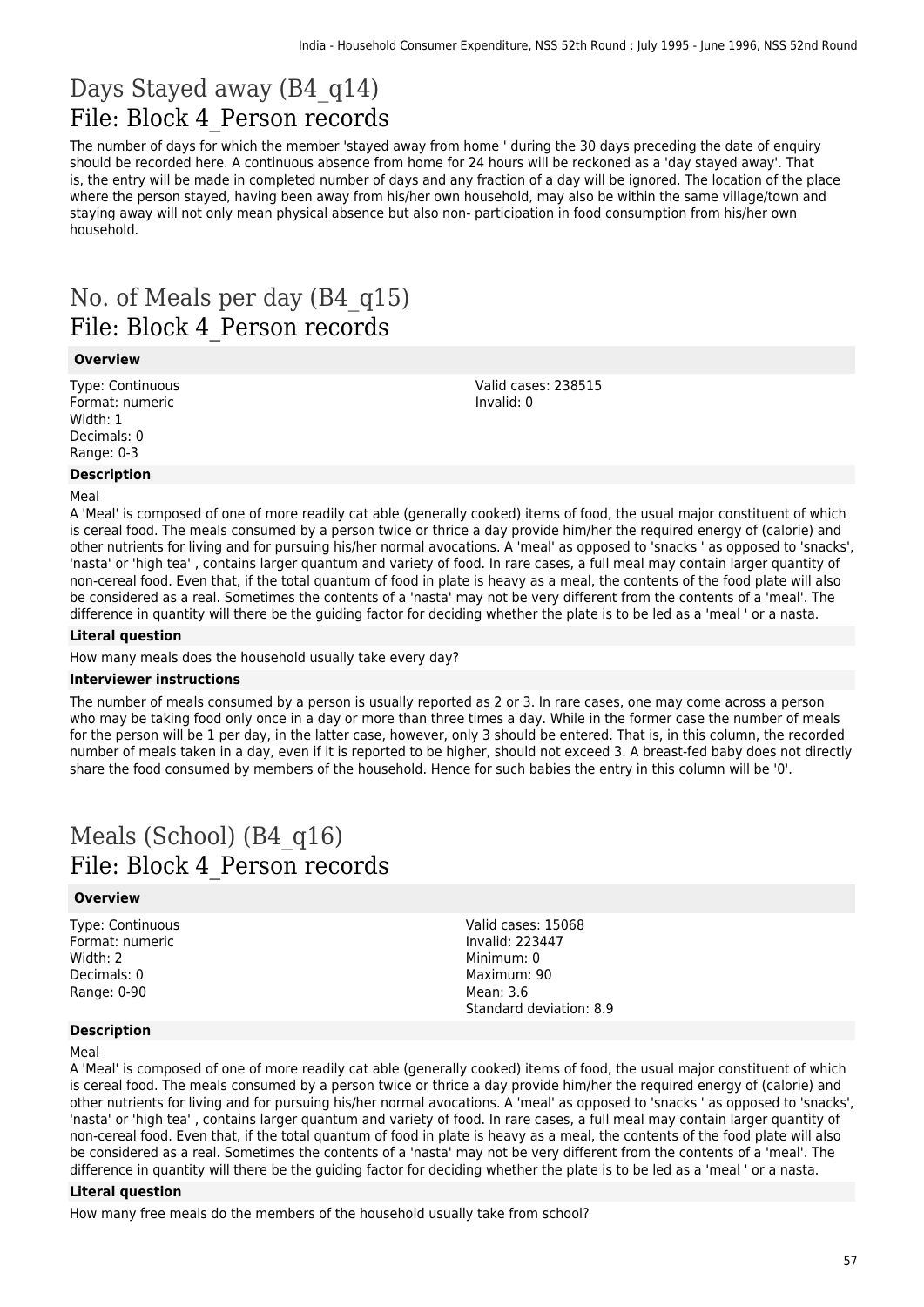# Meals (School) (B4\_q16) File: Block 4\_Person records

### **Interviewer instructions**

Number of meals taken outside home on payment and at home during last 30 days preceding the date of survey, for each member of the household will be recorded here. There are schools/balwadis etc., which provide standard food to all or some students as midday meal, tiffin etc., free or at subsidised rate. Such meals are to be considered as meals taken away from home. If such food is received free it will be recorded in column "Meals (School)" . Meals received at subsidised rate will be recorded in column "Meals (Payment)". There are institutions which provide canteen facilities to their students. Students can purchase food of their choice and to their requirements from those canteens on payment. In such cases also entry will be made in column "Meals (Payment)".

### Meals (Employer) (B4\_q17) File: Block 4\_Person records

#### **Overview**

Type: Continuous Format: numeric Width: 2 Decimals: 0 Range: 0-90

#### **Description**

Meal

A 'Meal' is composed of one of more readily cat able (generally cooked) items of food, the usual major constituent of which is cereal food. The meals consumed by a person twice or thrice a day provide him/her the required energy of (calorie) and other nutrients for living and for pursuing his/her normal avocations. A 'meal' as opposed to 'snacks ' as opposed to 'snacks', 'nasta' or 'high tea' , contains larger quantum and variety of food. In rare cases, a full meal may contain larger quantity of non-cereal food. Even that, if the total quantum of food in plate is heavy as a meal, the contents of the food plate will also be considered as a real. Sometimes the contents of a 'nasta' may not be very different from the contents of a 'meal'. The difference in quantity will there be the guiding factor for deciding whether the plate is to be led as a 'meal ' or a nasta.

Valid cases: 13933 Invalid: 224582 Minimum: 0 Maximum: 90 Mean: 1.8

Standard deviation: 8.3

#### **Literal question**

How many free meals do the members of the household usually take from the employer?

#### **Interviewer instructions**

Sometimes meals are provided by the employer. These may be as perquisites or as part of wages in kind. These meals are generally consumed at the place of work and are to be considered as meals taken away from home. It may not be rare that meals provided by the employer are brought home by the employees and consumed there. Such meals are also to be considered as meals taken away from home. In this column the number of such meals received and consumed during the reference period by an individual member will be recorded.

### Meals (Others) (B4\_q18) File: Block 4\_Person records

#### **Overview**

Type: Continuous Format: numeric Width: 2 Decimals: 0 Range: 0-90

**Description**

Valid cases: 25525 Invalid: 212990 Minimum: 0 Maximum: 90 Mean: 7.4 Standard deviation: 14.9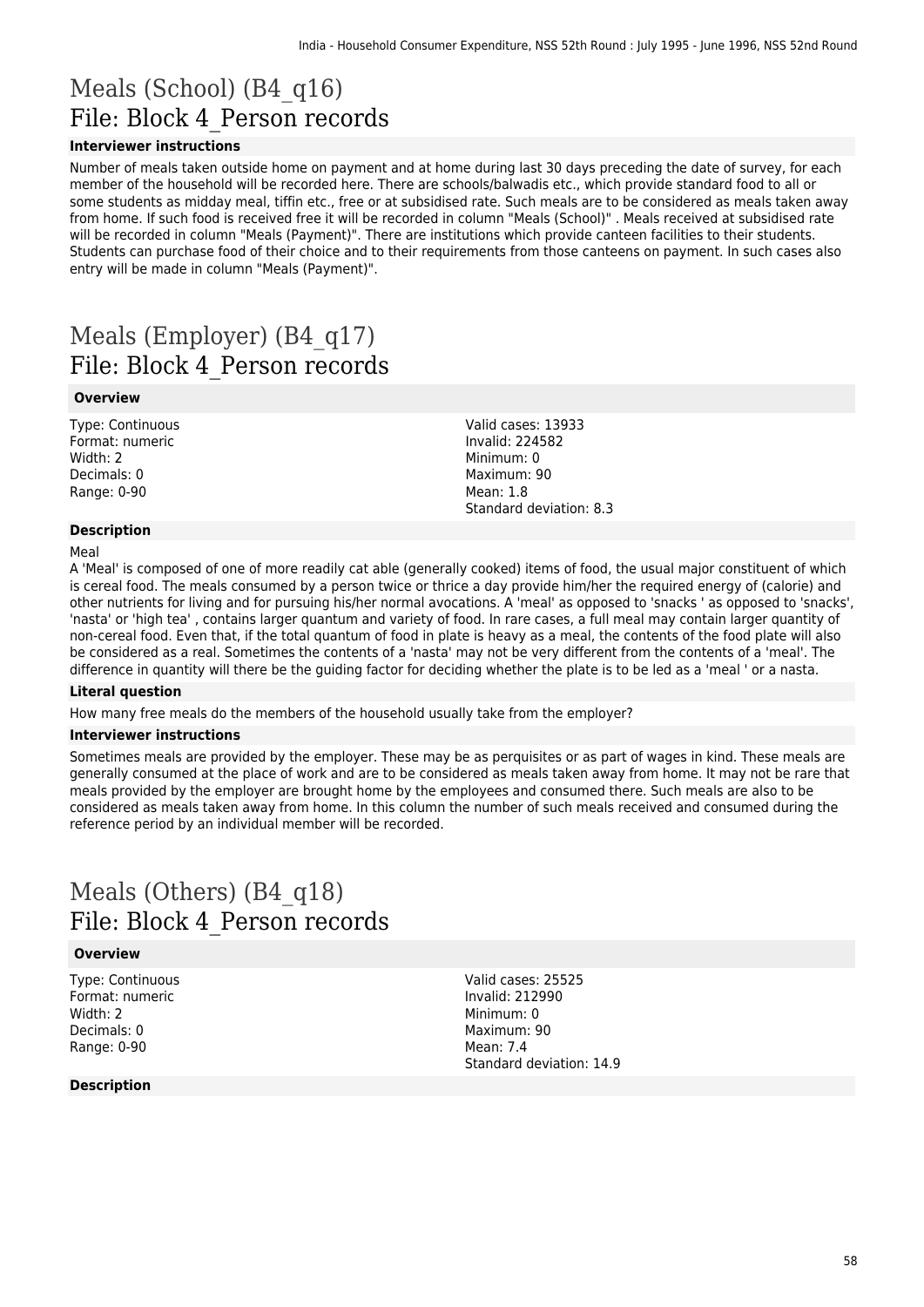# Meals (Others) (B4\_q18) File: Block 4\_Person records

#### Meal

A 'Meal' is composed of one of more readily cat able (generally cooked) items of food, the usual major constituent of which is cereal food. The meals consumed by a person twice or thrice a day provide him/her the required energy of (calorie) and other nutrients for living and for pursuing his/her normal avocations. A 'meal' as opposed to 'snacks ' as opposed to 'snacks', 'nasta' or 'high tea' , contains larger quantum and variety of food. In rare cases, a full meal may contain larger quantity of non-cereal food. Even that, if the total quantum of food in plate is heavy as a meal, the contents of the food plate will also be considered as a real. Sometimes the contents of a 'nasta' may not be very different from the contents of a 'meal'. The difference in quantity will there be the guiding factor for deciding whether the plate is to be led as a 'meal ' or a nasta.

#### **Literal question**

How many free meals do the members of the household usually take from other sources?

#### **Interviewer instructions**

Meals consumed as guests in other households, will also be taken into account while making entries in column (18) .

# Meals (Payment) (B4\_q19) File: Block 4\_Person records

#### **Overview**

Type: Continuous Format: numeric Width: 2 Decimals: 0 Range: 0-90

Valid cases: 16895 Invalid: 221620 Minimum: 0 Maximum: 90 Mean: 4.8 Standard deviation: 13.8

#### **Description**

#### Meal

A 'Meal' is composed of one of more readily cat able (generally cooked) items of food, the usual major constituent of which is cereal food. The meals consumed by a person twice or thrice a day provide him/her the required energy of (calorie) and other nutrients for living and for pursuing his/her normal avocations. A 'meal' as opposed to 'snacks ' as opposed to 'snacks', 'nasta' or 'high tea' , contains larger quantum and variety of food. In rare cases, a full meal may contain larger quantity of non-cereal food. Even that, if the total quantum of food in plate is heavy as a meal, the contents of the food plate will also be considered as a real. Sometimes the contents of a 'nasta' may not be very different from the contents of a 'meal'. The difference in quantity will there be the guiding factor for deciding whether the plate is to be led as a 'meal ' or a nasta.

#### **Literal question**

How many meals do the members of the household usually take on payment basis?

#### **Interviewer instructions**

For the purpose of making entry in column "Meals (Payment)". 'Meals received on payment' will mean that the informant has to incur some expense or part with a certain portion of his salary/wage for getting the meals. Meals purchased from hotel, restaurant or an eating house will be considered as 'meals taken away from home on payment' and will have to be counted also for making entry in column "Meals (Payment)".

# Meals (At Home) (B4\_q20) File: Block 4\_Person records

#### **Overview**

Type: Continuous Format: numeric Width: 2 Decimals: 0 Range: 0-90

Valid cases: 236452 Invalid: 2063 Minimum: 0 Maximum: 90 Mean: 71.8 Standard deviation: 16.6

#### **Description**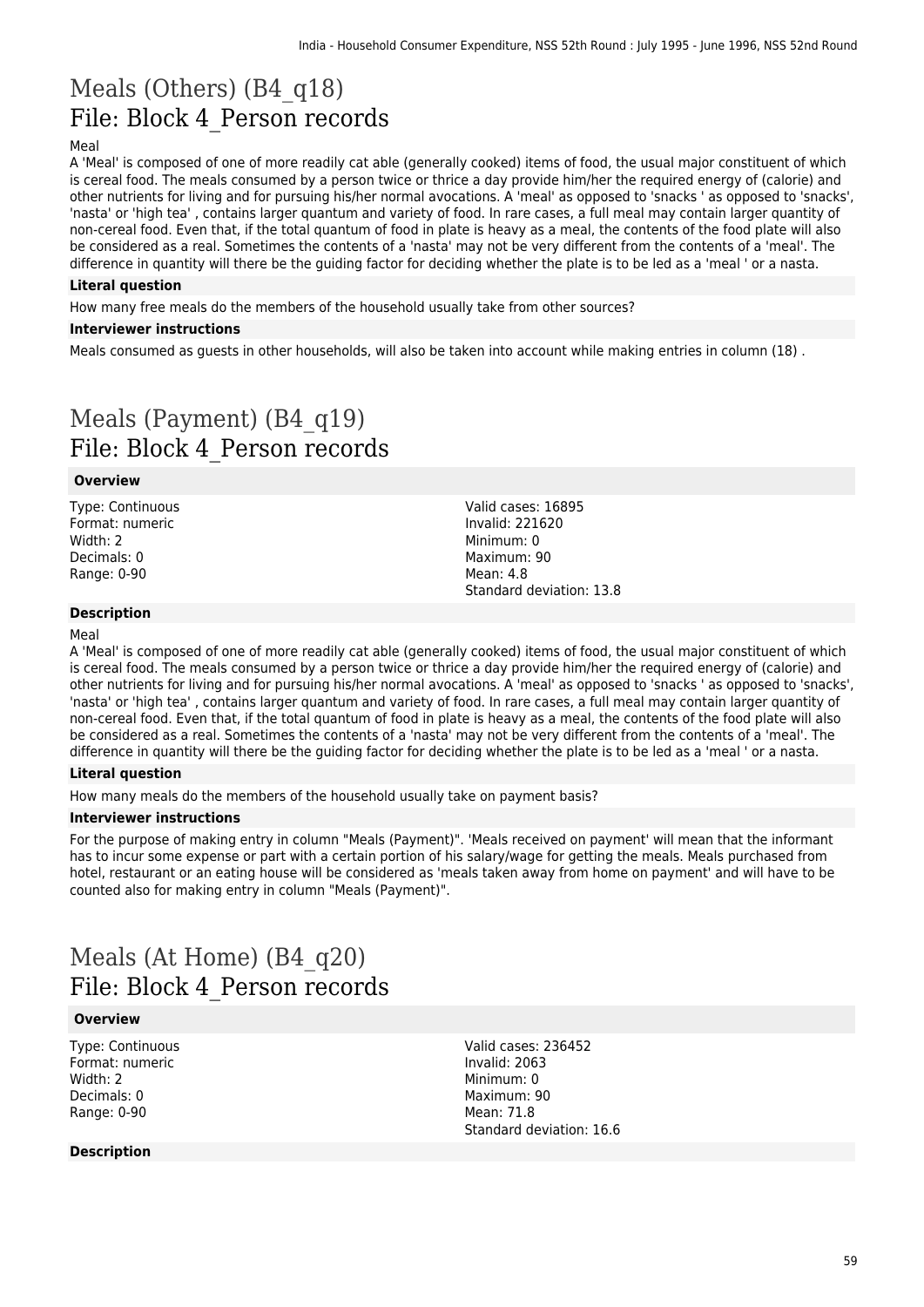### Meals (At Home) (B4\_q20) File: Block 4\_Person records

#### Meal

A 'Meal' is composed of one of more readily cat able (generally cooked) items of food, the usual major constituent of which is cereal food. The meals consumed by a person twice or thrice a day provide him/her the required energy of (calorie) and other nutrients for living and for pursuing his/her normal avocations. A 'meal' as opposed to 'snacks ' as opposed to 'snacks', 'nasta' or 'high tea' , contains larger quantum and variety of food. In rare cases, a full meal may contain larger quantity of non-cereal food. Even that, if the total quantum of food in plate is heavy as a meal, the contents of the food plate will also be considered as a real. Sometimes the contents of a 'nasta' may not be very different from the contents of a 'meal'. The difference in quantity will there be the guiding factor for deciding whether the plate is to be led as a 'meal ' or a nasta.

#### **Literal question**

How many meals do the members of the household usually take at home?

### Update code (Update\_Code) File: Block 4\_Person records

### **Overview**

Type: Discrete Format: character Width: 1

Valid cases: 19202 Invalid: 0

### **Literal question**

Update code

# Multiplier (subsample 1 or 2) (Wgt\_SubSample) File: Block 4\_Person records

#### **Overview**

Type: Continuous Format: numeric Width: 9 Decimals: 2 Range: 5.58-190897.03

#### **Description**

Sub sample multiplier generated by NSSO

Valid cases: 238515 Invalid: 0 Minimum: 5.6 Maximum: 190897 Mean: 7006.5 Standard deviation: 9088.8

# Multiplier (combined) (Wgt\_Combined) File: Block 4\_Person records

#### **Overview**

Type: Continuous Format: numeric Width: 8 Decimals: 2 Range: 2.79-95448.52 Valid cases: 238515 Invalid: 0 Minimum: 2.8 Maximum: 95448.5 Mean: 3503.9 Standard deviation: 4545.7

#### **Description**

Combined multiplier generated by NSSO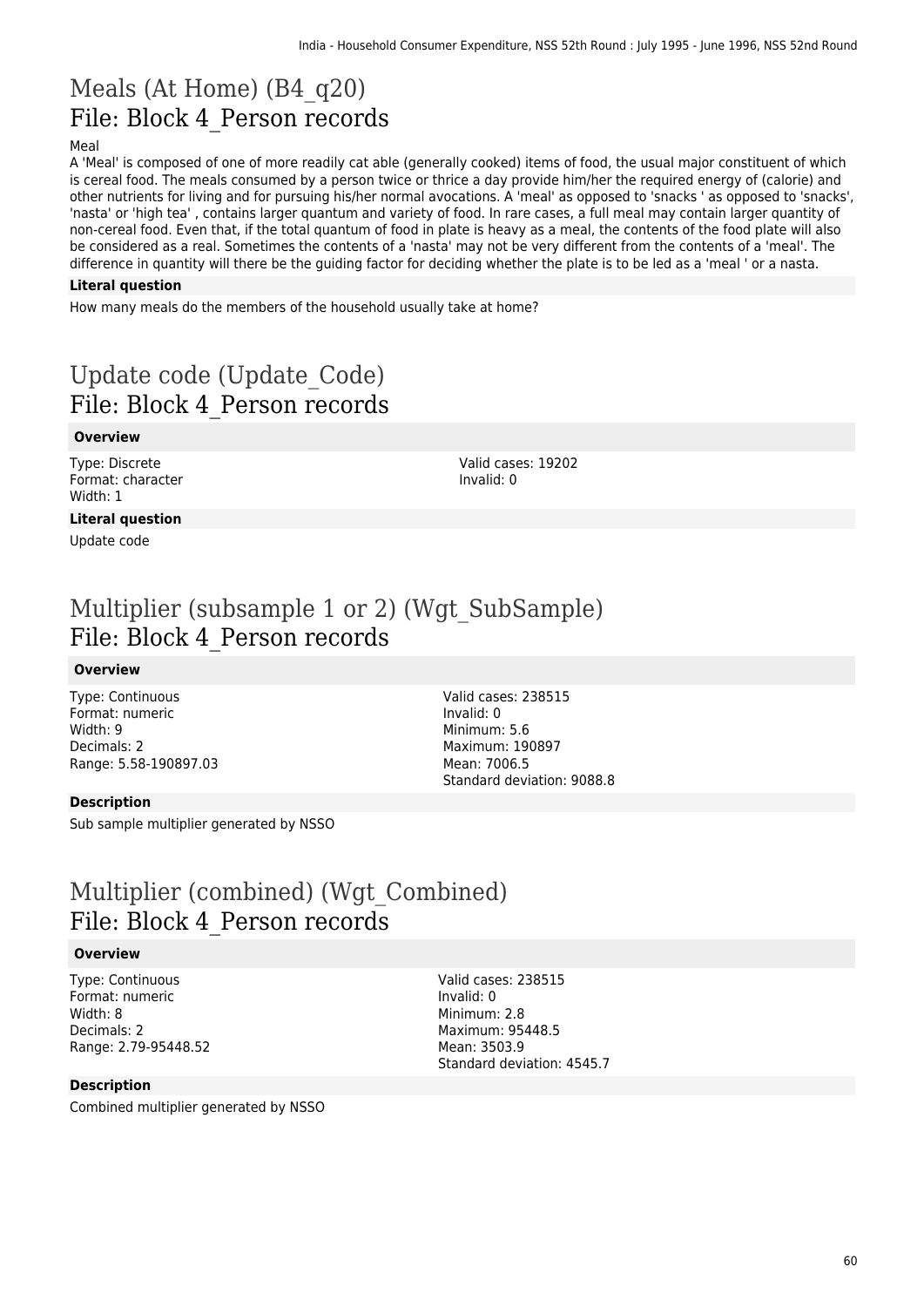### Key to identify a household (HHID) File: Block 5\_Weekly household expenditure on food and non-food items

### **Overview**

Type: Discrete Format: character Width: 8

Valid cases: 2210204 Invalid: 0

### Round Schedule (RoundSchedule) File: Block 5\_Weekly household expenditure on food and non-food items

**Overview**

Type: Discrete Format: character Width: 3

Valid cases: 2210204 Invalid: 0

### **Literal question**

Round Schedule

### State Region (State\_Region) File: Block 5\_Weekly household expenditure on food and non-food items

### **Overview**

Type: Discrete Format: character Width: 3

Valid cases: 2210204 Invalid: 0

### **Description**

Regions are hierarchical domains of study below the level of State/ Union Territory in the NSS.

### **Literal question**

State Region

# State (State) File: Block 5\_Weekly household expenditure on food and non-food items

### **Overview**

Type: Discrete Format: character Width: 2

Valid cases: 2210204 Invalid: 0

# **Literal question**

**State** 

# Sub Round (SubRound) File: Block 5\_Weekly household expenditure on food and non-food items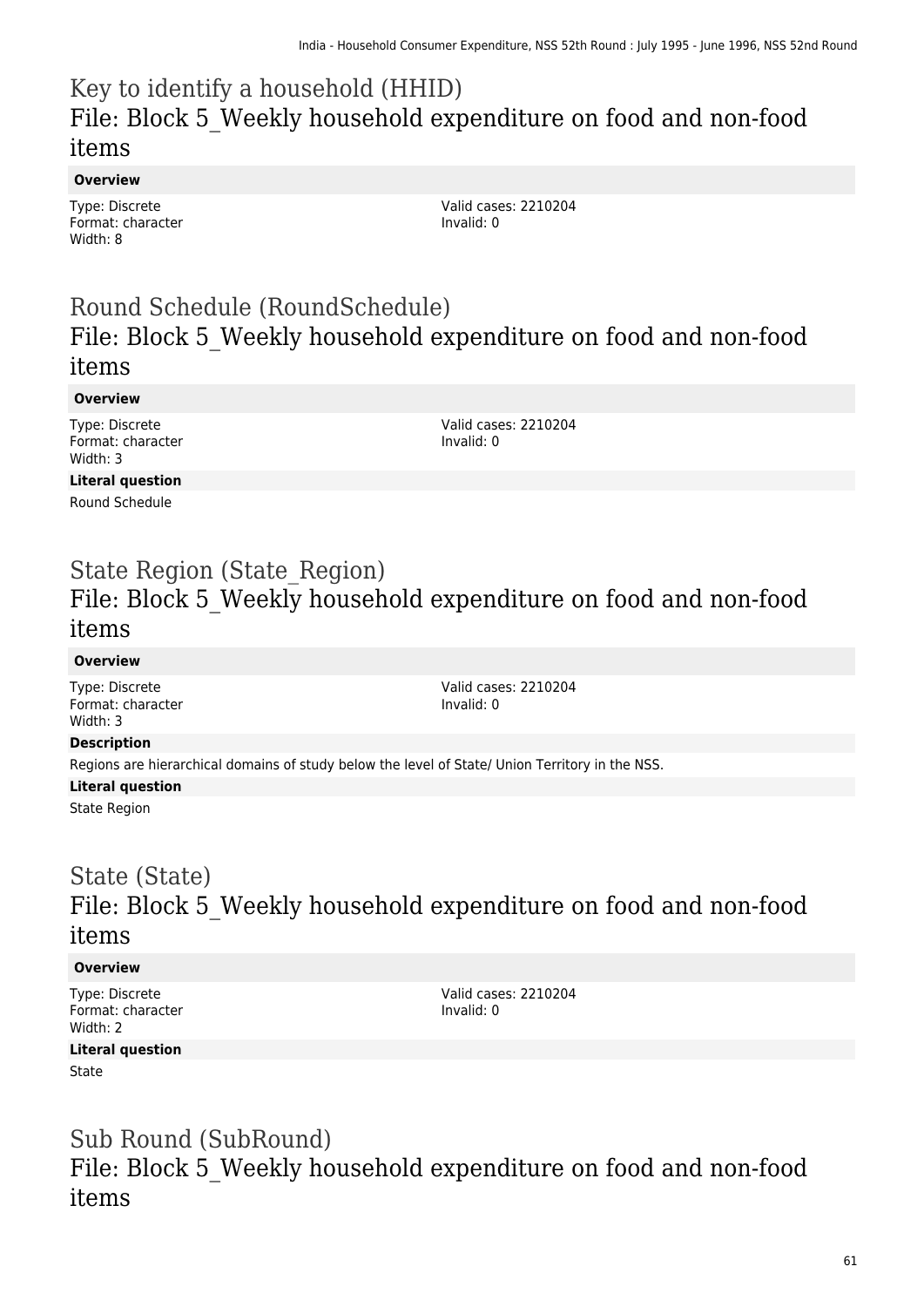### Sub Round (SubRound) File: Block 5\_Weekly household expenditure on food and non-food items

### **Overview**

Type: Discrete Format: character Width: 1

Valid cases: 2210204 Invalid: 0

### **Description**

The survey period of one year of this round was divided into four sub-rounds of three months duration. Equal number of sample villages and blocks were allotted for survey in each of these four sub-rounds.

#### **Literal question**

Sub Round

### Flot No. (FlotNo) File: Block 5\_Weekly household expenditure on food and non-food items

#### **Overview**

Type: Discrete Format: character Width: 5

Valid cases: 2210204 Invalid: 0

### **Literal question**

Flot No.

### Village/Bl. Srl. No. (Vill\_Blk\_Slno) File: Block 5\_Weekly household expenditure on food and non-food items

#### **Overview**

Type: Discrete Format: character Width: 5

#### **Literal question**

Village/Bl. Srl. No.

Valid cases: 2210204 Invalid: 0

### Sample (Sample) File: Block 5\_Weekly household expenditure on food and non-food items

#### **Overview**

Type: Discrete Format: character Width: 1

#### **Literal question**

Sample

Valid cases: 2210204 Invalid: 0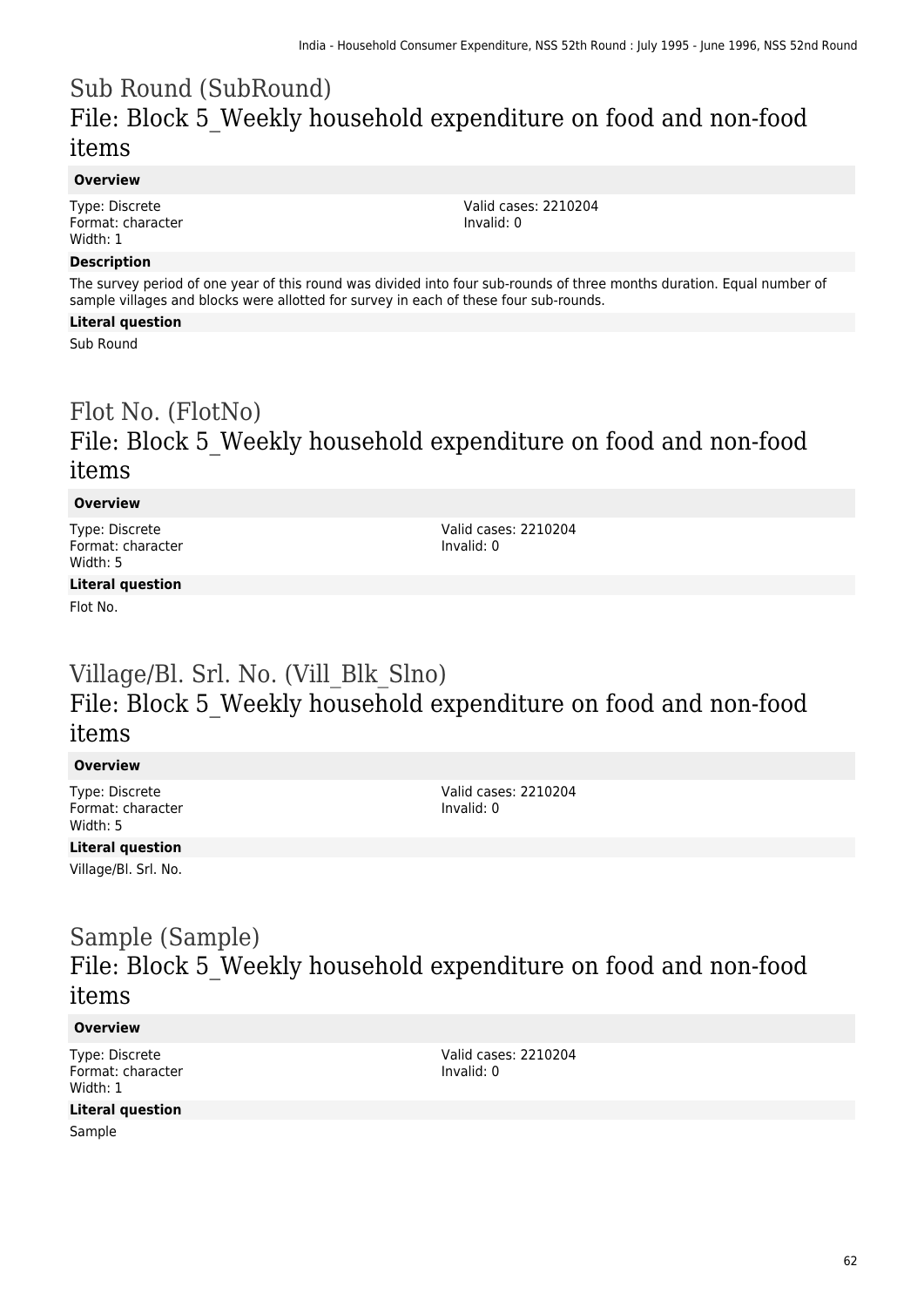### Sector (Sector) File: Block 5\_Weekly household expenditure on food and non-food items

### **Overview**

Type: Discrete Format: character Width: 1

Valid cases: 2210204 Invalid: 0

### **Description**

Sector : A word used for the rural-urban demarcation.

#### **Literal question**

Sector

### Stratum (Stratum) File: Block 5\_Weekly household expenditure on food and non-food items

#### **Overview**

Type: Discrete Format: character Width: 2

Valid cases: 2210204 Invalid: 0

### **Description**

Within each district of a State/ UT, two basic strata were formed: (i) rural stratum comprising of all rural areas of the district and (ii) urban stratum comprising of all the urban areas of the district.

#### **Literal question**

Stratum

### District Code (District\_Code) File: Block 5\_Weekly household expenditure on food and non-food items

#### **Overview**

Type: Discrete Format: character Width: 2

#### **Literal question**

District Code

Valid cases: 2210204 Invalid: 0

### Sub Sample (Sub\_Sample) File: Block 5\_Weekly household expenditure on food and non-food items

#### **Overview**

Type: Discrete Format: character Width: 1

**Description**

Valid cases: 2210204 Invalid: 0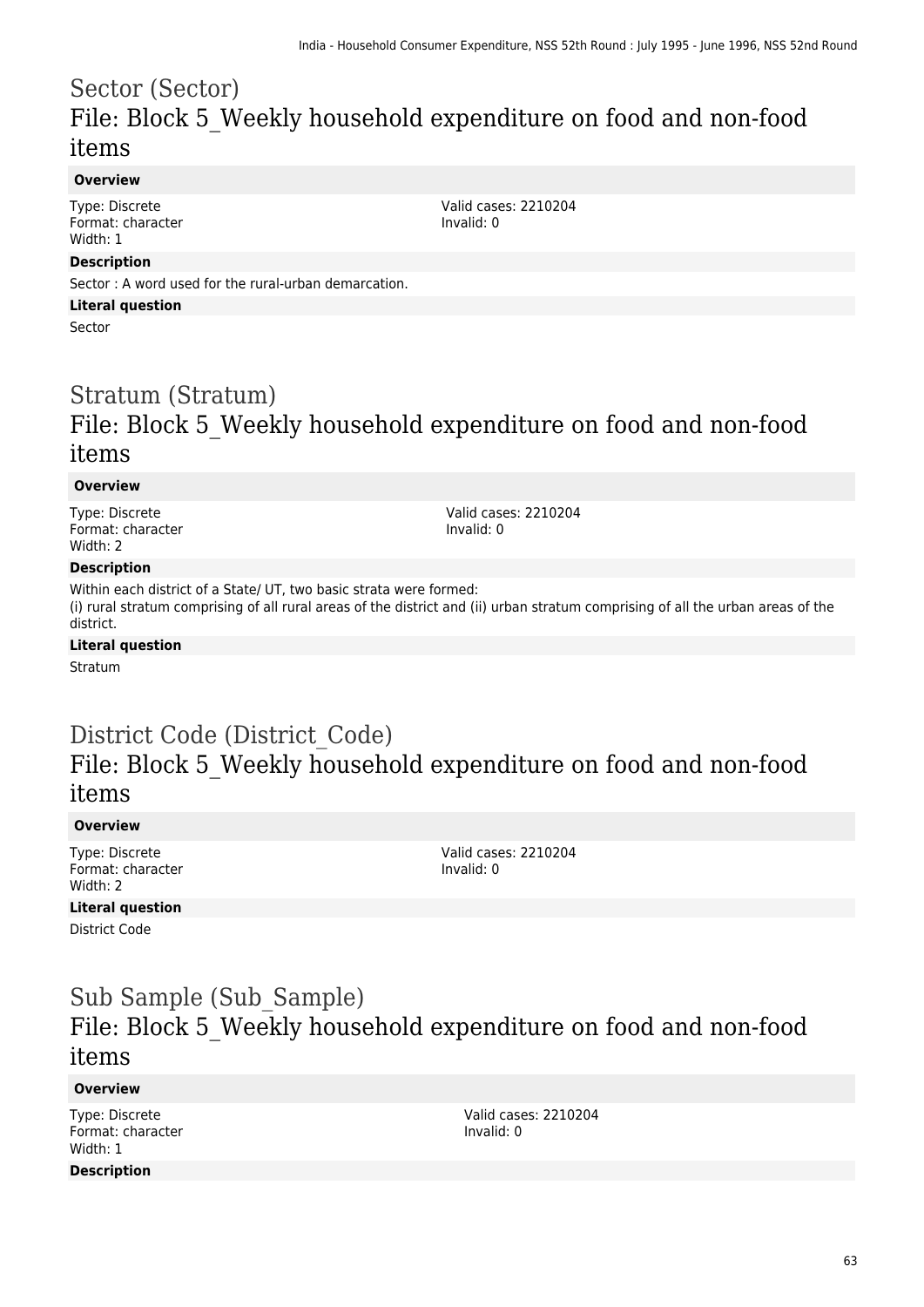### Sub Sample (Sub\_Sample) File: Block 5\_Weekly household expenditure on food and non-food items

An important feature of the NSS sampling design is that the total sample of first stage units is drawn in the form of two or more independent and parallel samples, termed as interpenetrating sub-samples. Each sub- sample is drawn by the same sampling scheme and is capable of providing valid estimates of the population parameters. The comparison of sub-sample wise estimates shows the margin of uncertainty associated with the combined sample estimate.

Interpenetrating sub-samples have been used in NSS (i) to obtain valid estimates from each sub-round (season) of the survey round, and (ii) to ensure that Central and State samples for any State/ UT cover independent and equally valid samples of units.

The samples surveyed by the NSSO staff are termed as Central sample and the matched samples surveyed by State Government staff are termed as State sample.

#### **Literal question**

Sub Sample

# Sample vill / Block No. (Sample\_Vill\_Blk\_No) File: Block 5\_Weekly household expenditure on food and non-food

### items

#### **Overview**

Type: Discrete Format: character Width: 3

#### **Literal question**

Sample vill / Block No.

Valid cases: 2210204 Invalid: 0

### 2nd stg strm / schedule type (Second\_Stratum) File: Block 5\_Weekly household expenditure on food and non-food items

#### **Overview**

Type: Discrete Format: character Width: 1

Valid cases: 2210204 Invalid: 0

#### **Literal question**

2nd stg strm / Sch. Type

# Sample Household No. (Hhold\_no) File: Block 5\_Weekly household expenditure on food and non-food items

#### **Overview**

Type: Discrete Format: character Width: 2

Valid cases: 2210204 Invalid: 0

#### **Literal question**

Sample Household No.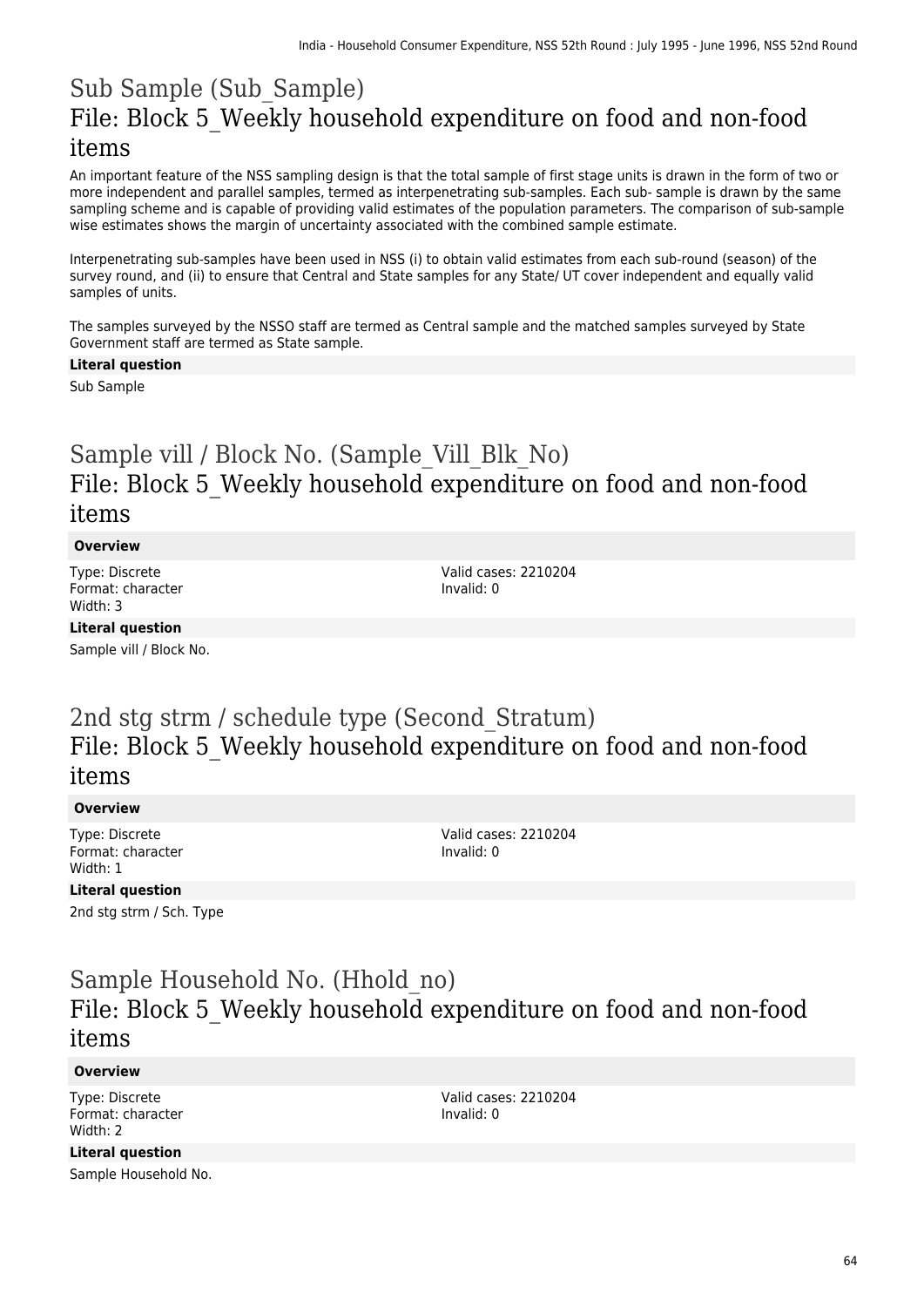### Level (Level) File: Block 5\_Weekly household expenditure on food and non-food items

### **Overview**

Type: Discrete Format: character Width: 2

**Literal question**

Level

### Block 5 Item Code (B5\_q1) File: Block 5\_Weekly household expenditure on food and non-food items

#### **Overview**

Type: Discrete Format: character Width: 3

Valid cases: 2210204 Invalid: 0

Valid cases: 2210204

Invalid: 0

### **Literal question**

Block 5 Item Code

### Cash Purchase Quantity (B5\_q3) File: Block 5\_Weekly household expenditure on food and non-food items

#### **Overview**

Type: Continuous Format: numeric Width: 9 Decimals: 2 Range: 0-100456

Valid cases: 1389484 Invalid: 820720 Minimum: 0 Maximum: 100456 Mean: 55.2 Standard deviation: 244.6

#### **Literal question**

How much quantity of the item was purchased by the household in the last 7 days?

### Cash Purchase Value (B5\_q4) File: Block 5\_Weekly household expenditure on food and non-food items

#### **Overview**

Type: Continuous Format: numeric Width: 7 Decimals: 2 Range: 0-6011.26 Valid cases: 1772746 Invalid: 437458 Minimum: 0 Maximum: 6011.3 Mean: 42.7 Standard deviation: 92.5

#### **Literal question**

How much money was spent by the household on the purchase of the item in the last 7 days?

65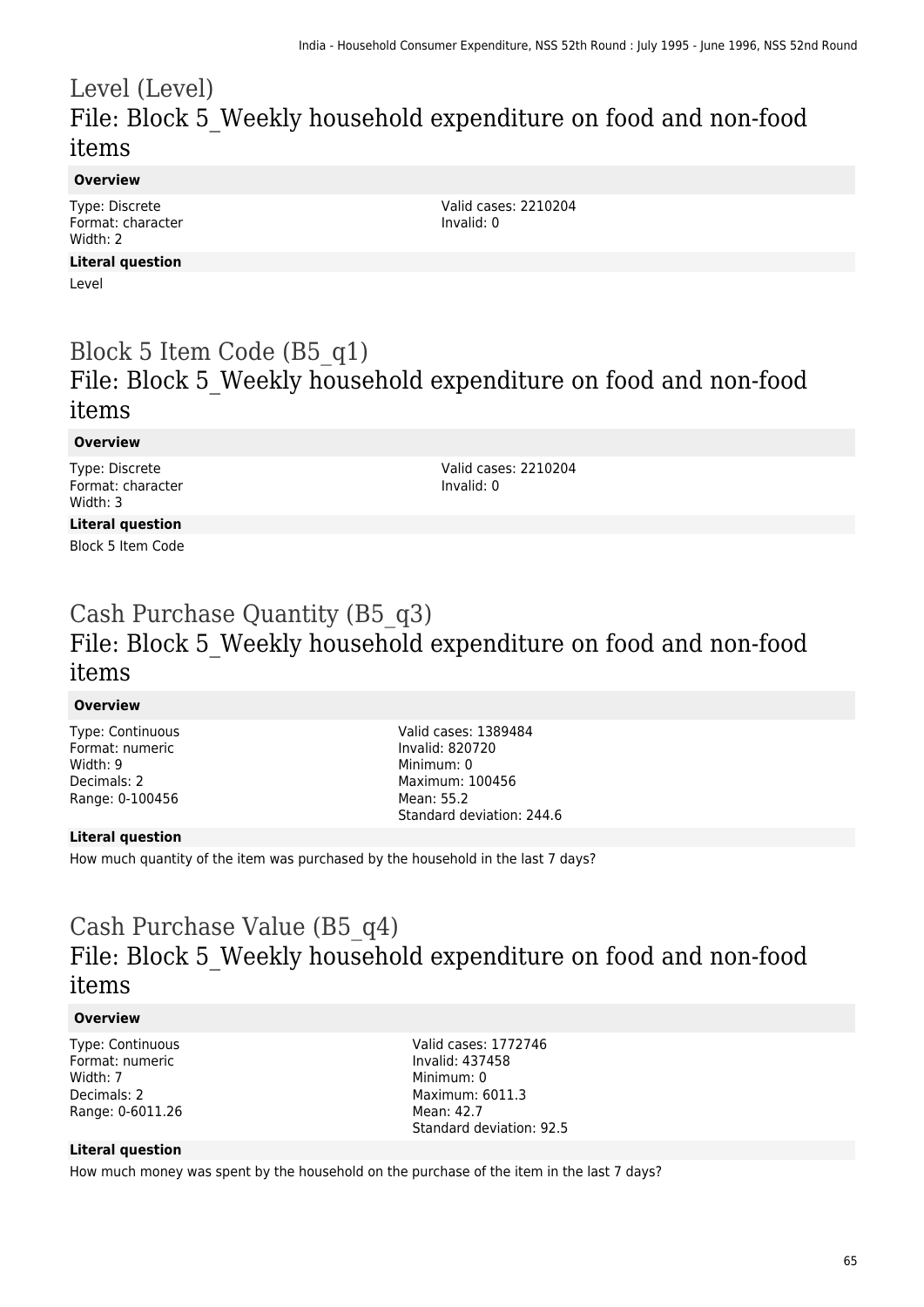# Quantity of Home Grown Items Consumed (B5\_q5) File: Block 5\_Weekly household expenditure on food and non-food items

### **Overview**

Type: Continuous Format: numeric Width: 7 Decimals: 2 Range: 0-6400

Valid cases: 169289 Invalid: 2040915 Minimum: 0 Maximum: 6400 Mean: 37.3 Standard deviation: 124.9

#### **Literal question**

How much quantity of the home grown item was consumed by the household in the last 7 days?

### Value of Home Grown Items Consumed (B5\_q6) File: Block 5\_Weekly household expenditure on food and non-food items

#### **Overview**

Type: Continuous Format: numeric Width: 7 Decimals: 2 Range: 0-4371.43

Valid cases: 217450 Invalid: 1992754 Minimum: 0 Maximum: 4371.4 Mean: 89 Standard deviation: 175.8

#### **Literal question**

Home grown item of how much value was consumed by the household in the last 7 days?

### Total consumption - Quantity (B5\_q7) File: Block 5\_Weekly household expenditure on food and non-food items

#### **Overview**

Type: Continuous Format: numeric Width: 8 Decimals: 2 Range: 0-45000

Valid cases: 1778501 Invalid: 431703 Minimum: 0 Maximum: 45000 Mean: 55.1 Standard deviation: 194.2

### Total consumption - Value (B5\_q8) File: Block 5\_Weekly household expenditure on food and non-food items

#### **Overview**

Type: Continuous Format: numeric Width: 7 Decimals: 2 Range: 0-6650

Valid cases: 2195347 Invalid: 14857 Minimum: 0 Maximum: 6650 Mean: 45.9 Standard deviation: 102.5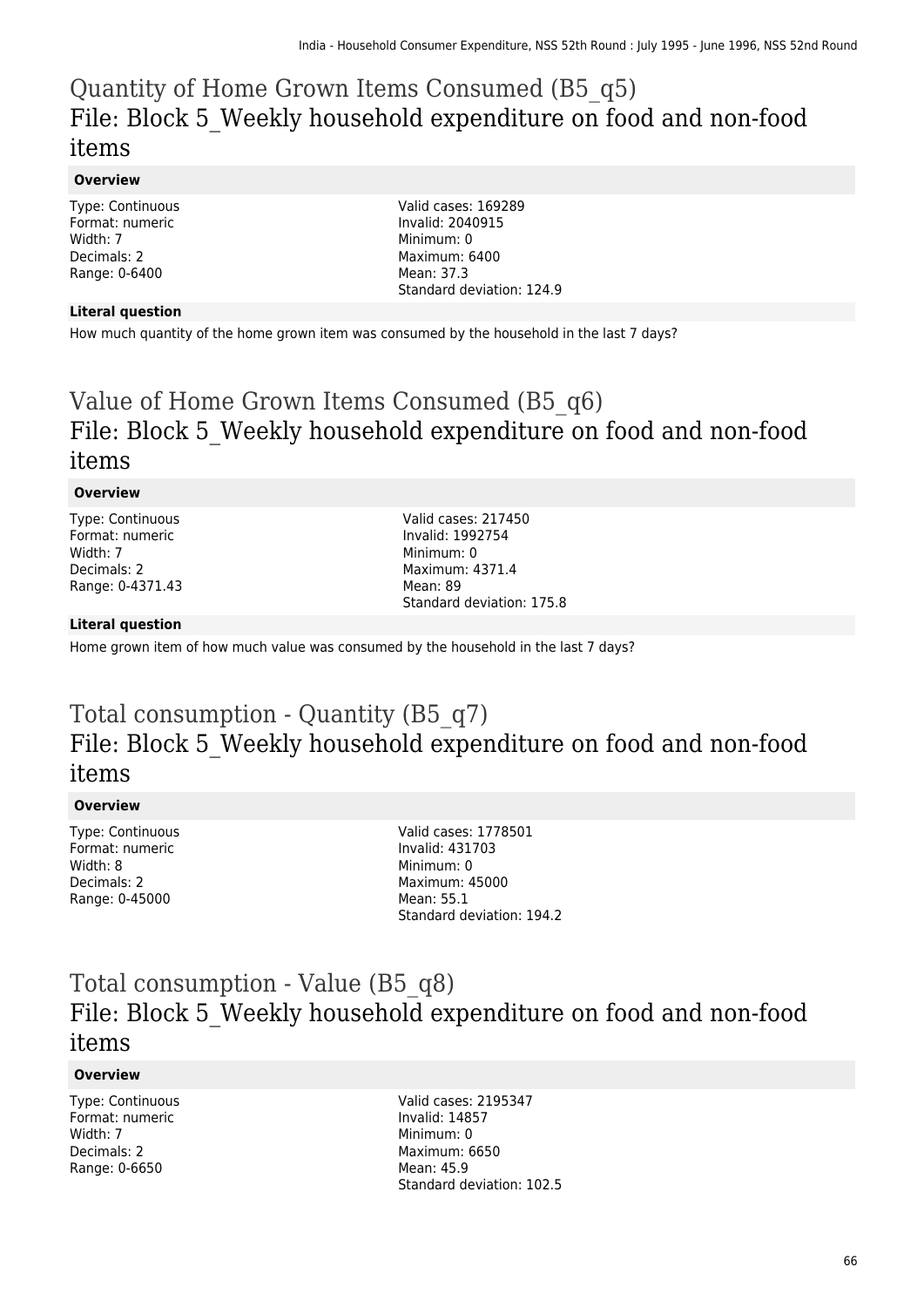### Update code (Update\_Code) File: Block 5\_Weekly household expenditure on food and non-food items

### **Overview**

Type: Discrete Format: character Width: 1

### **Literal question**

Update code

Valid cases: 177526 Invalid: 0

### Multiplier (subsample 1 or 2) (Wqt\_SubSample) File: Block 5\_Weekly household expenditure on food and non-food items

### **Overview**

Type: Continuous Format: numeric Width: 9 Decimals: 2 Range: 5.58-190897.03

### **Description**

Sub sample multiplier generated by NSSO

Valid cases: 2210204 Invalid: 0 Minimum: 5.6 Maximum: 190897 Mean: 6993.4 Standard deviation: 9046.4

# Multiplier (combined) (Wgt\_Combined) File: Block 5\_Weekly household expenditure on food and non-food items

#### **Overview**

Type: Continuous Format: numeric Width: 8 Decimals: 2 Range: 2.79-95448.52

#### **Description**

Combined multiplier generated by NSSO

Valid cases: 2210204 Invalid: 0 Minimum: 2.8 Maximum: 95448.5 Mean: 3497.2 Standard deviation: 4524.2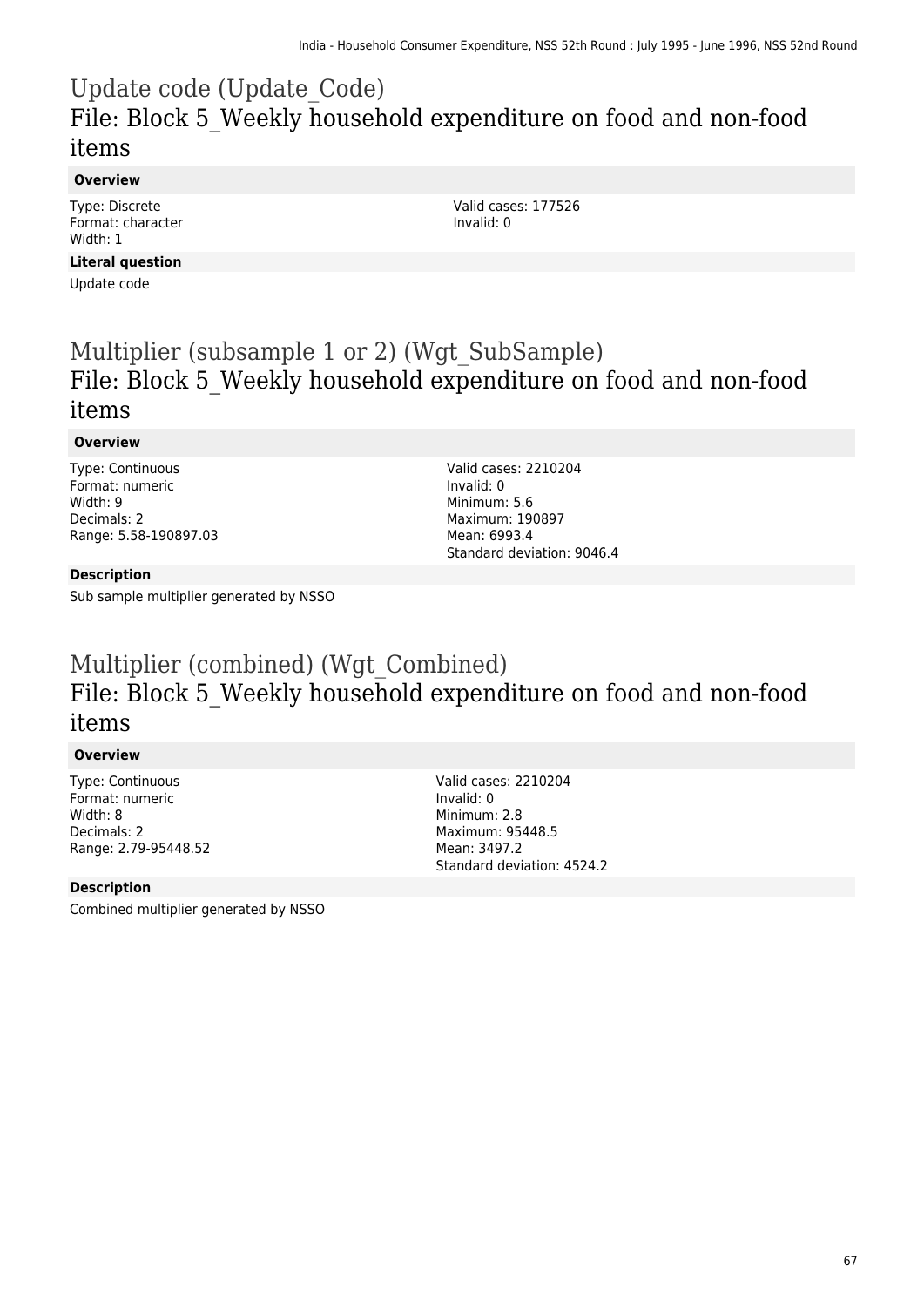# Key to identify a household (HHID) File: Block 5pt1\_Monthly household expenditure on fuel and light

**Overview**

Type: Discrete Format: character Width: 8

Valid cases: 230625 Invalid: 0

# Round Schedule (RoundSchedule) File: Block 5pt1\_Monthly household expenditure on fuel and light

#### **Overview**

Type: Discrete Format: character Width: 3

Valid cases: 230625 Invalid: 0

### **Literal question**

Round Schedule

### State Region (State\_Region) File: Block 5pt1 Monthly household expenditure on fuel and light

#### **Overview**

Type: Discrete Format: character Width: 3

Valid cases: 230625 Invalid: 0

### **Description**

Regions are hierarchical domains of study below the level of State/ Union Territory in the NSS.

### **Literal question**

State Region

# State (State) File: Block 5pt1 Monthly household expenditure on fuel and light

#### **Overview**

Type: Discrete Format: character Width: 2

Valid cases: 230625 Invalid: 0

### **Literal question**

**State** 

### Sub Round (SubRound) File: Block 5pt1\_Monthly household expenditure on fuel and light

#### **Overview**

Type: Discrete Format: character Width: 1

Valid cases: 230625 Invalid: 0

#### **Description**

The survey period of one year of this round was divided into four sub-rounds of three months duration. Equal number of sample villages and blocks were allotted for survey in each of these four sub-rounds.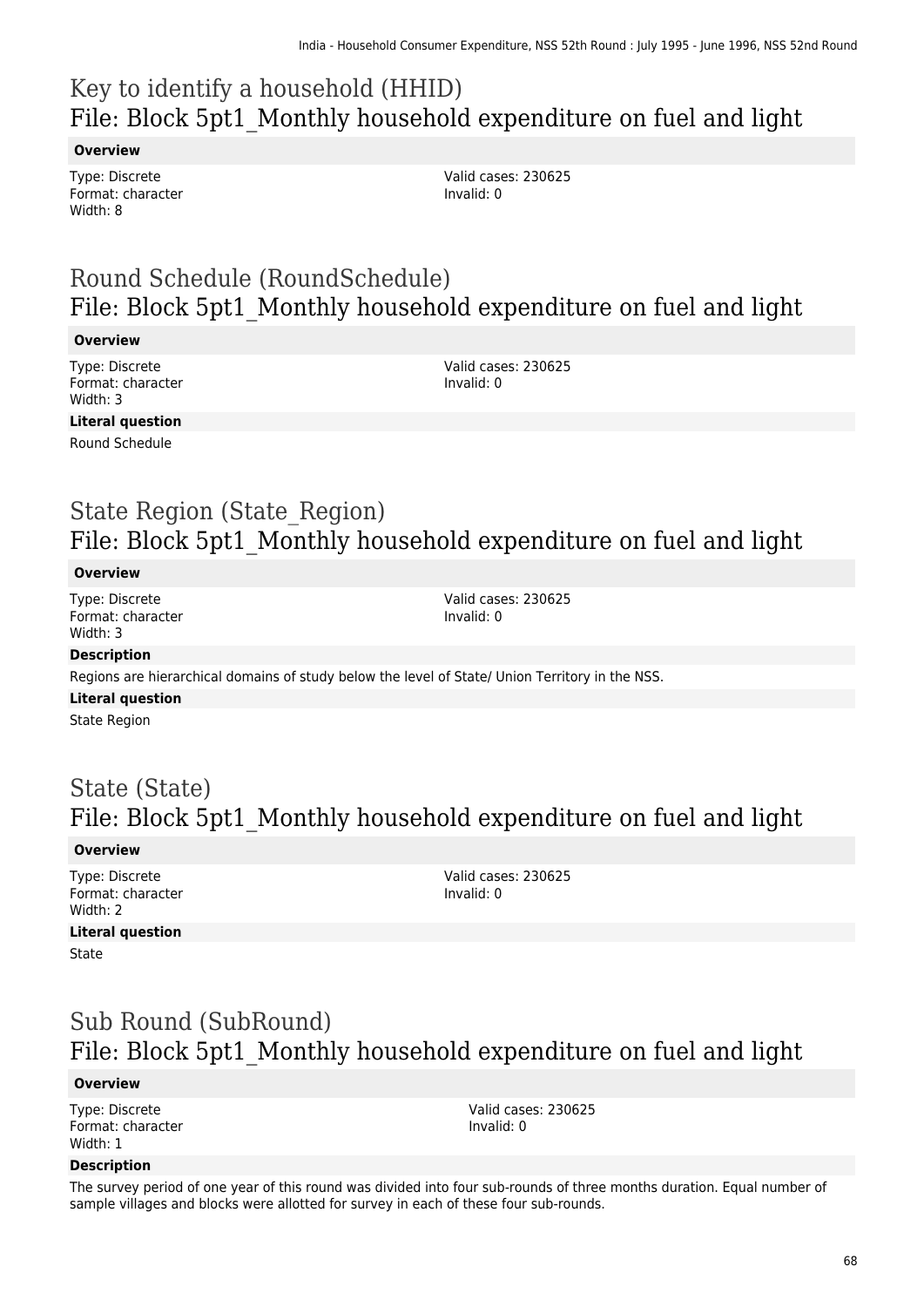# Sub Round (SubRound) File: Block 5pt1\_Monthly household expenditure on fuel and light **Literal question**

Sub Round

# Flot No. (FlotNo) File: Block 5pt1\_Monthly household expenditure on fuel and light

### **Overview**

Type: Discrete Format: character Width: 5

**Literal question** Flot No.

Valid cases: 230625 Invalid: 0

# Village/Bl. Srl. No. (Vill\_Blk\_Slno) File: Block 5pt1 Monthly household expenditure on fuel and light

#### **Overview**

Type: Discrete Format: character Width: 5

Valid cases: 230625 Invalid: 0

### **Literal question**

Village/Bl. Srl. No.

# Sample (Sample) File: Block 5pt1 Monthly household expenditure on fuel and light

#### **Overview**

Type: Discrete Format: character Width: 1

Valid cases: 230625 Invalid: 0

### **Literal question**

Sample

### Sector (Sector) File: Block 5pt1\_Monthly household expenditure on fuel and light

#### **Overview**

Type: Discrete Format: character Width: 1

Valid cases: 230625 Invalid: 0

### **Description**

Sector : A word used for the rural-urban demarcation.

#### **Literal question**

Sector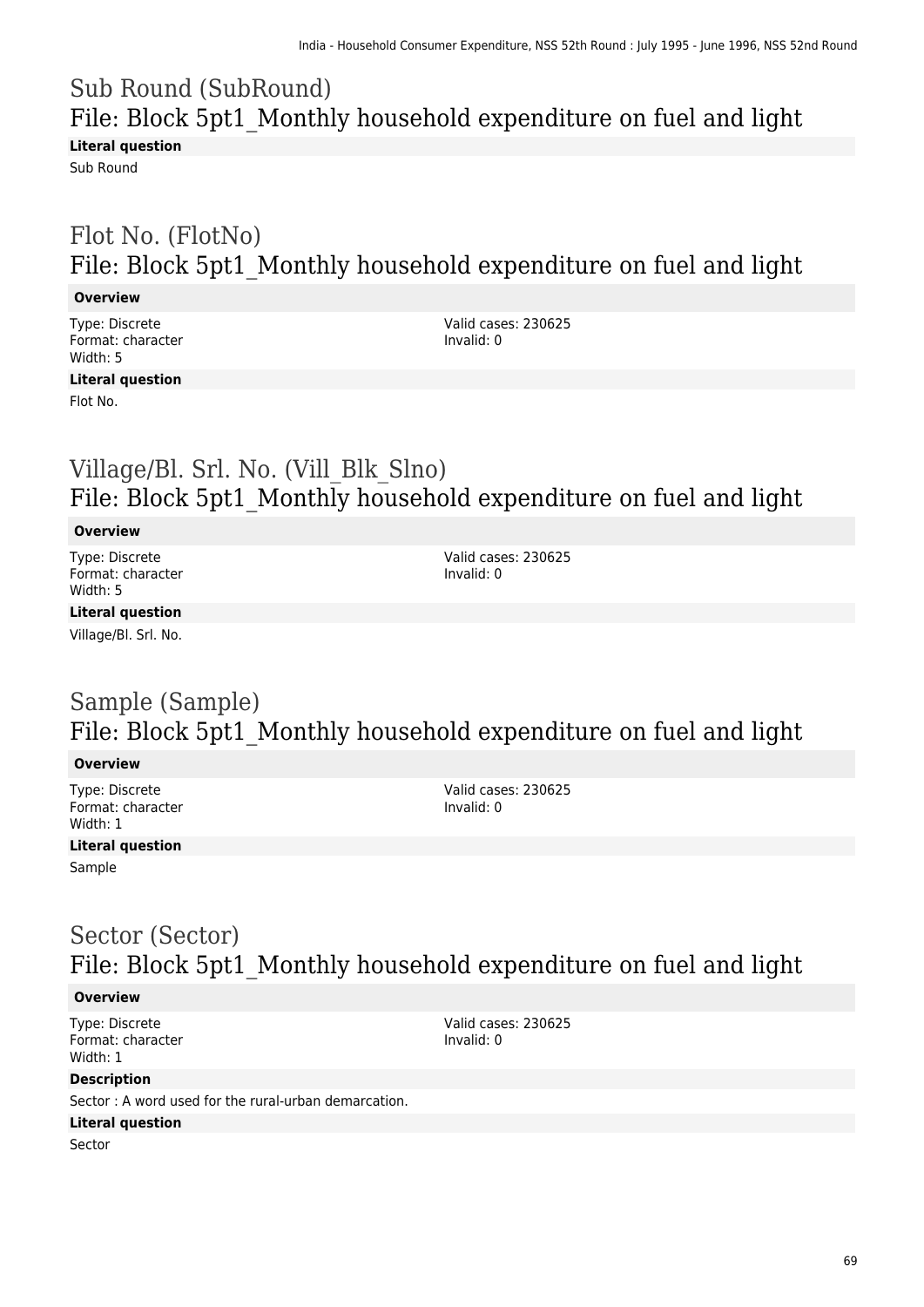# Stratum (Stratum) File: Block 5pt1 Monthly household expenditure on fuel and light

#### **Overview**

Type: Discrete Format: character Width: 2

Valid cases: 230625 Invalid: 0

#### **Description**

Within each district of a State/ UT, two basic strata were formed: (i) rural stratum comprising of all rural areas of the district and (ii) urban stratum comprising of all the urban areas of the district.

#### **Literal question**

Stratum

### District Code (District\_Code) File: Block 5pt1\_Monthly household expenditure on fuel and light

#### **Overview**

Type: Discrete Format: character Width: 2

#### **Literal question**

District Code

Valid cases: 230625 Invalid: 0

# Sub Sample (Sub\_Sample) File: Block 5pt1 Monthly household expenditure on fuel and light

#### **Overview**

Type: Discrete Format: character Width: 1

Valid cases: 230625 Invalid: 0

#### **Description**

An important feature of the NSS sampling design is that the total sample of first stage units is drawn in the form of two or more independent and parallel samples, termed as interpenetrating sub-samples. Each sub- sample is drawn by the same sampling scheme and is capable of providing valid estimates of the population parameters. The comparison of sub-sample wise estimates shows the margin of uncertainty associated with the combined sample estimate.

Interpenetrating sub-samples have been used in NSS (i) to obtain valid estimates from each sub-round (season) of the survey round, and (ii) to ensure that Central and State samples for any State/ UT cover independent and equally valid samples of units.

The samples surveyed by the NSSO staff are termed as Central sample and the matched samples surveyed by State Government staff are termed as State sample.

#### **Literal question**

Sub Sample

# Sample vill / Block No. (Sample\_Vill\_Blk\_No) File: Block 5pt1 Monthly household expenditure on fuel and light

#### **Overview**

Type: Discrete Format: character Width: 3 **Literal question**

Valid cases: 230625 Invalid: 0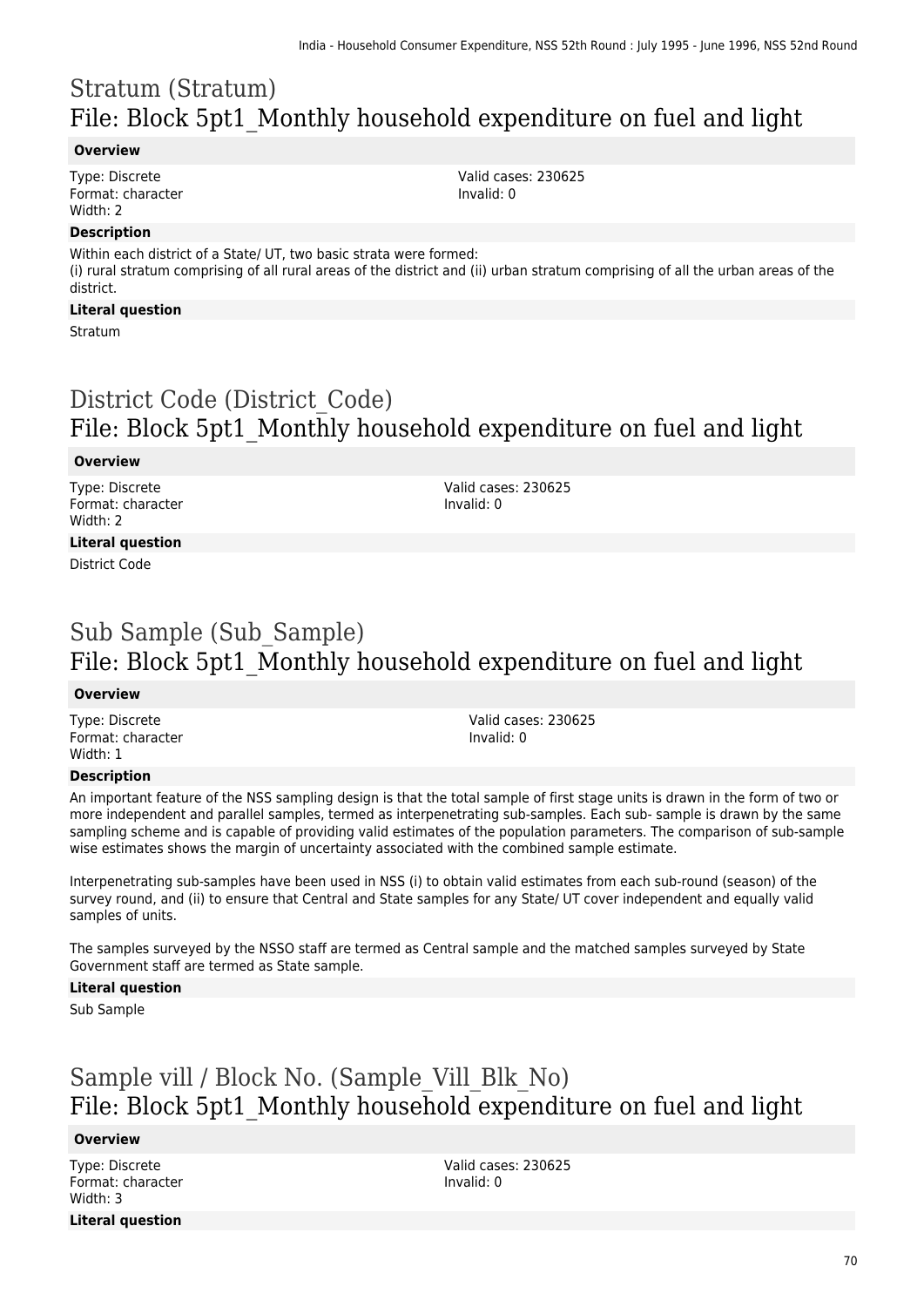### Sample vill / Block No. (Sample\_Vill\_Blk\_No) File: Block 5pt1 Monthly household expenditure on fuel and light Sample vill / Block No.

### 2nd stg strm / schedule type (Second\_Stratum) File: Block 5pt1 Monthly household expenditure on fuel and light

#### **Overview**

Type: Discrete Format: character Width: 1

Valid cases: 230625 Invalid: 0

### **Literal question**

2nd stg strm / Sch. Type

### Sample Household No. (Hhold\_no) File: Block 5pt1\_Monthly household expenditure on fuel and light

#### **Overview**

Type: Discrete Format: character Width: 2

Valid cases: 230625 Invalid: 0

### **Literal question**

Sample Household No.

### Level (Level) File: Block 5pt1 Monthly household expenditure on fuel and light

#### **Overview**

Type: Discrete Format: character Width: 2

# **Literal question**

Level

#### Valid cases: 230625 Invalid: 0

### Block 5.1 Item Code (B5\_1\_q1) File: Block 5pt1 Monthly household expenditure on fuel and light

#### **Overview**

Type: Discrete Format: character Width: 3

Valid cases: 230625 Invalid: 0

**Literal question**

Block 5.1 Item Code

### Cash Purchase Quantity (B5\_1\_q3) File: Block 5pt1\_Monthly household expenditure on fuel and light

**Overview**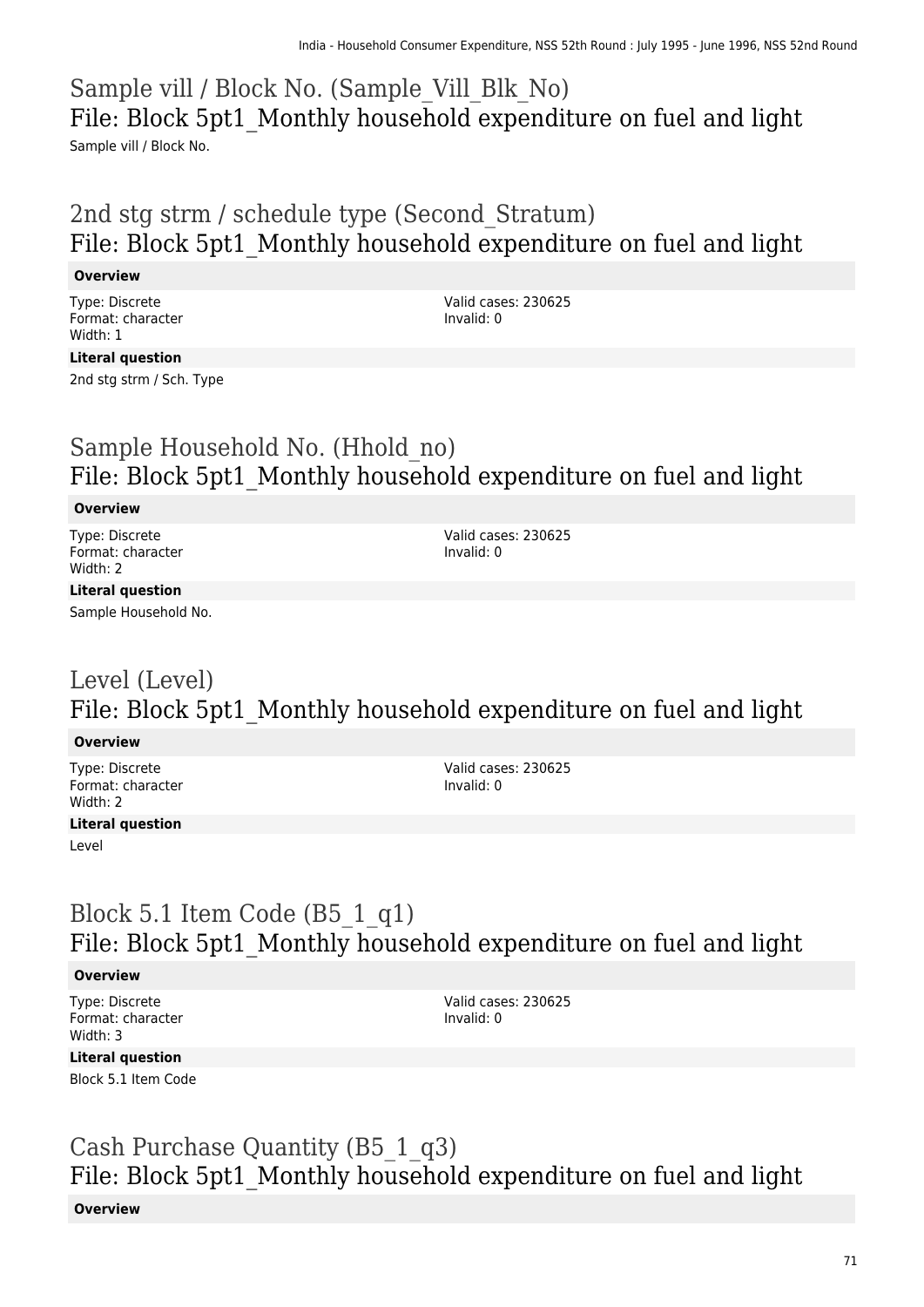# Cash Purchase Quantity (B5\_1\_q3) File: Block 5pt1\_Monthly household expenditure on fuel and light

Type: Continuous Format: numeric Width: 7 Decimals: 2 Range: 0-1761

Valid cases: 134640 Invalid: 95985 Minimum: 0 Maximum: 1761 Mean: 22.6 Standard deviation: 41.2

#### **Literal question**

How much quantity of the item was purchased by the household in the last 30 days?

# Cash Purchase Value (B5\_1\_q4) File: Block 5pt1\_Monthly household expenditure on fuel and light

#### **Overview**

Type: Continuous Format: numeric Width: 7 Decimals: 2 Range: 0-1966

Valid cases: 185150 Invalid: 45475 Minimum: 0 Maximum: 1966 Mean: 48 Standard deviation: 73.3

#### **Literal question**

How much money was spent by the household on the purchase of the item in the last 30 days?

# Quantity of Home Grown Items Consumed (B5\_1\_q5) File: Block 5pt1\_Monthly household expenditure on fuel and light

#### **Overview**

Type: Continuous Format: numeric Width: 7 Decimals: 2 Range: 0-2173.91 Valid cases: 11471 Invalid: 219154 Minimum: 0 Maximum: 2173.9 Mean: 123.7 Standard deviation: 131.1

#### **Literal question**

How much quantity of the home grown item was consumed by the household in the last 30 days?

### Value of Home Grown Items Consumed (B5\_1\_q6) File: Block 5pt1\_Monthly household expenditure on fuel and light

#### **Overview**

Type: Continuous Format: numeric Width: 7 Decimals: 2 Range: 0-1400

Valid cases: 37360 Invalid: 193265 Minimum: 0 Maximum: 1400 Mean: 74.6 Standard deviation: 68.1

#### **Literal question**

Home grown item of how much value was consumed by the household in the last 30 days?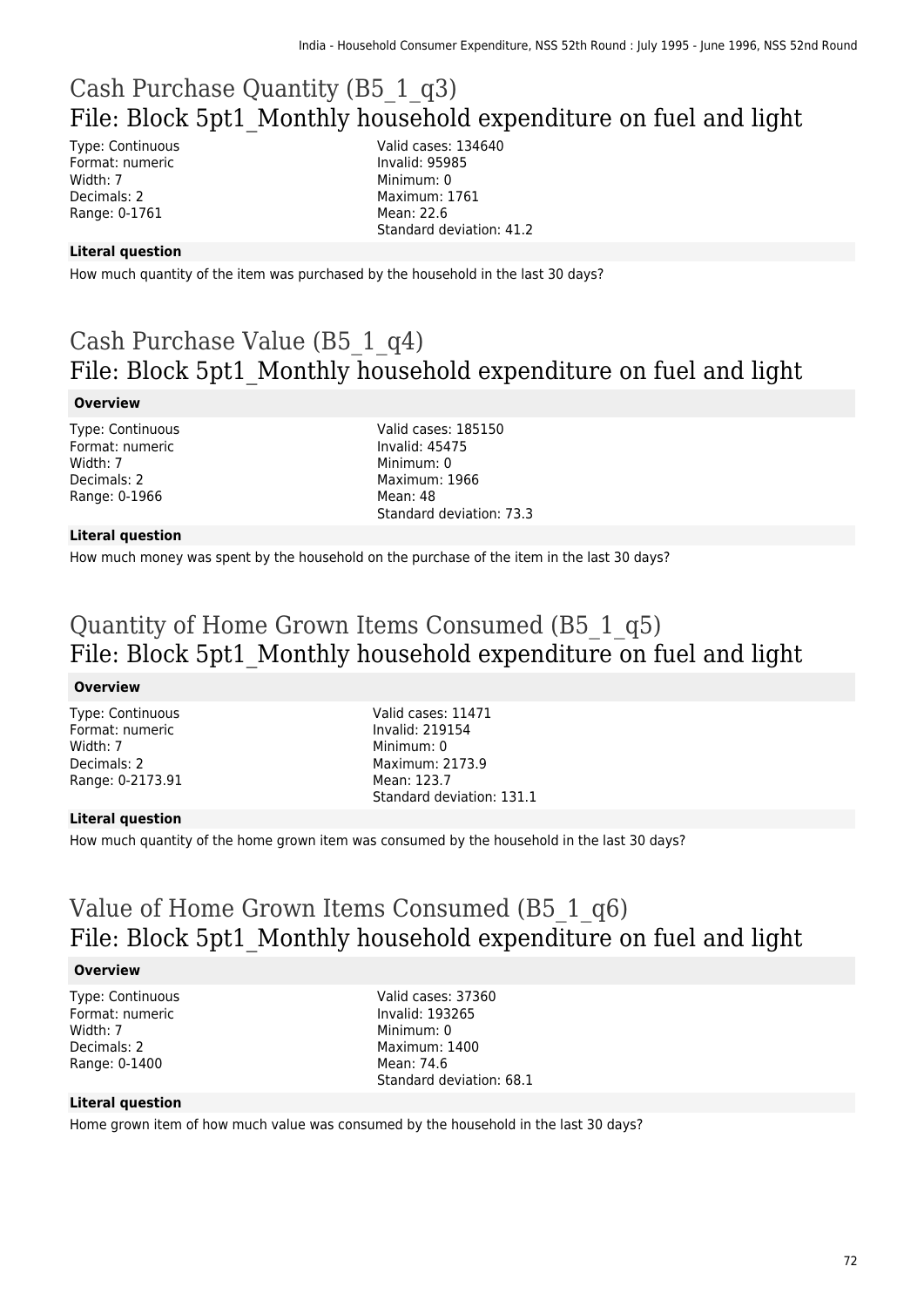# Total consumption - Quantity (B5\_1\_q7) File: Block 5pt1\_Monthly household expenditure on fuel and light

#### **Overview**

Type: Continuous Format: numeric Width: 7 Decimals: 2 Range: 0-9800

Valid cases: 165976 Invalid: 64649 Minimum: 0 Maximum: 9800 Mean: 36.7 Standard deviation: 70.2

# Total consumption - Value (B5\_1\_q8) File: Block 5pt1\_Monthly household expenditure on fuel and light

#### **Overview**

Type: Continuous Format: numeric Width: 7 Decimals: 2 Range: 0.1-9825

Valid cases: 230500 Invalid: 125 Minimum: 0.1 Maximum: 9825 Mean: 61.2 Standard deviation: 83.5

# Update code (Update\_Code) File: Block 5pt1 Monthly household expenditure on fuel and light

#### **Overview**

Type: Discrete Format: character Width: 1

Valid cases: 18120 Invalid: 0

#### **Literal question**

Update code

# Multiplier (subsample 1 or 2) (Wgt\_SubSample) File: Block 5pt1\_Monthly household expenditure on fuel and light

#### **Overview**

Type: Continuous Format: numeric Width: 9 Decimals: 2 Range: 5.58-190897.03 Valid cases: 230625 Invalid: 0 Minimum: 5.6 Maximum: 190897 Mean: 7072.2 Standard deviation: 9221

#### **Description**

Sub sample multiplier generated by NSSO

# Multiplier (combined) (Wgt\_Combined) File: Block 5pt1 Monthly household expenditure on fuel and light

#### **Overview**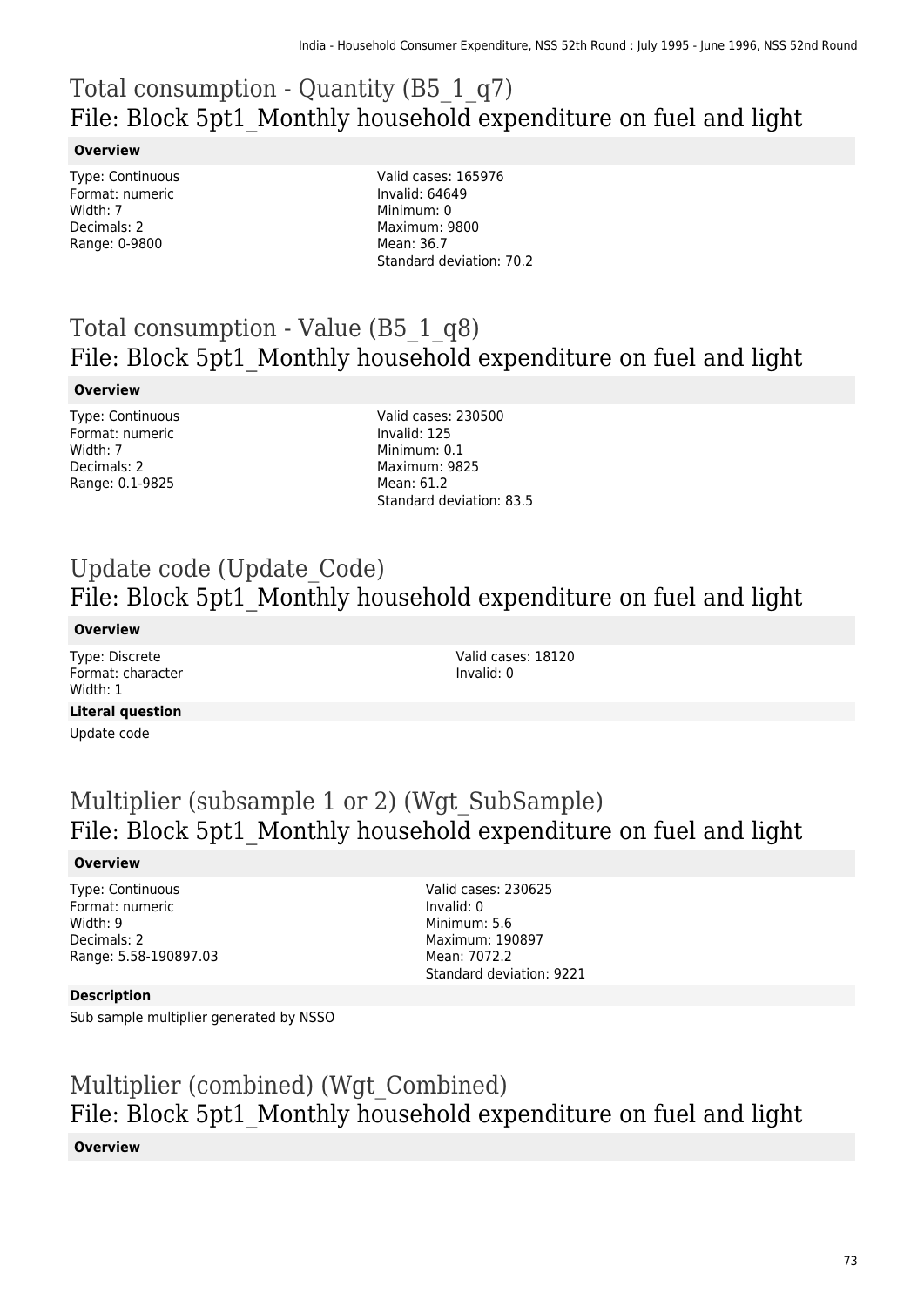# Multiplier (combined) (Wgt\_Combined) File: Block 5pt1\_Monthly household expenditure on fuel and light

Type: Continuous Format: numeric Width: 8 Decimals: 2 Range: 2.79-95448.52 Valid cases: 230625 Invalid: 0 Minimum: 2.8 Maximum: 95448.5 Mean: 3536.7 Standard deviation: 4611.8

#### **Description**

Combined multiplier generated by NSSO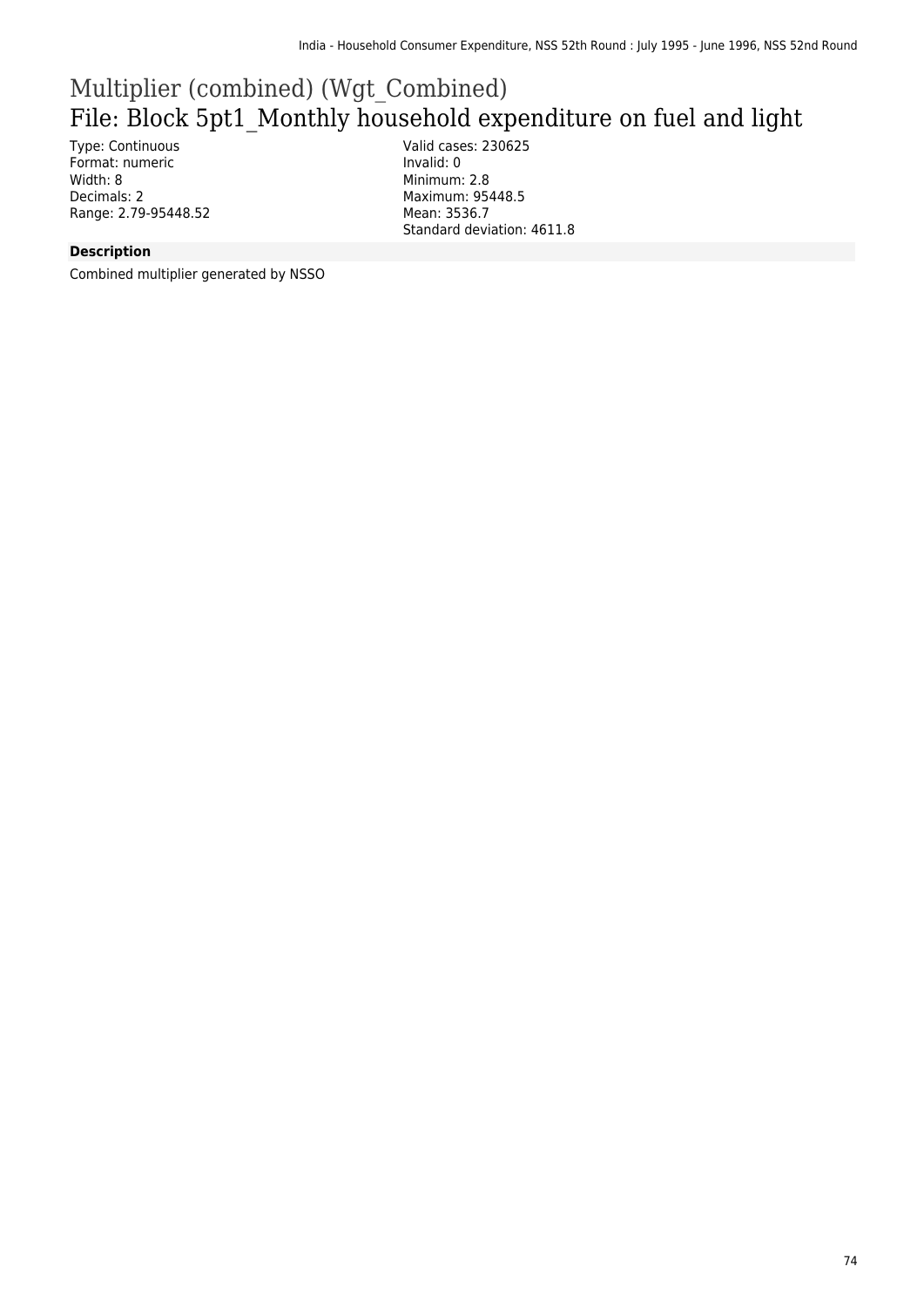# Key to identify a household (HHID) File: Block 6\_Annual household expenditure on clothing

**Overview**

Type: Discrete Format: character Width: 8

Valid cases: 195085 Invalid: 0

# Round Schedule (RoundSchedule) File: Block 6 Annual household expenditure on clothing

**Overview**

Type: Discrete Format: character Width: 3

Valid cases: 195085 Invalid: 0

#### **Literal question**

Round Schedule

# State Region (State\_Region) File: Block 6\_Annual household expenditure on clothing

#### **Overview**

Type: Discrete Format: character Width: 3

Valid cases: 195085 Invalid: 0

#### **Description**

Regions are hierarchical domains of study below the level of State/ Union Territory in the NSS.

#### **Literal question**

State Region

# State (State) File: Block 6 Annual household expenditure on clothing

#### **Overview**

**State** 

Type: Discrete Format: character Width: 2

**Literal question**

Valid cases: 195085 Invalid: 0

# Sub Round (SubRound) File: Block 6\_Annual household expenditure on clothing

#### **Overview**

Type: Discrete Format: character Width: 1

Valid cases: 195085 Invalid: 0

#### **Description**

The survey period of one year of this round was divided into four sub-rounds of three months duration. Equal number of sample villages and blocks were allotted for survey in each of these four sub-rounds.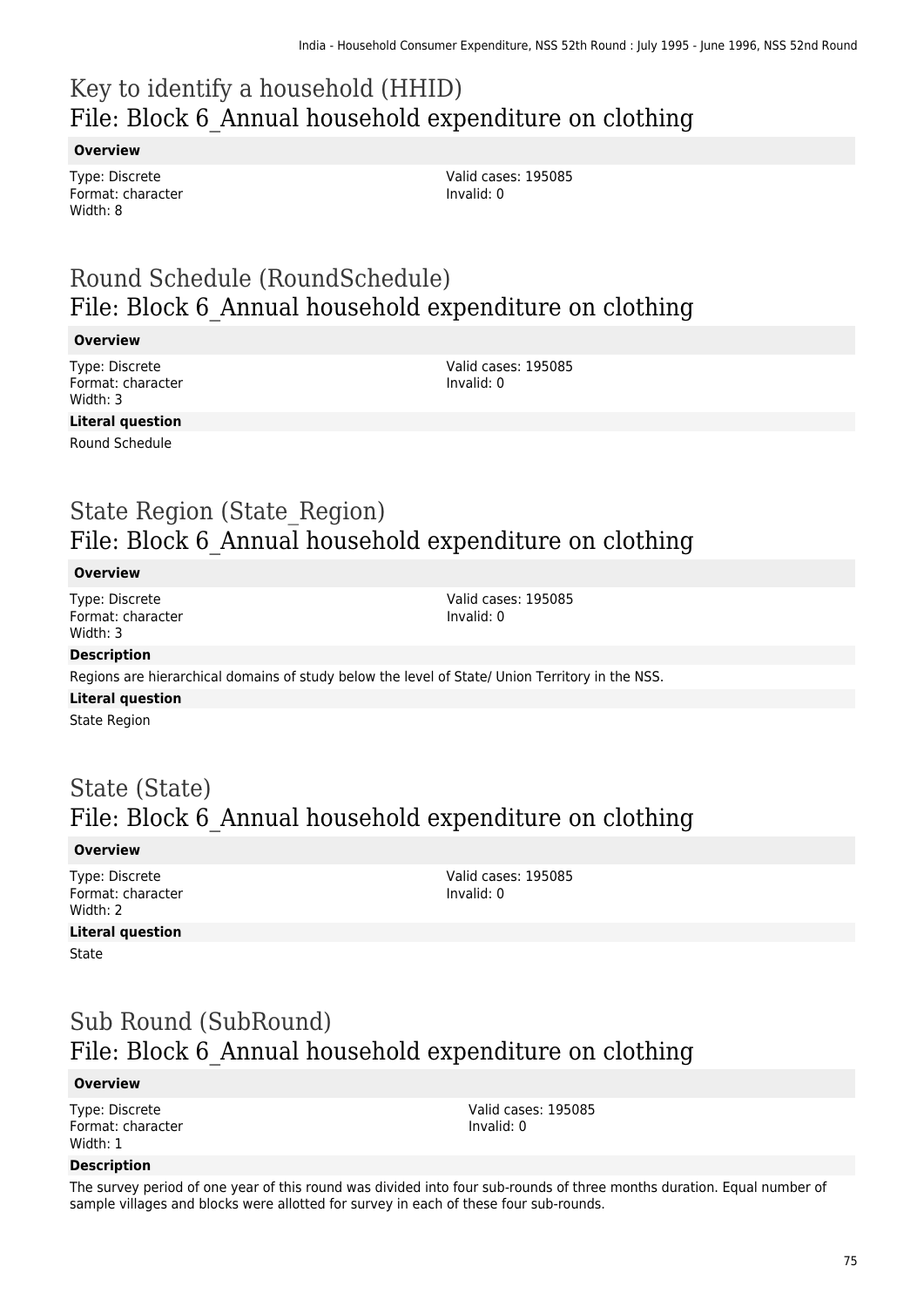# Sub Round (SubRound) File: Block 6\_Annual household expenditure on clothing **Literal question**

Sub Round

# Flot No. (FlotNo) File: Block 6\_Annual household expenditure on clothing

#### **Overview**

Type: Discrete Format: character Width: 5

Valid cases: 195085 Invalid: 0

**Literal question**

Flot No.

# Sample (Sample) File: Block 6 Annual household expenditure on clothing

#### **Overview**

Type: Discrete Format: character Width: 1

Valid cases: 195085 Invalid: 0

#### **Literal question** Sample

# Sector (Sector) File: Block 6 Annual household expenditure on clothing

#### **Overview**

Type: Discrete Format: character Width: 1

Valid cases: 195085 Invalid: 0

#### **Description**

Sector : A word used for the rural-urban demarcation.

#### **Literal question**

Sector

# Stratum (Stratum) File: Block 6 Annual household expenditure on clothing

#### **Overview**

Type: Discrete Format: character Width: 2

Valid cases: 195085 Invalid: 0

#### **Description**

Within each district of a State/ UT, two basic strata were formed: (i) rural stratum comprising of all rural areas of the district and (ii) urban stratum comprising of all the urban areas of the district.

#### **Literal question**

Stratum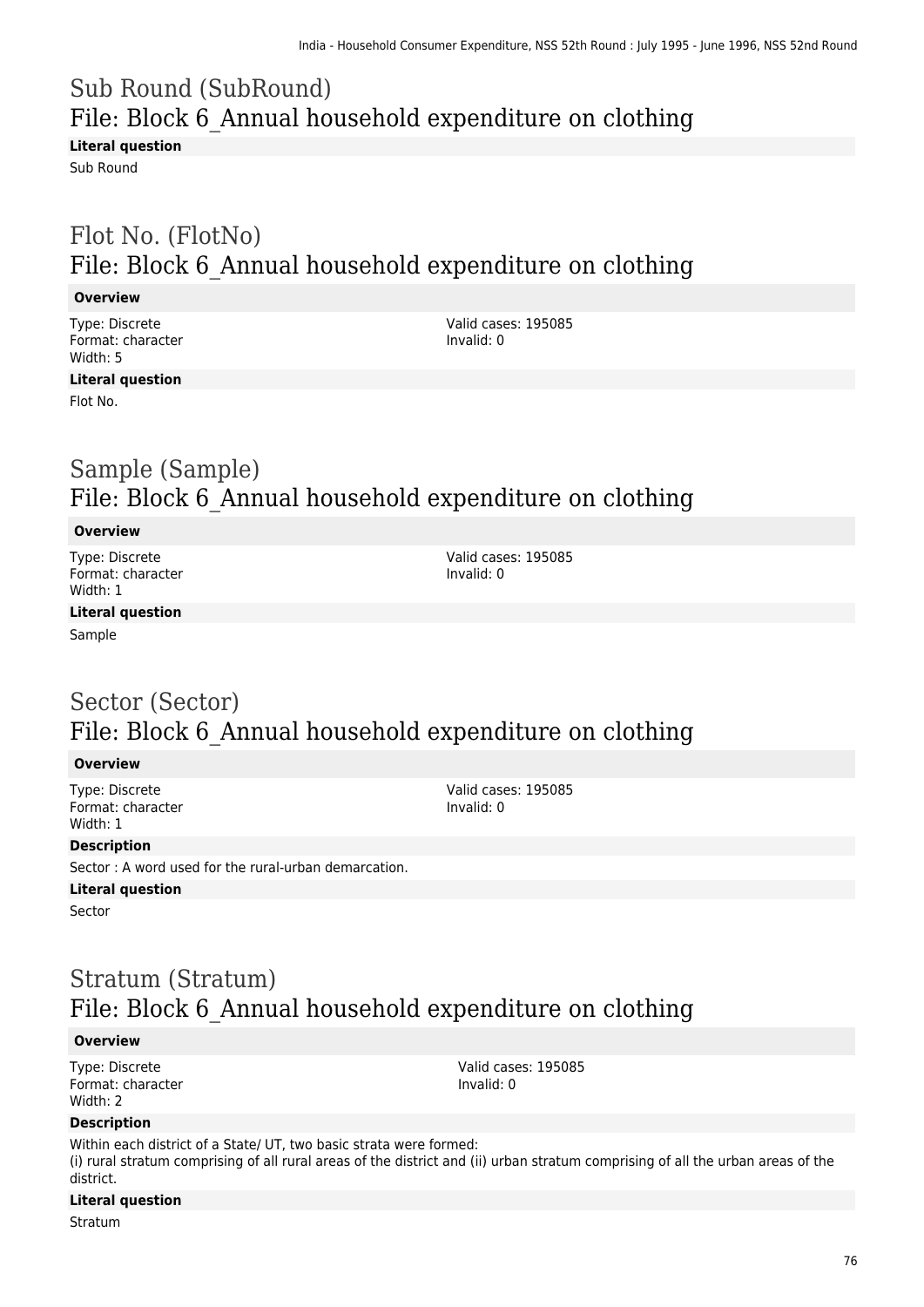# District Code (District\_Code) File: Block 6\_Annual household expenditure on clothing

**Overview**

Type: Discrete Format: character Width: 2

**Literal question**

District Code

Valid cases: 195085 Invalid: 0

# Sub Sample (Sub\_Sample) File: Block 6\_Annual household expenditure on clothing

#### **Overview**

Type: Discrete Format: character Width: 1

Valid cases: 195085 Invalid: 0

#### **Description**

An important feature of the NSS sampling design is that the total sample of first stage units is drawn in the form of two or more independent and parallel samples, termed as interpenetrating sub-samples. Each sub- sample is drawn by the same sampling scheme and is capable of providing valid estimates of the population parameters. The comparison of sub-sample wise estimates shows the margin of uncertainty associated with the combined sample estimate.

Interpenetrating sub-samples have been used in NSS (i) to obtain valid estimates from each sub-round (season) of the survey round, and (ii) to ensure that Central and State samples for any State/ UT cover independent and equally valid samples of units.

The samples surveyed by the NSSO staff are termed as Central sample and the matched samples surveyed by State Government staff are termed as State sample.

#### **Literal question**

Sub Sample

# Village/Bl. Srl. No. (Vill\_Blk\_Slno) File: Block 6\_Annual household expenditure on clothing

#### **Overview**

Type: Discrete Format: character Width: 5

Valid cases: 195085 Invalid: 0

#### **Literal question**

Village/Bl. Srl. No.

# Sample vill / Block No. (Sample\_Vill\_Blk\_No) File: Block 6\_Annual household expenditure on clothing

#### **Overview**

Type: Discrete Format: character Width: 3

Valid cases: 195085 Invalid: 0

**Literal question**

Sample vill / Block No.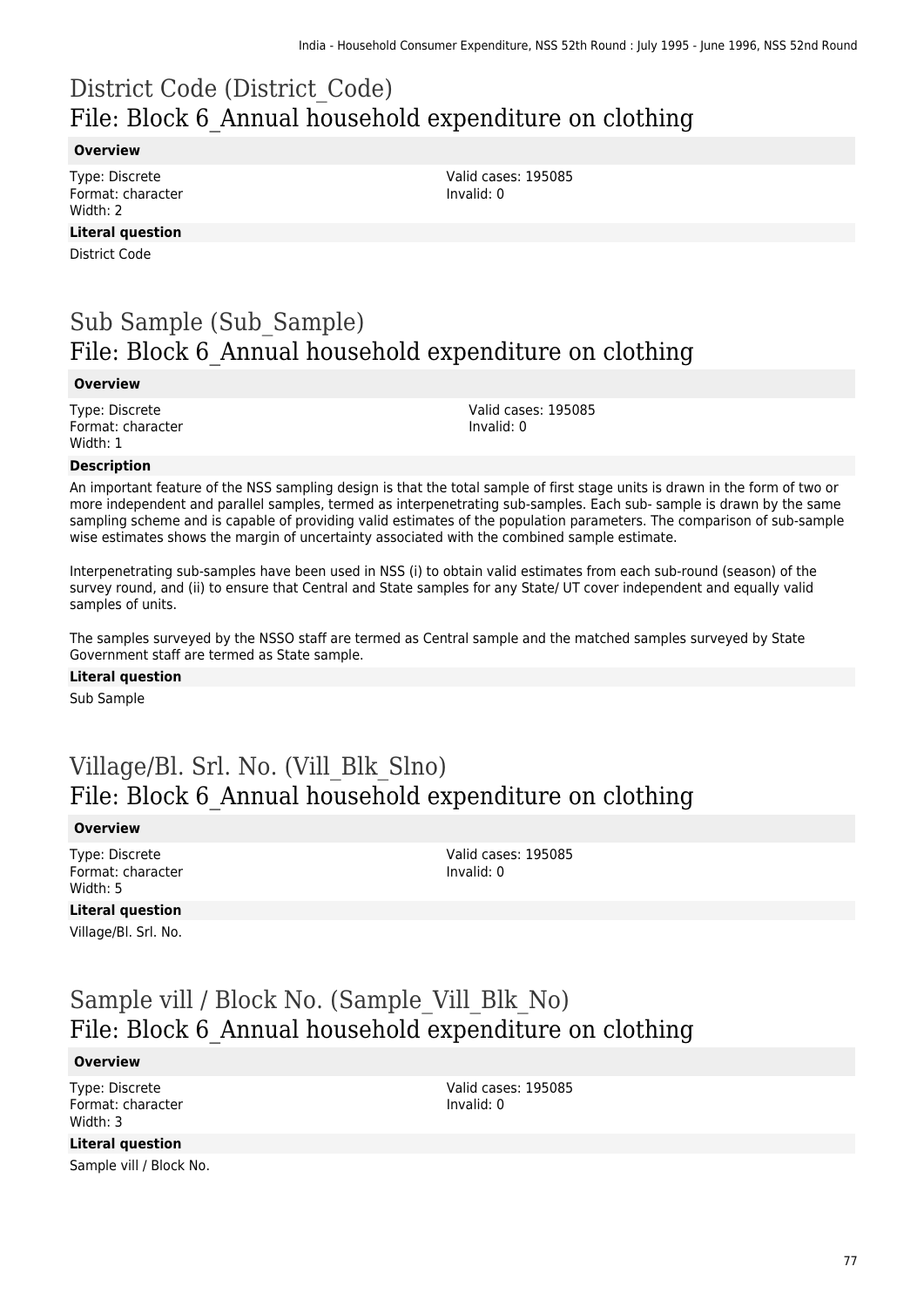# 2nd stg strm / schedule type (Second\_Stratum) File: Block 6\_Annual household expenditure on clothing

#### **Overview**

Type: Discrete Format: character Width: 1

#### **Literal question**

2nd stg strm / Sch. Type

Valid cases: 195085 Invalid: 0

# Sample Household No. (Hhold\_no) File: Block 6\_Annual household expenditure on clothing

#### **Overview**

Type: Discrete Format: character Width: 2

#### **Literal question**

Sample Household No.

#### Valid cases: 195085 Invalid: 0

# Level (Level) File: Block 6 Annual household expenditure on clothing

#### **Overview**

Type: Discrete Format: character Width: 2

Valid cases: 195085 Invalid: 0

#### **Literal question**

Level

# Block 6 Item Code (B6\_q1) File: Block 6 Annual household expenditure on clothing

#### **Overview**

Type: Discrete Format: character Width: 3

Valid cases: 195085 Invalid: 0

#### **Literal question**

Clothing Item Code

# Cash Purchase Quantity (B6\_q3) File: Block 6\_Annual household expenditure on clothing

#### **Overview**

Type: Continuous Format: numeric Width: 8 Decimals: 2 Range: 0-19500

Valid cases: 157665 Invalid: 37420 Minimum: 0 Maximum: 19500 Mean: 15.2 Standard deviation: 154.4

#### **Literal question**

78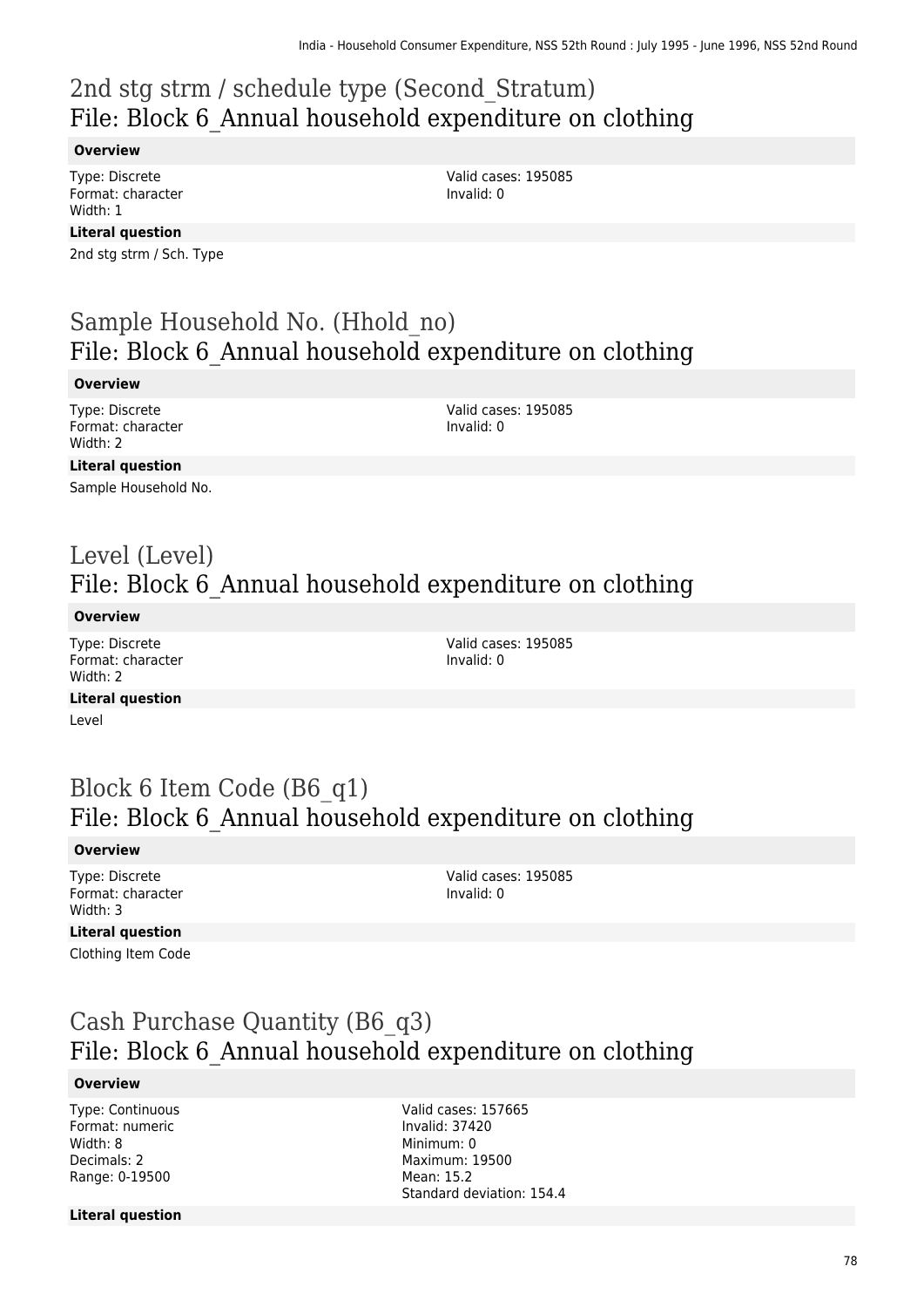# Cash Purchase Quantity (B6\_q3) File: Block 6\_Annual household expenditure on clothing

How much quantity of the item was purchased by the household in the last 365 days?

# Cash Purchase Value (B6\_q4) File: Block 6\_Annual household expenditure on clothing

#### **Overview**

Type: Continuous Format: numeric Width: 8 Decimals: 2 Range: 0-36773

Valid cases: 192976 Invalid: 2109 Minimum: 0 Maximum: 36773 Mean: 515.1 Standard deviation: 932.6

#### **Literal question**

How much money was spent by the household on the purchase of the item in the last 365 days?

# Quantity of Home Grown Items Consumed (B6\_q5) File: Block 6 Annual household expenditure on clothing

#### **Overview**

Type: Continuous Format: numeric Width: 8 Decimals: 2 Range: 0-16000

Valid cases: 824 Invalid: 194261 Minimum: 0 Maximum: 16000 Mean: 24 Standard deviation: 559.4

#### **Literal question**

How much quantity of the home grown item was consumed by the household in the last 365 days?

# Value of Home Grown Items Consumed (B6\_q6) File: Block 6 Annual household expenditure on clothing

#### **Overview**

Type: Continuous Format: numeric Width: 7 Decimals: 2 Range: 0-2860

Valid cases: 1114 Invalid: 193971 Minimum: 0 Maximum: 2860 Mean: 126.8 Standard deviation: 237.9

#### **Literal question**

Home grown item of how much value was consumed by the household in the last 365 days?

# Total consumption - Quantity (B6\_q7) File: Block 6\_Annual household expenditure on clothing

#### **Overview**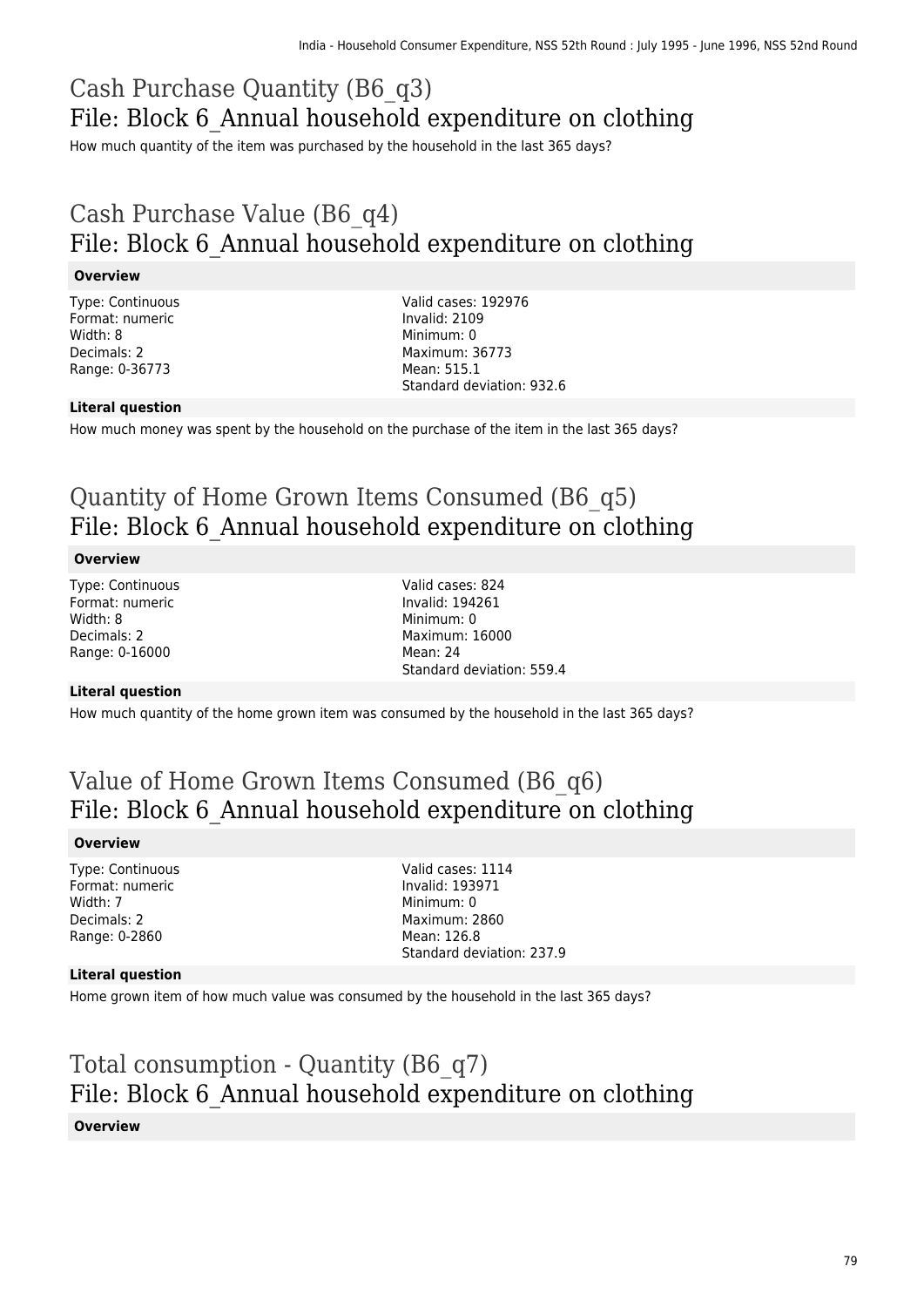# Total consumption - Quantity (B6\_q7) File: Block 6\_Annual household expenditure on clothing

Type: Continuous Format: numeric Width: 9 Decimals: 2 Range: 0-100031

Valid cases: 158695 Invalid: 36390 Minimum: 0 Maximum: 100031 Mean: 15.2 Standard deviation: 293.9

# Total consumption - Value (B6\_q8) File: Block 6\_Annual household expenditure on clothing

#### **Overview**

Type: Continuous Format: numeric Width: 9 Decimals: 2 Range: 0-999999.99 Valid cases: 194152 Invalid: 933 Minimum: 0 Maximum: 1000000 Mean: 516 Standard deviation: 2451.9

# Update code (Update\_Code) File: Block 6\_Annual household expenditure on clothing

#### **Overview**

Type: Discrete Format: character Width: 1

#### **Literal question**

Update code

Valid cases: 16071 Invalid: 0

# Multiplier (subsample 1 or 2) (Wgt\_SubSample) File: Block 6 Annual household expenditure on clothing

#### **Overview**

Type: Continuous Format: numeric Width: 9 Decimals: 2 Range: 5.58-190110.94 Valid cases: 195085 Invalid: 0 Minimum: 5.6 Maximum: 190110.9 Mean: 7170.2 Standard deviation: 9395.6

#### **Description**

Sub sample multiplier generated by NSSO

Multiplier (combined) (Wgt\_Combined) File: Block 6\_Annual household expenditure on clothing **Overview**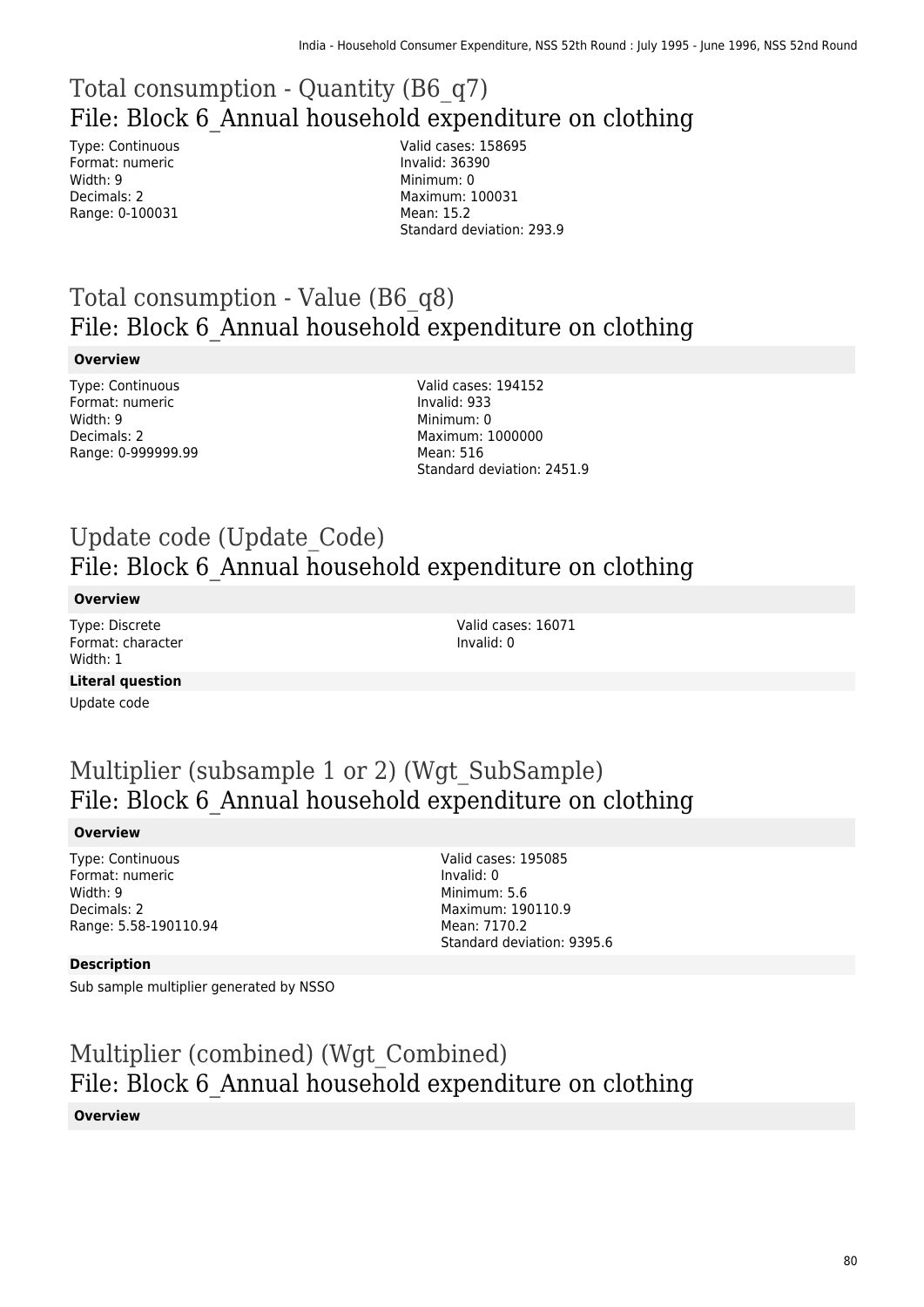# Multiplier (combined) (Wgt\_Combined) File: Block 6\_Annual household expenditure on clothing

Type: Continuous Format: numeric Width: 8 Decimals: 2 Range: 2.79-95055.47 Valid cases: 195085 Invalid: 0 Minimum: 2.8 Maximum: 95055.5 Mean: 3586.3 Standard deviation: 4699.9

#### **Description**

Combined multiplier generated by NSSO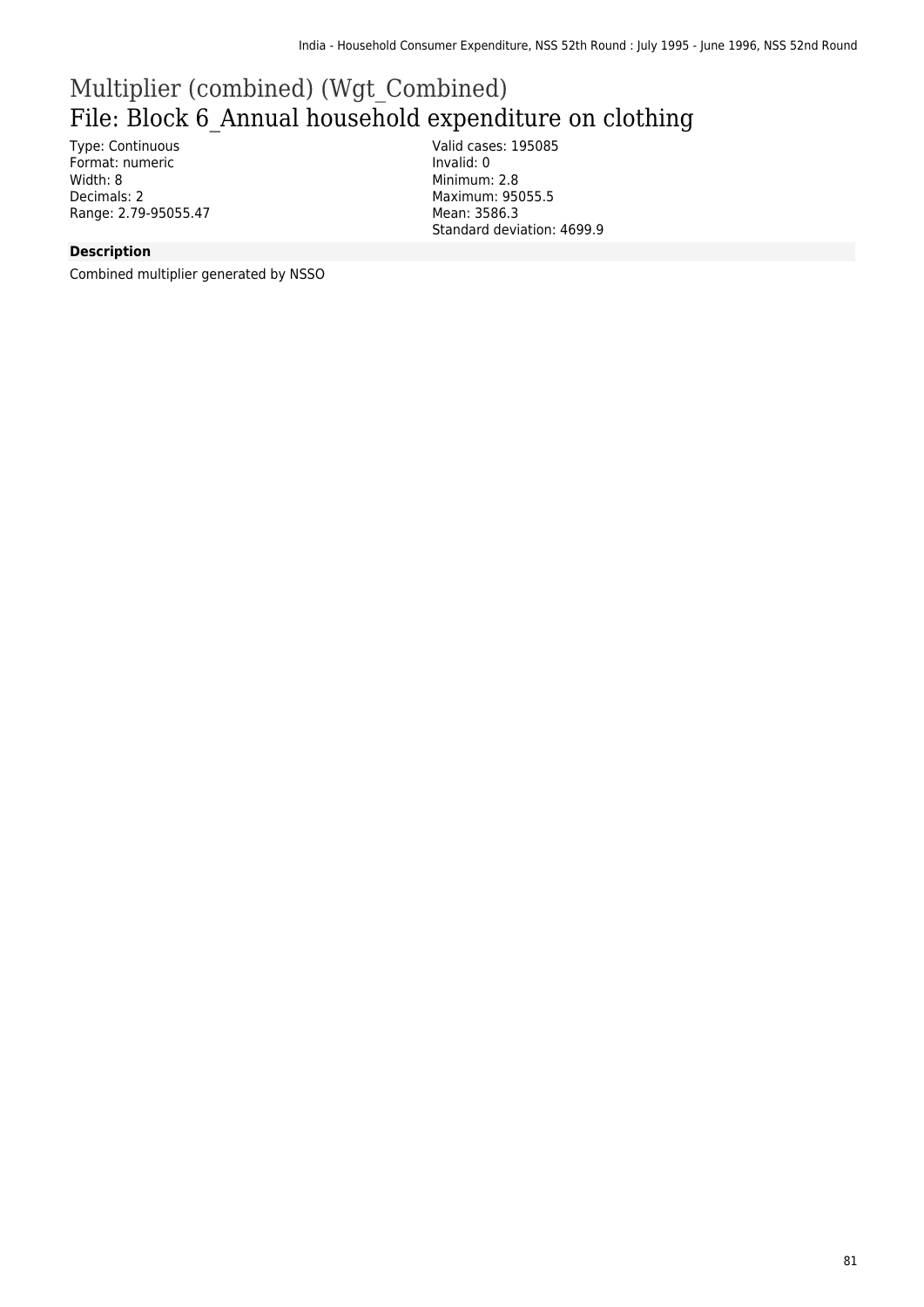# Key to identify a household (HHID) File: Block 7\_Annual household expenditure on footwear

**Overview**

Type: Discrete Format: character Width: 8

Valid cases: 72820 Invalid: 0

# Round Schedule (RoundSchedule) File: Block 7\_Annual household expenditure on footwear

#### **Overview**

Type: Discrete Format: character Width: 3

Valid cases: 72820 Invalid: 0

#### **Literal question**

Round Schedule

# State Region (State\_Region) File: Block 7\_Annual household expenditure on footwear

#### **Overview**

Type: Discrete Format: character Width: 3

Valid cases: 72820 Invalid: 0

#### **Description**

Regions are hierarchical domains of study below the level of State/ Union Territory in the NSS.

#### **Literal question**

State Region

# State (State) File: Block 7\_Annual household expenditure on footwear

#### **Overview**

Type: Discrete Format: character Width: 2

Valid cases: 72820 Invalid: 0

#### **Literal question**

**State** 

# Sub Round (SubRound) File: Block 7\_Annual household expenditure on footwear

#### **Overview**

Type: Discrete Format: character Width: 1

Valid cases: 72820 Invalid: 0

#### **Description**

The survey period of one year of this round was divided into four sub-rounds of three months duration. Equal number of sample villages and blocks were allotted for survey in each of these four sub-rounds.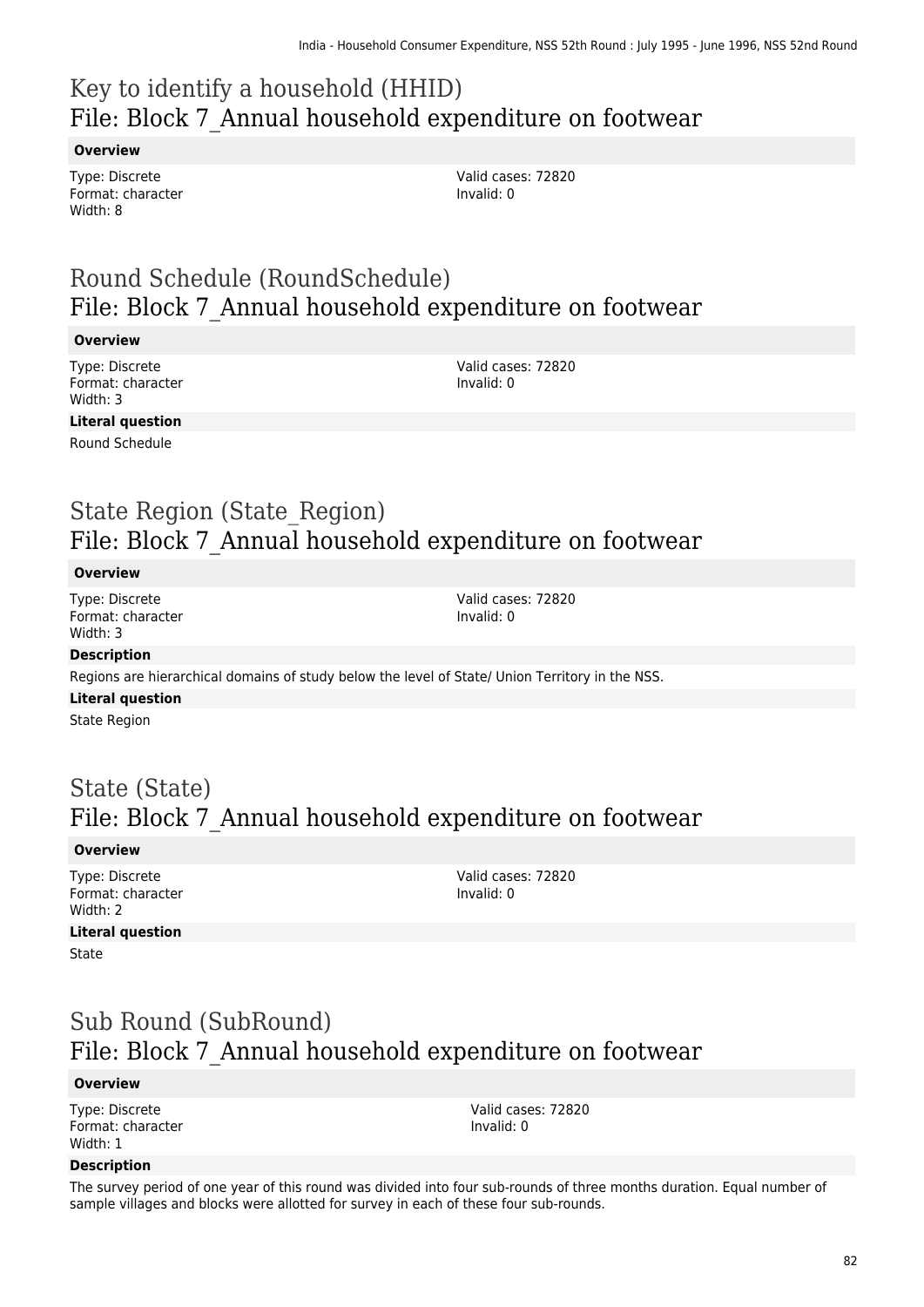# Sub Round (SubRound) File: Block 7\_Annual household expenditure on footwear **Literal question**

Sub Round

# Flot No. (FlotNo) File: Block 7\_Annual household expenditure on footwear

#### **Overview**

Type: Discrete Format: character Width: 5

Valid cases: 72820 Invalid: 0

**Literal question**

Flot No.

# Sample (Sample) File: Block 7\_Annual household expenditure on footwear

#### **Overview**

Type: Discrete Format: character Width: 1

Valid cases: 72820 Invalid: 0

# **Literal question**

Sample

# Sector (Sector) File: Block 7\_Annual household expenditure on footwear

#### **Overview**

Type: Discrete Format: character Width: 1

Valid cases: 72820 Invalid: 0

#### **Description**

Sector : A word used for the rural-urban demarcation.

#### **Literal question**

Sector

# Stratum (Stratum) File: Block 7\_Annual household expenditure on footwear

#### **Overview**

Type: Discrete Format: character Width: 2

Valid cases: 72820 Invalid: 0

#### **Description**

Within each district of a State/ UT, two basic strata were formed: (i) rural stratum comprising of all rural areas of the district and (ii) urban stratum comprising of all the urban areas of the district.

#### **Literal question**

Stratum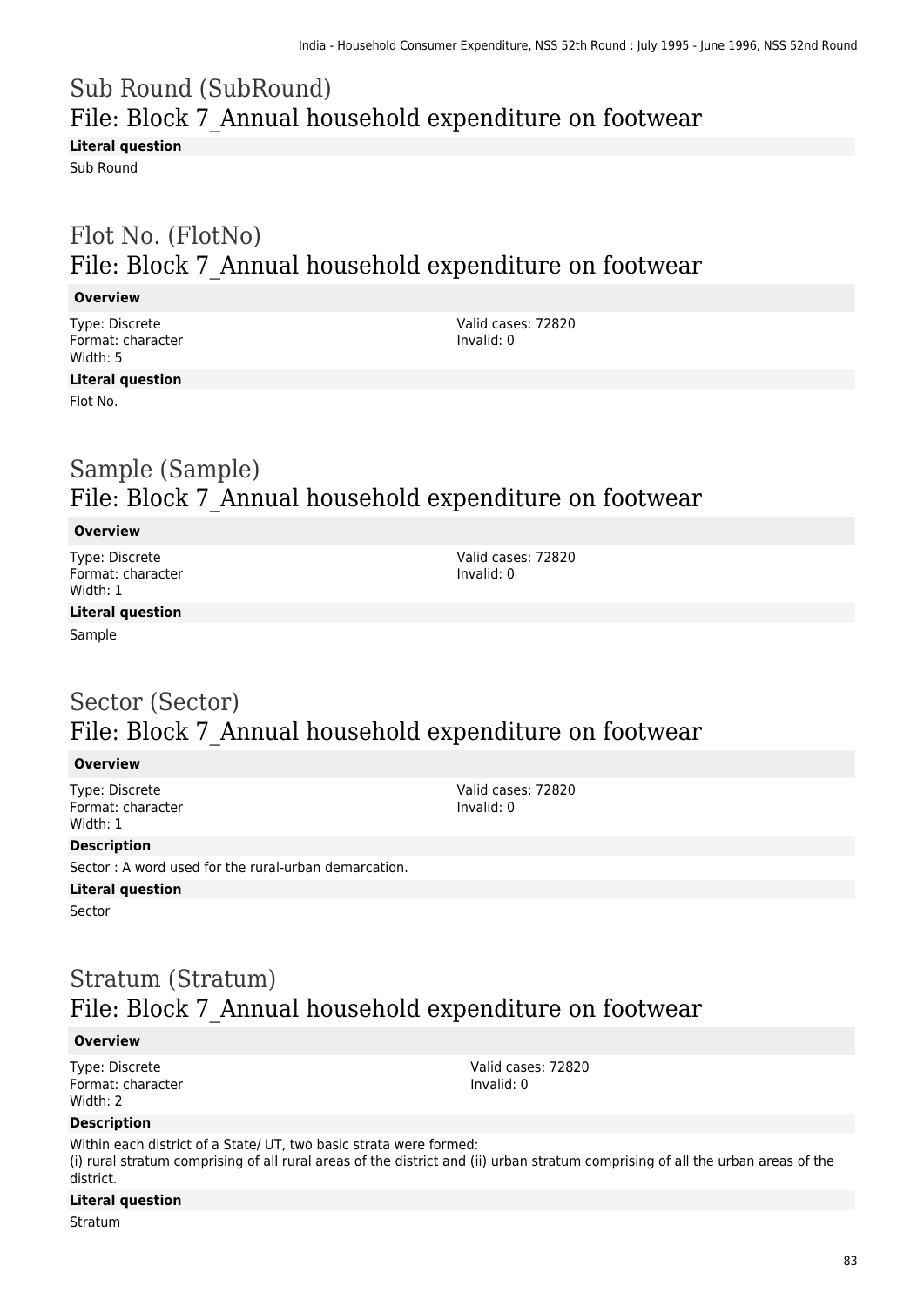# District Code (District\_Code) File: Block 7\_Annual household expenditure on footwear

**Overview**

Type: Discrete Format: character Width: 2

#### **Literal question**

District Code

Valid cases: 72820 Invalid: 0

# Sub Sample (Sub\_Sample) File: Block 7\_Annual household expenditure on footwear

#### **Overview**

Type: Discrete Format: character Width: 1

Valid cases: 72820 Invalid: 0

#### **Description**

An important feature of the NSS sampling design is that the total sample of first stage units is drawn in the form of two or more independent and parallel samples, termed as interpenetrating sub-samples. Each sub- sample is drawn by the same sampling scheme and is capable of providing valid estimates of the population parameters. The comparison of sub-sample wise estimates shows the margin of uncertainty associated with the combined sample estimate.

Interpenetrating sub-samples have been used in NSS (i) to obtain valid estimates from each sub-round (season) of the survey round, and (ii) to ensure that Central and State samples for any State/ UT cover independent and equally valid samples of units.

The samples surveyed by the NSSO staff are termed as Central sample and the matched samples surveyed by State Government staff are termed as State sample.

#### **Literal question**

Sub Sample

# Village/Bl. Srl. No. (Vill\_Blk\_Slno) File: Block 7\_Annual household expenditure on footwear

#### **Overview**

Type: Discrete Format: character Width: 5

Valid cases: 72820 Invalid: 0

#### **Literal question**

Village/Bl. Srl. No.

# Sample vill / Block No. (Sample\_Vill\_Blk\_No) File: Block 7\_Annual household expenditure on footwear

#### **Overview**

Type: Discrete Format: character Width: 3

#### **Literal question**

Sample vill / Block No.

Valid cases: 72820 Invalid: 0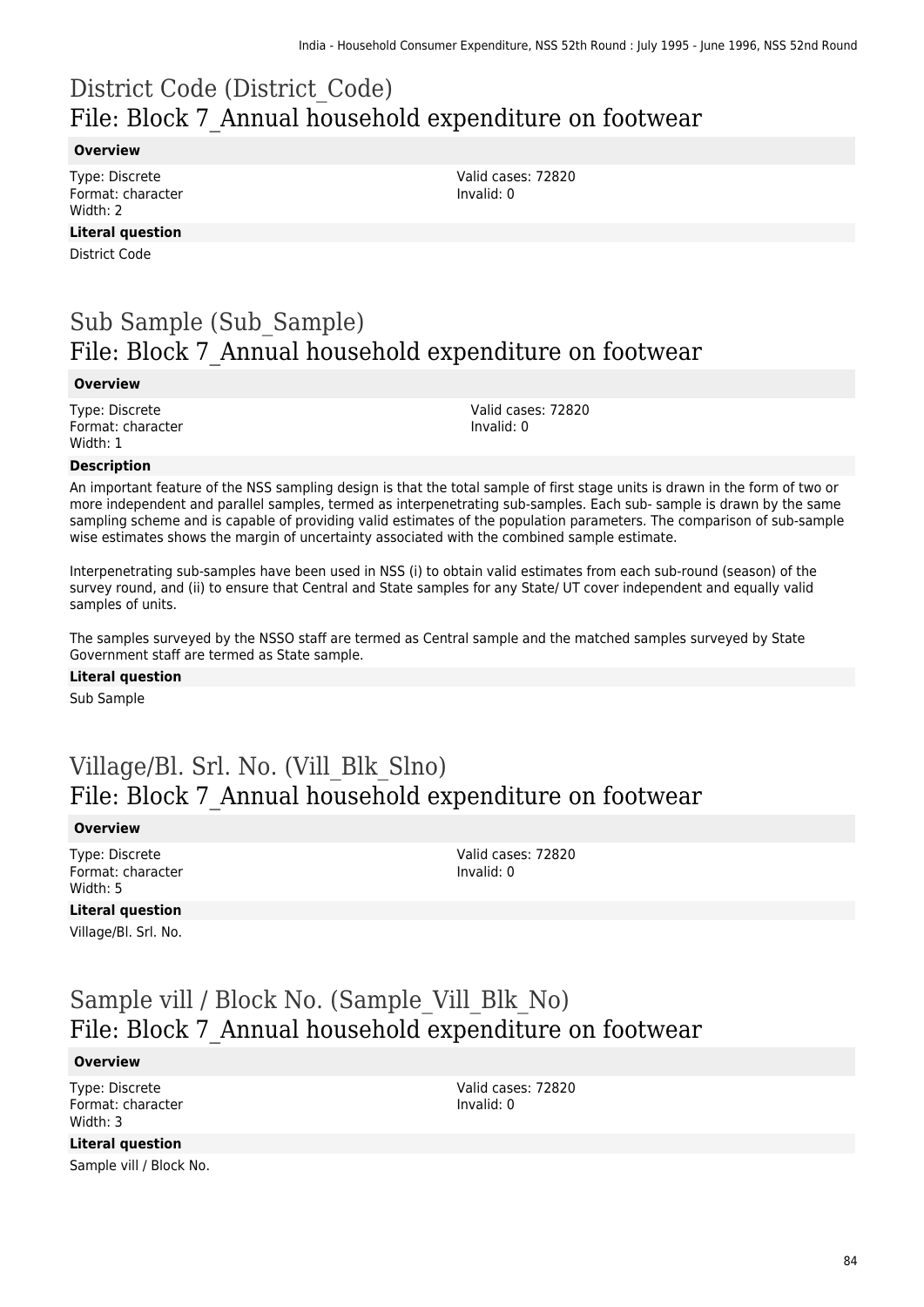# 2nd stg strm / schedule type (Second\_Stratum) File: Block 7\_Annual household expenditure on footwear

#### **Overview**

Type: Discrete Format: character Width: 1

#### **Literal question**

2nd stg strm / Sch. Type

Valid cases: 72820 Invalid: 0

# Sample Household No. (Hhold\_no) File: Block 7\_Annual household expenditure on footwear

#### **Overview**

Type: Discrete Format: character Width: 2

#### **Literal question**

Sample Household No.

# Invalid: 0

Valid cases: 72820

# Level (Level) File: Block 7\_Annual household expenditure on footwear

#### **Overview**

Type: Discrete Format: character Width: 2

Valid cases: 72820 Invalid: 0

#### **Literal question**

Level

# Block 7 Item Code (B7\_q1) File: Block 7\_Annual household expenditure on footwear

#### **Overview**

Type: Discrete Format: character Width: 3

Valid cases: 72820 Invalid: 0

#### **Literal question**

Footwear Item Code

# Cash Purchase Quantity (B7\_q3) File: Block 7\_Annual household expenditure on footwear

#### **Overview**

Type: Continuous Format: numeric Width: 6 Decimals: 2 Range: 0-130

Valid cases: 72567 Invalid: 253 Minimum: 0 Maximum: 130 Mean: 3.4 Standard deviation: 3.3

#### **Literal question**

85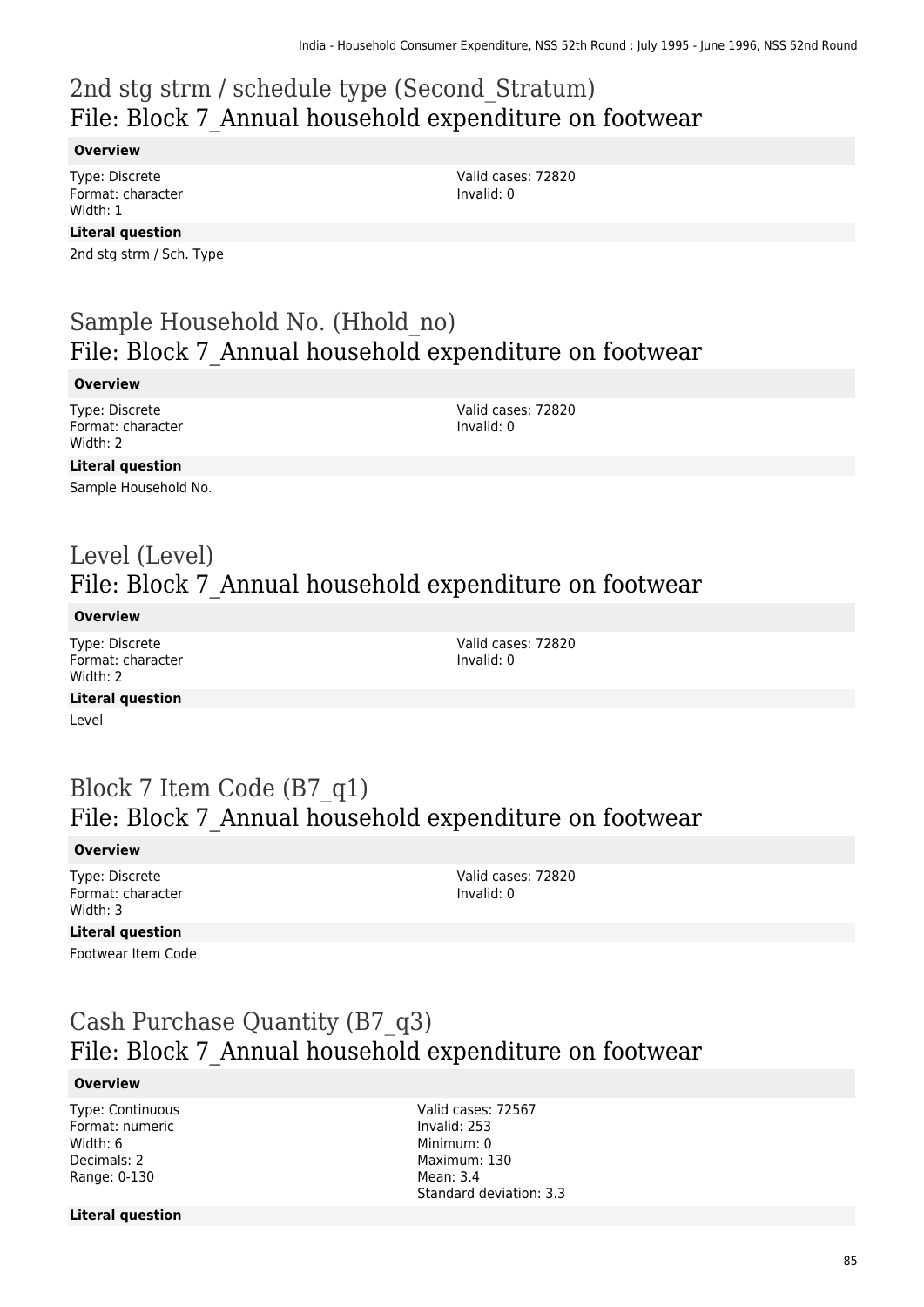# Cash Purchase Quantity (B7\_q3) File: Block 7\_Annual household expenditure on footwear

How much quantity of the item was purchased by the household in the last 365 days?

# Cash Purchase Value (B7\_q4) File: Block 7\_Annual household expenditure on footwear

#### **Overview**

Type: Continuous Format: numeric Width: 7 Decimals: 2 Range: 1-7900

Valid cases: 72567 Invalid: 253 Minimum: 1 Maximum: 7900 Mean: 237.5 Standard deviation: 313.4

#### **Literal question**

How much money was spent by the household on the purchase of the item in the last 365 days?

# Quantity of Home Grown Items Consumed (B7\_q5) File: Block 7\_Annual household expenditure on footwear

#### **Overview**

Type: Continuous Format: numeric Width: 4 Decimals: 2 Range: 0-6

Valid cases: 125 Invalid: 72695 Minimum: 0 Maximum: 6 Mean: 0.4 Standard deviation: 1.1

#### **Literal question**

How much quantity of the home grown item was consumed by the household in the last 365 days?

# Value of Home Grown Items Consumed (B7\_q6) File: Block 7\_Annual household expenditure on footwear

#### **Overview**

Type: Continuous Format: numeric Width: 6 Decimals: 2 Range: 0-900

Valid cases: 119 Invalid: 72701 Minimum: 0 Maximum: 900 Mean: 43.6 Standard deviation: 144.3

#### **Literal question**

Home grown item of how much value was consumed by the household in the last 365 days?

# Total consumption - Quantity (B7\_q7) File: Block 7\_Annual household expenditure on footwear

#### **Overview**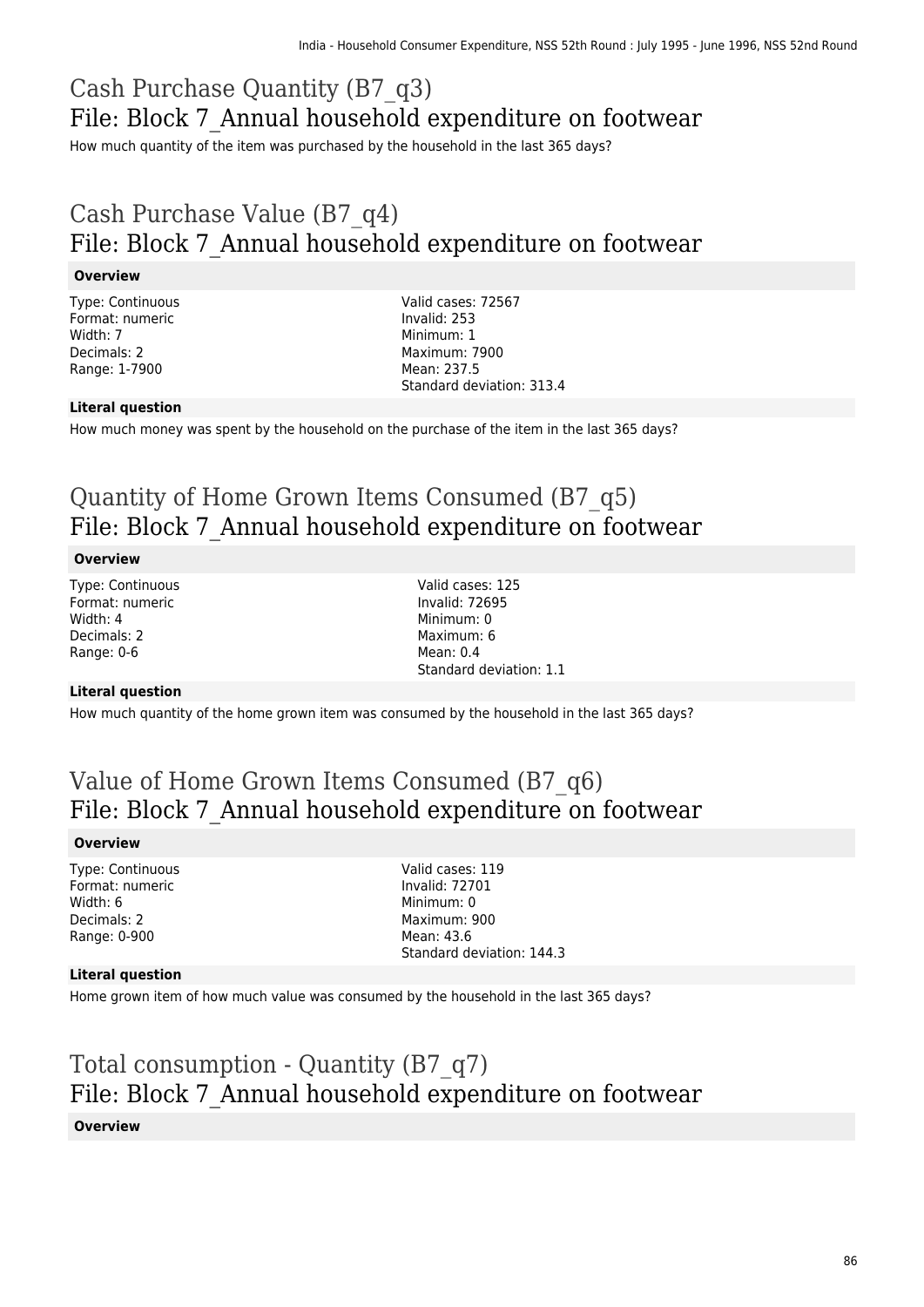# Total consumption - Quantity (B7\_q7) File: Block 7\_Annual household expenditure on footwear

Type: Continuous Format: numeric Width: 6 Decimals: 2 Range: 0.44-130

Valid cases: 72741 Invalid: 79 Minimum: 0.4 Maximum: 130 Mean: 3.4 Standard deviation: 3.3

# Total consumption - Value (B7\_q8) File: Block 7\_Annual household expenditure on footwear

#### **Overview**

Type: Continuous Format: numeric Width: 7 Decimals: 2 Range: 4-7900

Valid cases: 72741 Invalid: 79 Minimum: 4 Maximum: 7900 Mean: 237.1 Standard deviation: 312.3

# Update code (Update\_Code) File: Block 7\_Annual household expenditure on footwear

#### **Overview**

Type: Discrete Format: character Width: 1

#### **Literal question**

Update code

Valid cases: 6301 Invalid: 0

# Multiplier (subsample 1 or 2) (Wgt\_SubSample) File: Block 7\_Annual household expenditure on footwear

#### **Overview**

Type: Continuous Format: numeric Width: 9 Decimals: 2 Range: 7.81-190110.94 Valid cases: 72820 Invalid: 0 Minimum: 7.8 Maximum: 190110.9 Mean: 6789.6 Standard deviation: 9165.3

#### **Description**

Sub sample multiplier generated by NSSO

Multiplier (combined) (Wgt\_Combined) File: Block 7\_Annual household expenditure on footwear **Overview**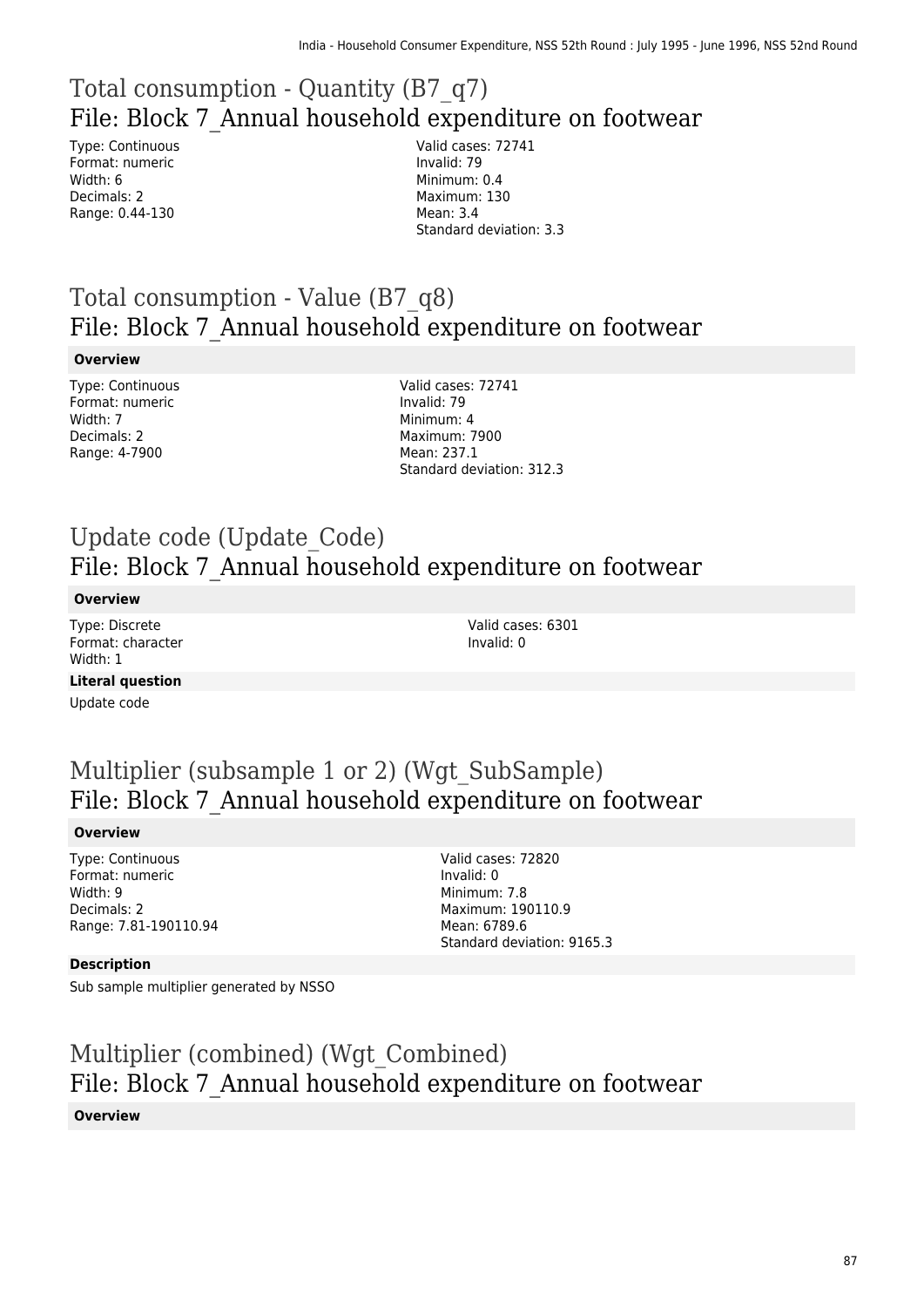# Multiplier (combined) (Wgt\_Combined) File: Block 7\_Annual household expenditure on footwear

Type: Continuous Format: numeric Width: 8 Decimals: 2 Range: 3.91-95055.47 Valid cases: 72820 Invalid: 0 Minimum: 3.9 Maximum: 95055.5 Mean: 3395.6 Standard deviation: 4584.2

#### **Description**

Combined multiplier generated by NSSO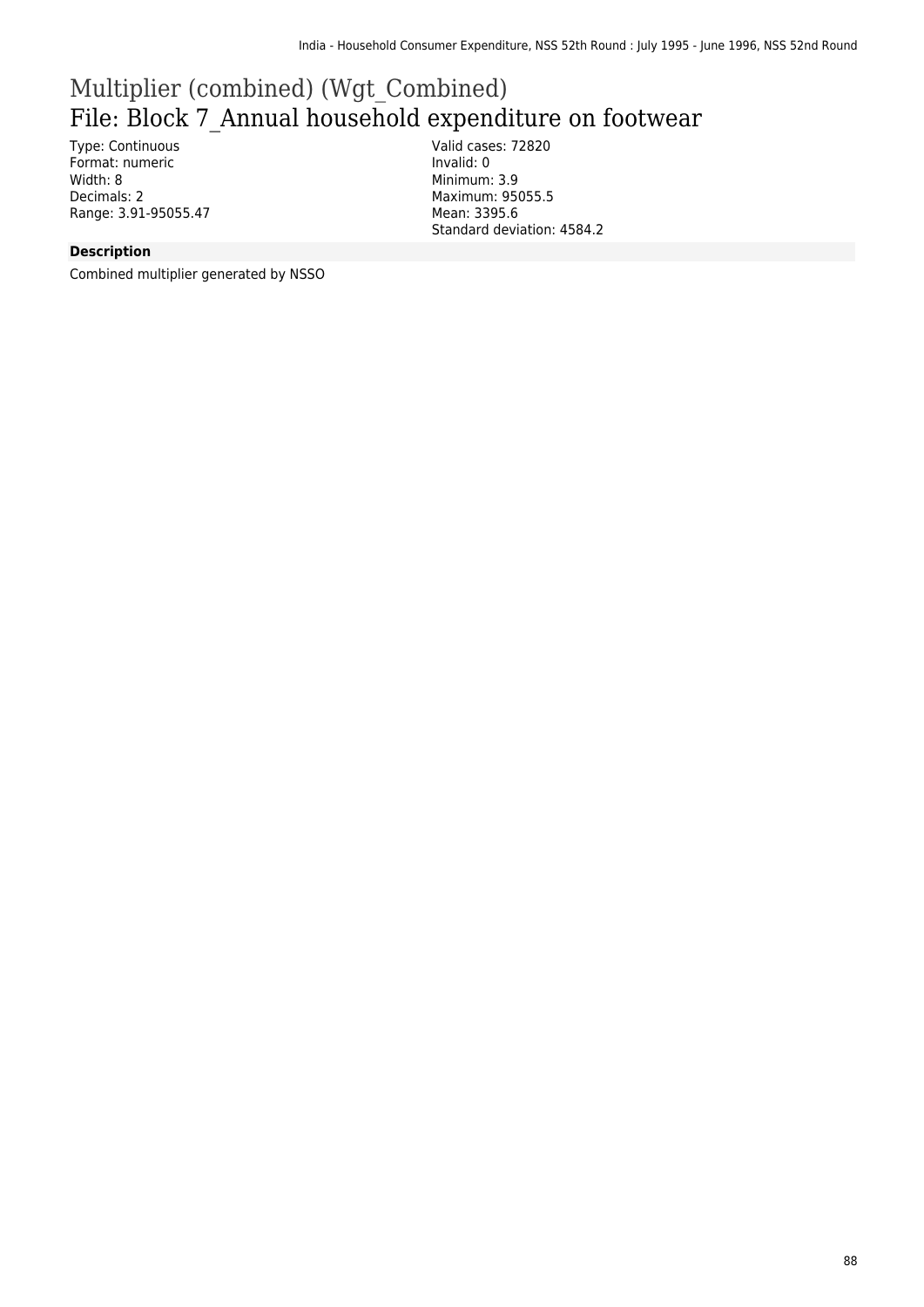# Key to identify a household (HHID) File: Block 8 Monthly household expenditure on miscellaneous goods and services

#### **Overview**

Type: Discrete Format: character Width: 8

Valid cases: 801115 Invalid: 0

# Round Schedule (RoundSchedule) File: Block 8\_Monthly household expenditure on miscellaneous goods and services

#### **Overview**

Type: Discrete Format: character Width: 3

Valid cases: 801115 Invalid: 0

#### **Literal question**

Round Schedule

# State Region (State\_Region) File: Block 8 Monthly household expenditure on miscellaneous goods and services

#### **Overview**

Type: Discrete Format: character Width: 3

Valid cases: 801115 Invalid: 0

#### **Description**

Regions are hierarchical domains of study below the level of State/ Union Territory in the NSS.

#### **Literal question**

State Region

# State (State) File: Block 8 Monthly household expenditure on miscellaneous goods and services

#### **Overview**

Type: Discrete Format: character Width: 2

Valid cases: 801115 Invalid: 0

#### **Literal question State**

# Sub Round (SubRound) File: Block 8\_Monthly household expenditure on miscellaneous goods and services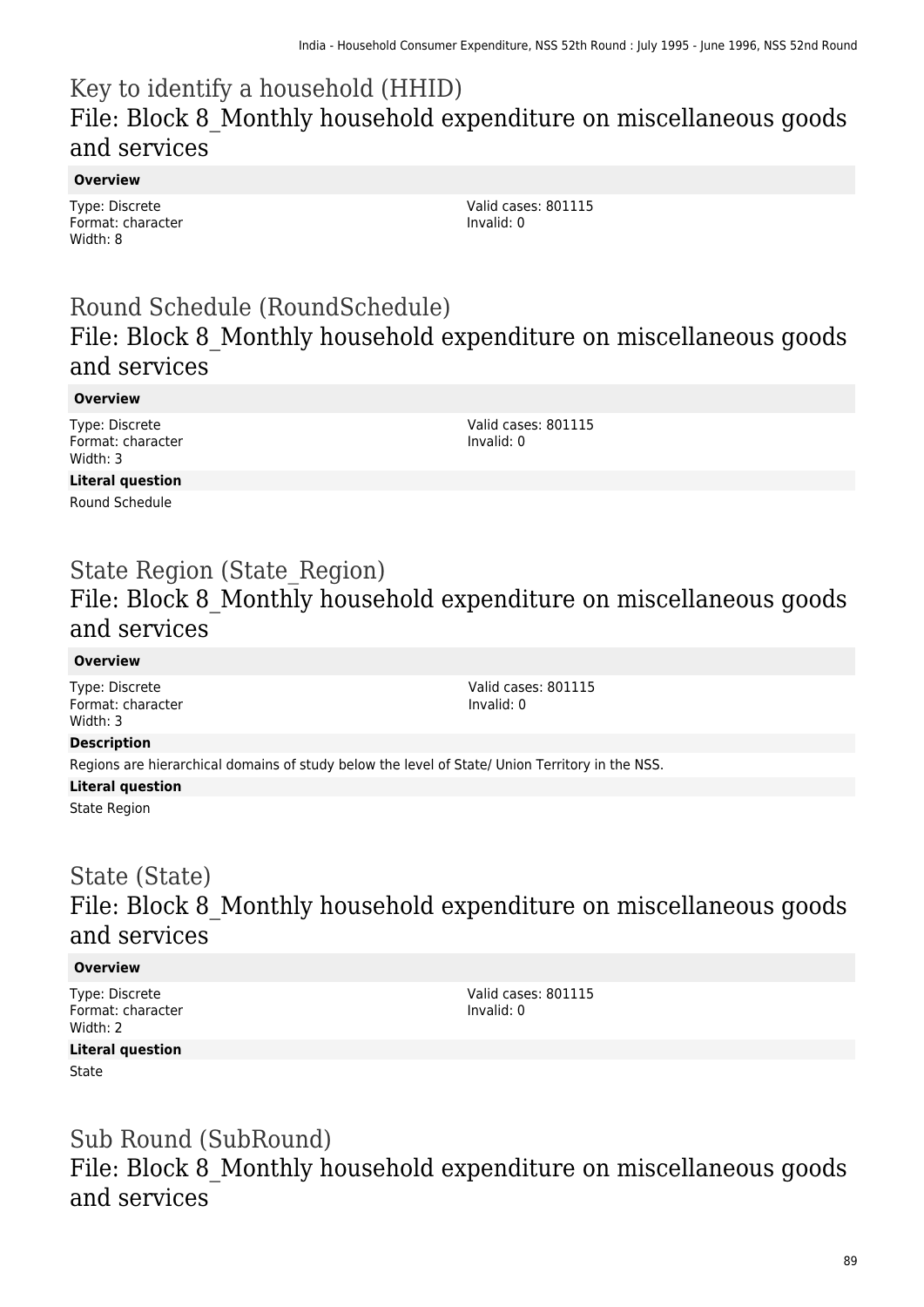# Sub Round (SubRound) File: Block 8\_Monthly household expenditure on miscellaneous goods and services

#### **Overview**

Type: Discrete Format: character Width: 1

Valid cases: 801115 Invalid: 0

#### **Description**

The survey period of one year of this round was divided into four sub-rounds of three months duration. Equal number of sample villages and blocks were allotted for survey in each of these four sub-rounds.

#### **Literal question**

Sub Round

# Flot No. (FlotNo) File: Block 8\_Monthly household expenditure on miscellaneous goods and services

#### **Overview**

Type: Discrete Format: character Width: 5

Valid cases: 801115 Invalid: 0

# **Literal question**

Flot No.

# Village/Bl. Srl. No. (Vill\_Blk\_Slno) File: Block 8\_Monthly household expenditure on miscellaneous goods and services

#### **Overview**

Type: Discrete Format: character Width: 5

#### **Literal question**

Village/Bl. Srl. No.

Valid cases: 801115 Invalid: 0

# Sample (Sample) File: Block 8\_Monthly household expenditure on miscellaneous goods and services

#### **Overview**

Type: Discrete Format: character Width: 1

#### **Literal question**

Sample

Valid cases: 801115 Invalid: 0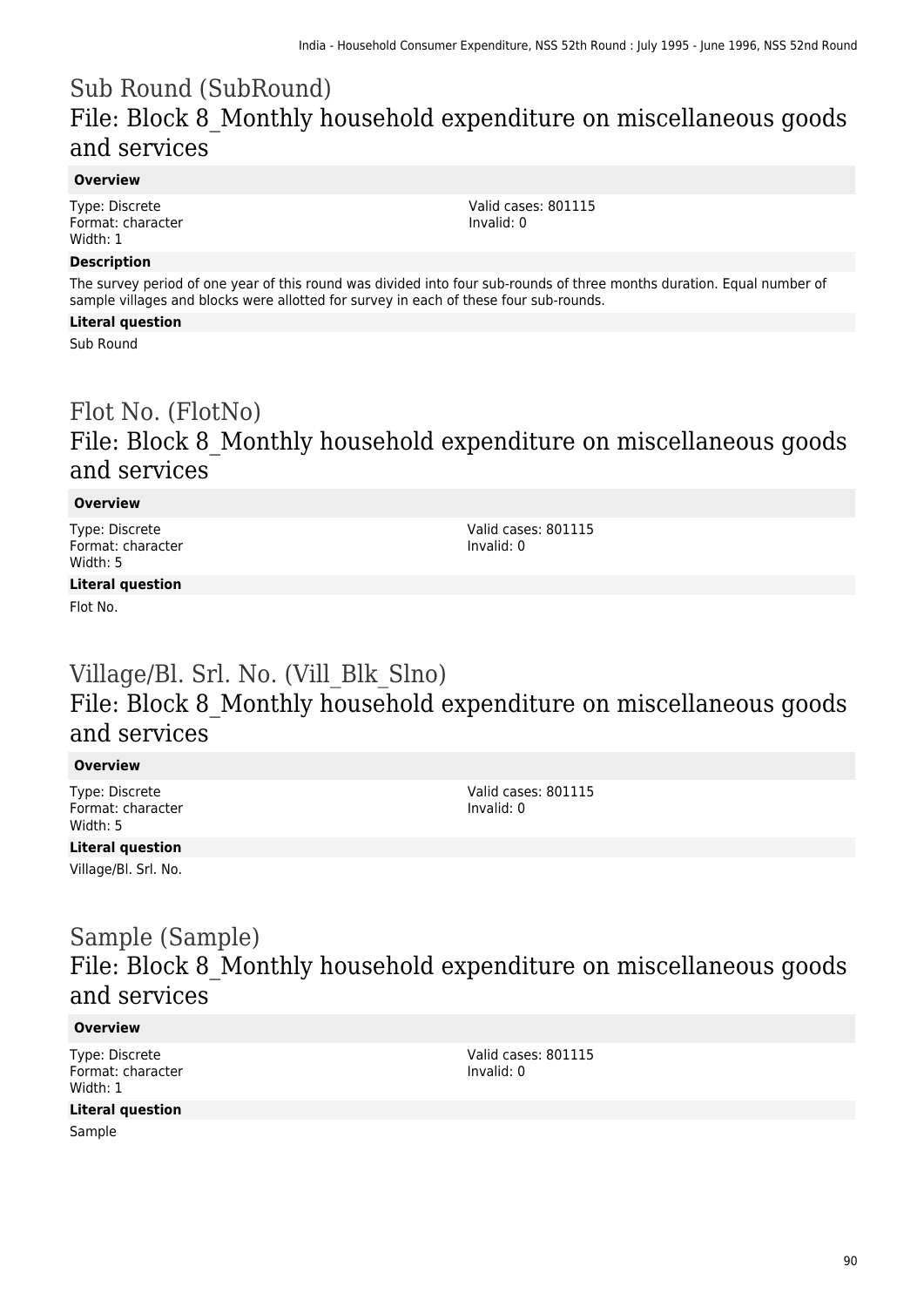Valid cases: 801115

Valid cases: 801115

Invalid: 0

Invalid: 0

# Sector (Sector) File: Block 8\_Monthly household expenditure on miscellaneous goods and services

#### **Overview**

Type: Discrete Format: character Width: 1

**Description**

Sector : A word used for the rural-urban demarcation.

**Literal question**

Sector

# Stratum (Stratum) File: Block 8\_Monthly household expenditure on miscellaneous goods and services

#### **Overview**

Type: Discrete Format: character Width: 2

**Description**

Within each district of a State/ UT, two basic strata were formed: (i) rural stratum comprising of all rural areas of the district and (ii) urban stratum comprising of all the urban areas of the district.

#### **Literal question**

Stratum

# District Code (District\_Code) File: Block 8\_Monthly household expenditure on miscellaneous goods

# and services

**Overview**

Type: Discrete Format: character Width: 2

#### **Literal question**

District Code

Valid cases: 801115 Invalid: 0

# Sub Sample (Sub\_Sample) File: Block 8\_Monthly household expenditure on miscellaneous goods and services

#### **Overview**

Type: Discrete Format: character Width: 1

**Description**

Valid cases: 801115 Invalid: 0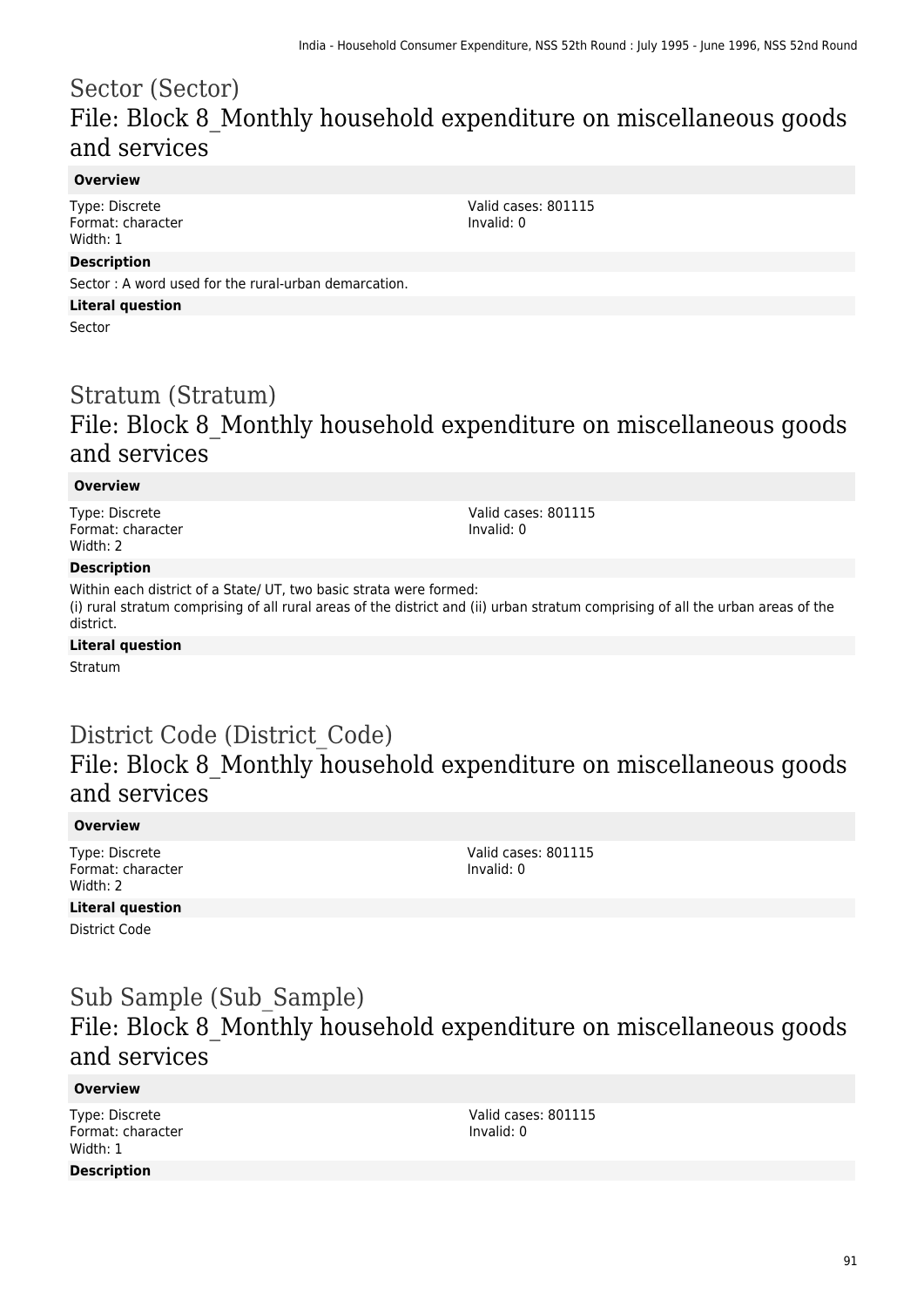# Sub Sample (Sub\_Sample) File: Block 8\_Monthly household expenditure on miscellaneous goods and services

An important feature of the NSS sampling design is that the total sample of first stage units is drawn in the form of two or more independent and parallel samples, termed as interpenetrating sub-samples. Each sub- sample is drawn by the same sampling scheme and is capable of providing valid estimates of the population parameters. The comparison of sub-sample wise estimates shows the margin of uncertainty associated with the combined sample estimate.

Interpenetrating sub-samples have been used in NSS (i) to obtain valid estimates from each sub-round (season) of the survey round, and (ii) to ensure that Central and State samples for any State/ UT cover independent and equally valid samples of units.

The samples surveyed by the NSSO staff are termed as Central sample and the matched samples surveyed by State Government staff are termed as State sample.

#### **Literal question**

Sub Sample

# Sample vill / Block No. (Sample\_Vill\_Blk\_No) File: Block 8\_Monthly household expenditure on miscellaneous goods and services

#### **Overview**

Type: Discrete Format: character Width: 3

#### **Literal question**

Sample vill / Block No.

Valid cases: 801115 Invalid: 0

# 2nd stg strm / schedule type (Second\_Stratum) File: Block 8\_Monthly household expenditure on miscellaneous goods and services

#### **Overview**

Type: Discrete Format: character Width: 1

**Literal question**

2nd stg strm / Sch. Type

Valid cases: 801115 Invalid: 0

Sample Household No. (Hhold\_no) File: Block 8 Monthly household expenditure on miscellaneous goods and services

#### **Overview**

Type: Discrete Format: character Width: 2

#### Valid cases: 801115 Invalid: 0

#### **Literal question**

Sample Household No.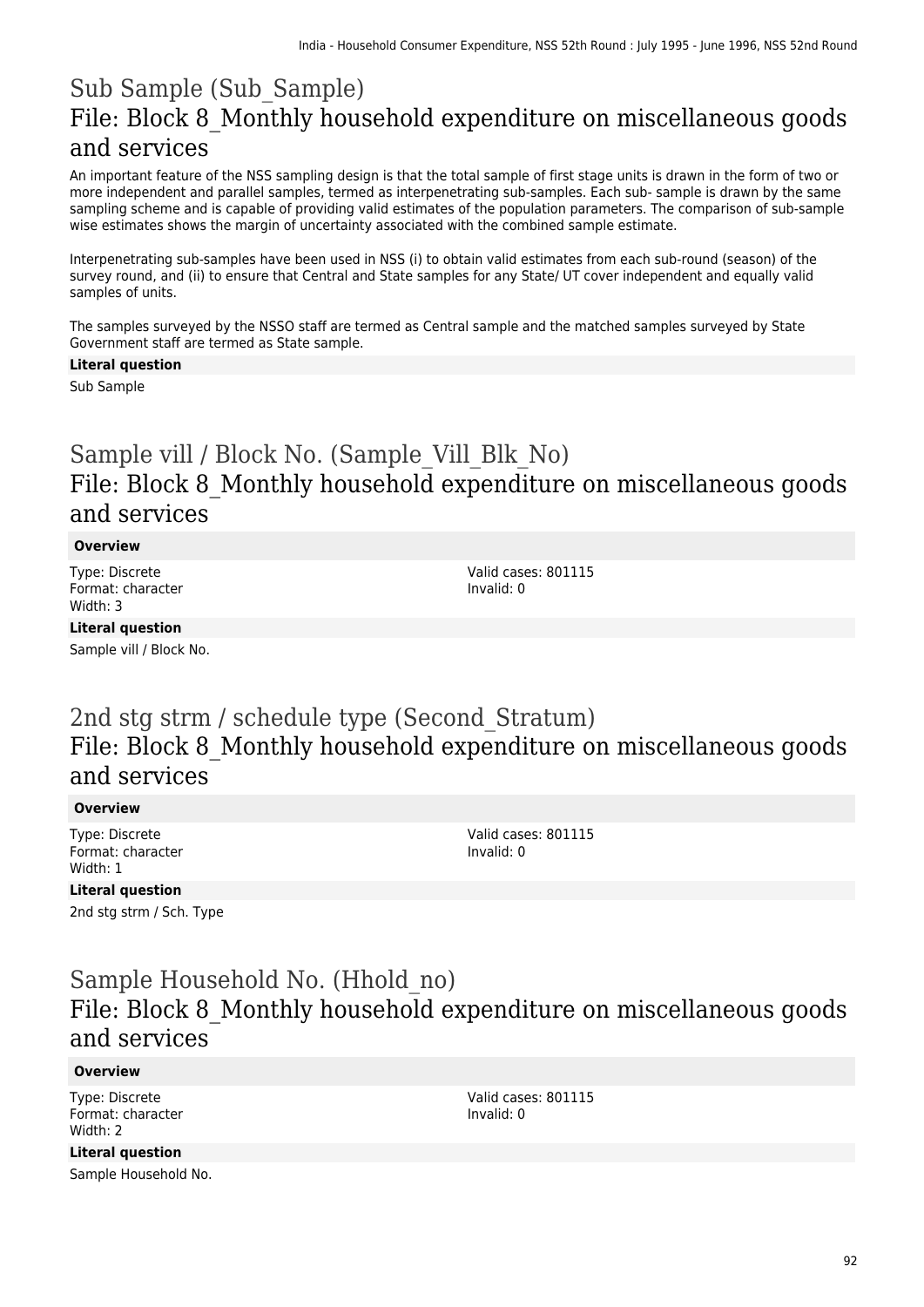# Level (Level) File: Block 8\_Monthly household expenditure on miscellaneous goods and services

#### **Overview**

Type: Discrete Format: character Width: 2

**Literal question**

Level

# Block 8 Item Code (B8\_q1) File: Block 8\_Monthly household expenditure on miscellaneous goods and services

#### **Overview**

Type: Discrete Format: character Width: 3

Valid cases: 801115 Invalid: 0

Valid cases: 801115

Invalid: 0

#### **Literal question**

Block 8 Item Code

# Value in cash (B8\_q3) File: Block 8\_Monthly household expenditure on miscellaneous goods and services

#### **Overview**

Type: Continuous Format: numeric Width: 8 Decimals: 2 Range: 0-54383

Valid cases: 799430 Invalid: 1685 Minimum: 0 Maximum: 54383 Mean: 49.2 Standard deviation: 164.4

#### **Literal question**

How much money was spent by the household on the purchase of the item in the last 30 days?

# Value in cash and kind (B8\_q4) File: Block 8\_Monthly household expenditure on miscellaneous goods and services

#### **Overview**

Type: Continuous Format: numeric Width: 8 Decimals: 2 Range: 0-54383

Valid cases: 801114 Invalid: 1 Minimum: 0 Maximum: 54383 Mean: 49.4 Standard deviation: 164.6

#### **Literal question**

How much was spent by the household in cash & kind on the purchase of the item in the last 30 days?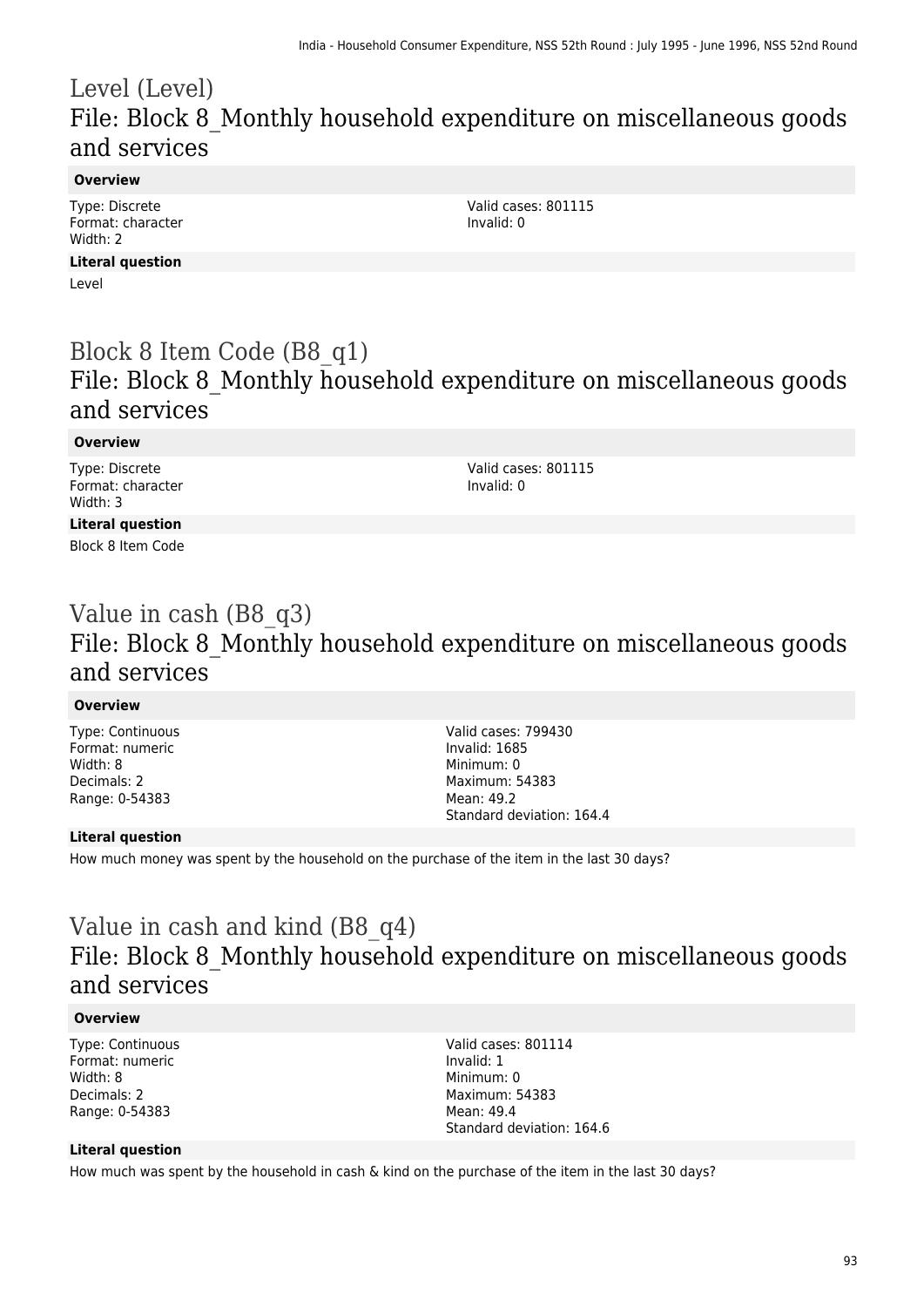# Update code (Update\_Code) File: Block 8\_Monthly household expenditure on miscellaneous goods and services

#### **Overview**

Type: Discrete Format: character Width: 1

# **Literal question**

Update code

Valid cases: 64836 Invalid: 0

# Multiplier (subsample 1 or 2) (Wqt\_SubSample) File: Block 8\_Monthly household expenditure on miscellaneous goods and services

#### **Overview**

Type: Continuous Format: numeric Width: 9 Decimals: 2 Range: 5.58-190897.03

#### **Description**

Sub sample multiplier generated by NSSO

Valid cases: 801115 Invalid: 0 Minimum: 5.6 Maximum: 190897 Mean: 6982.8 Standard deviation: 8977.9

# Multiplier (combined) (Wgt\_Combined) File: Block 8\_Monthly household expenditure on miscellaneous goods and services

#### **Overview**

Type: Continuous Format: numeric Width: 8 Decimals: 2 Range: 2.79-95448.52

#### **Description**

Combined multiplier generated by NSSO

Valid cases: 801115 Invalid: 0 Minimum: 2.8 Maximum: 95448.5 Mean: 3491.8 Standard deviation: 4489.9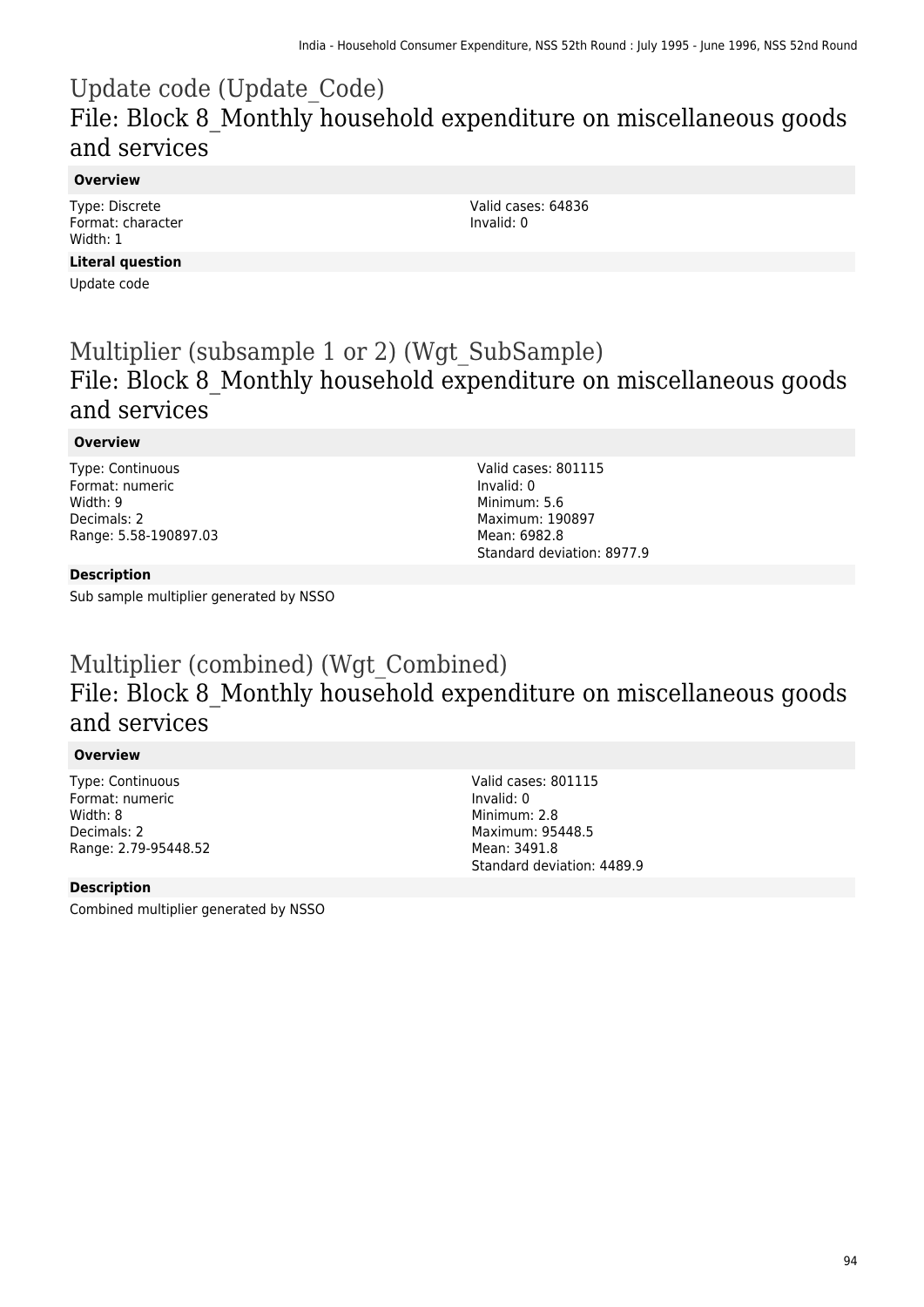# Key to identify a household (HHID) File: Block 8pt1 Annual household expenditure on education and medical (institutional) goods and services

#### **Overview**

Type: Discrete Format: character Width: 8

Valid cases: 101714 Invalid: 0

# Round Schedule (RoundSchedule) File: Block 8pt1 Annual household expenditure on education and medical (institutional) goods and services

#### **Overview**

Type: Discrete Format: character Width: 3

Valid cases: 101714 Invalid: 0

#### **Literal question**

Round Schedule

# State Region (State\_Region)

# File: Block 8pt1 Annual household expenditure on education and medical (institutional) goods and services

#### **Overview**

Type: Discrete Format: character Width: 3

Valid cases: 101714 Invalid: 0

#### **Description**

Regions are hierarchical domains of study below the level of State/ Union Territory in the NSS.

#### **Literal question**

State Region

# State (State) File: Block 8pt1 Annual household expenditure on education and medical (institutional) goods and services

#### **Overview**

Type: Discrete Format: character Width: 2

Valid cases: 101714 Invalid: 0

**Literal question State** 

### Sub Round (SubRound)

File: Block 8pt1\_Annual household expenditure on education and medical (institutional) goods and services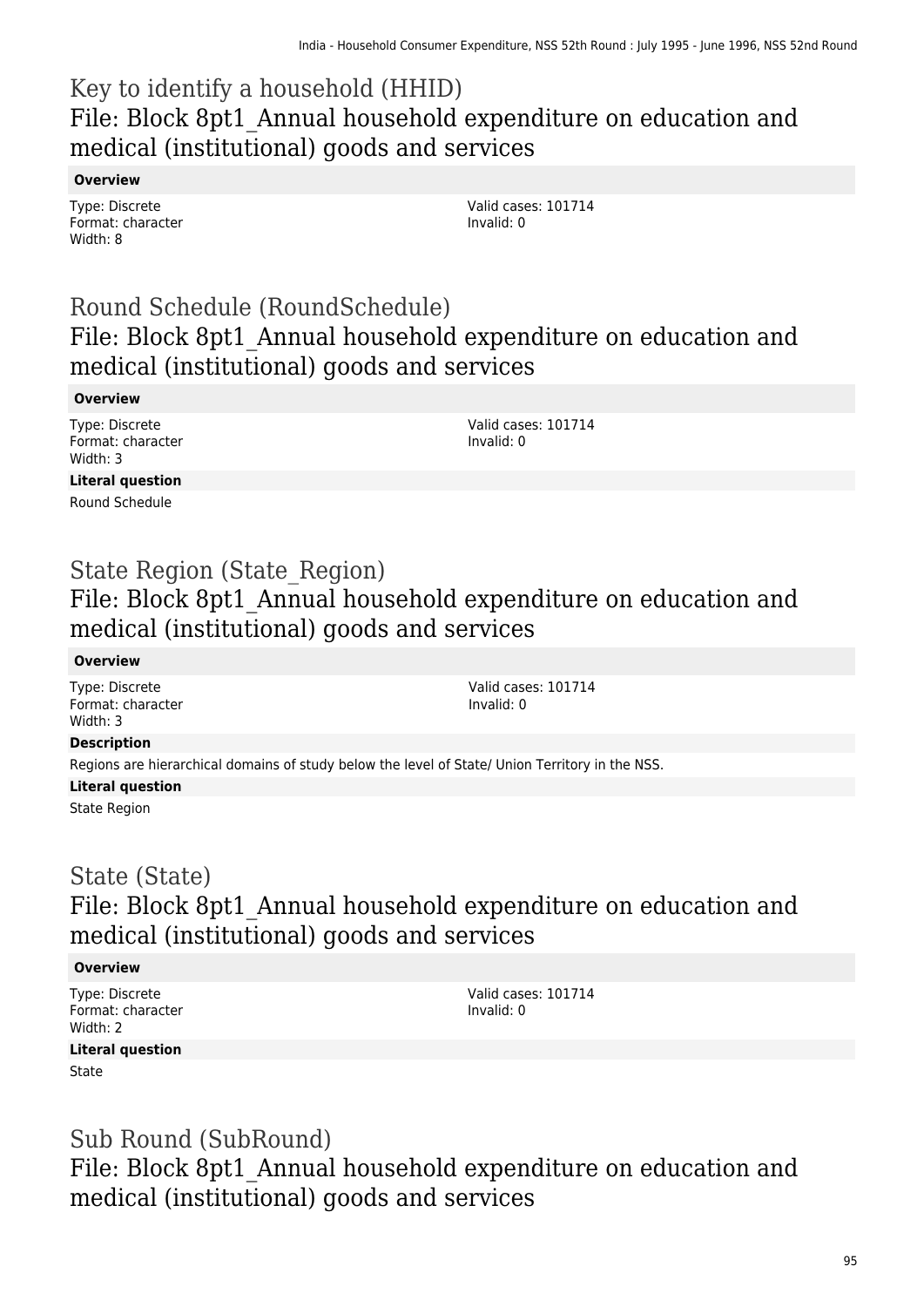# Sub Round (SubRound) File: Block 8pt1 Annual household expenditure on education and medical (institutional) goods and services

#### **Overview**

Type: Discrete Format: character Width: 1

Valid cases: 101714 Invalid: 0

#### **Description**

The survey period of one year of this round was divided into four sub-rounds of three months duration. Equal number of sample villages and blocks were allotted for survey in each of these four sub-rounds.

#### **Literal question**

Sub Round

# Flot No. (FlotNo) File: Block 8pt1 Annual household expenditure on education and medical (institutional) goods and services

#### **Overview**

Type: Discrete Format: character Width: 5

Valid cases: 101714 Invalid: 0

# **Literal question**

Flot No.

# Sample (Sample) File: Block 8pt1 Annual household expenditure on education and medical (institutional) goods and services

#### **Overview**

Type: Discrete Format: character Width: 1

#### **Literal question**

Sample

# Sector (Sector)

File: Block 8pt1 Annual household expenditure on education and medical (institutional) goods and services

#### **Overview**

Type: Discrete Format: character Width: 1

**Description**

Sector : A word used for the rural-urban demarcation.

#### **Literal question**

Sector

Valid cases: 101714 Invalid: 0

Valid cases: 101714

Invalid: 0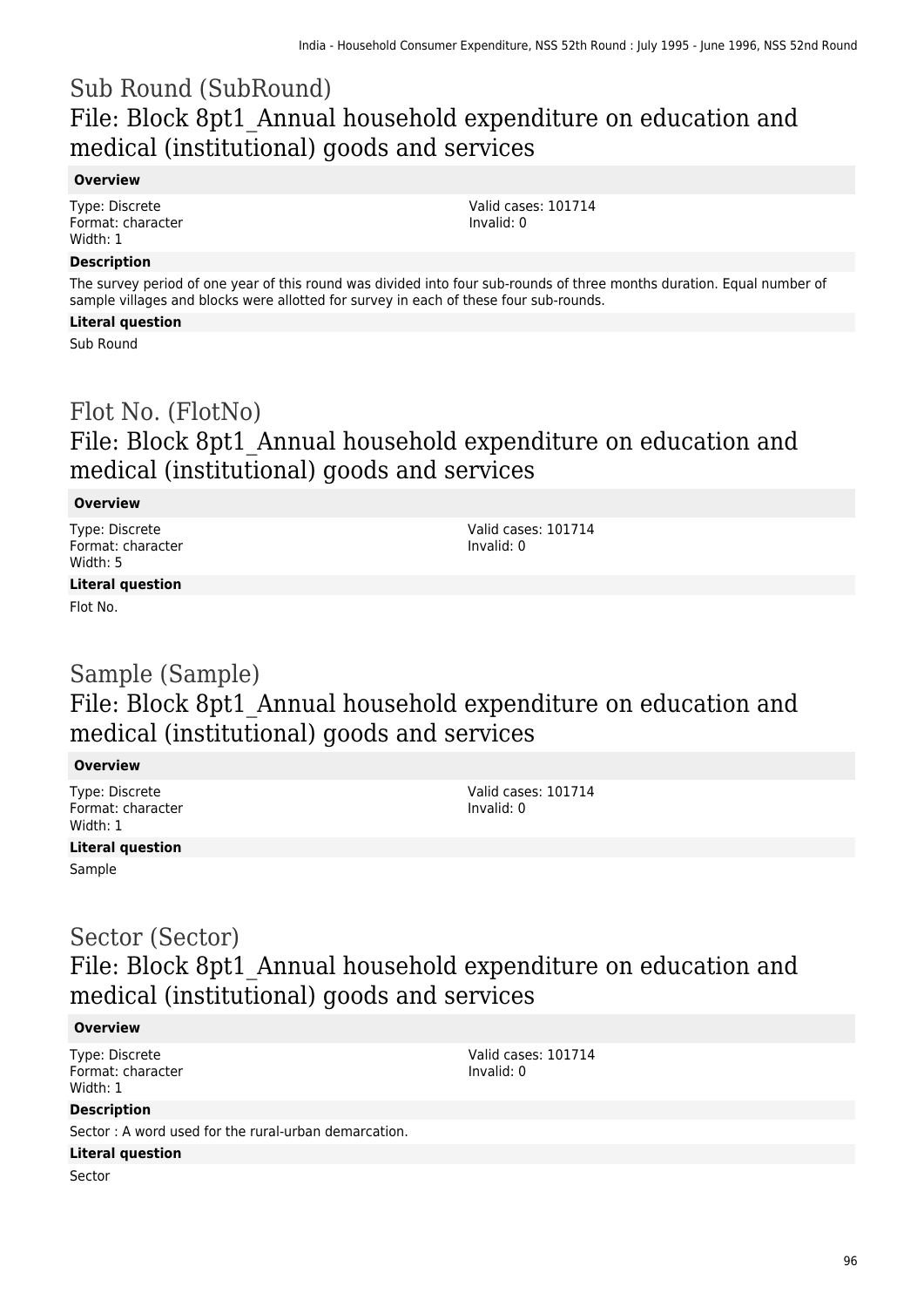# Stratum (Stratum) File: Block 8pt1 Annual household expenditure on education and medical (institutional) goods and services

#### **Overview**

Type: Discrete Format: character Width: 2

Valid cases: 101714 Invalid: 0

#### **Description**

Within each district of a State/ UT, two basic strata were formed: (i) rural stratum comprising of all rural areas of the district and (ii) urban stratum comprising of all the urban areas of the district.

#### **Literal question**

Stratum

# District Code (District\_Code) File: Block 8pt1\_Annual household expenditure on education and medical (institutional) goods and services

#### **Overview**

Type: Discrete Format: character Width: 2

**Literal question** District Code

Sub Sample (Sub\_Sample)

# File: Block 8pt1 Annual household expenditure on education and medical (institutional) goods and services

#### **Overview**

Type: Discrete Format: character Width: 1

Valid cases: 101714 Invalid: 0

Valid cases: 101714

Invalid: 0

#### **Description**

An important feature of the NSS sampling design is that the total sample of first stage units is drawn in the form of two or more independent and parallel samples, termed as interpenetrating sub-samples. Each sub- sample is drawn by the same sampling scheme and is capable of providing valid estimates of the population parameters. The comparison of sub-sample wise estimates shows the margin of uncertainty associated with the combined sample estimate.

Interpenetrating sub-samples have been used in NSS (i) to obtain valid estimates from each sub-round (season) of the survey round, and (ii) to ensure that Central and State samples for any State/ UT cover independent and equally valid samples of units.

The samples surveyed by the NSSO staff are termed as Central sample and the matched samples surveyed by State Government staff are termed as State sample.

**Literal question**

Sub Sample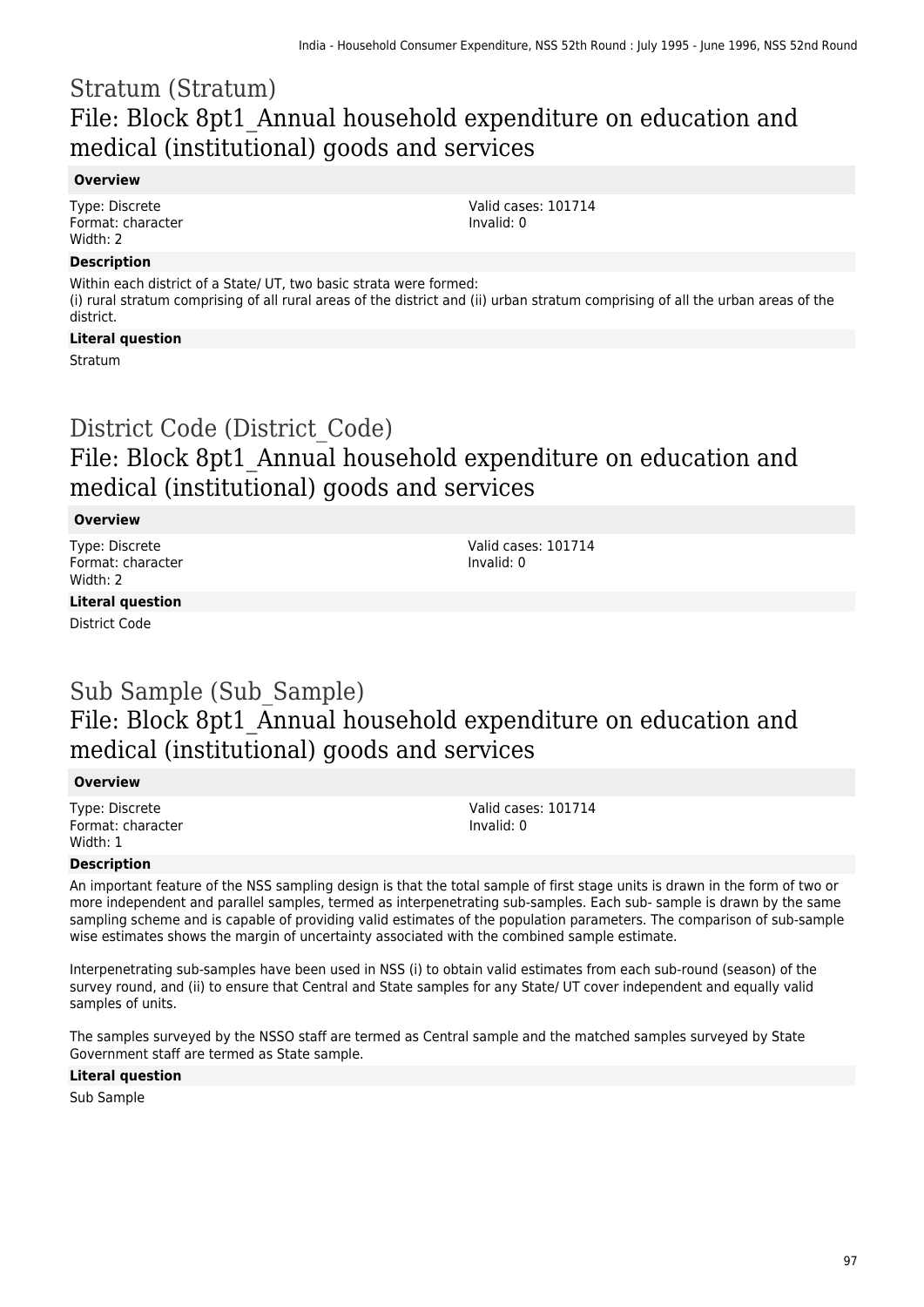# Village/Bl. Srl. No. (Vill\_Blk\_Slno) File: Block 8pt1 Annual household expenditure on education and medical (institutional) goods and services

#### **Overview**

Type: Discrete Format: character Width: 5

**Literal question** Village/Bl. Srl. No. Valid cases: 101714 Invalid: 0

# Sample vill / Block No. (Sample\_Vill\_Blk\_No) File: Block 8pt1 Annual household expenditure on education and medical (institutional) goods and services

#### **Overview**

Type: Discrete Format: character Width: 3

Valid cases: 101714 Invalid: 0

#### **Literal question**

Sample vill / Block No.

# 2nd stg strm / schedule type (Second Stratum) File: Block 8pt1 Annual household expenditure on education and medical (institutional) goods and services

#### **Overview**

Type: Discrete Format: character Width: 1 **Literal question**

2nd stg strm / Sch. Type

Valid cases: 101714 Invalid: 0

# Sample Household No. (Hhold\_no) File: Block 8pt1 Annual household expenditure on education and medical (institutional) goods and services

#### **Overview**

Type: Discrete Format: character Width: 2

Valid cases: 101714 Invalid: 0

#### **Literal question**

Sample Household No.

# Level (Level) File: Block 8pt1\_Annual household expenditure on education and medical (institutional) goods and services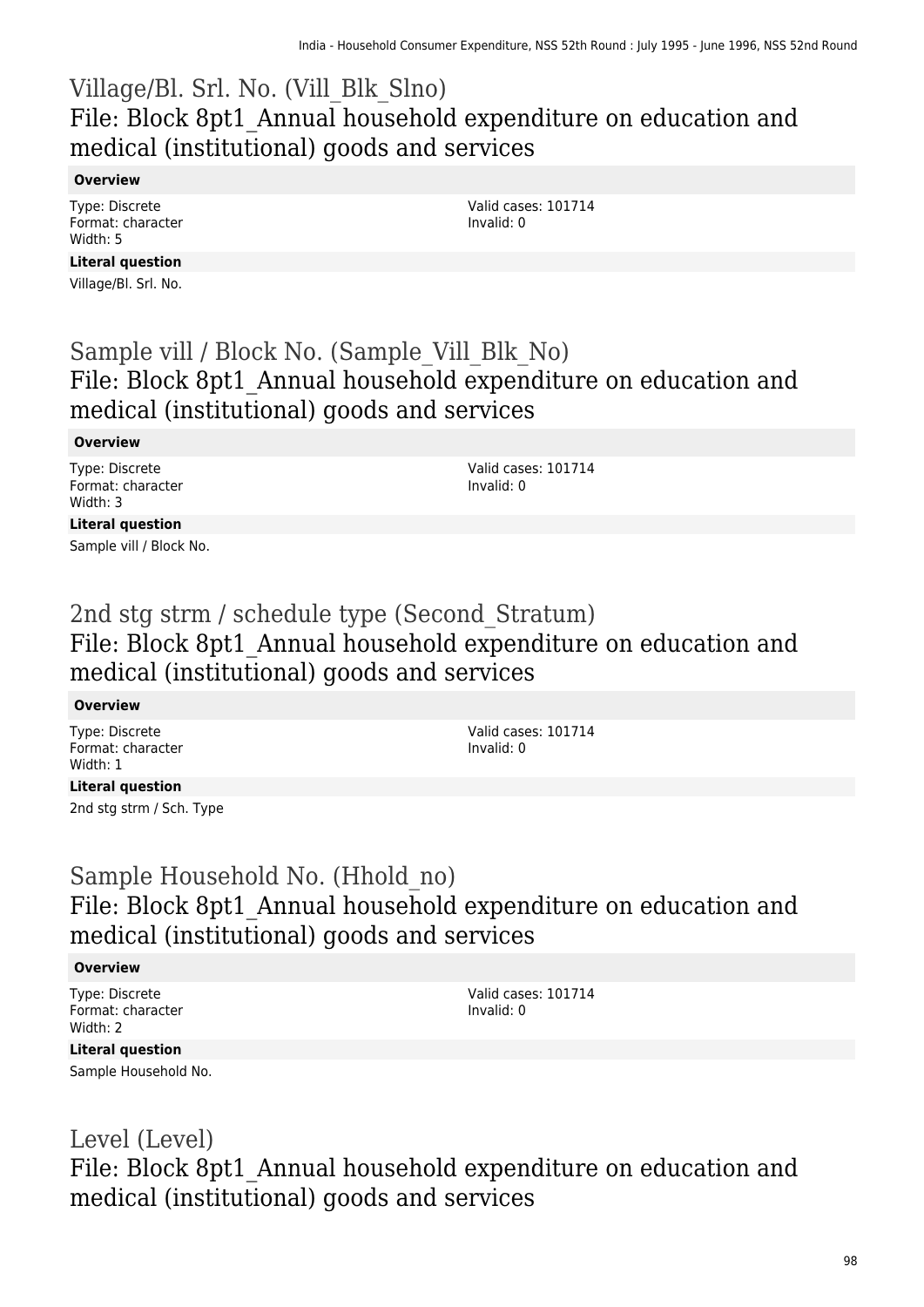# Level (Level) File: Block 8pt1\_Annual household expenditure on education and medical (institutional) goods and services

#### **Overview**

Type: Discrete Format: character Width: 2

**Literal question**

Level

Block 8.1 Item Code (B8\_1\_q1) File: Block 8pt1 Annual household expenditure on education and medical (institutional) goods and services

#### **Overview**

Type: Discrete Format: character Width: 3

Valid cases: 101714 Invalid: 0

Valid cases: 101714

Invalid: 0

#### **Literal question**

Block 8.1 Item Code

# Value in cash (B8\_1\_q3) File: Block 8pt1\_Annual household expenditure on education and medical (institutional) goods and services

#### **Overview**

Type: Continuous Format: numeric Width: 9 Decimals: 2 Range: 0-143000

Valid cases: 101650 Invalid: 64 Minimum: 0 Maximum: 143000 Mean: 545.5 Standard deviation: 1640.6

#### **Literal question**

How much money was spent by the household on the purchase of the item in the last 365 days?

# Value in cash and kind (B8\_1\_q4) File: Block 8pt1\_Annual household expenditure on education and medical (institutional) goods and services

#### **Overview**

Type: Continuous Format: numeric Width: 9 Decimals: 2 Range: 0.04-143000 Valid cases: 101714 Invalid: 0 Minimum: 0 Maximum: 143000 Mean: 546.4 Standard deviation: 1641.5

#### **Literal question**

How much was spent by the household in cash & kind on the purchase of the item in the last 365 days?

99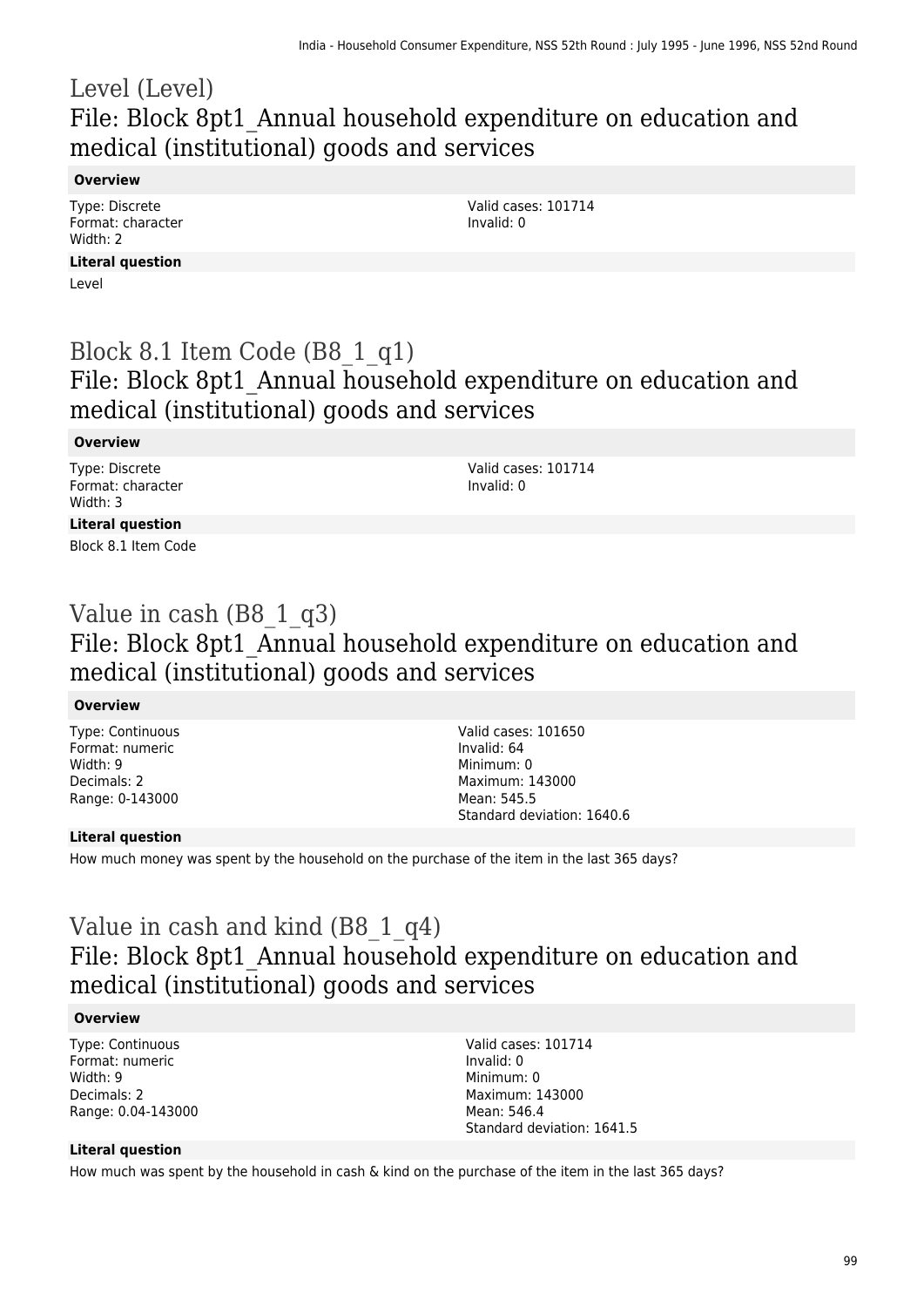# Update code (Update\_Code) File: Block 8pt1\_Annual household expenditure on education and medical (institutional) goods and services

#### **Overview**

Type: Discrete Format: character Width: 1

#### **Literal question**

Update code

Multiplier (subsample 1 or 2) (Wqt\_SubSample) File: Block 8pt1\_Annual household expenditure on education and medical (institutional) goods and services

#### **Overview**

Type: Continuous Format: numeric Width: 9 Decimals: 2 Range: 10.25-190897.03

#### **Description**

Sub sample multiplier generated by NSSO

Valid cases: 8399 Invalid: 0

> Valid cases: 101714 Invalid: 0 Minimum: 10.3 Maximum: 190897 Mean: 6413.4 Standard deviation: 8237.1

# Multiplier (combined) (Wgt\_Combined) File: Block 8pt1\_Annual household expenditure on education and medical (institutional) goods and services

#### **Overview**

Type: Continuous Format: numeric Width: 8 Decimals: 2 Range: 5.13-95448.52

#### **Description**

Combined multiplier generated by NSSO

Valid cases: 101714 Invalid: 0 Minimum: 5.1 Maximum: 95448.5 Mean: 3206.7 Standard deviation: 4118.6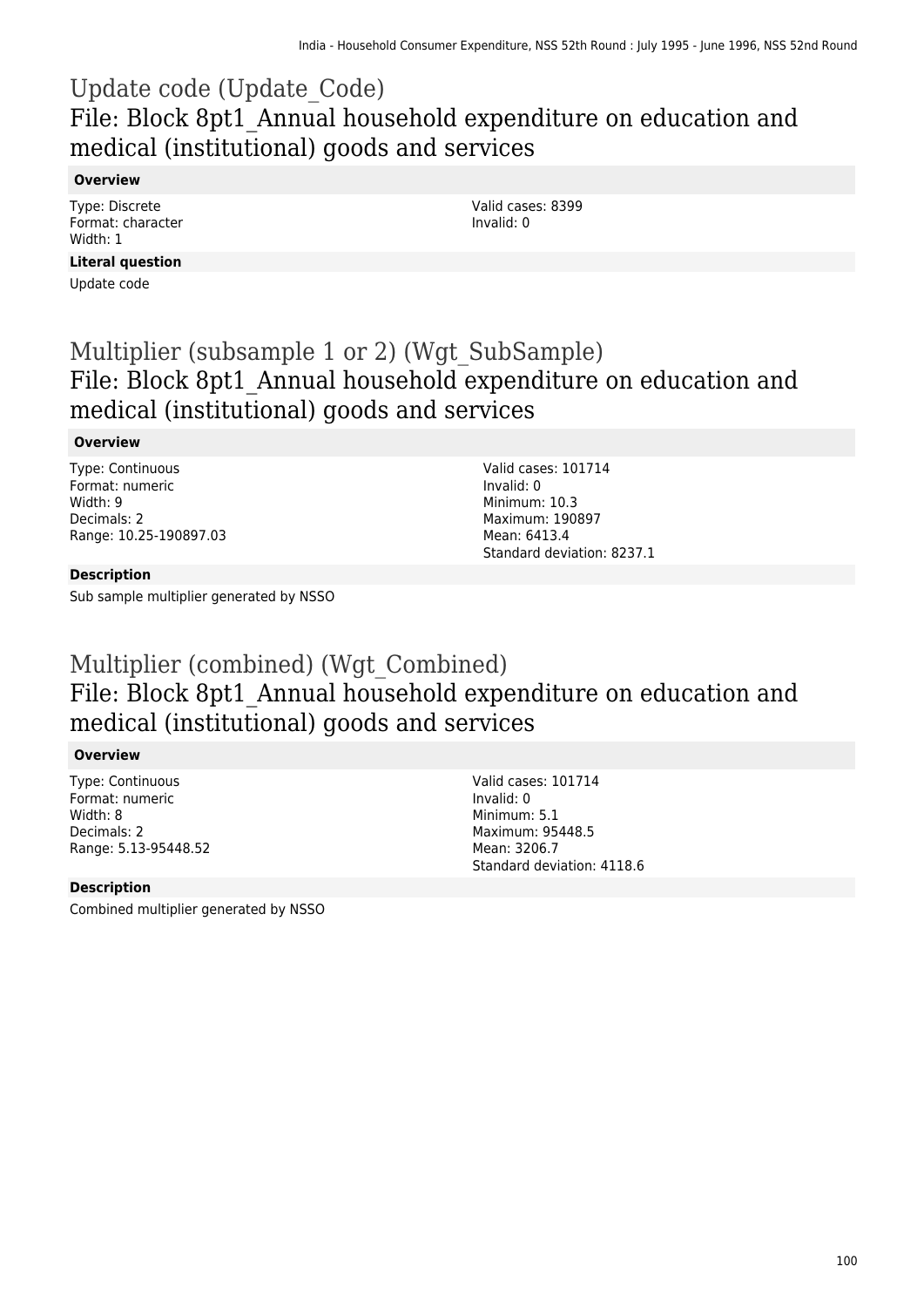# Key to identify a household (HHID) File: Block 8pt2\_Monthly household expenditure on medical (non-institutional) goods and services

#### **Overview**

Type: Discrete Format: character Width: 8

Valid cases: 52721 Invalid: 0

# Round Schedule (RoundSchedule) File: Block 8pt2\_Monthly household expenditure on medical (non-institutional) goods and services

#### **Overview**

Type: Discrete Format: character Width: 3

Valid cases: 52721 Invalid: 0

### **Literal question**

Round Schedule

# State Region (State\_Region) File: Block 8pt2\_Monthly household expenditure on medical (non-institutional) goods and services

#### **Overview**

Type: Discrete Format: character Width: 3

Valid cases: 52721 Invalid: 0

#### **Description**

Regions are hierarchical domains of study below the level of State/ Union Territory in the NSS.

#### **Literal question**

State Region

# State (State) File: Block 8pt2 Monthly household expenditure on medical (non-institutional) goods and services

#### **Overview**

Type: Discrete Format: character Width: 2

Valid cases: 52721 Invalid: 0

**Literal question State** 

# Sub Round (SubRound) File: Block 8pt2 Monthly household expenditure on medical (non-institutional) goods and services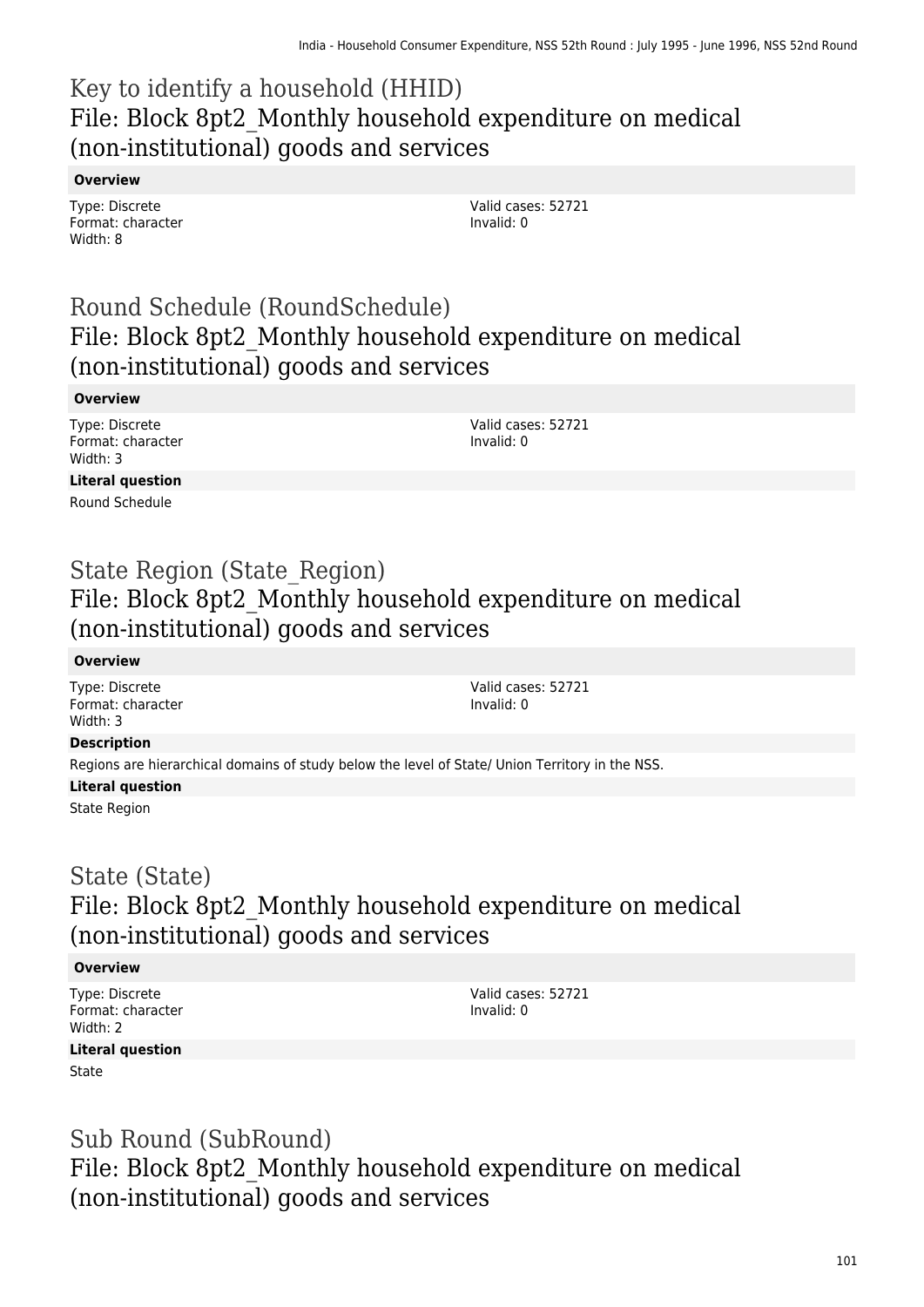# Sub Round (SubRound) File: Block 8pt2\_Monthly household expenditure on medical (non-institutional) goods and services

#### **Overview**

Type: Discrete Format: character Width: 1

Valid cases: 52721 Invalid: 0

#### **Description**

The survey period of one year of this round was divided into four sub-rounds of three months duration. Equal number of sample villages and blocks were allotted for survey in each of these four sub-rounds.

#### **Literal question**

Sub Round

# Flot No. (FlotNo) File: Block 8pt2\_Monthly household expenditure on medical (non-institutional) goods and services

#### **Overview**

Type: Discrete Format: character Width: 5

Valid cases: 52721 Invalid: 0

# **Literal question**

Flot No.

# Sample (Sample) File: Block 8pt2\_Monthly household expenditure on medical (non-institutional) goods and services

#### **Overview**

Type: Discrete Format: character Width: 1

#### **Literal question**

Sample

Valid cases: 52721 Invalid: 0

# Sector (Sector) File: Block 8pt2\_Monthly household expenditure on medical (non-institutional) goods and services

#### **Overview**

Type: Discrete Format: character Width: 1

#### **Description**

Sector : A word used for the rural-urban demarcation.

#### **Literal question**

Sector

Valid cases: 52721 Invalid: 0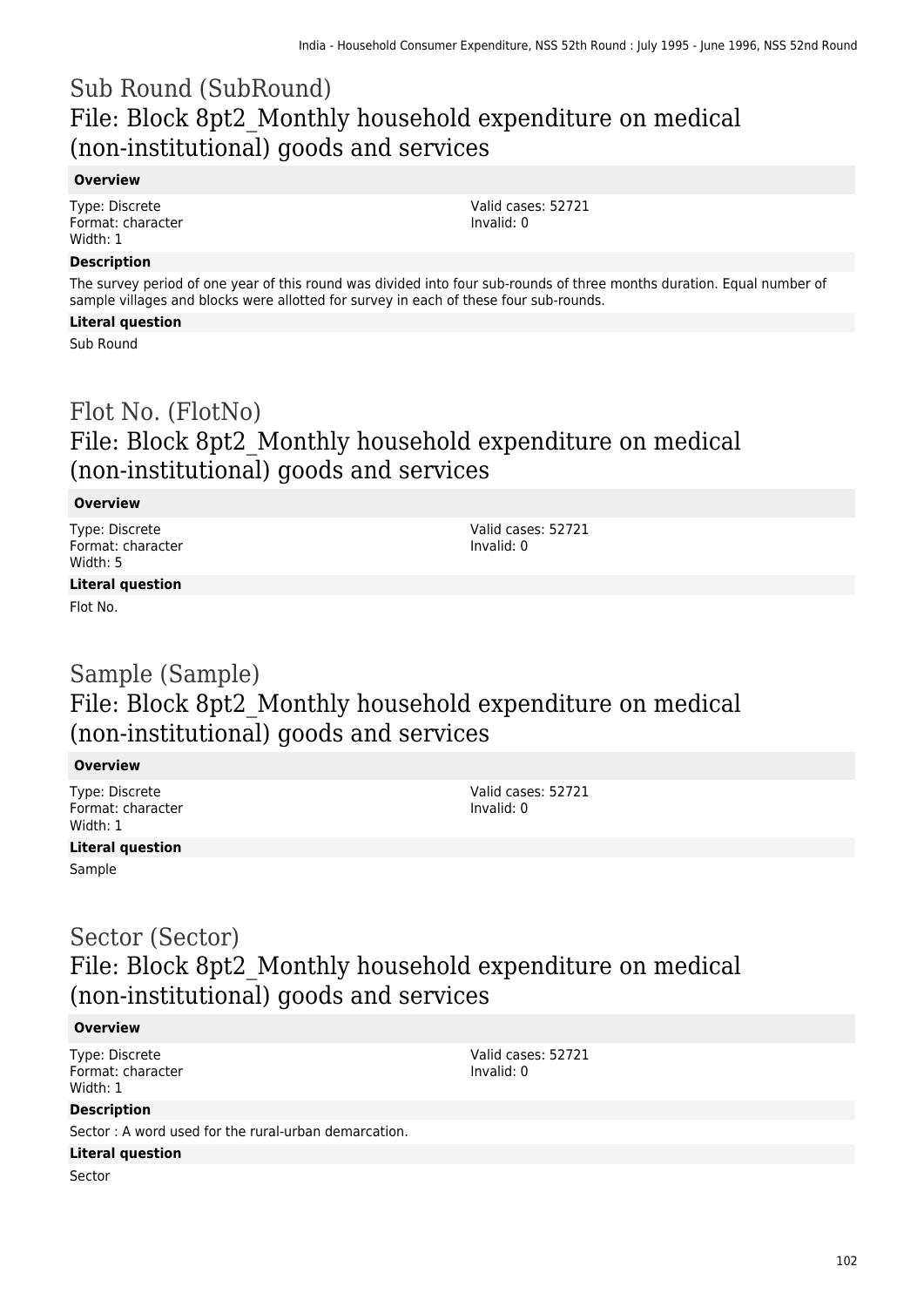# Stratum (Stratum) File: Block 8pt2 Monthly household expenditure on medical (non-institutional) goods and services

#### **Overview**

Type: Discrete Format: character Width: 2

Valid cases: 52721 Invalid: 0

#### **Description**

Within each district of a State/ UT, two basic strata were formed: (i) rural stratum comprising of all rural areas of the district and (ii) urban stratum comprising of all the urban areas of the district.

#### **Literal question**

Stratum

# District Code (District\_Code) File: Block 8pt2\_Monthly household expenditure on medical (non-institutional) goods and services

#### **Overview**

Type: Discrete Format: character Width: 2

**Literal question** District Code

Sub Sample (Sub\_Sample) File: Block 8pt2\_Monthly household expenditure on medical

# (non-institutional) goods and services

#### **Overview**

Type: Discrete Format: character Width: 1

Valid cases: 52721 Invalid: 0

Valid cases: 52721

Invalid: 0

#### **Description**

An important feature of the NSS sampling design is that the total sample of first stage units is drawn in the form of two or more independent and parallel samples, termed as interpenetrating sub-samples. Each sub- sample is drawn by the same sampling scheme and is capable of providing valid estimates of the population parameters. The comparison of sub-sample wise estimates shows the margin of uncertainty associated with the combined sample estimate.

Interpenetrating sub-samples have been used in NSS (i) to obtain valid estimates from each sub-round (season) of the survey round, and (ii) to ensure that Central and State samples for any State/ UT cover independent and equally valid samples of units.

The samples surveyed by the NSSO staff are termed as Central sample and the matched samples surveyed by State Government staff are termed as State sample.

**Literal question**

Sub Sample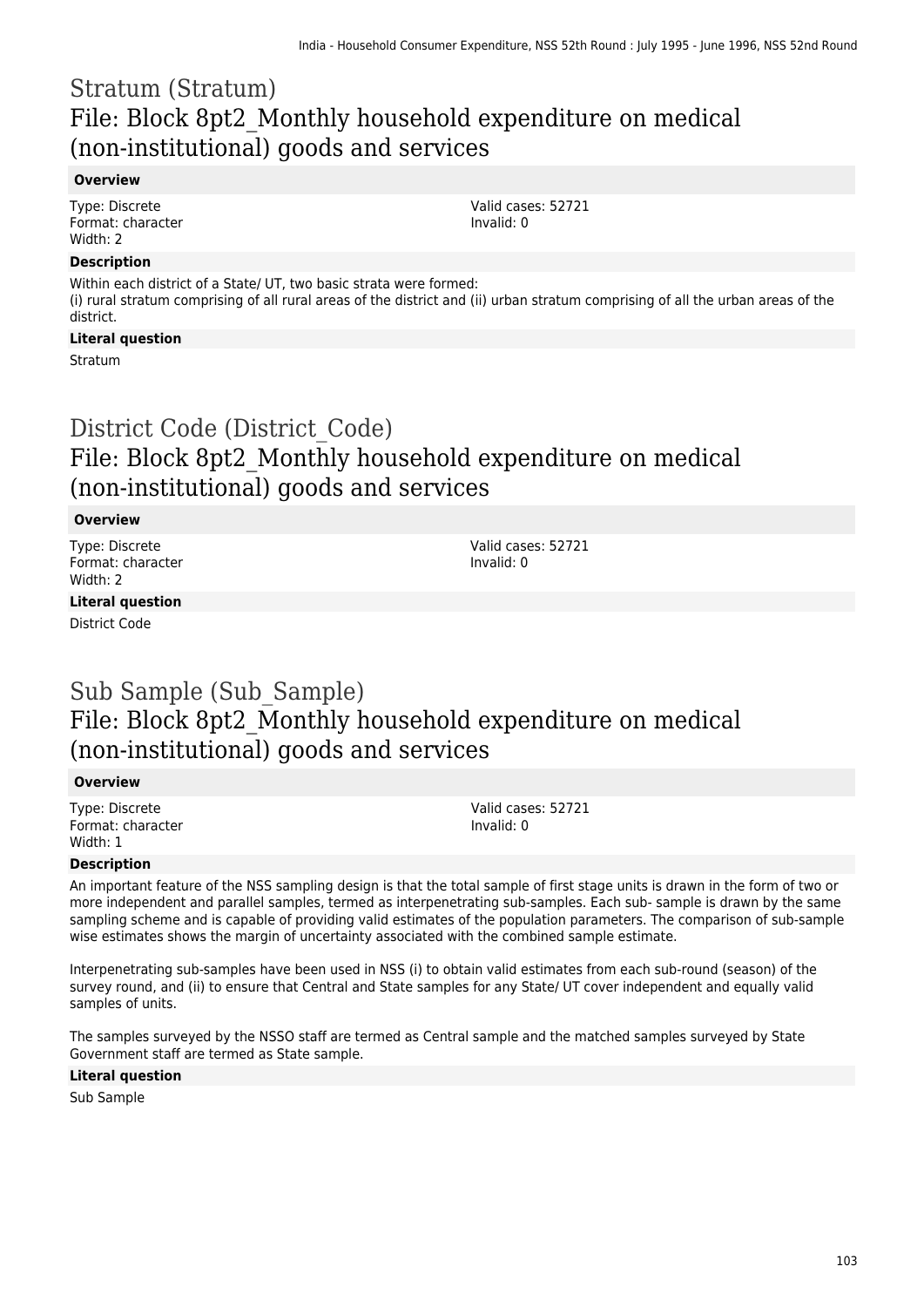# Village/Bl. Srl. No. (Vill\_Blk\_Slno) File: Block 8pt2 Monthly household expenditure on medical (non-institutional) goods and services

#### **Overview**

Type: Discrete Format: character Width: 5

**Literal question** Village/Bl. Srl. No.

Sample vill / Block No. (Sample\_Vill\_Blk\_No) File: Block 8pt2\_Monthly household expenditure on medical (non-institutional) goods and services

#### **Overview**

Type: Discrete Format: character Width: 3

Valid cases: 52721 Invalid: 0

Valid cases: 52721

Invalid: 0

#### **Literal question**

Sample vill / Block No.

# 2nd stg strm / schedule type (Second Stratum) File: Block 8pt2 Monthly household expenditure on medical (non-institutional) goods and services

#### **Overview**

Type: Discrete Format: character Width: 1 **Literal question**

2nd stg strm / Sch. Type

Valid cases: 52721 Invalid: 0

Sample Household No. (Hhold\_no) File: Block 8pt2 Monthly household expenditure on medical (non-institutional) goods and services

#### **Overview**

Type: Discrete Format: character Width: 2

Valid cases: 52721 Invalid: 0

#### **Literal question**

Sample Household No.

# Level (Level) File: Block 8pt2 Monthly household expenditure on medical (non-institutional) goods and services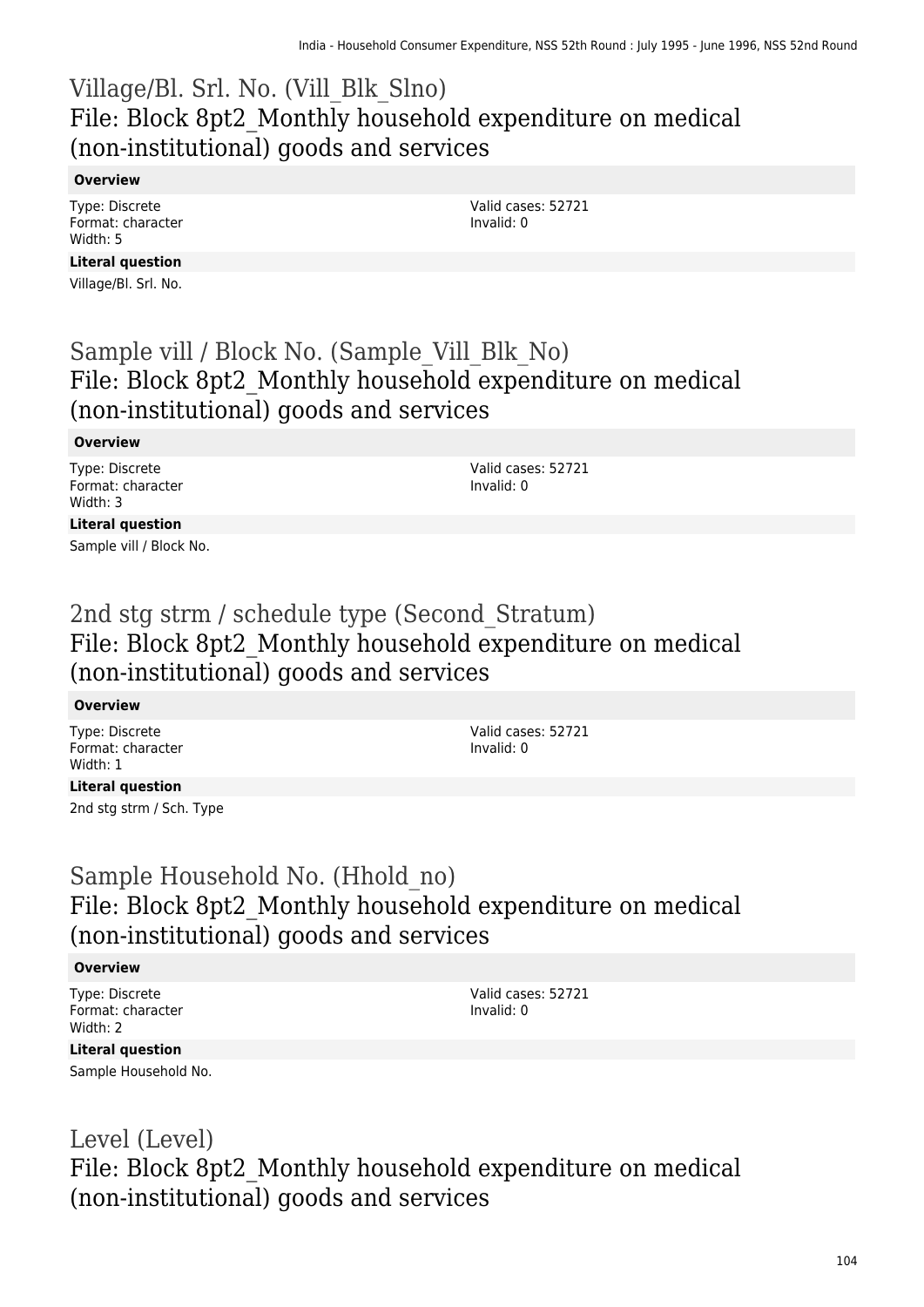# Level (Level) File: Block 8pt2\_Monthly household expenditure on medical (non-institutional) goods and services

#### **Overview**

Type: Discrete Format: character Width: 2

**Literal question**

Level

# Block 8.2 Item Code (B8\_2\_q1) File: Block 8pt2\_Monthly household expenditure on medical (non-institutional) goods and services

#### **Overview**

Type: Discrete Format: character Width: 3

Valid cases: 52721 Invalid: 0

Valid cases: 52721

Invalid: 0

#### **Literal question**

Block 8.2 Item Code

# Value in cash (B8\_2\_q3) File: Block 8pt2 Monthly household expenditure on medical (non-institutional) goods and services

#### **Overview**

Type: Continuous Format: numeric Width: 8 Decimals: 2 Range: 0-26000

Valid cases: 52693 Invalid: 28 Minimum: 0 Maximum: 26000 Mean: 122.2 Standard deviation: 323.5

#### **Literal question**

How much money was spent by the household on the purchase of the item in the last 30 days?

# Value in cash and kind (B8\_2\_q4) File: Block 8pt2 Monthly household expenditure on medical (non-institutional) goods and services

#### **Overview**

Type: Continuous Format: numeric Width: 8 Decimals: 2 Range: 0.05-26000

Valid cases: 52721 Invalid: 0 Minimum: 0.1 Maximum: 26000 Mean: 122.3 Standard deviation: 323.5

#### **Literal question**

How much was spent by the household in cash & kind on the purchase of the item in the last 30 days?

105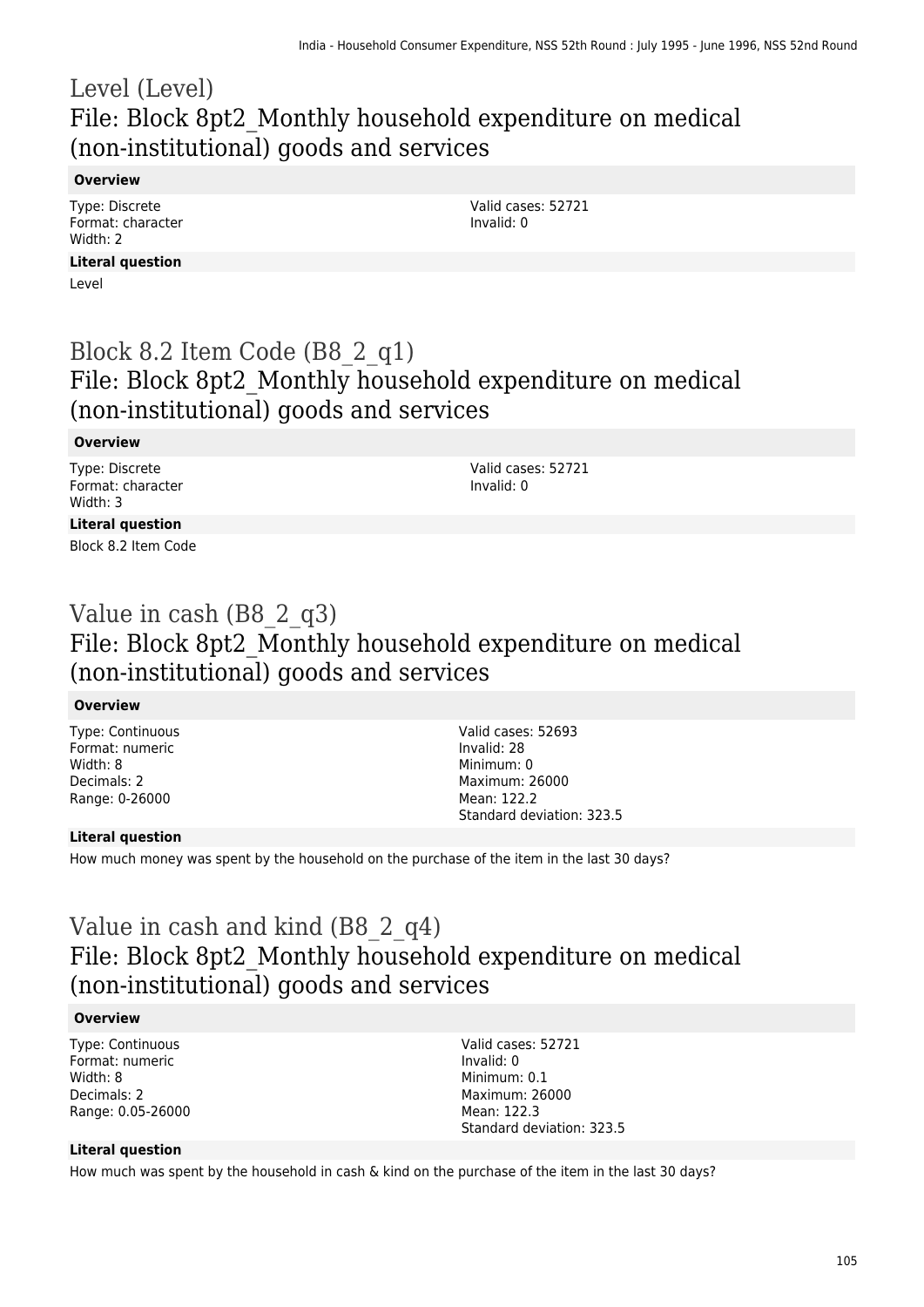# Update code (Update\_Code) File: Block 8pt2\_Monthly household expenditure on medical (non-institutional) goods and services

#### **Overview**

Type: Discrete Format: character Width: 1

**Literal question**

Update code

# Multiplier (subsample 1 or 2) (Wqt\_SubSample) File: Block 8pt2\_Monthly household expenditure on medical (non-institutional) goods and services

#### **Overview**

Type: Continuous Format: numeric Width: 9 Decimals: 2 Range: 5.58-190897.03

#### **Description**

Sub sample multiplier generated by NSSO

Valid cases: 4221 Invalid: 0

Valid cases: 52721 Invalid: 0 Minimum: 5.6 Maximum: 190897 Mean: 7472.3 Standard deviation: 9141.2

# Multiplier (combined) (Wgt\_Combined) File: Block 8pt2\_Monthly household expenditure on medical (non-institutional) goods and services

#### **Overview**

Type: Continuous Format: numeric Width: 8 Decimals: 2 Range: 2.79-95448.52

#### **Description**

Combined multiplier generated by NSSO

Valid cases: 52721 Invalid: 0 Minimum: 2.8 Maximum: 95448.5 Mean: 3736.5 Standard deviation: 4571.2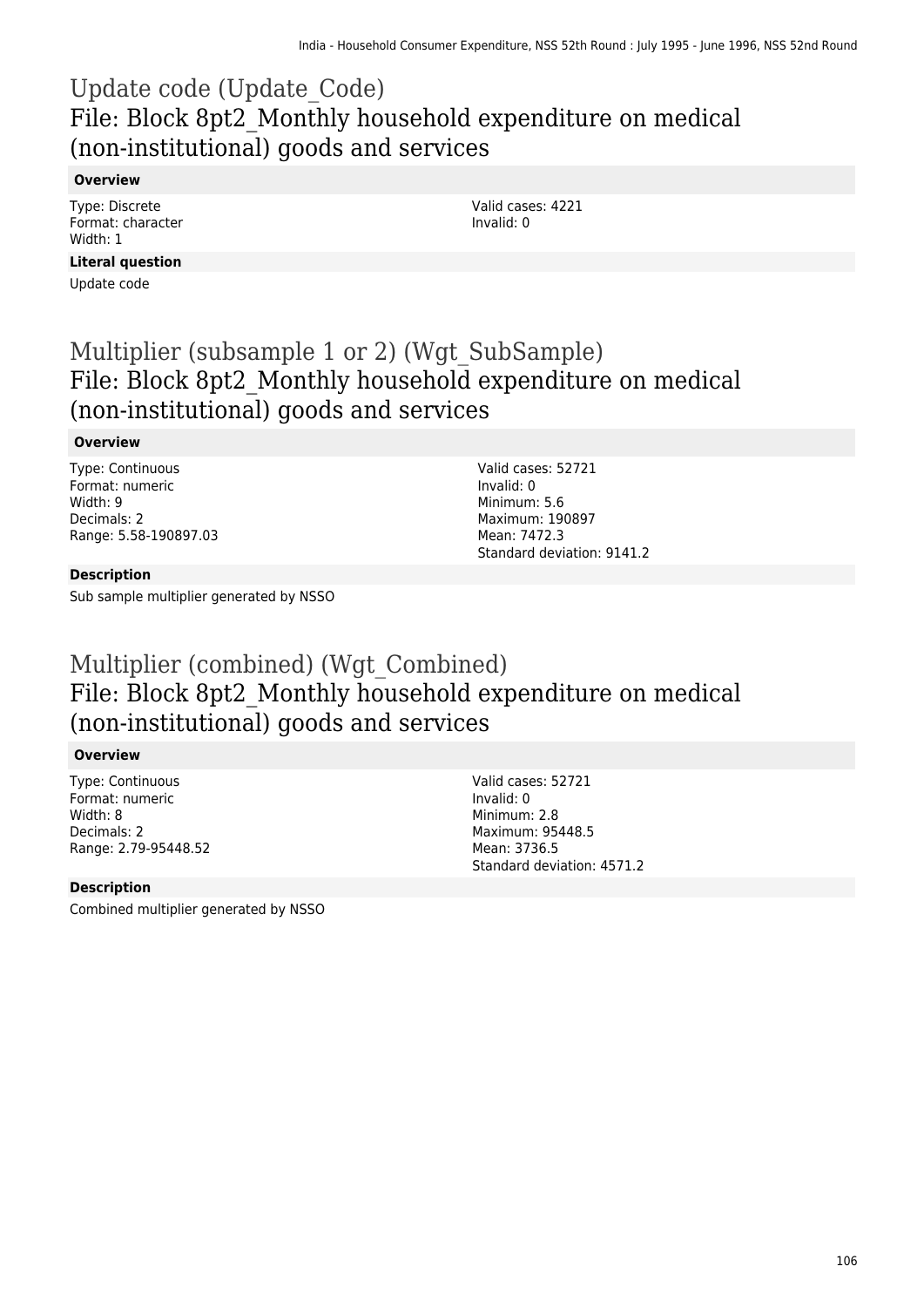# Key to identify a household (HHID) File: Block 9\_Annual household expenditure on durables

**Overview**

Type: Discrete Format: character Width: 8

Valid cases: 94931 Invalid: 0

# Round Schedule (RoundSchedule) File: Block 9\_Annual household expenditure on durables

**Overview**

Type: Discrete Format: character Width: 3

Valid cases: 94931 Invalid: 0

#### **Literal question**

Round Schedule

# State Region (State\_Region) File: Block 9\_Annual household expenditure on durables

#### **Overview**

Type: Discrete Format: character Width: 3

Valid cases: 94931 Invalid: 0

#### **Description**

Regions are hierarchical domains of study below the level of State/ Union Territory in the NSS.

#### **Literal question**

State Region

# State (State) File: Block 9\_Annual household expenditure on durables

#### **Overview**

Type: Discrete Format: character Width: 2

Valid cases: 94931 Invalid: 0

#### **Literal question**

**State** 

# Sub Round (SubRound) File: Block 9\_Annual household expenditure on durables

#### **Overview**

Type: Discrete Format: character Width: 1

Valid cases: 94931 Invalid: 0

#### **Description**

The survey period of one year of this round was divided into four sub-rounds of three months duration. Equal number of sample villages and blocks were allotted for survey in each of these four sub-rounds.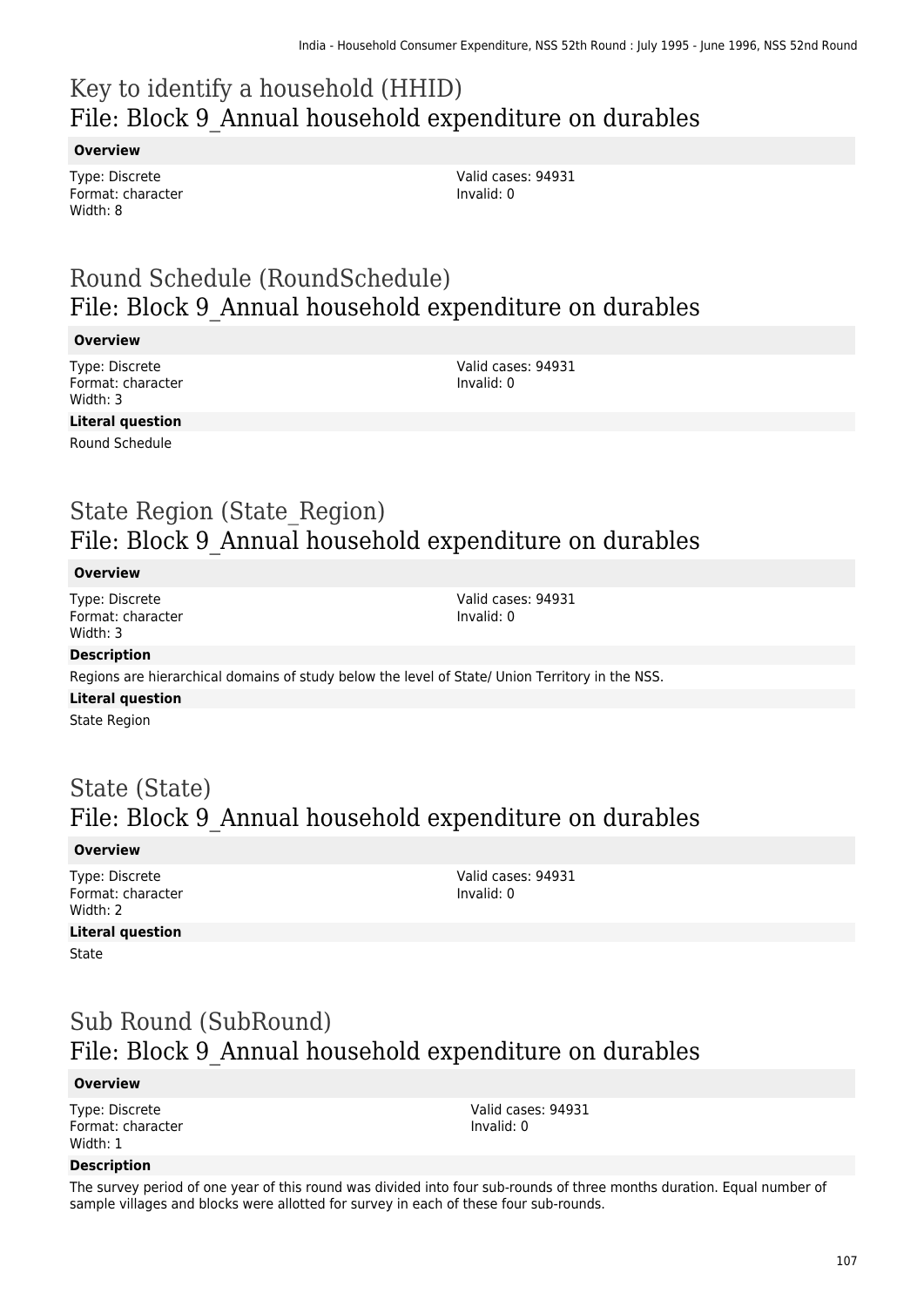# Sub Round (SubRound) File: Block 9\_Annual household expenditure on durables **Literal question**

Sub Round

# Flot No. (FlotNo) File: Block 9\_Annual household expenditure on durables

#### **Overview**

Type: Discrete Format: character Width: 5

**Literal question** Flot No.

Valid cases: 94931 Invalid: 0

# Village/Bl. Srl. No. (Vill\_Blk\_Slno) File: Block 9\_Annual household expenditure on durables

#### **Overview**

Type: Discrete Format: character Width: 5

Valid cases: 94931 Invalid: 0

#### **Literal question**

Village/Bl. Srl. No.

# Sample (Sample) File: Block 9\_Annual household expenditure on durables

#### **Overview**

Type: Discrete Format: character Width: 1

Valid cases: 94931 Invalid: 0

#### **Literal question**

Sample

# Sector (Sector) File: Block 9\_Annual household expenditure on durables

#### **Overview**

Type: Discrete Format: character Width: 1

Valid cases: 94931 Invalid: 0

#### **Description**

Sector : A word used for the rural-urban demarcation.

#### **Literal question**

Sector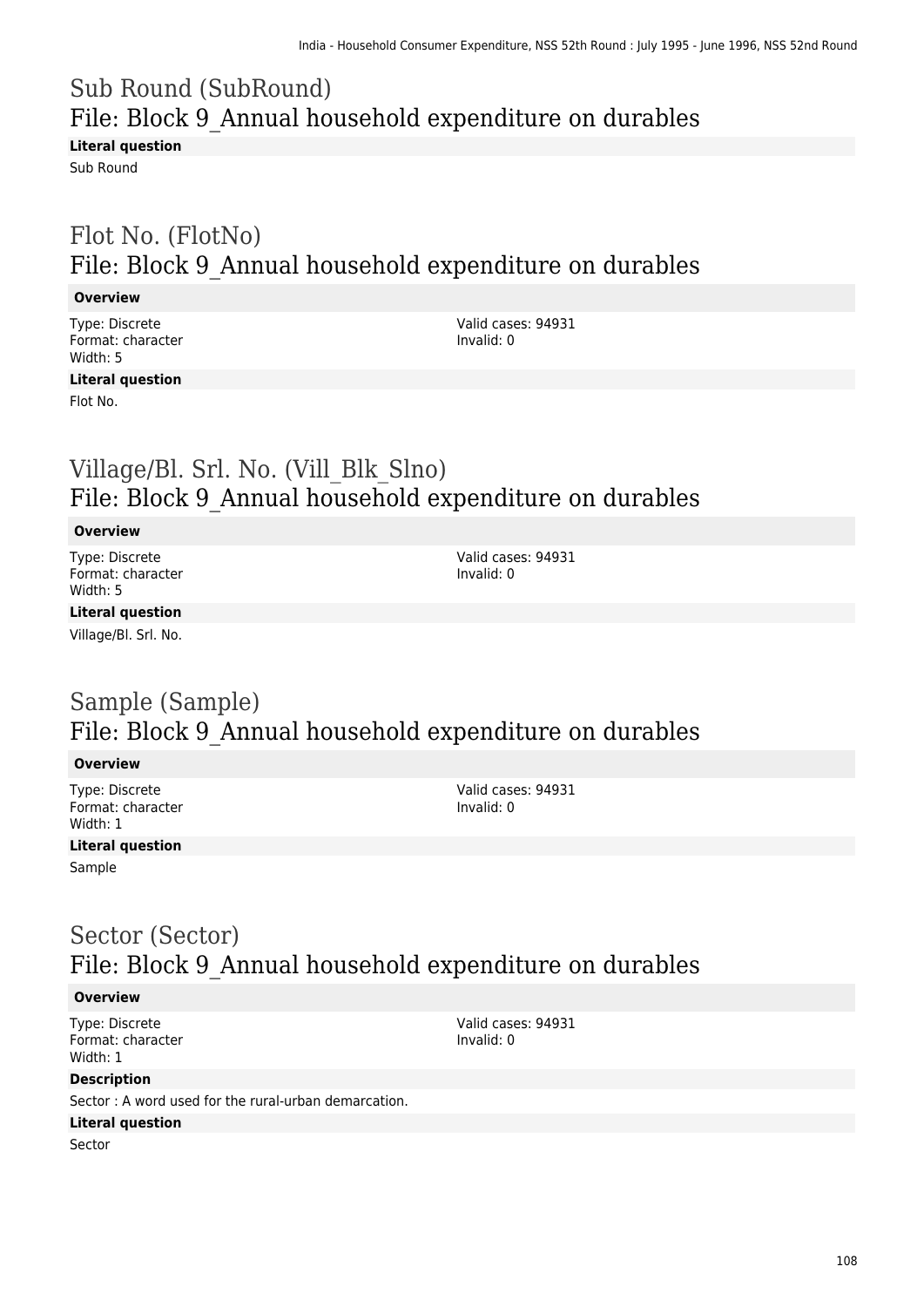### Stratum (Stratum) File: Block 9\_Annual household expenditure on durables

#### **Overview**

Type: Discrete Format: character Width: 2

Valid cases: 94931 Invalid: 0

#### **Description**

Within each district of a State/ UT, two basic strata were formed: (i) rural stratum comprising of all rural areas of the district and (ii) urban stratum comprising of all the urban areas of the district.

#### **Literal question**

Stratum

### District Code (District\_Code) File: Block 9\_Annual household expenditure on durables

#### **Overview**

Type: Discrete Format: character Width: 2

#### **Literal question**

District Code

Valid cases: 94931 Invalid: 0

# Sub Sample (Sub\_Sample) File: Block 9\_Annual household expenditure on durables

#### **Overview**

Type: Discrete Format: character Width: 1

Valid cases: 94931 Invalid: 0

#### **Description**

An important feature of the NSS sampling design is that the total sample of first stage units is drawn in the form of two or more independent and parallel samples, termed as interpenetrating sub-samples. Each sub- sample is drawn by the same sampling scheme and is capable of providing valid estimates of the population parameters. The comparison of sub-sample wise estimates shows the margin of uncertainty associated with the combined sample estimate.

Interpenetrating sub-samples have been used in NSS (i) to obtain valid estimates from each sub-round (season) of the survey round, and (ii) to ensure that Central and State samples for any State/ UT cover independent and equally valid samples of units.

The samples surveyed by the NSSO staff are termed as Central sample and the matched samples surveyed by State Government staff are termed as State sample.

#### **Literal question**

Sub Sample

### Sample vill / Block No. (Sample\_Vill\_Blk\_No) File: Block 9\_Annual household expenditure on durables

#### **Overview**

Type: Discrete Format: character Width: 3 **Literal question**

Valid cases: 94931 Invalid: 0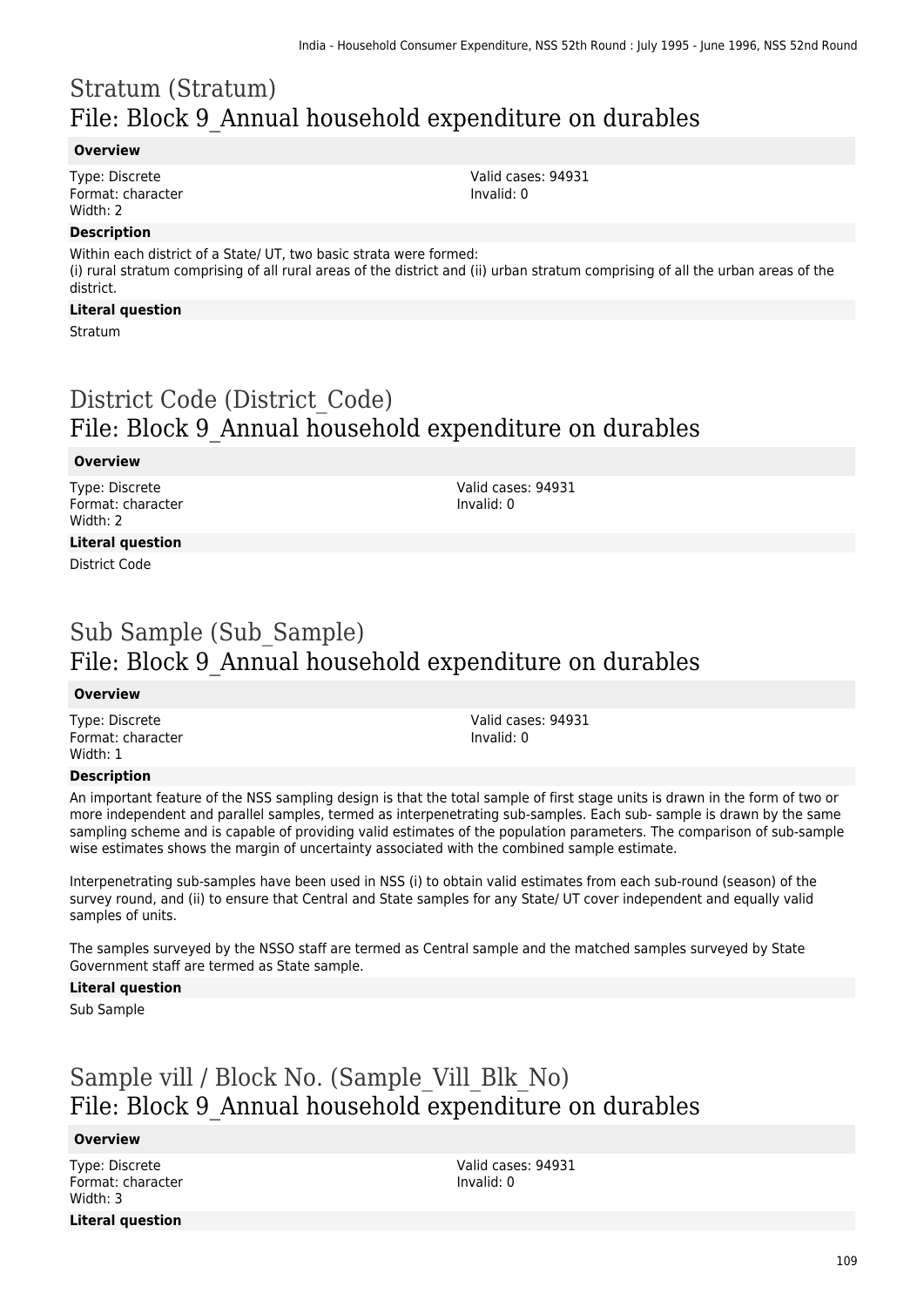# Sample vill / Block No. (Sample\_Vill\_Blk\_No) File: Block 9\_Annual household expenditure on durables

Sample vill / Block No.

### 2nd stg strm / schedule type (Second\_Stratum) File: Block 9\_Annual household expenditure on durables

#### **Overview**

Type: Discrete Format: character Width: 1

Valid cases: 94931 Invalid: 0

#### **Literal question** 2nd stg strm / Sch. Type

### Sample Household No. (Hhold\_no) File: Block 9\_Annual household expenditure on durables

#### **Overview**

Type: Discrete Format: character Width: 2

Valid cases: 94931 Invalid: 0

#### **Literal question**

Sample Household No.

### Level (Level) File: Block 9\_Annual household expenditure on durables

#### **Overview**

Type: Discrete Format: character Width: 2

### **Literal question**

Level

Valid cases: 94931 Invalid: 0

# Block 9 Item Code (B9\_q1) File: Block 9\_Annual household expenditure on durables

#### **Overview**

Type: Discrete Format: character Width: 3

Valid cases: 94931 Invalid: 0

### No. of First-hand purchase (B9\_q3) File: Block 9\_Annual household expenditure on durables

#### **Overview**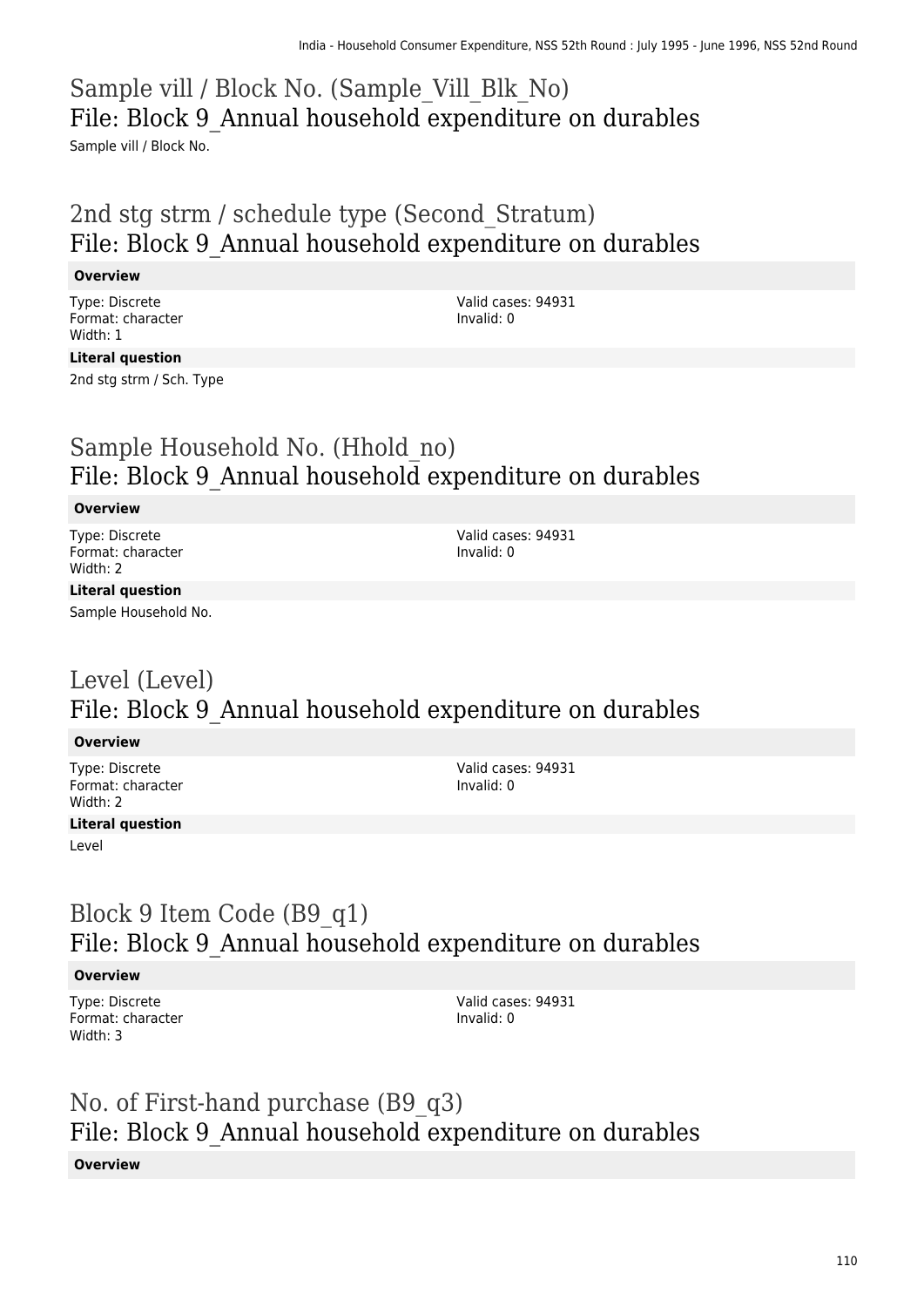### No. of First-hand purchase (B9\_q3) File: Block 9\_Annual household expenditure on durables

Type: Continuous Format: numeric Width: 3 Decimals: 0 Range: 0-819

Valid cases: 6878 Invalid: 88053 Minimum: 0 Maximum: 819 Mean: 2.2 Standard deviation: 19.8

Valid cases: 18175

Invalid: 0

#### **Literal question**

How many items were purchased through first hand purchase in the last 365 days?

#### **Interviewer instructions**

The number of each item of durable goods purchased (first-hand) for which some expenditure has been incurred during the reference period will be recorded in this column.

### Whether Hire-purchase? (B9\_q4) File: Block 9\_Annual household expenditure on durables

#### **Overview**

Type: Discrete Format: character Width: 1

#### **Literal question**

Whether item was hire-purchased?

#### **Interviewer instructions**

If an item of durable goods is purchased on instalment payment and the expenditure made on it during the reference period consists of one or more such instalment payments, code 1 will be recorded in this column. Otherwise i.e., when durable goods are purchased and entire amount is paid during the reference period, code 2 will be recorded in this column.

### Value of First-hand purchase - in cash (B9\_q5) File: Block 9\_Annual household expenditure on durables

#### **Overview**

Type: Continuous Format: numeric Width: 9 Decimals: 2 Range: 0-451700

Valid cases: 50049 Invalid: 44882 Minimum: 0 Maximum: 451700 Mean: 798.5 Standard deviation: 5472.4

#### **Literal question**

How much money was spent by the household on first hand purchase of the item in the last 365 days?

#### **Interviewer instructions**

Value of first-hand purchase during the reference period will be entered in this column. The total amount paid during the reference period will be recorded here.

Value of First-hand purchase - in cash & kind (B9\_q6) File: Block 9\_Annual household expenditure on durables

**Overview**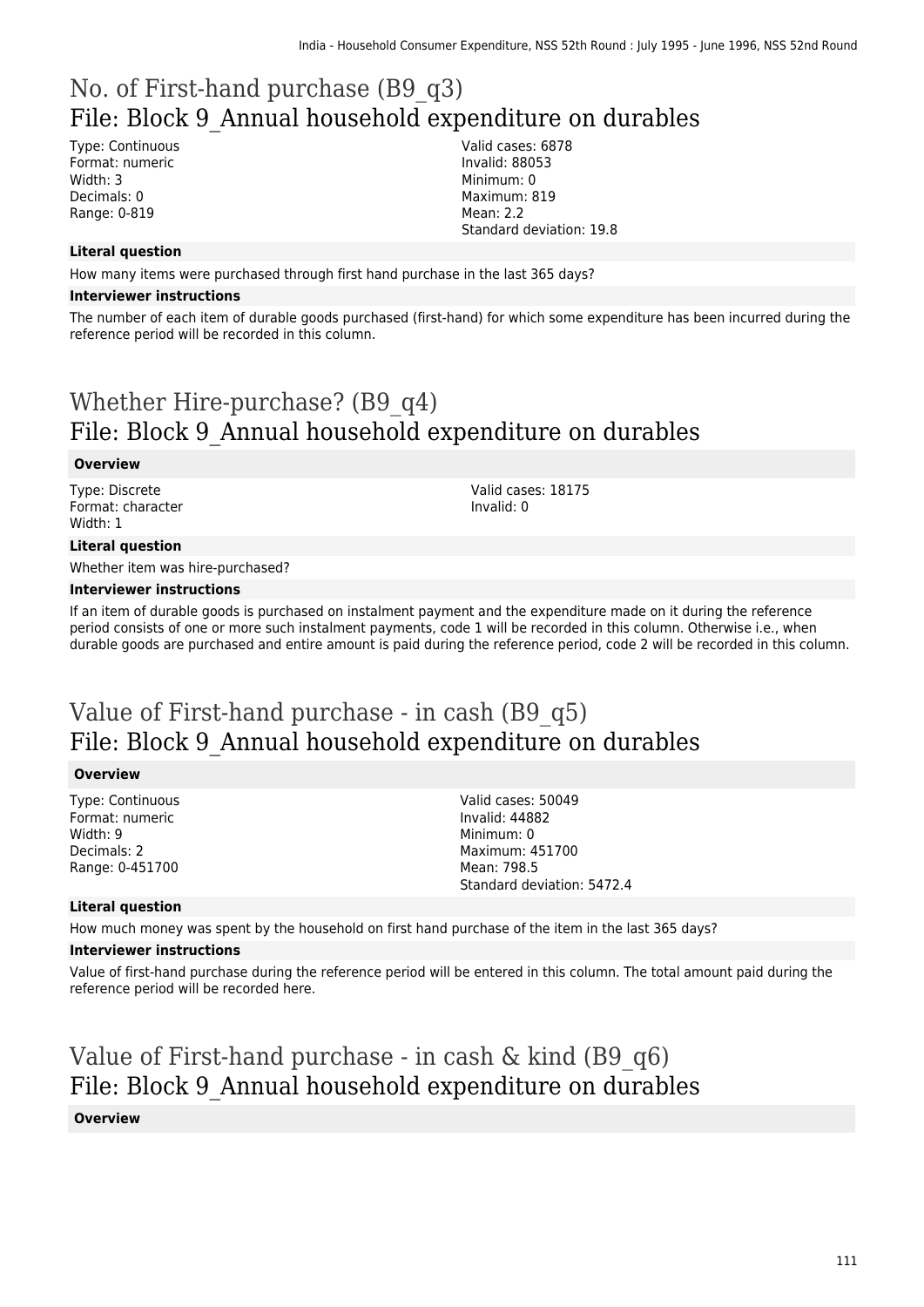### Value of First-hand purchase - in cash & kind (B9\_q6) File: Block 9\_Annual household expenditure on durables

Type: Continuous Format: numeric Width: 9 Decimals: 2 Range: 0-451700

Valid cases: 50140 Invalid: 44791 Minimum: 0 Maximum: 451700 Mean: 801.3 Standard deviation: 5476.5

#### **Literal question**

How much was spent by the household in cash and kind on first hand purchase of the item in the last 365 days?

### Cost of Raw material,service & repair - in cash (B9\_q7) File: Block 9\_Annual household expenditure on durables

#### **Overview**

Type: Continuous Format: numeric Width: 9 Decimals: 2 Range: 0-135000

#### Valid cases: 55771 Invalid: 39160 Minimum: 0 Maximum: 135000 Mean: 343.6 Standard deviation: 1688.9

#### **Literal question**

How much was spent by the household in cash towards the cost of raw material, service & repair in the last 365 days?

#### **Interviewer instructions**

This column is for recording expenditure on materials and services for construction, assemblage, repair and maintenance of all durable goods - first-hand as well as second-hand. Value of durable goods constructed will comprise value of raw materials, services and/or labour charges and any other charges. The total value of raw materials, services and labour charges will be recorded in this block. Here, expenditure incurred towards repair and maintenance of items purchased on second-hand will also be accounted.

### Cost of Raw material,service & repair - in cash & kind (B9\_q8) File: Block 9\_Annual household expenditure on durables

#### **Overview**

Type: Continuous Format: numeric Width: 9 Decimals: 2 Range: 0-135000

Valid cases: 55928 Invalid: 39003 Minimum: 0 Maximum: 135000 Mean: 351.1 Standard deviation: 1737.9

#### **Literal question**

How much was spent by the household in cash & kind towards the cost of raw material, service & repair in the last 365 days?

### Total Expenditure - in cash (B9\_q9) File: Block 9\_Annual household expenditure on durables

#### **Overview**

Type: Continuous Format: numeric Width: 9 Decimals: 2 Range: 0-451900

Valid cases: 94688 Invalid: 243 Minimum: 0 Maximum: 451900 Mean: 625 Standard deviation: 4213.8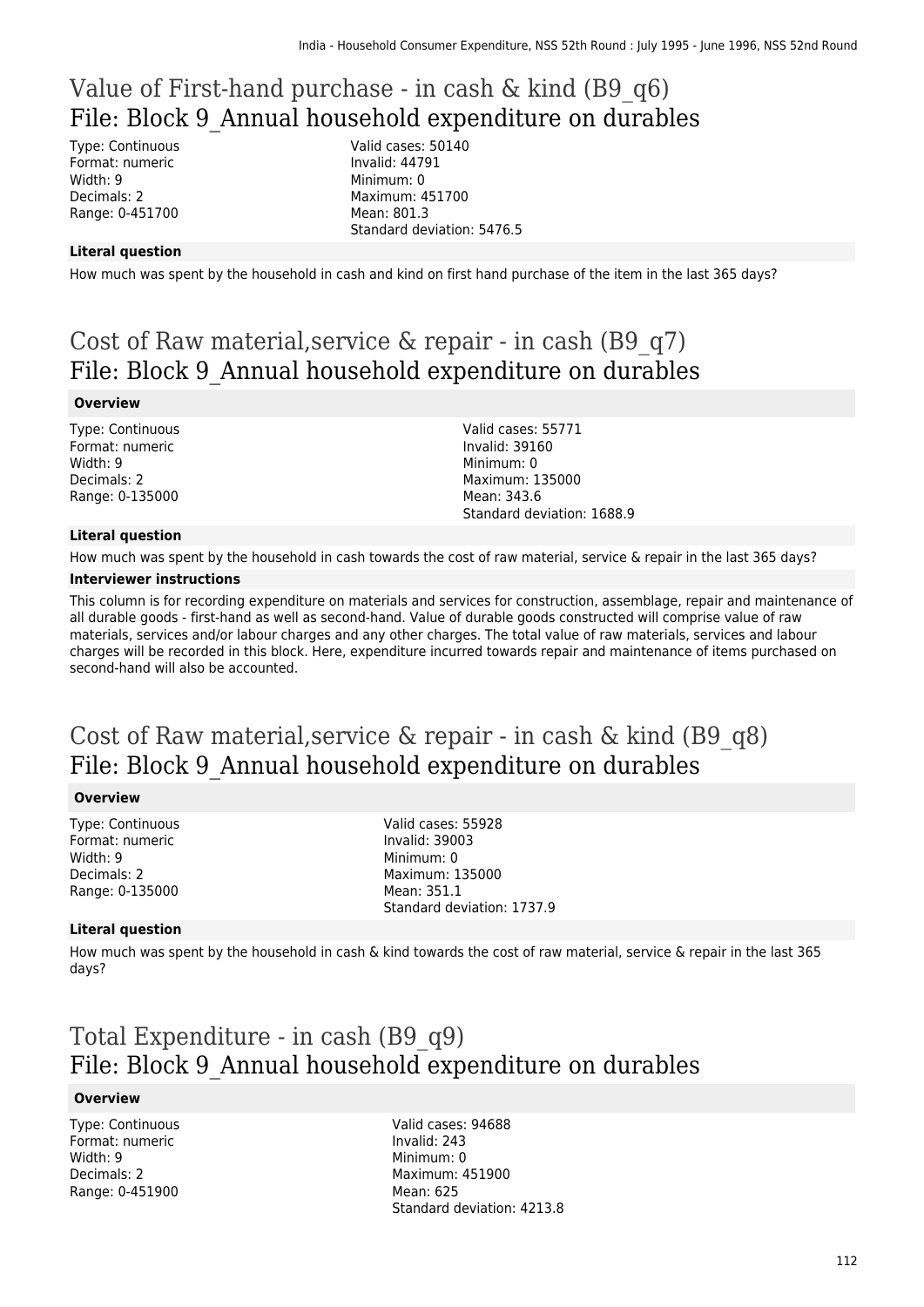# Total Expenditure - in cash & kind (B9\_q10) File: Block 9\_Annual household expenditure on durables

#### **Overview**

| Type: Continuous |
|------------------|
| Format: numeric  |
| Width: 9         |
| Decimals: 2      |
| Range: 0-451900  |

Valid cases: 94755 Invalid: 176 Minimum: 0 Maximum: 451900 Mean: 631.8 Standard deviation: 4234.4

### No. of Second-hand purchase (B9\_q11) File: Block 9\_Annual household expenditure on durables

#### **Overview**

Type: Continuous Format: numeric Width: 3 Decimals: 0 Range: 0-819

Valid cases: 175 Invalid: 94756

#### **Literal question**

How many items were purchased through second hand purchase in the last 365 days?

#### **Interviewer instructions**

The number of each item of second-hand durable goods purchased during the reference period will be recorded in this column

### Value of Second-hand purchase - in cash (B9\_q12) File: Block 9\_Annual household expenditure on durables

#### **Overview**

Type: Continuous Format: numeric Width: 8 Decimals: 2 Range: 0-20500

Valid cases: 2971 Invalid: 91960 Minimum: 0 Maximum: 20500 Mean: 248.9 Standard deviation: 1406.7

#### **Literal question**

How much was spent by the household in cash on second hand purchase of the item in the last 365 days?

#### **Interviewer instructions**

Value of second-hand purchase during the reference period will be entered in this column.

### Value of Second-hand purchase - in cash & kind (B9\_q13) File: Block 9\_Annual household expenditure on durables

#### **Overview**

Type: Continuous Format: numeric Width: 8 Decimals: 2 Range: 0-20500

Valid cases: 2967 Invalid: 91964 Minimum: 0 Maximum: 20500 Mean: 257.4 Standard deviation: 1426.5

#### **Literal question**

How much was spent by the household in cash & kind on second hand purchase of the item in the last 365 days?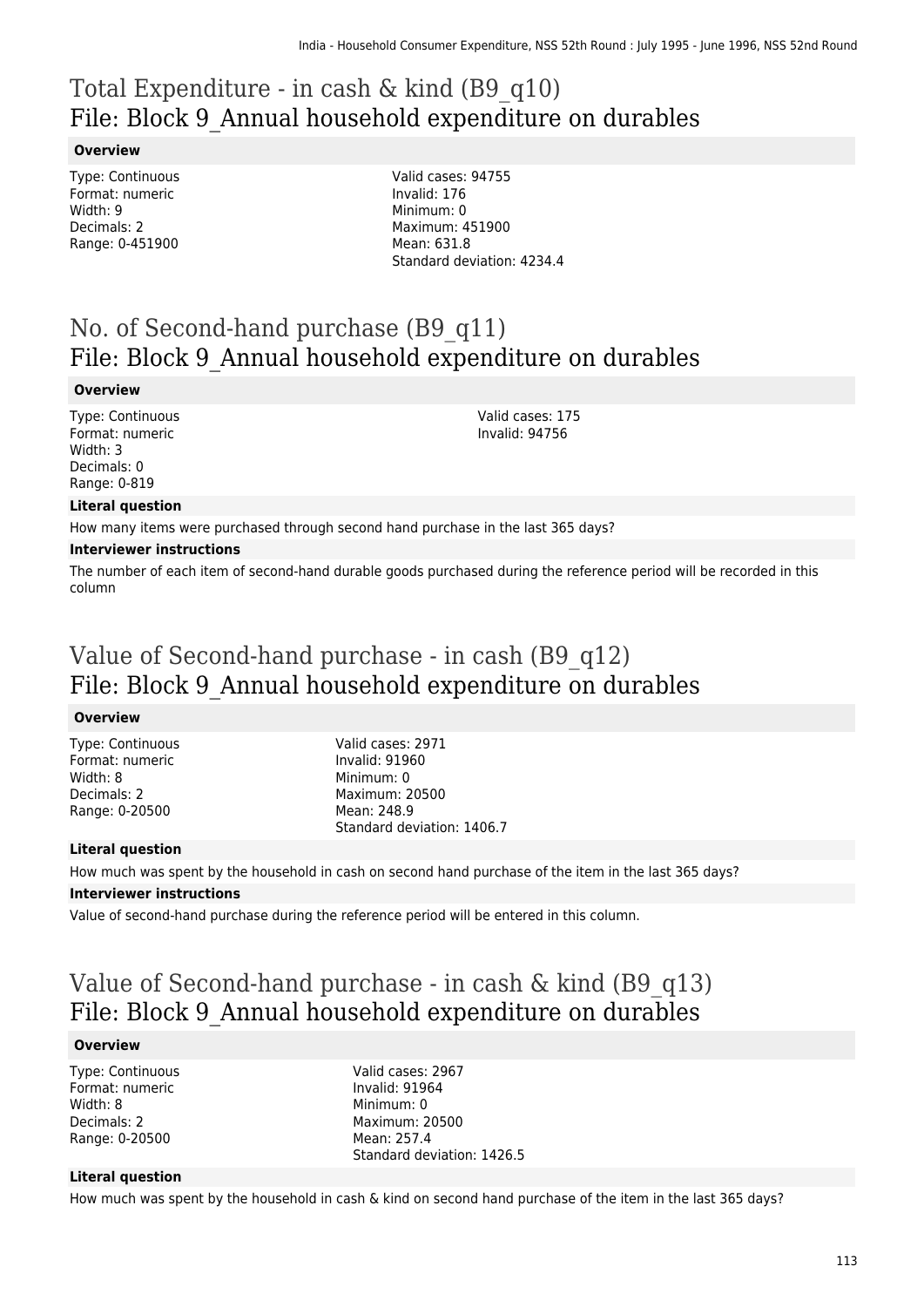# Update code (Update\_Code) File: Block 9\_Annual household expenditure on durables

**Overview**

Type: Discrete Format: character Width: 1

#### **Literal question**

Update code

Valid cases: 9960 Invalid: 0

### Multiplier (subsample 1 or 2) (Wgt\_SubSample) File: Block 9\_Annual household expenditure on durables

#### **Overview**

Type: Continuous Format: numeric Width: 9 Decimals: 2 Range: 5.58-187200 Valid cases: 94931 Invalid: 0 Minimum: 5.6 Maximum: 187200 Mean: 7018.5 Standard deviation: 8675.8

#### **Description**

Sub sample multiplier generated by NSSO

### Multiplier (combined) (Wgt\_Combined) File: Block 9\_Annual household expenditure on durables

#### **Overview**

Type: Continuous Format: numeric Width: 8 Decimals: 2 Range: 2.79-93600 Valid cases: 94931 Invalid: 0 Minimum: 2.8 Maximum: 93600 Mean: 3510.5 Standard deviation: 4340.6

#### **Description**

Combined multiplier generated by NSSO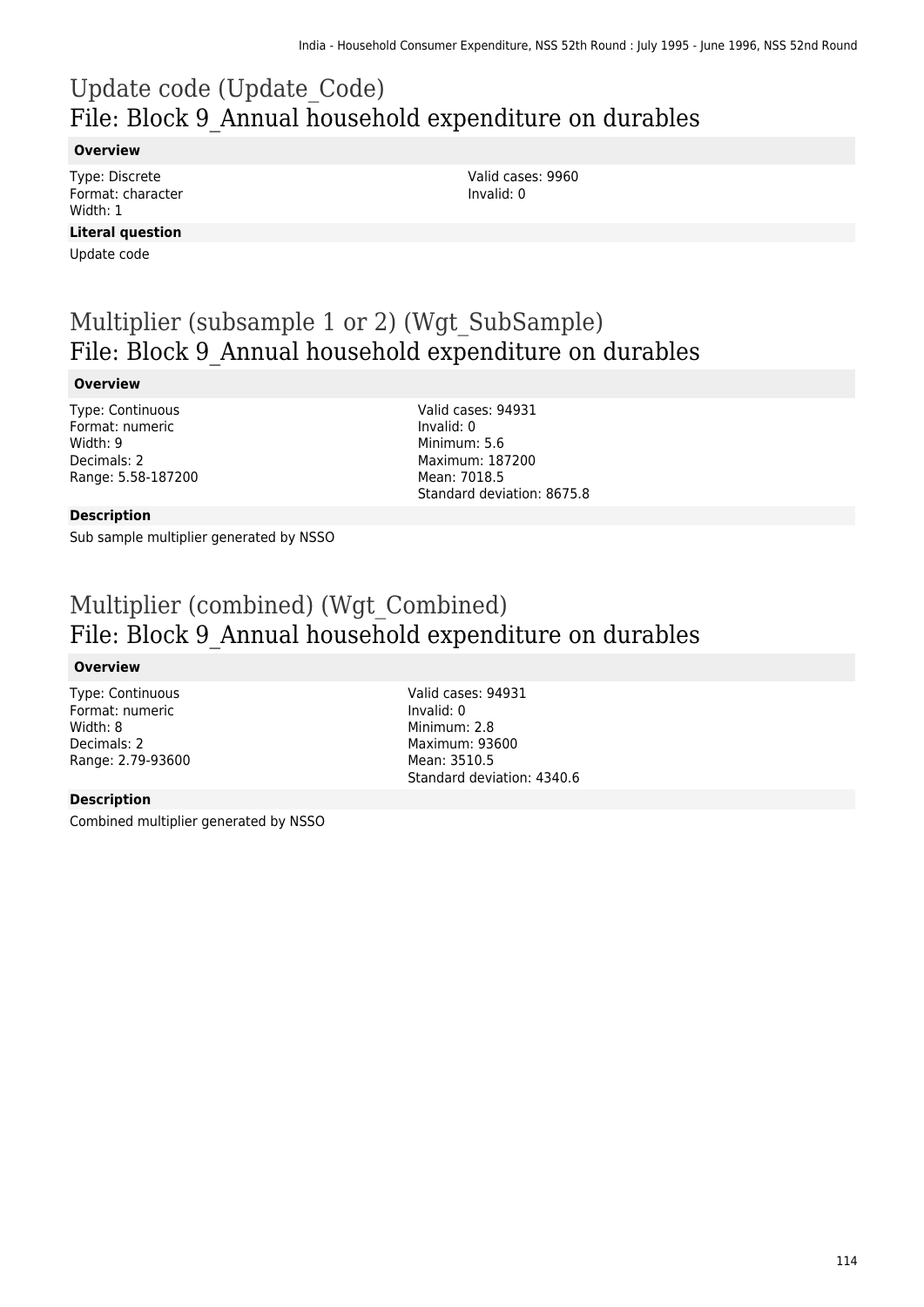# Key to identify a household (HHID) File: Block 10 Perception of households regarding sufficiency of food

**Overview**

Type: Discrete Format: character Width: 8

Valid cases: 48463 Invalid: 0

# Round Schedule (RoundSchedule) File: Block 10 Perception of households regarding sufficiency of food

#### **Overview**

Type: Discrete Format: character Width: 3

Valid cases: 48463 Invalid: 0

#### **Literal question**

Round Schedule

### State Region (State\_Region) File: Block 10 Perception of households regarding sufficiency of food

#### **Overview**

Type: Discrete Format: character Width: 3

Valid cases: 48463 Invalid: 0

### **Description**

Regions are hierarchical domains of study below the level of State/ Union Territory in the NSS.

#### **Literal question**

State Region

### State (State) File: Block 10 Perception of households regarding sufficiency of food

#### **Overview**

Type: Discrete Format: character Width: 2

Valid cases: 48463 Invalid: 0

#### **Literal question**

**State** 

### Sub Round (SubRound) File: Block 10 Perception of households regarding sufficiency of food

#### **Overview**

Type: Discrete Format: character Width: 1

Valid cases: 48463 Invalid: 0

#### **Description**

The survey period of one year of this round was divided into four sub-rounds of three months duration. Equal number of sample villages and blocks were allotted for survey in each of these four sub-rounds.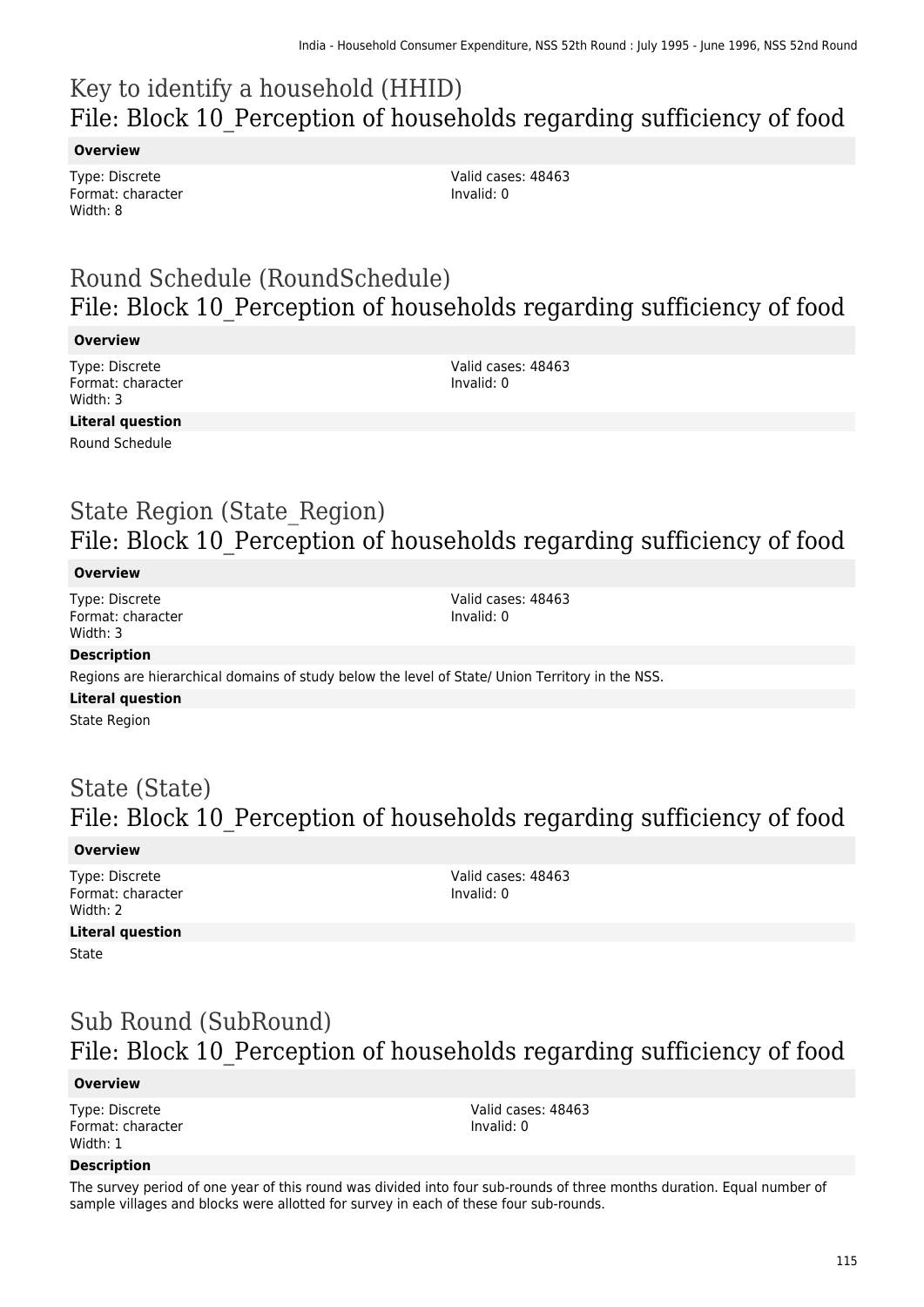### Sub Round (SubRound) File: Block 10 Perception of households regarding sufficiency of food **Literal question**

Sub Round

### Flot No. (FlotNo) File: Block 10 Perception of households regarding sufficiency of food

#### **Overview**

Type: Discrete Format: character Width: 5

Valid cases: 48463 Invalid: 0

**Literal question**

Flot No.

# Sample (Sample) File: Block 10 Perception of households regarding sufficiency of food

#### **Overview**

Type: Discrete Format: character Width: 1

Valid cases: 48463 Invalid: 0

### **Literal question**

Sample

### Sector (Sector) File: Block 10 Perception of households regarding sufficiency of food

#### **Overview**

Type: Discrete Format: character Width: 1

Valid cases: 48463 Invalid: 0

#### **Description**

Sector : A word used for the rural-urban demarcation.

#### **Literal question**

Sector

### Stratum (Stratum) File: Block 10 Perception of households regarding sufficiency of food

#### **Overview**

Type: Discrete Format: character Width: 2

Valid cases: 48463 Invalid: 0

#### **Description**

Within each district of a State/ UT, two basic strata were formed: (i) rural stratum comprising of all rural areas of the district and (ii) urban stratum comprising of all the urban areas of the district.

#### **Literal question**

Stratum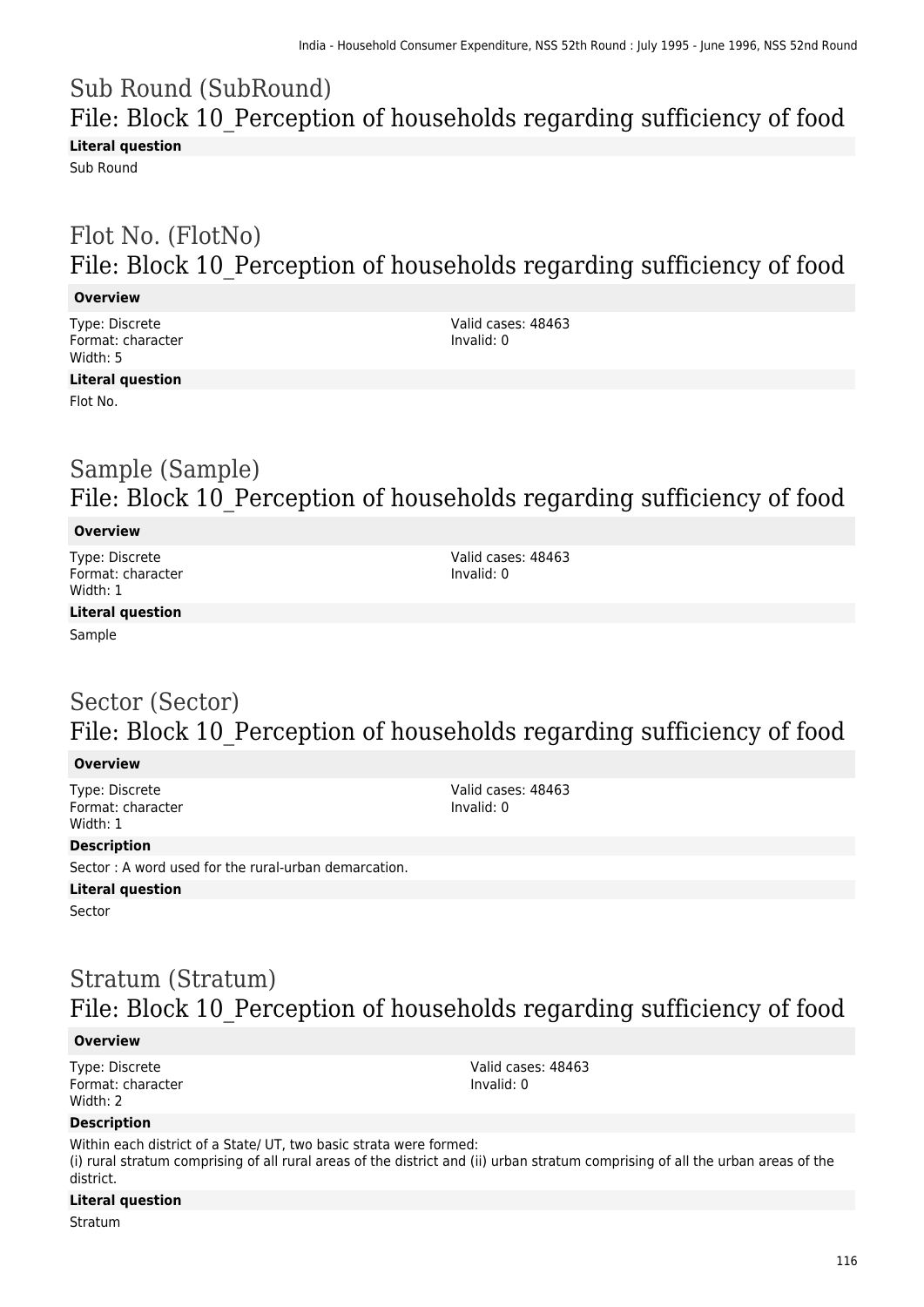# District Code (District\_Code) File: Block 10 Perception of households regarding sufficiency of food

**Overview**

Type: Discrete Format: character Width: 2

#### **Literal question**

District Code

Valid cases: 48463 Invalid: 0

### Sub Sample (Sub\_Sample) File: Block 10 Perception of households regarding sufficiency of food

#### **Overview**

Type: Discrete Format: character Width: 1

Valid cases: 48463 Invalid: 0

#### **Description**

An important feature of the NSS sampling design is that the total sample of first stage units is drawn in the form of two or more independent and parallel samples, termed as interpenetrating sub-samples. Each sub- sample is drawn by the same sampling scheme and is capable of providing valid estimates of the population parameters. The comparison of sub-sample wise estimates shows the margin of uncertainty associated with the combined sample estimate.

Interpenetrating sub-samples have been used in NSS (i) to obtain valid estimates from each sub-round (season) of the survey round, and (ii) to ensure that Central and State samples for any State/ UT cover independent and equally valid samples of units.

The samples surveyed by the NSSO staff are termed as Central sample and the matched samples surveyed by State Government staff are termed as State sample.

#### **Literal question**

Sub Sample

### Village/Bl. Srl. No. (Vill\_Blk\_Slno) File: Block 10 Perception of households regarding sufficiency of food

#### **Overview**

Type: Discrete Format: character Width: 5

Valid cases: 48463 Invalid: 0

#### **Literal question**

Village/Bl. Srl. No.

### Sample vill / Block No. (Sample\_Vill\_Blk\_No) File: Block 10 Perception of households regarding sufficiency of food

#### **Overview**

Type: Discrete Format: character Width: 3

#### **Literal question**

Sample vill / Block No.

Valid cases: 48463 Invalid: 0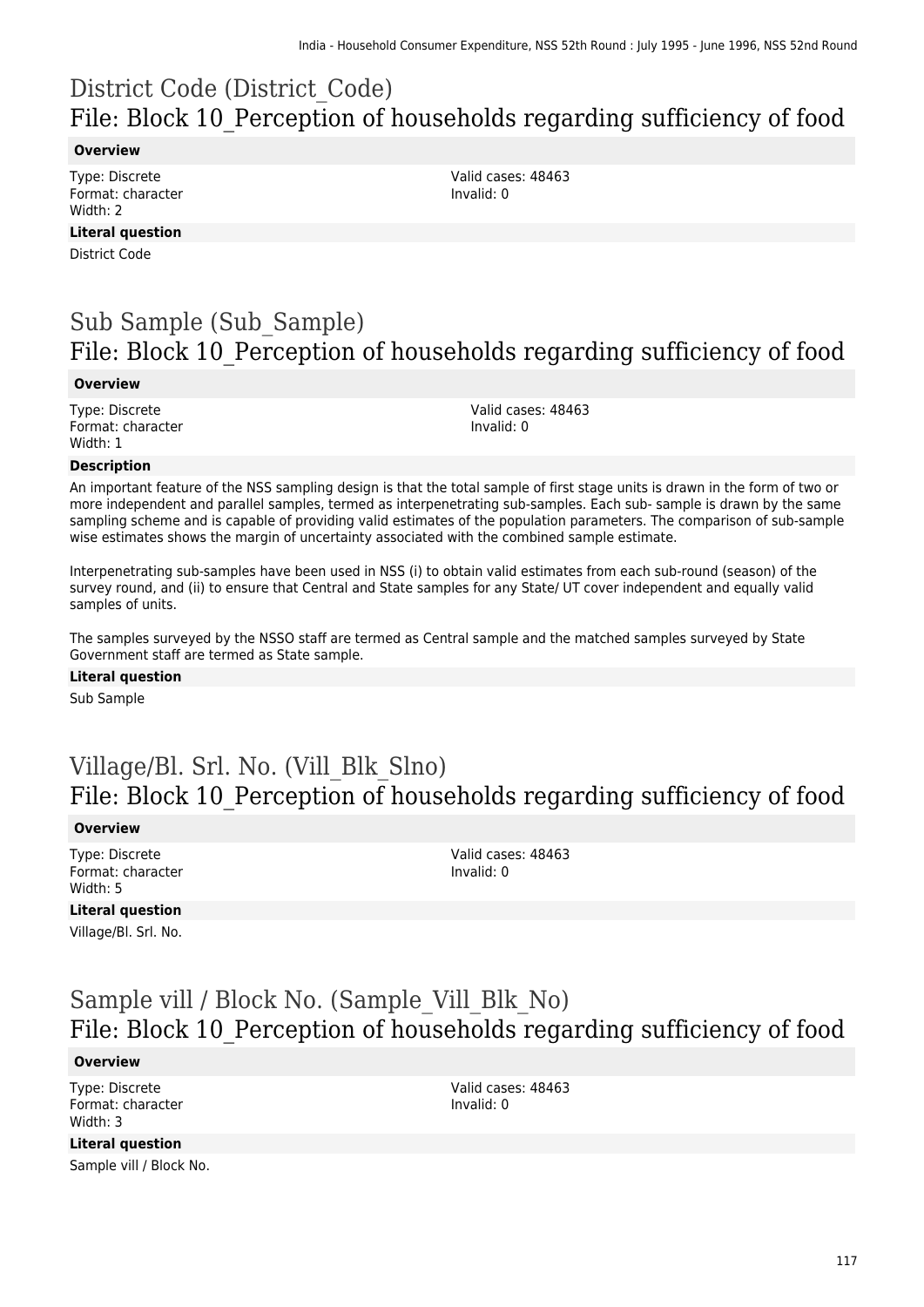# 2nd stg strm / schedule type (Second\_Stratum) File: Block 10 Perception of households regarding sufficiency of food

#### **Overview**

Type: Discrete Format: character Width: 1

#### **Literal question**

2nd stg strm / Sch. Type

Valid cases: 48463 Invalid: 0

### Sample Household No. (Hhold\_no) File: Block 10 Perception of households regarding sufficiency of food

#### **Overview**

Type: Discrete Format: character Width: 2

#### **Literal question**

Sample Household No.

Valid cases: 48463

Invalid: 0

Valid cases: 48463

Invalid: 0

### Level (Level) File: Block 10 Perception of households regarding sufficiency of food

#### **Overview**

Type: Discrete Format: character Width: 2

**Literal question**

Level

### Do all members get two square meals? (B10\_q1) File: Block 10 Perception of households regarding sufficiency of food

#### **Overview**

Type: Discrete Format: character Width: 1

#### Valid cases: 48454 Invalid: 0

#### **Literal question**

Do all members get two square meals?

#### **Interviewer instructions**

The expression 'getting two square meals a day', as is used in common parlance, conveys that the concerned person get, by and large, enough food to eat. While putting this question to the informant, it is thus presumed that the informant has a clear understanding about the meaning of it. There are equivalent phrases conveying the same meaning in regional languages. It is, therefore, important to put the proper question in the local language and record the answer given by the informant in terms of prescribed code numbers.

Care should however be taken to see that the informant is not offended with this question. Neither this question should be asked to those whose reported consumption would obviously indicate that they get enough to eat.

# Month when not enough food (B10 q2 1) File: Block 10 Perception of households regarding sufficiency of food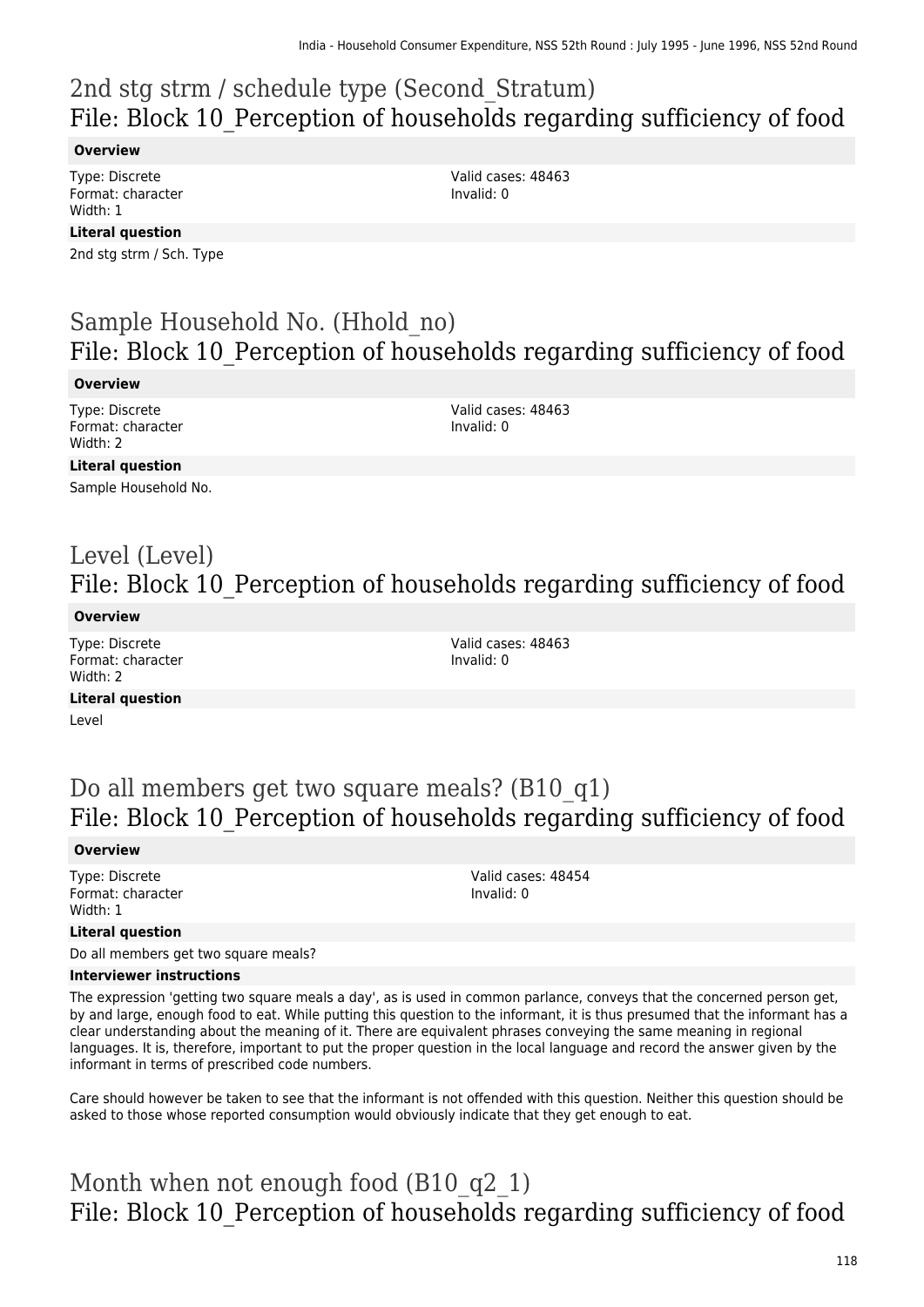# Month when not enough food (B10 q2 1) File: Block 10 Perception of households regarding sufficiency of food

#### **Overview**

Type: Discrete Format: character Width: 2

#### **Literal question**

Which month or months the household did not enough food?

### Month when not enough food (B10 q2 2) File: Block 10 Perception of households regarding sufficiency of food

#### **Overview**

Type: Discrete Format: character Width: 2

Valid cases: 374 Invalid: 0

Valid cases: 283 Invalid: 0

Valid cases: 395 Invalid: 0

#### **Literal question**

Which month or months the household did not enough food?

### Month when not enough food (B10 q2 3) File: Block 10 Perception of households regarding sufficiency of food

#### **Overview**

Type: Discrete Format: character Width: 2

### **Literal question**

Which month or months the household did not enough food?

### Month when not enough food (B10\_q2\_4) File: Block 10 Perception of households regarding sufficiency of food

#### **Overview**

Type: Discrete Format: character Width: 2

Valid cases: 168 Invalid: 0

#### **Literal question**

Which month or months the household did not enough food?

### Month when not enough food (B10\_q2\_5) File: Block 10 Perception of households regarding sufficiency of food

#### **Overview**

Type: Discrete Format: character Width: 2

Valid cases: 139 Invalid: 0

#### **Literal question**

Which month or months the household did not enough food?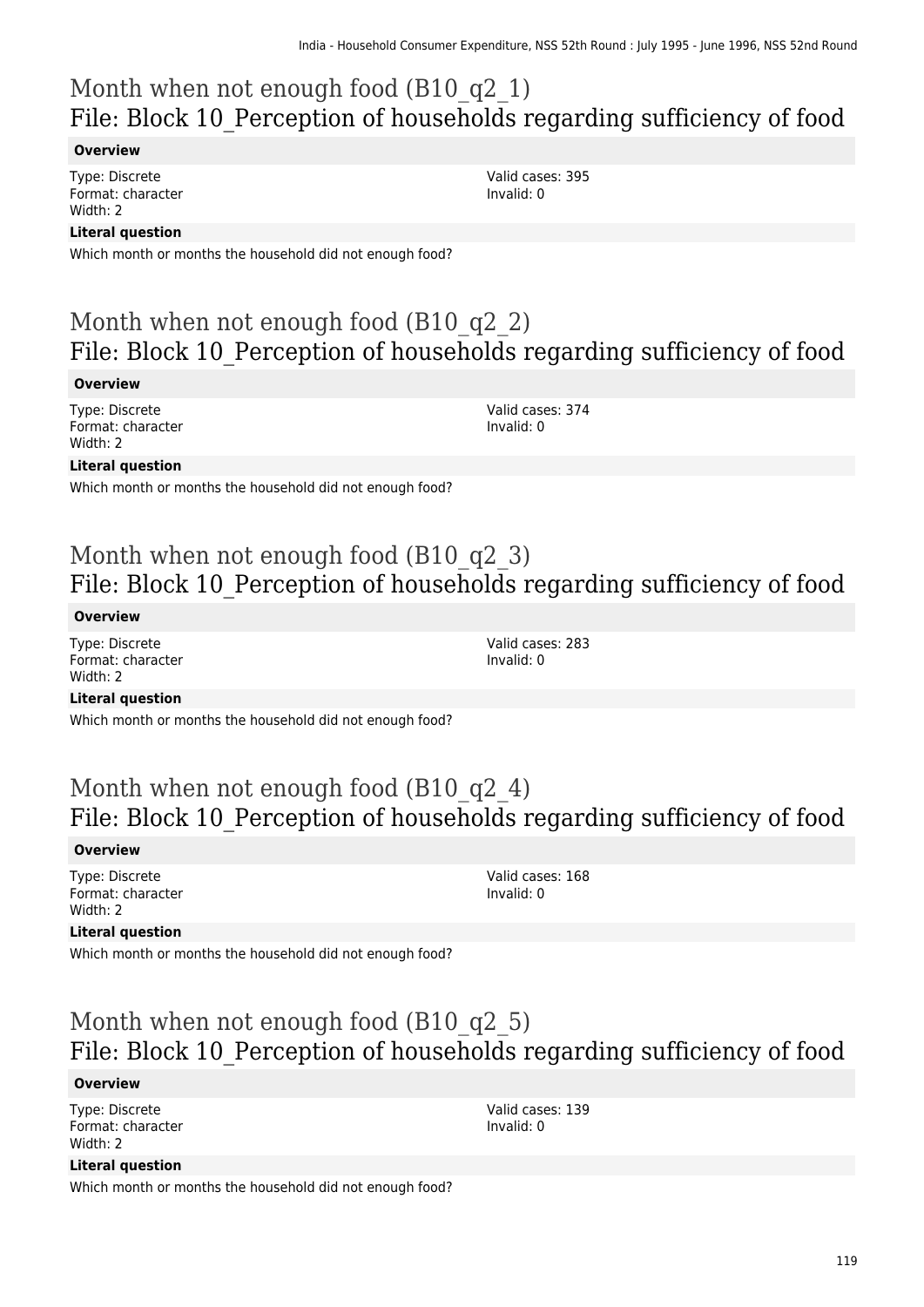# Month when not enough food (B10 q2 6) File: Block 10 Perception of households regarding sufficiency of food

#### **Overview**

Type: Discrete Format: character Width: 2

#### **Literal question**

Which month or months the household did not enough food?

### Month when not enough food (B10 q2 7) File: Block 10 Perception of households regarding sufficiency of food

#### **Overview**

Type: Discrete Format: character Width: 2

Valid cases: 177 Invalid: 0

Valid cases: 208 Invalid: 0

#### **Literal question**

Which month or months the household did not enough food?

### Month when not enough food (B10 q2 8) File: Block 10 Perception of households regarding sufficiency of food

#### **Overview**

Type: Discrete Format: character Width: 2

#### **Literal question**

Which month or months the household did not enough food?

### Month when not enough food (B10\_q2\_9) File: Block 10 Perception of households regarding sufficiency of food

#### **Overview**

Type: Discrete Format: character Width: 2

Valid cases: 176 Invalid: 0

#### **Literal question**

Which month or months the household did not enough food?

### Month when not enough food (B10 q2 10) File: Block 10 Perception of households regarding sufficiency of food

#### **Overview**

Type: Discrete Format: character Width: 2

Valid cases: 90 Invalid: 0

#### **Literal question**

Which month or months the household did not enough food?

Valid cases: 119 Invalid: 0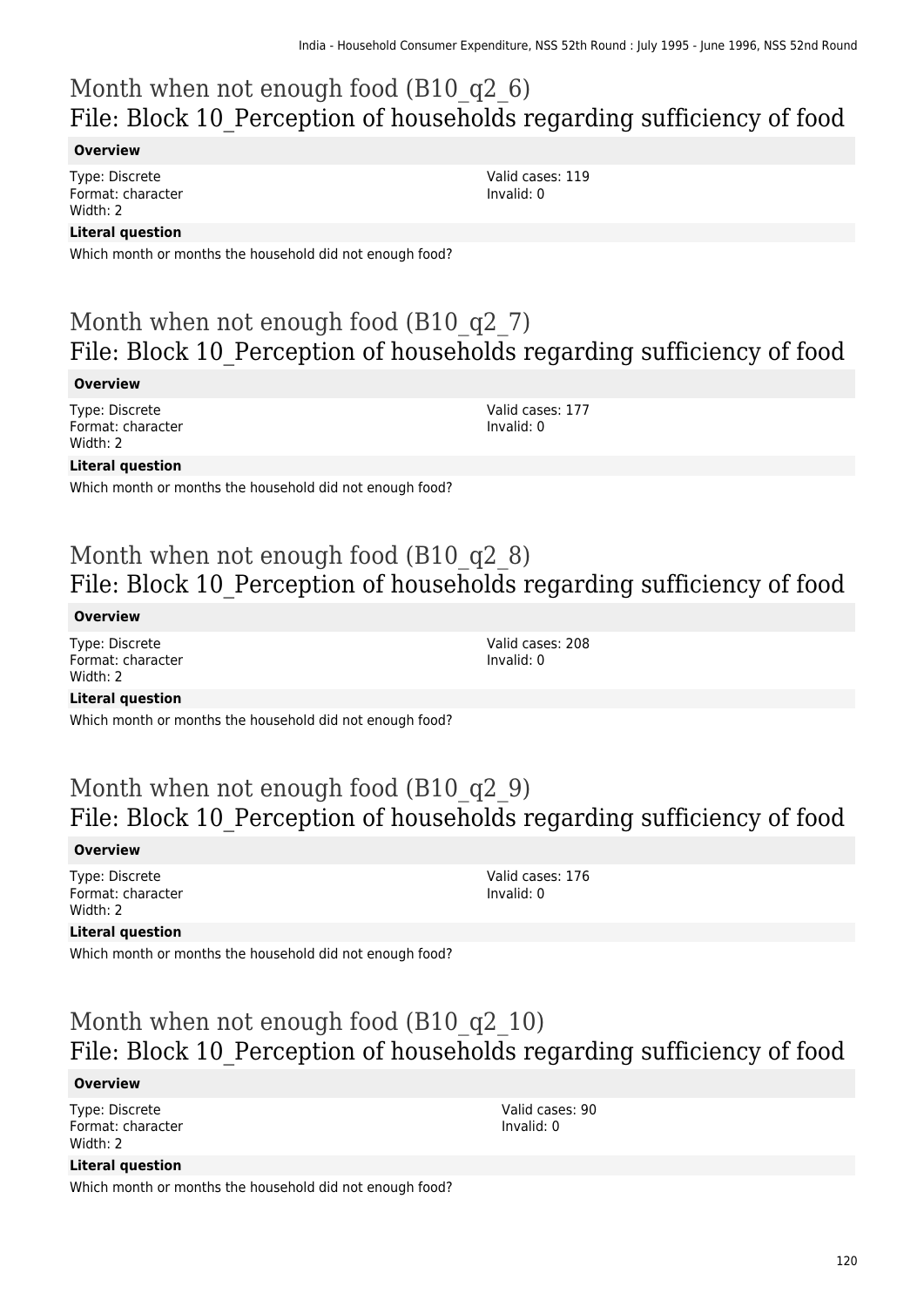Valid cases: 48 Invalid: 0

# Month when not enough food (B10 q2 11) File: Block 10 Perception of households regarding sufficiency of food

#### **Overview**

Type: Discrete Format: character Width: 2

#### **Literal question**

Which month or months the household did not enough food?

### Whether the question(Do all members get two square meals?)was actually asked from the informant (B10\_q3) File: Block 10 Perception of households regarding sufficiency of food

#### **Overview**

Type: Discrete Format: character Width: 1

Valid cases: 48435 Invalid: 0

#### **Literal question**

Whether the question(Do all members get two square meals?)was actually asked from the informant?

### Update code (Update\_Code) File: Block 10 Perception of households regarding sufficiency of food

#### **Overview**

Type: Discrete Format: character Width: 1

Valid cases: 3969 Invalid: 0

#### **Literal question**

Update code

### Multiplier (subsample 1 or 2) (Wqt\_SubSample) File: Block 10 Perception of households regarding sufficiency of food

#### **Overview**

Type: Continuous Format: numeric Width: 9 Decimals: 2 Range: 5.58-190897.03

Valid cases: 48463 Invalid: 0 Minimum: 5.6 Maximum: 190897 Mean: 7028.8 Standard deviation: 9199.8

#### **Description**

Sub sample multiplier generated by NSSO

# Multiplier (combined) (Wgt\_Combined) File: Block 10 Perception of households regarding sufficiency of food

#### **Overview**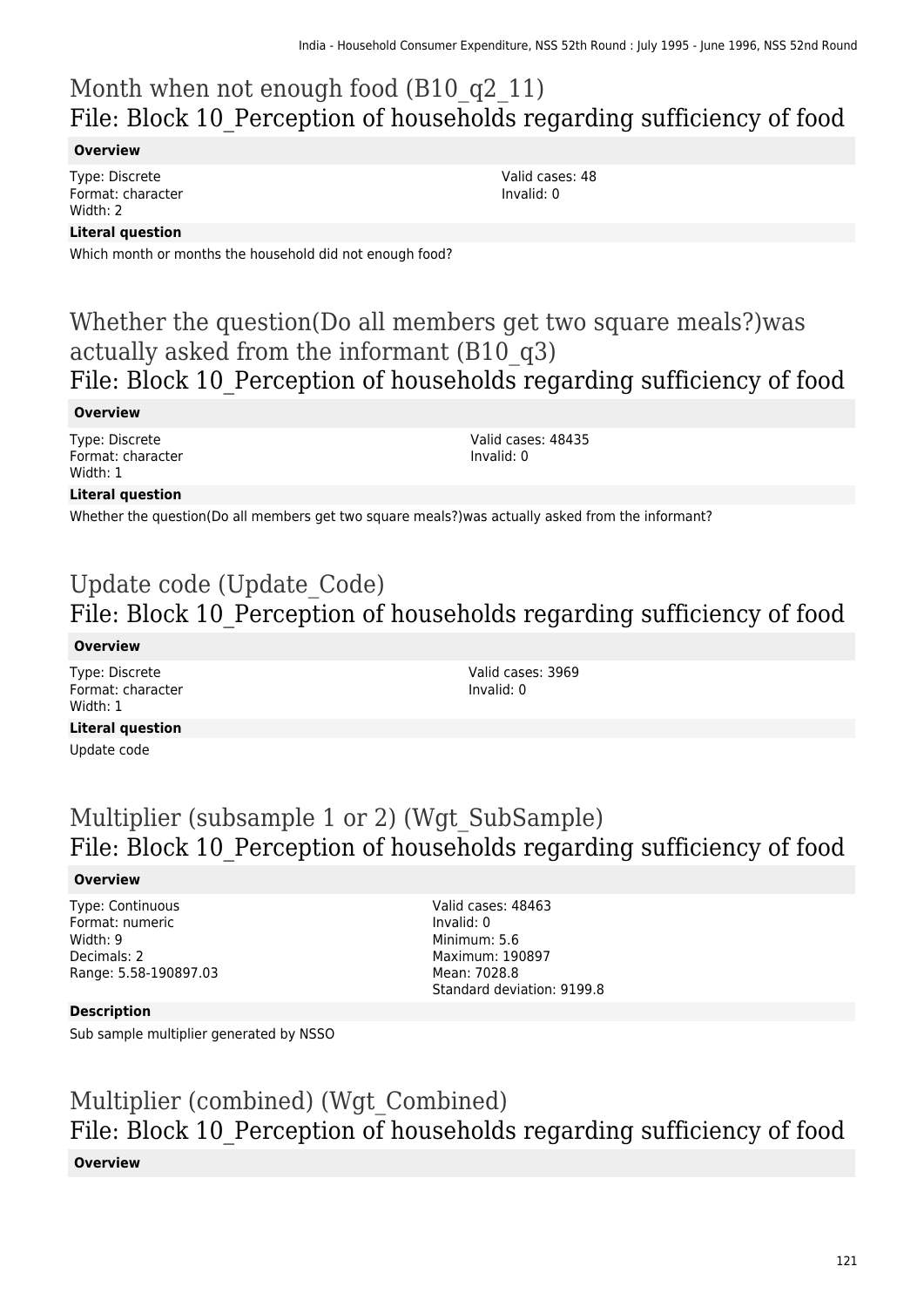# Multiplier (combined) (Wgt\_Combined) File: Block 10\_Perception of households regarding sufficiency of food

Type: Continuous Format: numeric Width: 8 Decimals: 2 Range: 2.79-95448.52 Valid cases: 48463 Invalid: 0 Minimum: 2.8 Maximum: 95448.5 Mean: 3515.1 Standard deviation: 4601.2

#### **Description**

Combined multiplier generated by NSSO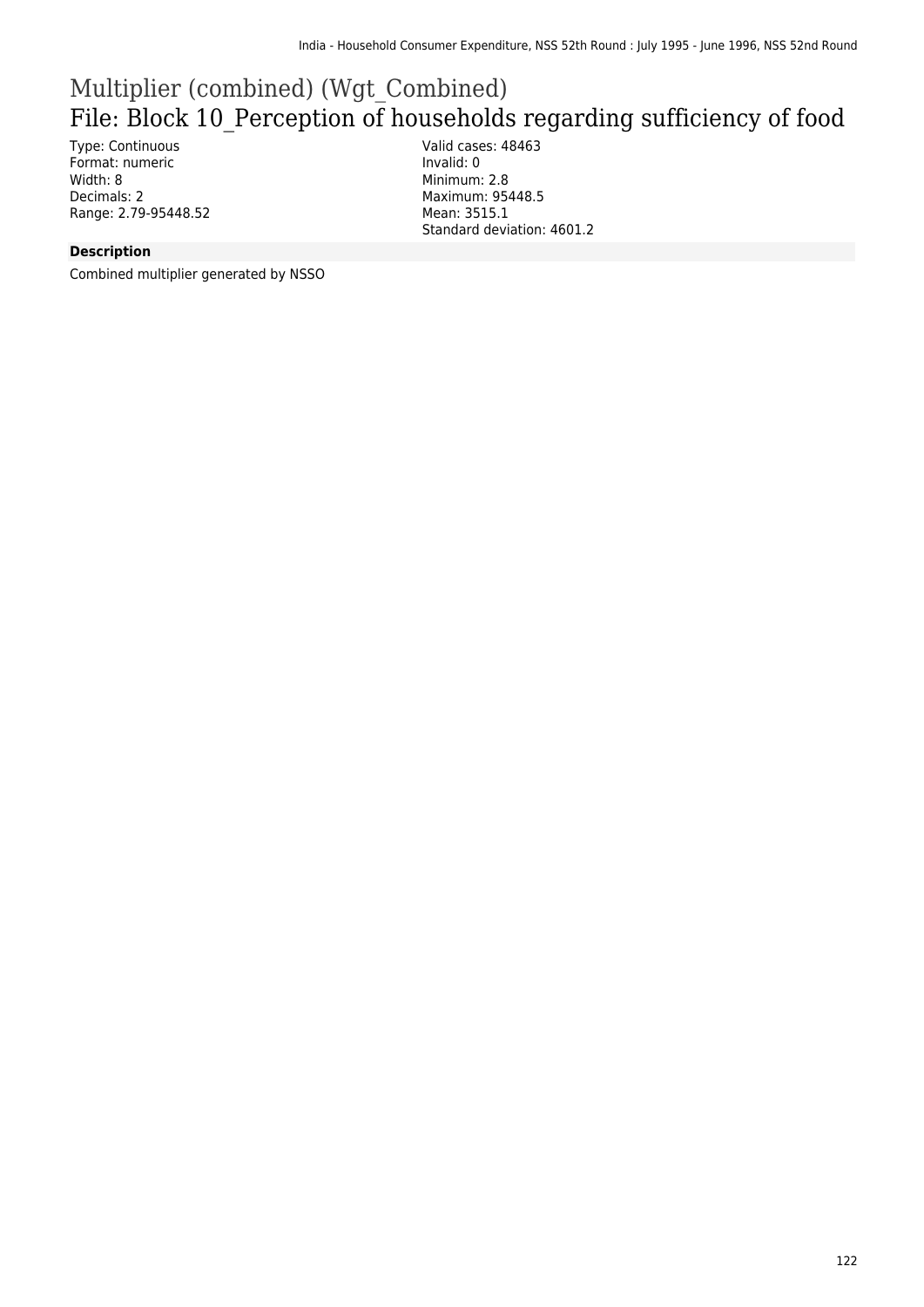# Key to identify a household (HHID) File: Block 11pt1\_Weekly household expenditure on ceremonies

**Overview**

Type: Discrete Format: character Width: 8

Valid cases: 295 Invalid: 0

### Round Schedule (RoundSchedule) File: Block 11pt1\_Weekly household expenditure on ceremonies

#### **Overview**

Type: Discrete Format: character Width: 3

#### **Literal question**

Round Schedule

Valid cases: 295 Invalid: 0

### State Region (State\_Region) File: Block 11pt1\_Weekly household expenditure on ceremonies

#### **Overview**

Type: Discrete Format: character Width: 3

Valid cases: 295 Invalid: 0

### **Description**

Regions are hierarchical domains of study below the level of State/ Union Territory in the NSS.

#### **Literal question**

State Region

### State (State) File: Block 11pt1 Weekly household expenditure on ceremonies

#### **Overview**

**State** 

Type: Discrete Format: character Width: 2

**Literal question**

Valid cases: 295 Invalid: 0

# Sub Round (SubRound) File: Block 11pt1\_Weekly household expenditure on ceremonies

#### **Overview**

Type: Discrete Format: character Width: 1

Valid cases: 295 Invalid: 0

#### **Description**

The survey period of one year of this round was divided into four sub-rounds of three months duration. Equal number of sample villages and blocks were allotted for survey in each of these four sub-rounds.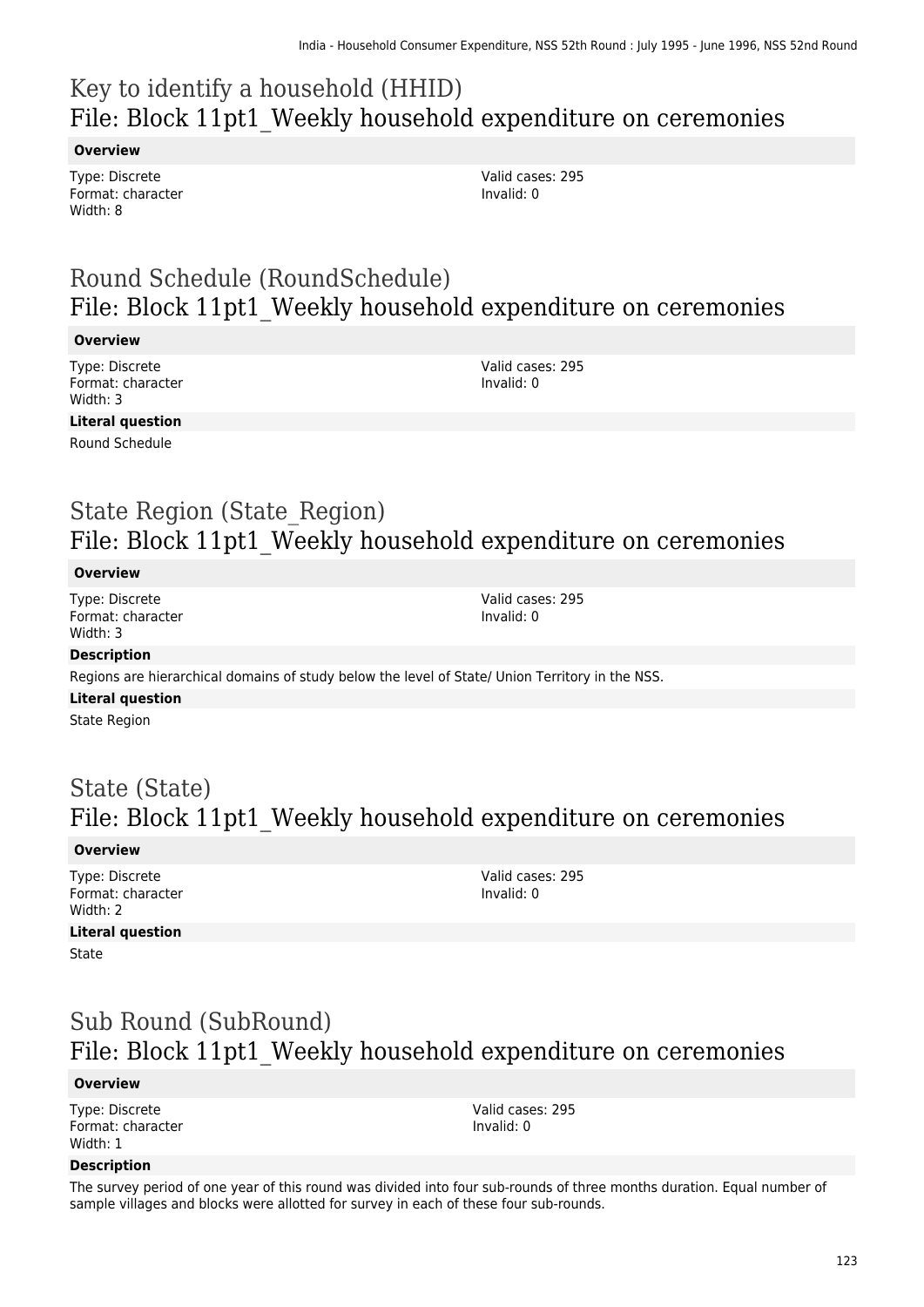### Sub Round (SubRound) File: Block 11pt1\_Weekly household expenditure on ceremonies **Literal question**

Sub Round

### Flot No. (FlotNo) File: Block 11pt1\_Weekly household expenditure on ceremonies

#### **Overview**

Type: Discrete Format: character Width: 5

**Literal question** Flot No.

Valid cases: 295 Invalid: 0

Valid cases: 295 Invalid: 0

### Sample (Sample) File: Block 11pt1 Weekly household expenditure on ceremonies

#### **Overview**

Type: Discrete Format: character Width: 1

#### **Literal question**

Sample

### Sector (Sector) File: Block 11pt1\_Weekly household expenditure on ceremonies

#### **Overview**

Type: Discrete Format: character Width: 1

#### **Description**

Sector : A word used for the rural-urban demarcation.

#### **Literal question**

Sector

### Stratum (Stratum) File: Block 11pt1 Weekly household expenditure on ceremonies

#### **Overview**

Type: Discrete Format: character Width: 2

Valid cases: 295 Invalid: 0

#### **Description**

Within each district of a State/ UT, two basic strata were formed: (i) rural stratum comprising of all rural areas of the district and (ii) urban stratum comprising of all the urban areas of the district.

#### **Literal question**

Stratum

Valid cases: 295 Invalid: 0

124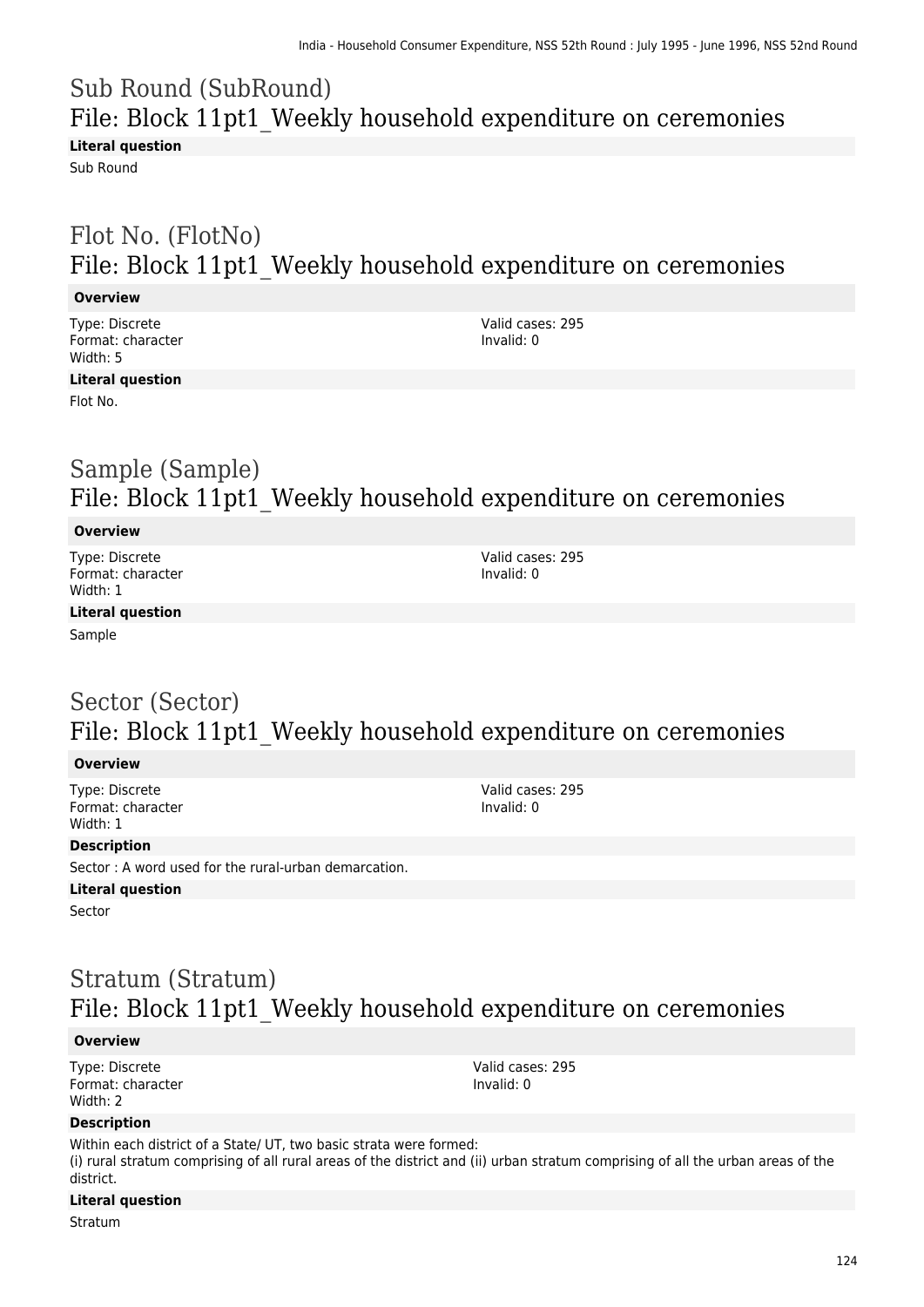# District Code (District\_Code) File: Block 11pt1\_Weekly household expenditure on ceremonies

**Overview**

Type: Discrete Format: character Width: 2

#### **Literal question**

District Code

Valid cases: 295 Invalid: 0

# Sub Sample (Sub\_Sample) File: Block 11pt1\_Weekly household expenditure on ceremonies

#### **Overview**

Type: Discrete Format: character Width: 1

Valid cases: 295 Invalid: 0

#### **Description**

An important feature of the NSS sampling design is that the total sample of first stage units is drawn in the form of two or more independent and parallel samples, termed as interpenetrating sub-samples. Each sub- sample is drawn by the same sampling scheme and is capable of providing valid estimates of the population parameters. The comparison of sub-sample wise estimates shows the margin of uncertainty associated with the combined sample estimate.

Interpenetrating sub-samples have been used in NSS (i) to obtain valid estimates from each sub-round (season) of the survey round, and (ii) to ensure that Central and State samples for any State/ UT cover independent and equally valid samples of units.

The samples surveyed by the NSSO staff are termed as Central sample and the matched samples surveyed by State Government staff are termed as State sample.

#### **Literal question**

Sub Sample

### Village/Bl. Srl. No. (Vill\_Blk\_Slno) File: Block 11pt1\_Weekly household expenditure on ceremonies

#### **Overview**

Type: Discrete Format: character Width: 5

#### **Literal question**

Village/Bl. Srl. No.

#### Valid cases: 295 Invalid: 0

### Sample vill / Block No. (Sample\_Vill\_Blk\_No) File: Block 11pt1\_Weekly household expenditure on ceremonies

#### **Overview**

Type: Discrete Format: character Width: 3

#### **Literal question**

Sample vill / Block No.

Valid cases: 295 Invalid: 0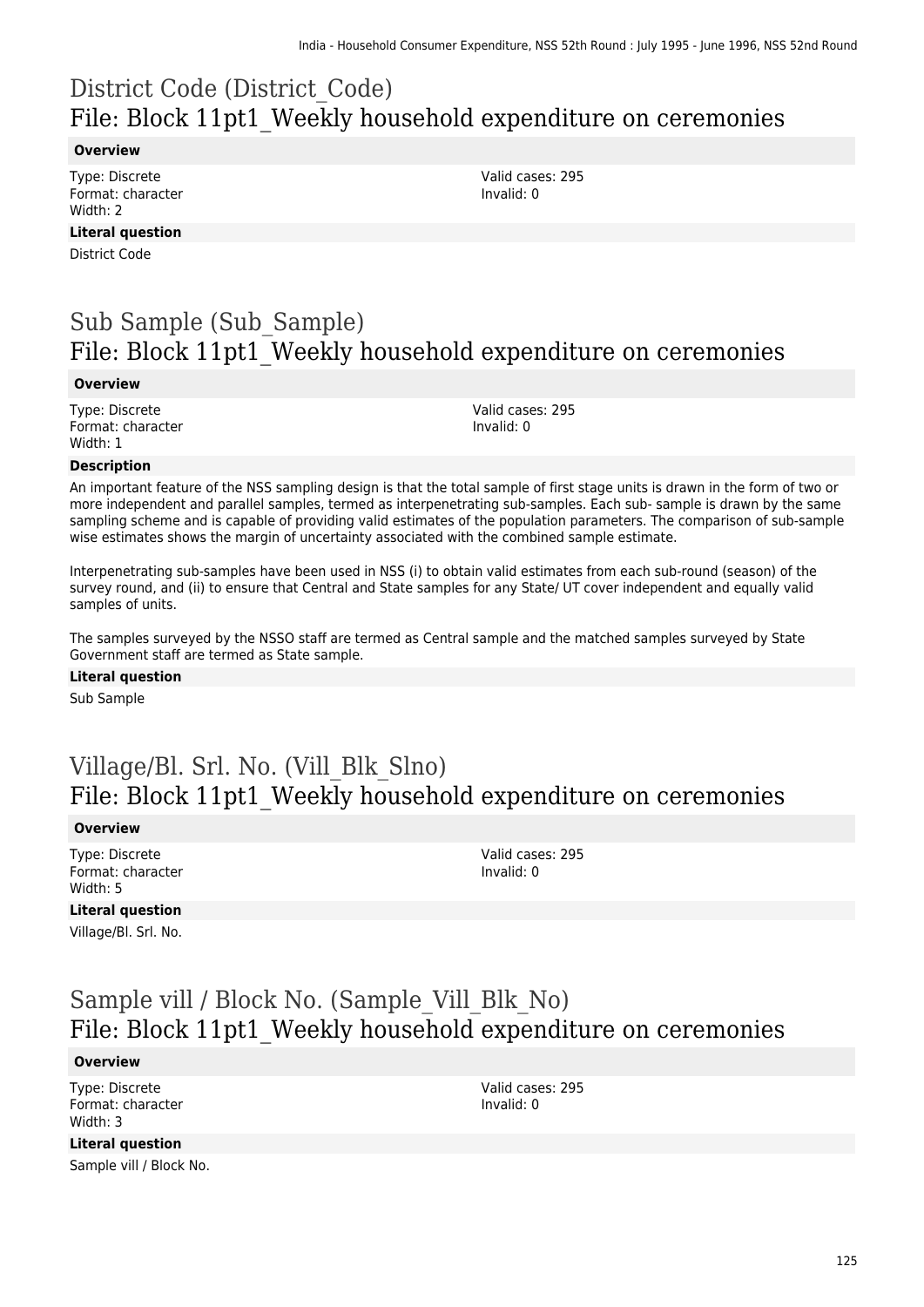# 2nd stg strm / schedule type (Second\_Stratum) File: Block 11pt1\_Weekly household expenditure on ceremonies

#### **Overview**

Type: Discrete Format: character Width: 1

#### **Literal question**

2nd stg strm / Sch. Type

Sample Household No. (Hhold\_no) File: Block 11pt1\_Weekly household expenditure on ceremonies

#### **Overview**

Type: Discrete Format: character Width: 2

#### **Literal question**

Sample Household No.

### Level (Level) File: Block 11pt1 Weekly household expenditure on ceremonies

#### **Overview**

Type: Discrete Format: character Width: 2

**Literal question**

Level

### Serial no. of ceremony (B11\_1\_q2\_1) File: Block 11pt1\_Weekly household expenditure on ceremonies

#### **Overview**

Type: Discrete Format: character Width: 3

#### **Literal question**

Serial no. of ceremony

### Code (Ceremony) (B11\_1\_q2\_3) File: Block 11pt1\_Weekly household expenditure on ceremonies

#### **Overview**

Type: Discrete Format: character Width: 1

**Description**

Valid cases: 249 Invalid: 0

Valid cases: 295 Invalid: 0

Valid cases: 295 Invalid: 0

Valid cases: 295 Invalid: 0

Valid cases: 295 Invalid: 0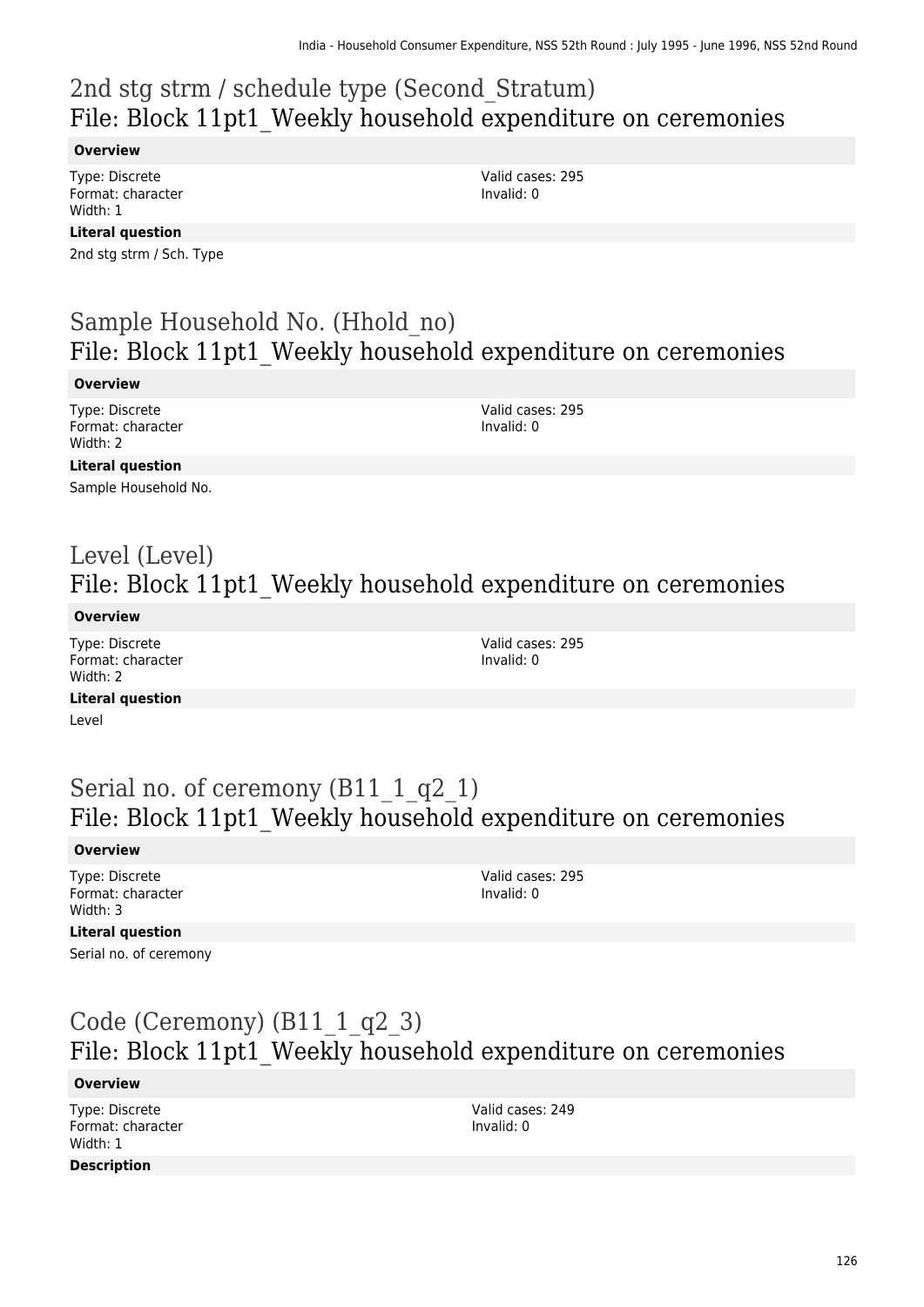# Code (Ceremony) (B11\_1\_q2\_3) File: Block 11pt1\_Weekly household expenditure on ceremonies

Ceremonies are performed to solemnise notable events of life e.g. birth, marriage etc. Members of a household may have to perform some religious rites consequent upon the death of a person. For various religious faiths, there are some days in a year which are observed with ceremonial performances like offering of puja, prayer, celebration of rituals etc. Such ceremonies may be performed by household members as required under the social/religious customs without incurring any expenditure for entertaining guests. On the other hand, it may happen that households have to spend some amount under different heads for the purpose of entertainment. Conventionally these expenditures are considered as an essential part of the ceremonies performed. The purpose of providing this block in this schedule is to estimate the amount of expenditure incurred by the household on these occasions under various broad groups of items e.g. food, fuel & light, clothing & footwear, misc. goods & services, durable goods etc. Hence only those ceremonies on which some amount of expenditure is involved should be listed in this block.

#### **Literal question**

Which ceremony did the household perform during the last 7 days?

# Expenditure incurred on food  $(B11\ 1\ q2\ 4)$ File: Block 11pt1\_Weekly household expenditure on ceremonies

#### **Overview**

Type: Continuous Format: numeric Width: 6 Decimals: 0 Range: 0-200000

Valid cases: 284 Invalid: 11 Minimum: 0 Maximum: 200000 Mean: 3530.6 Standard deviation: 17465.7

#### **Literal question**

How much expenditure was incurred on food in the ceremony?

### Expenditure incurred on fuel  $\&$  light (B11\_1\_q2\_5) File: Block 11pt1\_Weekly household expenditure on ceremonies

#### **Overview**

Type: Continuous Format: numeric Width: 6 Decimals: 0 Range: 0-100000

Valid cases: 224 Invalid: 71 Minimum: 0 Maximum: 100000 Mean: 1312.9 Standard deviation: 9454.6

#### **Literal question**

How much expenditure was incurred on fuel & light in the ceremony?

### Expenditure incurred on clothing  $\&$  footwear (B11\_1\_q2\_6) File: Block 11pt1\_Weekly household expenditure on ceremonies

#### **Overview**

Type: Continuous Format: numeric Width: 6 Decimals: 0 Range: 0-150000

Valid cases: 169 Invalid: 126 Minimum: 0 Maximum: 150000 Mean: 3448.6 Standard deviation: 16497.1

#### **Literal question**

How much expenditure was incurred on clothing & footwear in the ceremony?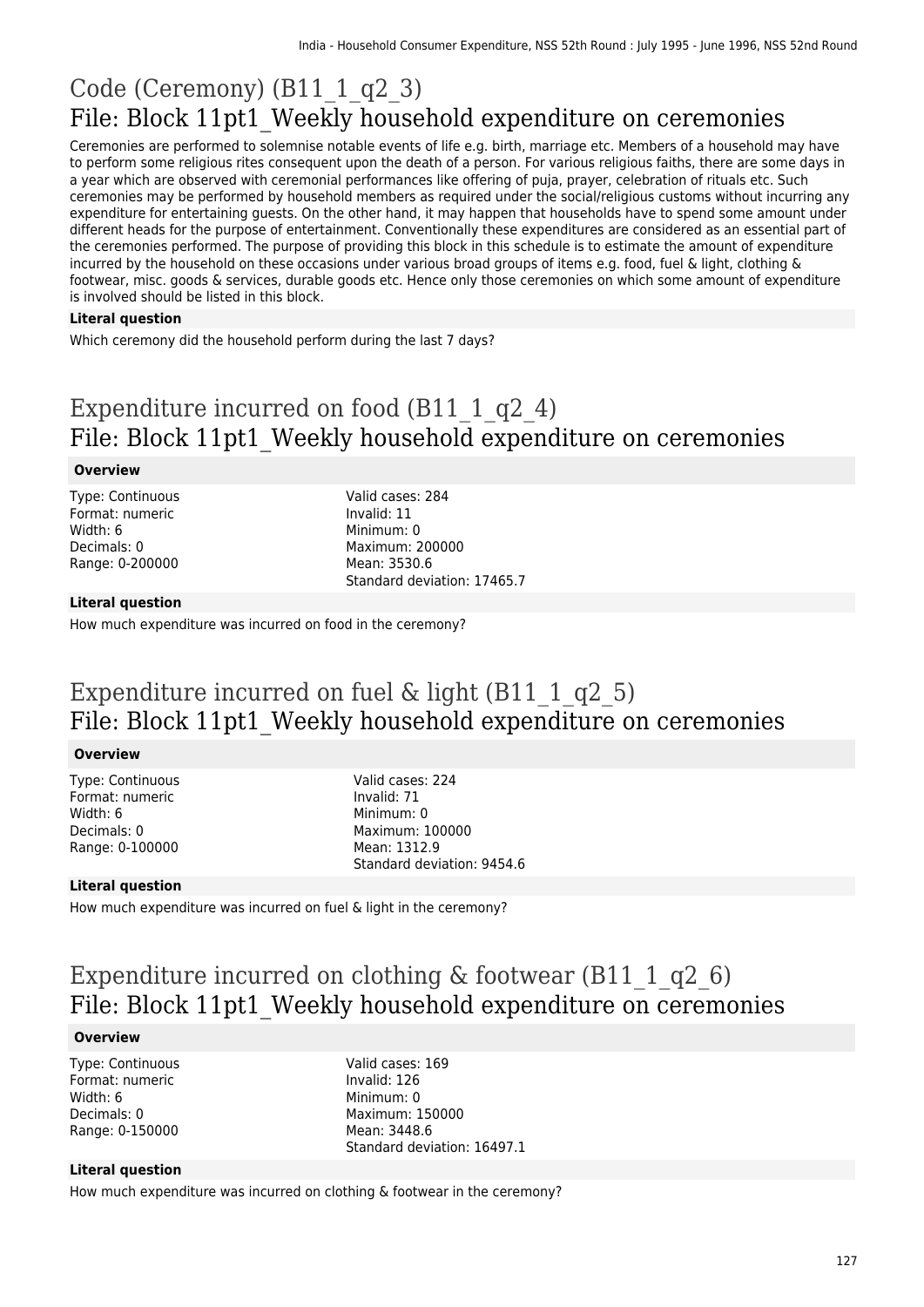### Expenditure incurred on miscellaneous goods & services (B11\_1\_q2\_7) File: Block 11pt1\_Weekly household expenditure on ceremonies

#### **Overview**

Type: Continuous Format: numeric Width: 7 Decimals: 0 Range: 0-2450000

Valid cases: 160 Invalid: 135 Minimum: 0 Maximum: 2450000 Mean: 32635.4 Standard deviation: 272980.3

#### **Literal question**

How much expenditure was incurred on miscellaneous goods & services in the ceremony?

### Expenditure incurred on durables (B11\_1\_q2\_8) File: Block 11pt1 Weekly household expenditure on ceremonies

#### **Overview**

Type: Continuous Format: numeric Width: 6 Decimals: 0 Range: 0-250000

Valid cases: 64 Invalid: 231 Minimum: 0 Maximum: 250000 Mean: 16413.8 Standard deviation: 44978.3

#### **Literal question**

How much expenditure was incurred on durables in the ceremony?

### Expenditure incurred - All (B11\_1\_q2\_9) File: Block 11pt1\_Weekly household expenditure on ceremonies

#### **Overview**

Type: Continuous Format: numeric Width: 7 Decimals: 0 Range: 22-3150000 Valid cases: 295 Invalid: 0 Minimum: 22 Maximum: 3150000 Mean: 27633 Standard deviation: 259125.1

### Update code (Update\_Code) File: Block 11pt1 Weekly household expenditure on ceremonies

Valid cases: 40 Invalid: 0

#### **Overview**

Type: Discrete Format: character Width: 1

#### **Literal question**

Update code

Multiplier (subsample 1 or 2) (Wgt\_SubSample) File: Block 11pt1\_Weekly household expenditure on ceremonies

128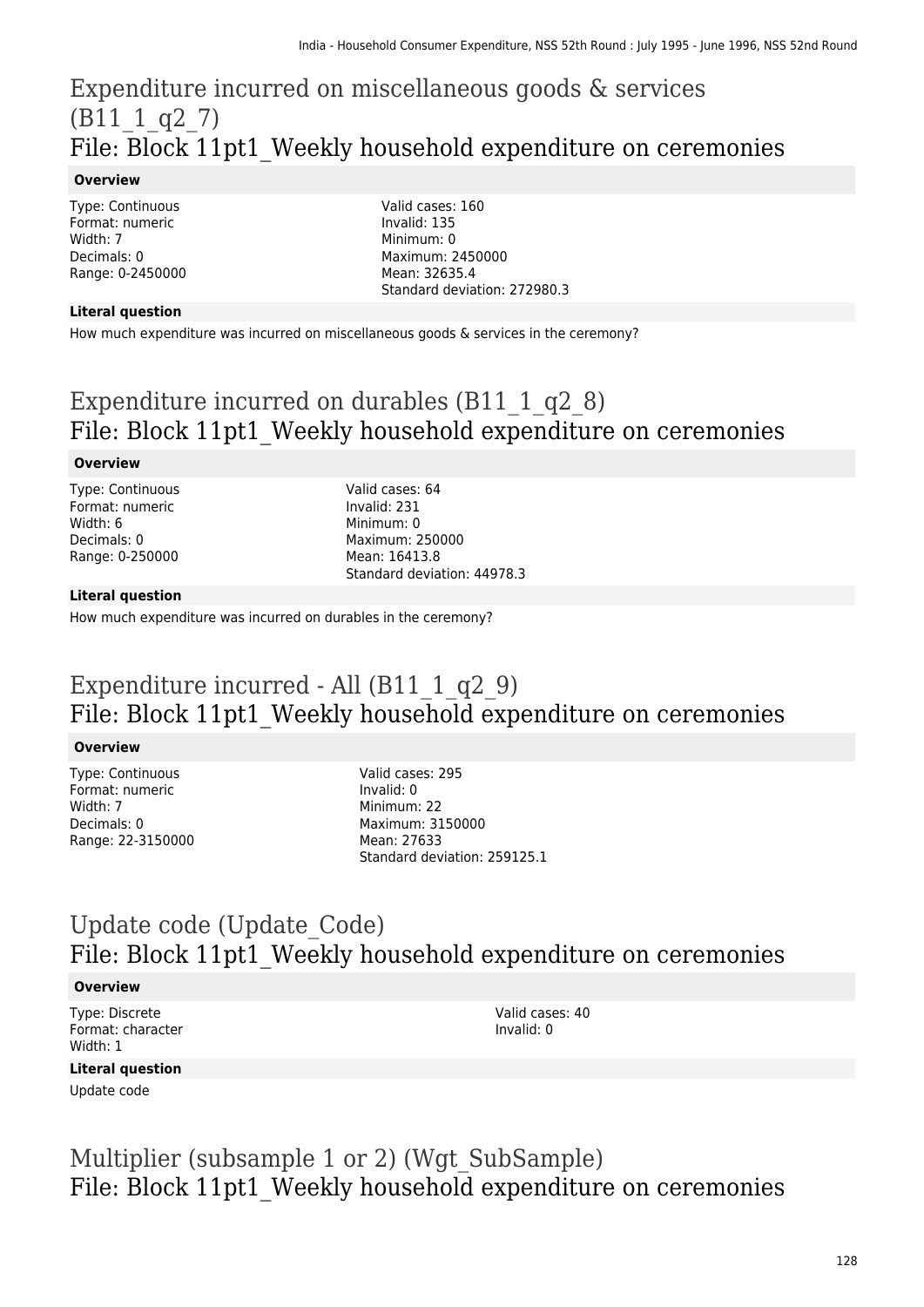# Multiplier (subsample 1 or 2) (Wgt\_SubSample) File: Block 11pt1\_Weekly household expenditure on ceremonies

#### **Overview**

Type: Continuous Format: numeric Width: 8 Decimals: 2 Range: 76.5-35713.13

#### **Description**

Sub sample multiplier generated by NSSO

Valid cases: 295 Invalid: 0 Minimum: 76.5 Maximum: 35713.1 Mean: 6493.1 Standard deviation: 7364

### Multiplier (combined) (Wgt\_Combined) File: Block 11pt1\_Weekly household expenditure on ceremonies

#### **Overview**

Type: Continuous Format: numeric Width: 8 Decimals: 2 Range: 38.25-17856.57

#### **Description**

Combined multiplier generated by NSSO

Valid cases: 295 Invalid: 0 Minimum: 38.3 Maximum: 17856.6 Mean: 3246.6 Standard deviation: 3682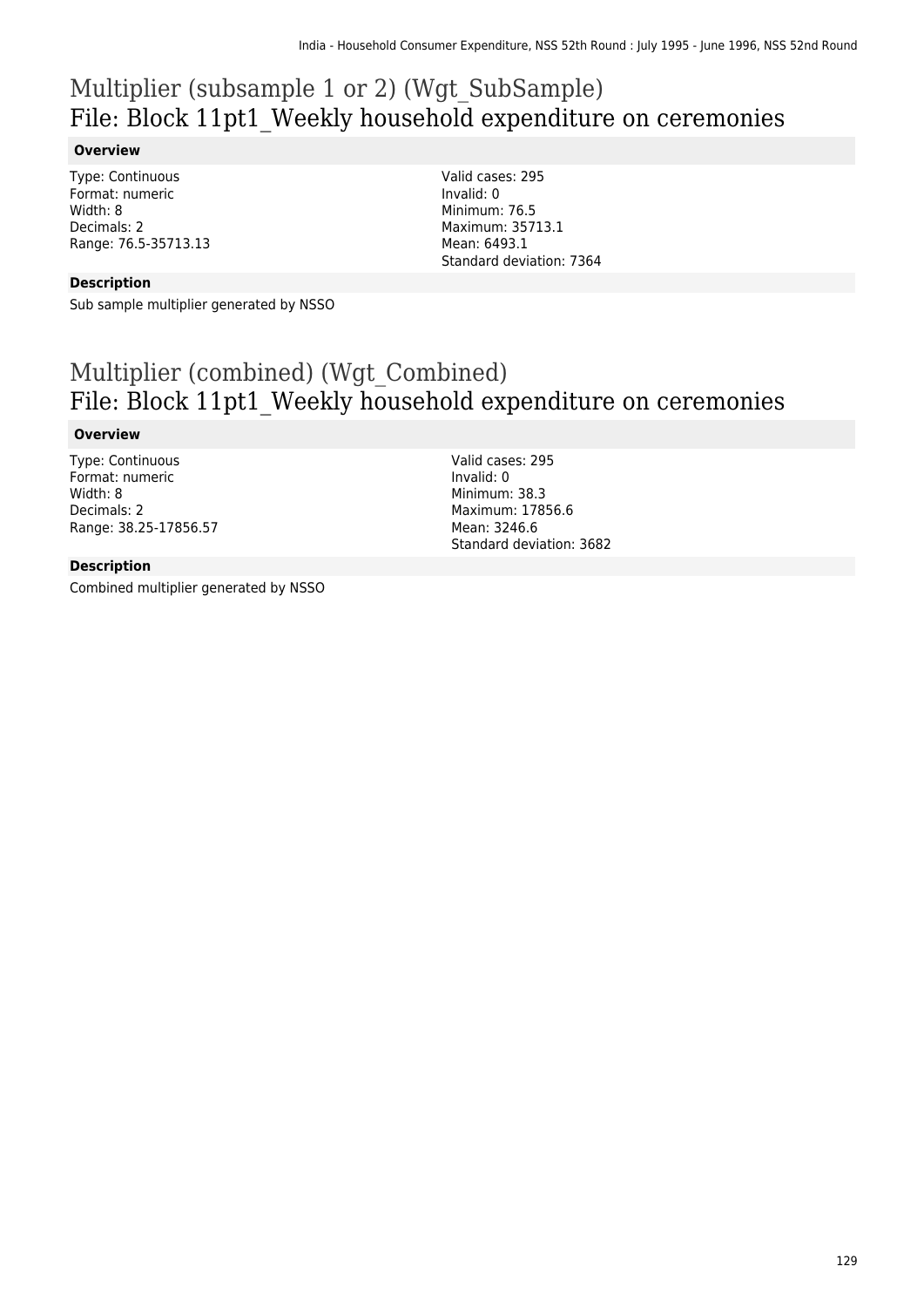# Key to identify a household (HHID) File: Block 11pt2\_Annual household expenditure on ceremonies

**Overview**

Type: Discrete Format: character Width: 8

Valid cases: 3789 Invalid: 0

# Round Schedule (RoundSchedule) File: Block 11pt2\_Annual household expenditure on ceremonies

**Overview**

Type: Discrete Format: character Width: 3

Valid cases: 3789 Invalid: 0

#### **Literal question**

Round Schedule

### State Region (State\_Region) File: Block 11pt2\_Annual household expenditure on ceremonies

#### **Overview**

Type: Discrete Format: character Width: 3

Valid cases: 3789 Invalid: 0

### **Description**

Regions are hierarchical domains of study below the level of State/ Union Territory in the NSS.

**Literal question**

State Region

### State (State) File: Block 11pt2\_Annual household expenditure on ceremonies

#### **Overview**

**State** 

Type: Discrete Format: character Width: 2

**Literal question**

Valid cases: 3789 Invalid: 0

# Sub Round (SubRound) File: Block 11pt2\_Annual household expenditure on ceremonies

#### **Overview**

Type: Discrete Format: character Width: 1

Valid cases: 3789 Invalid: 0

#### **Description**

The survey period of one year of this round was divided into four sub-rounds of three months duration. Equal number of sample villages and blocks were allotted for survey in each of these four sub-rounds.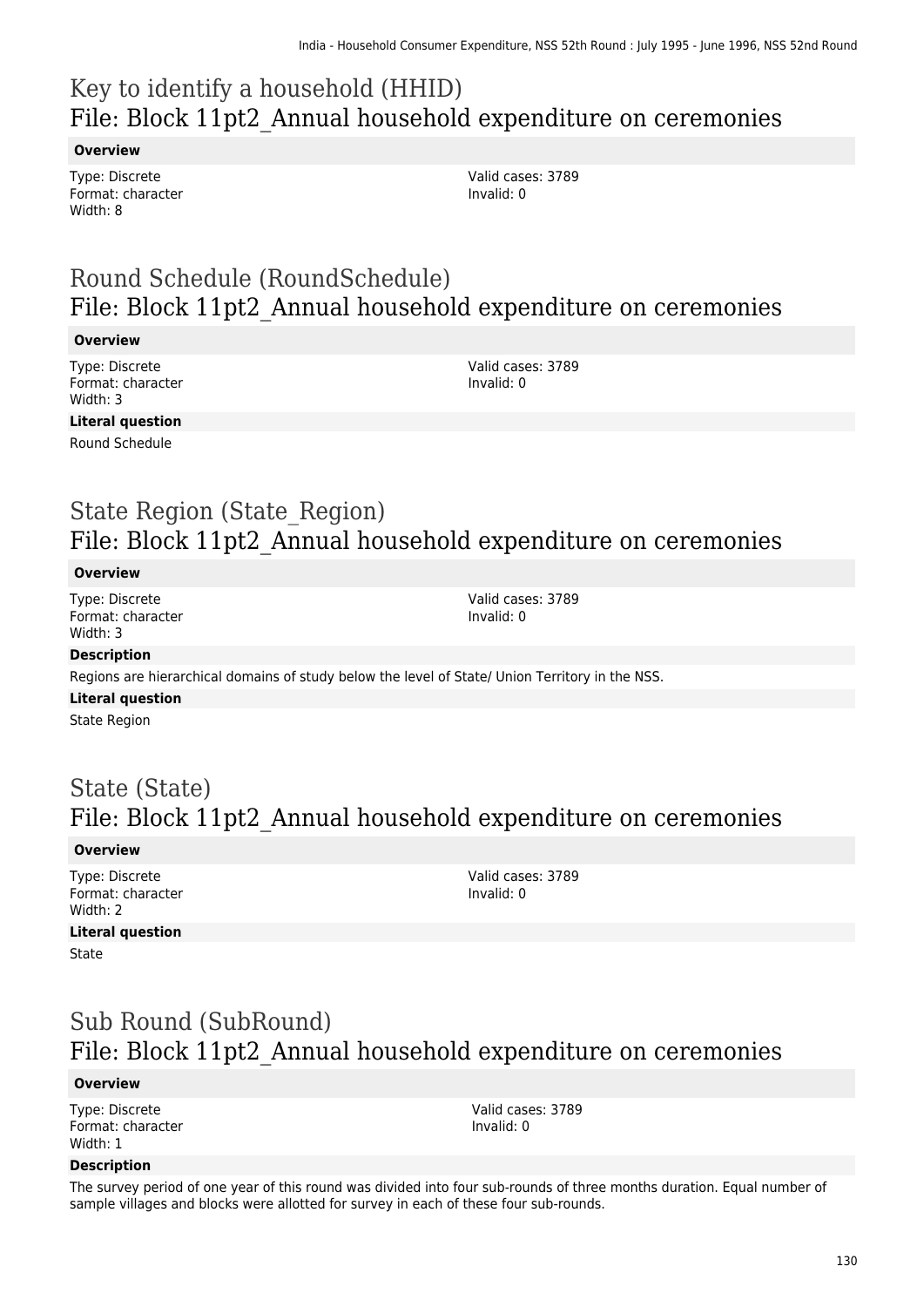### Sub Round (SubRound) File: Block 11pt2\_Annual household expenditure on ceremonies **Literal question**

Sub Round

### Flot No. (FlotNo) File: Block 11pt2\_Annual household expenditure on ceremonies

#### **Overview**

Type: Discrete Format: character Width: 5

Valid cases: 3789 Invalid: 0

**Literal question**

Flot No.

### Sample (Sample) File: Block 11pt2\_Annual household expenditure on ceremonies

#### **Overview**

Type: Discrete Format: character Width: 1

Valid cases: 3789 Invalid: 0

### **Literal question**

Sample

### Sector (Sector) File: Block 11pt2\_Annual household expenditure on ceremonies

#### **Overview**

Type: Discrete Format: character Width: 1

Valid cases: 3789 Invalid: 0

#### **Description**

Sector : A word used for the rural-urban demarcation.

#### **Literal question**

Sector

### Stratum (Stratum) File: Block 11pt2\_Annual household expenditure on ceremonies

#### **Overview**

Type: Discrete Format: character Width: 2

Valid cases: 3789 Invalid: 0

#### **Description**

Within each district of a State/ UT, two basic strata were formed: (i) rural stratum comprising of all rural areas of the district and (ii) urban stratum comprising of all the urban areas of the district.

#### **Literal question**

Stratum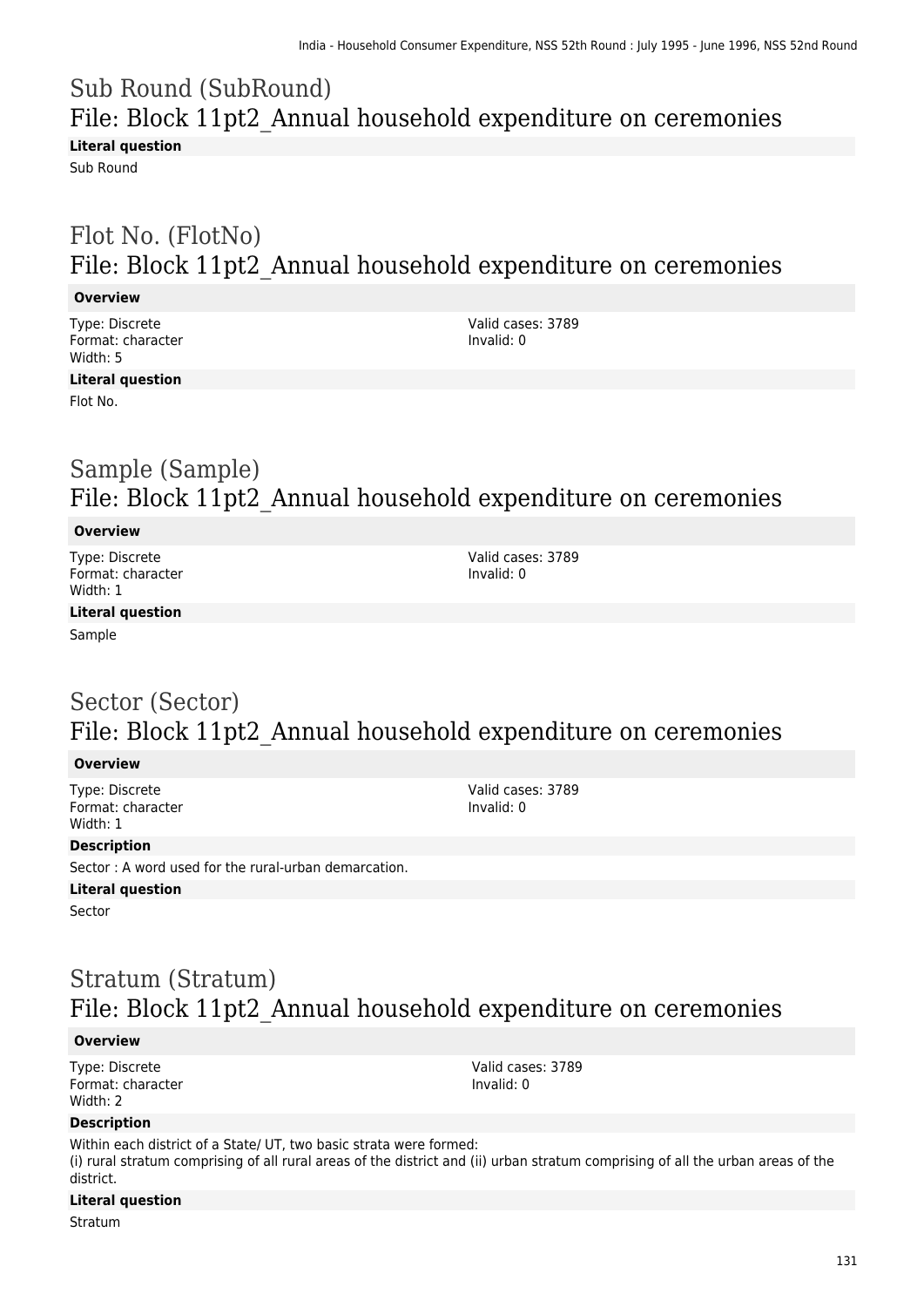# District Code (District\_Code) File: Block 11pt2\_Annual household expenditure on ceremonies

**Overview**

Type: Discrete Format: character Width: 2

#### **Literal question**

District Code

Valid cases: 3789 Invalid: 0

# Sub Sample (Sub\_Sample) File: Block 11pt2\_Annual household expenditure on ceremonies

#### **Overview**

Type: Discrete Format: character Width: 1

Valid cases: 3789 Invalid: 0

#### **Description**

An important feature of the NSS sampling design is that the total sample of first stage units is drawn in the form of two or more independent and parallel samples, termed as interpenetrating sub-samples. Each sub- sample is drawn by the same sampling scheme and is capable of providing valid estimates of the population parameters. The comparison of sub-sample wise estimates shows the margin of uncertainty associated with the combined sample estimate.

Interpenetrating sub-samples have been used in NSS (i) to obtain valid estimates from each sub-round (season) of the survey round, and (ii) to ensure that Central and State samples for any State/ UT cover independent and equally valid samples of units.

The samples surveyed by the NSSO staff are termed as Central sample and the matched samples surveyed by State Government staff are termed as State sample.

#### **Literal question**

Sub Sample

### Village/Bl. Srl. No. (Vill\_Blk\_Slno) File: Block 11pt2\_Annual household expenditure on ceremonies

#### **Overview**

Type: Discrete Format: character Width: 5

Valid cases: 3789 Invalid: 0

#### **Literal question**

Village/Bl. Srl. No.

### Sample vill / Block No. (Sample\_Vill\_Blk\_No) File: Block 11pt2\_Annual household expenditure on ceremonies

#### **Overview**

Type: Discrete Format: character Width: 3

#### **Literal question**

Sample vill / Block No.

Valid cases: 3789 Invalid: 0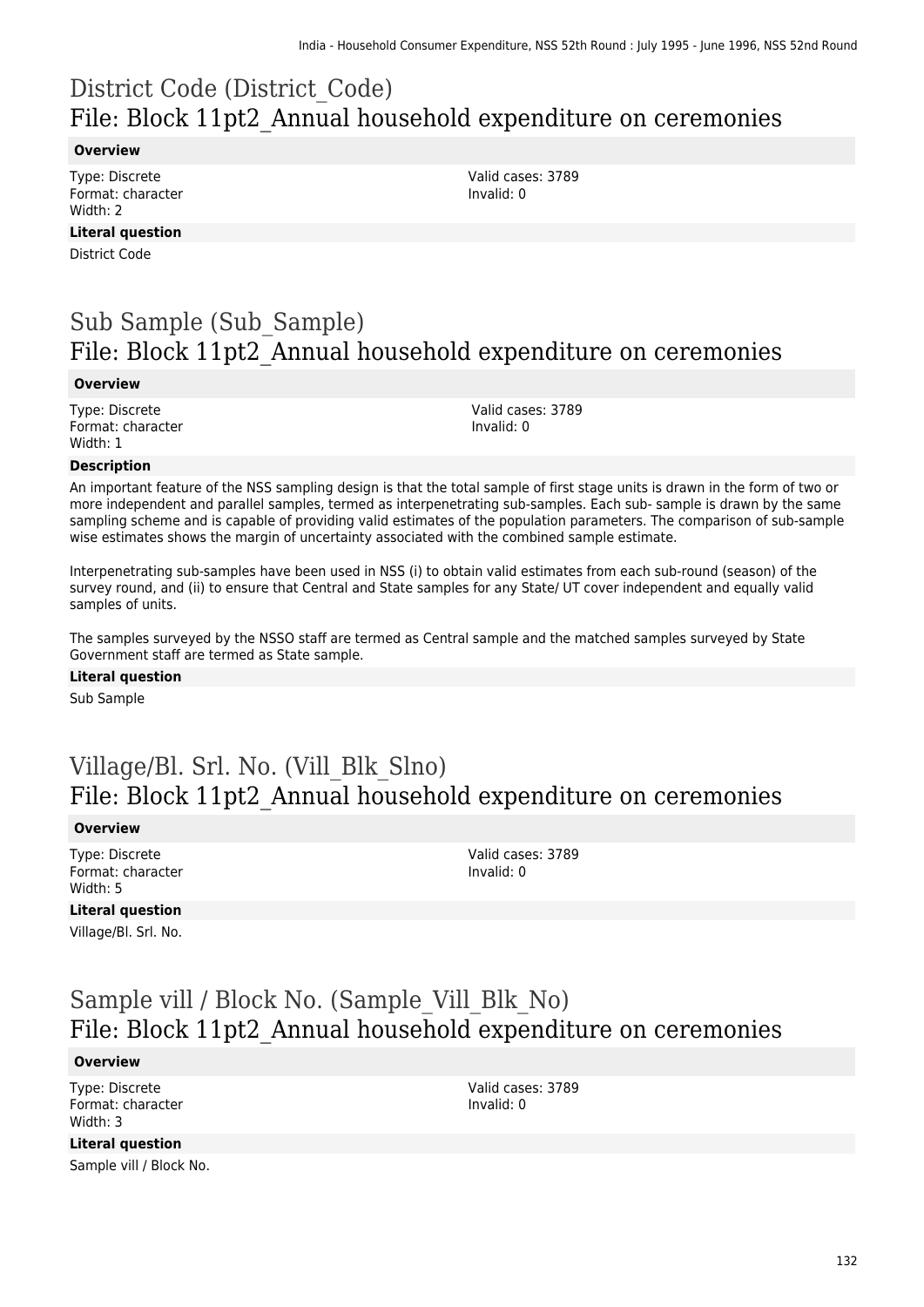# 2nd stg strm / schedule type (Second\_Stratum) File: Block 11pt2\_Annual household expenditure on ceremonies

#### **Overview**

Type: Discrete Format: character Width: 1

#### **Literal question**

2nd stg strm / Sch. Type

Valid cases: 3789 Invalid: 0

Valid cases: 3789

Invalid: 0

### Sample Household No. (Hhold\_no) File: Block 11pt2\_Annual household expenditure on ceremonies

#### **Overview**

Type: Discrete Format: character Width: 2

#### **Literal question**

Sample Household No.

# Level (Level) File: Block 11pt2\_Annual household expenditure on ceremonies

#### **Overview**

Type: Discrete Format: character Width: 2

Valid cases: 3789 Invalid: 0

### **Literal question**

Level

### Serial no. of ceremony (B11\_2\_q2\_1) File: Block 11pt2\_Annual household expenditure on ceremonies

#### **Overview**

Type: Discrete Format: character Width: 3

Valid cases: 3789 Invalid: 0

#### **Literal question**

Serial no. of ceremony

### Code (Ceremony) (B11\_2\_q2\_3) File: Block 11pt2\_Annual household expenditure on ceremonies

#### **Overview**

Type: Discrete Format: character Width: 1

**Description**

Valid cases: 3132 Invalid: 0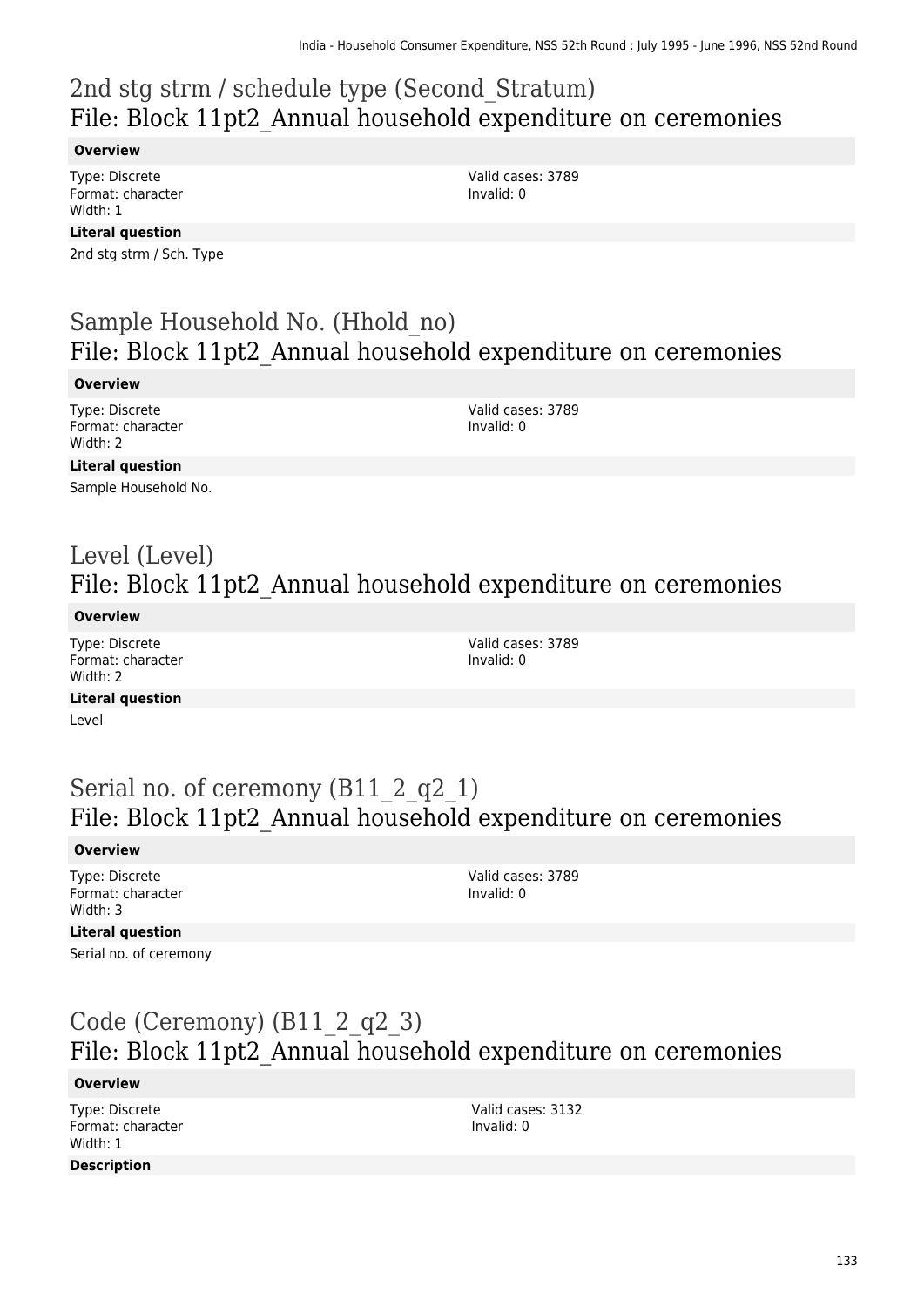# Code (Ceremony) (B11\_2\_q2\_3) File: Block 11pt2\_Annual household expenditure on ceremonies

Ceremonies are performed to solemnise notable events of life e.g. birth, marriage etc. Members of a household may have to perform some religious rites consequent upon the death of a person. For various religious faiths, there are some days in a year which are observed with ceremonial performances like offering of puja, prayer, celebration of rituals etc. Such ceremonies may be performed by household members as required under the social/religious customs without incurring any expenditure for entertaining guests. On the other hand, it may happen that households have to spend some amount under different heads for the purpose of entertainment. Conventionally these expenditures are considered as an essential part of the ceremonies performed. The purpose of providing this block in this schedule is to estimate the amount of expenditure incurred by the household on these occasions under various broad groups of items e.g. food, fuel & light, clothing & footwear, misc. goods & services, durable goods etc. Hence only those ceremonies on which some amount of expenditure is involved should be listed in this block.

#### **Literal question**

Which ceremony did the household perform during the last 365 days?

# Expenditure incurred on food (B11\_2\_q2\_4) File: Block 11pt2\_Annual household expenditure on ceremonies

#### **Overview**

Type: Continuous Format: numeric Width: 7 Decimals: 0 Range: 0-2000000 Valid cases: 3700 Invalid: 89 Minimum: 0 Maximum: 2000000 Mean: 4476.6 Standard deviation: 54851.8

#### **Literal question**

How much expenditure was incurred on food in the ceremony?

### Expenditure incurred on fuel  $\&$  light (B11\_2\_q2\_5) File: Block 11pt2\_Annual household expenditure on ceremonies

#### **Overview**

Type: Continuous Format: numeric Width: 6 Decimals: 0 Range: 0-100000

Valid cases: 3060 Invalid: 729 Minimum: 0 Maximum: 100000 Mean: 683.3 Standard deviation: 4370.8

#### **Literal question**

How much expenditure was incurred on fuel & light in the ceremony?

### Expenditure incurred on clothing  $\&$  footwear (B11\_2\_q2\_6) File: Block 11pt2\_Annual household expenditure on ceremonies

#### **Overview**

Type: Continuous Format: numeric Width: 7 Decimals: 0 Range: 0-1000000

Valid cases: 2574 Invalid: 1215 Minimum: 0 Maximum: 1000000 Mean: 3862.7 Standard deviation: 32781

#### **Literal question**

How much expenditure was incurred on clothing & footwear in the ceremony?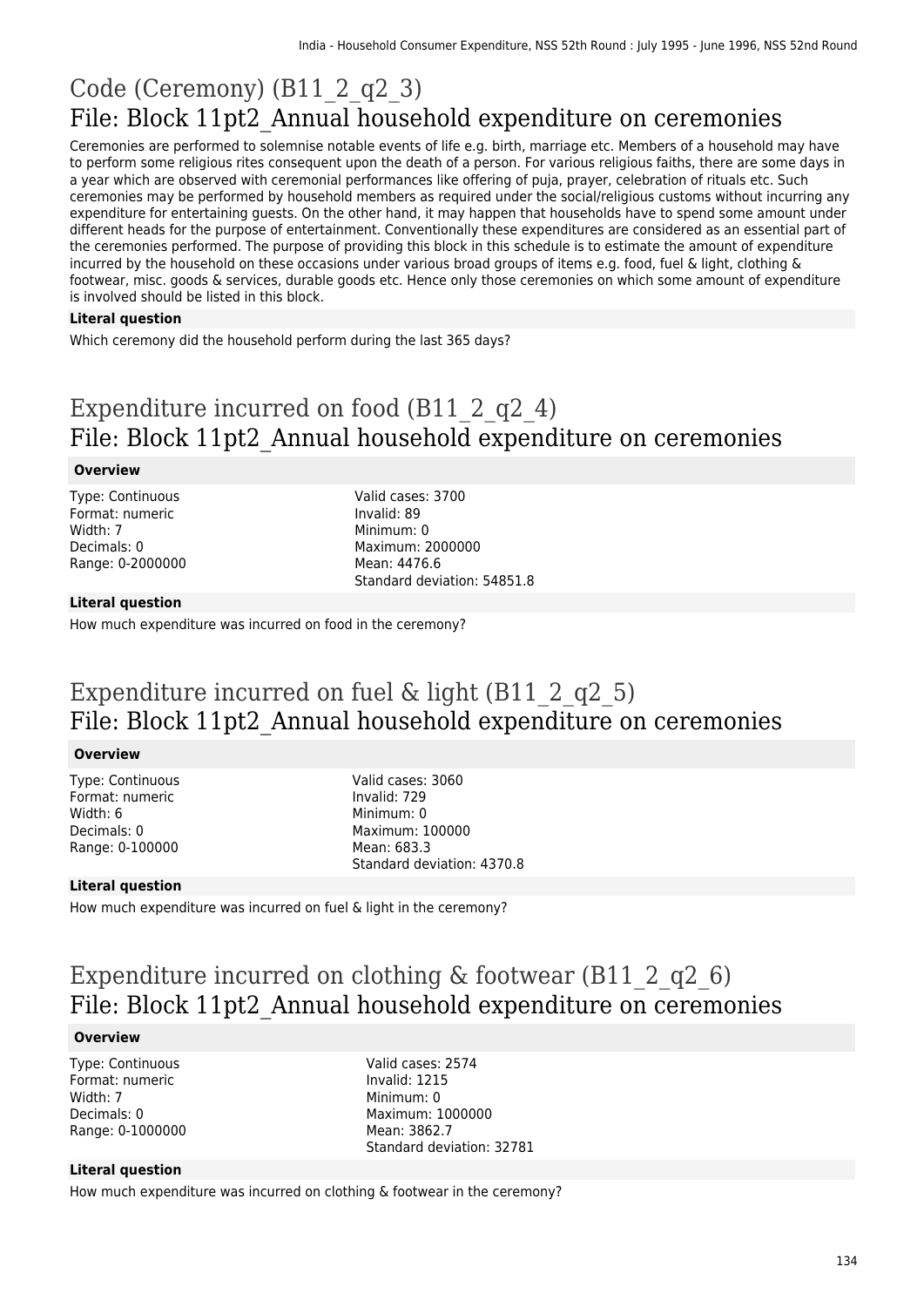### Expenditure incurred on miscellaneous goods & services (B11\_2\_q2\_7) File: Block 11pt2\_Annual household expenditure on ceremonies

#### **Overview**

Type: Continuous Format: numeric Width: 7 Decimals: 0 Range: 0-2450000 Valid cases: 2418 Invalid: 1371 Minimum: 0 Maximum: 2450000 Mean: 4389.9 Standard deviation: 76353.9

#### **Literal question**

How much expenditure was incurred on miscellaneous goods & services in the ceremony?

### Expenditure incurred on durables (B11\_2\_q2\_8) File: Block 11pt2 Annual household expenditure on ceremonies

#### **Overview**

Type: Continuous Format: numeric Width: 7 Decimals: 0 Range: 0-5000000 Valid cases: 1219 Invalid: 2570 Minimum: 0 Maximum: 5000000 Mean: 16187.2 Standard deviation: 211528

#### **Literal question**

How much expenditure was incurred on durables in the ceremony?

### Expenditure incurred - All (B11\_2\_q2\_9) File: Block 11pt2\_Annual household expenditure on ceremonies

#### **Overview**

Type: Continuous Format: numeric Width: 7 Decimals: 0 Range: 15-8200000 Valid cases: 3789 Invalid: 0 Minimum: 15 Maximum: 8200000 Mean: 15556.5 Standard deviation: 224289.9

### Update code (Update\_Code) File: Block 11pt2\_Annual household expenditure on ceremonies

#### **Overview**

Type: Discrete Format: character Width: 1

#### **Literal question**

Update code

Valid cases: 462 Invalid: 0

Multiplier (subsample 1 or 2) (Wgt\_SubSample) File: Block 11pt2\_Annual household expenditure on ceremonies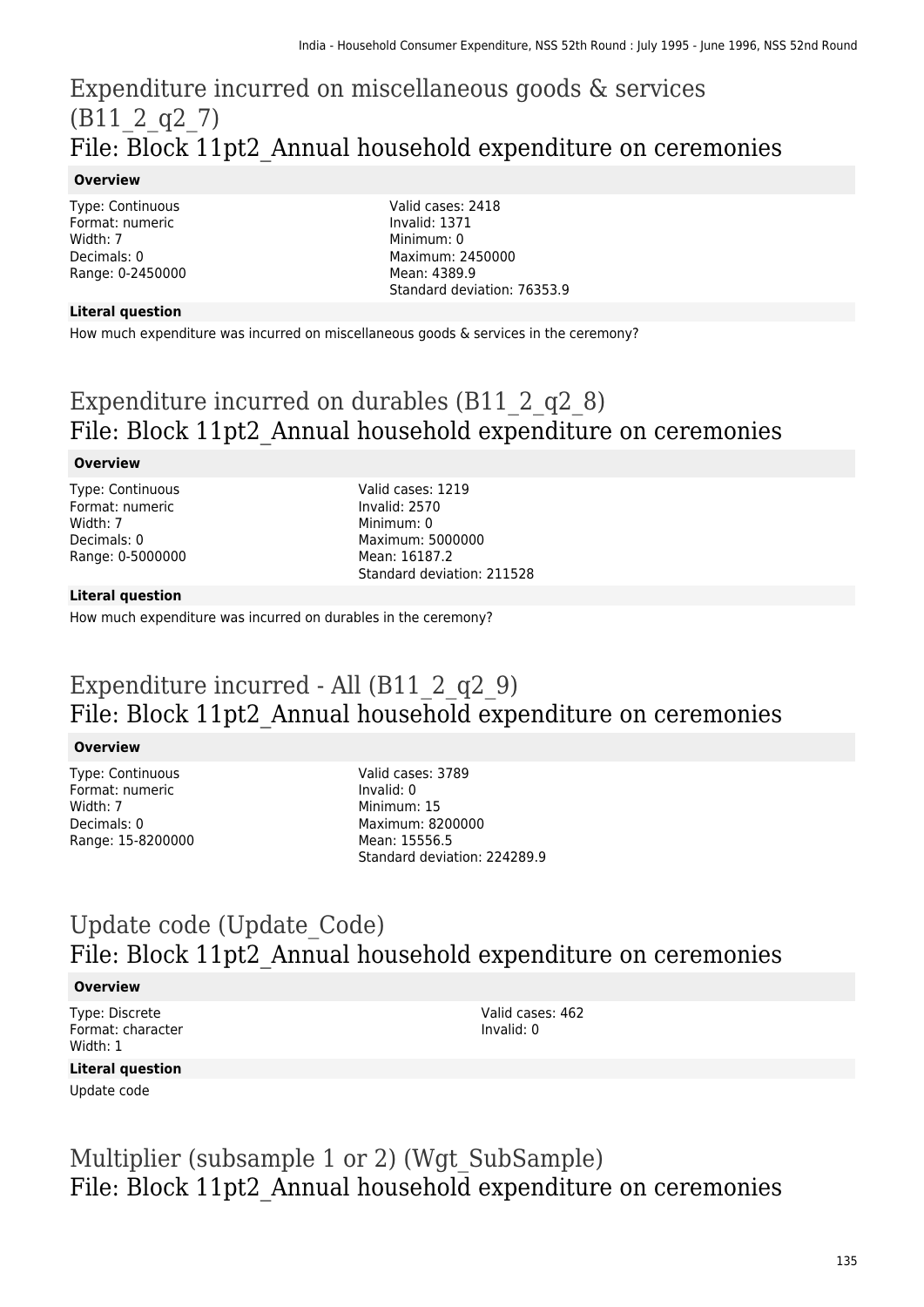# Multiplier (subsample 1 or 2) (Wgt\_SubSample) File: Block 11pt2\_Annual household expenditure on ceremonies

#### **Overview**

Type: Continuous Format: numeric Width: 8 Decimals: 2 Range: 41.88-70241.5 Valid cases: 3789 Invalid: 0 Minimum: 41.9 Maximum: 70241.5 Mean: 5977.2 Standard deviation: 6887.9

#### **Description**

Sub sample multiplier generated by NSSO

### Multiplier (combined) (Wgt\_Combined) File: Block 11pt2 Annual household expenditure on ceremonies

#### **Overview**

Type: Continuous Format: numeric Width: 8 Decimals: 2 Range: 20.94-35120.75 Valid cases: 3789 Invalid: 0 Minimum: 20.9 Maximum: 35120.8 Mean: 2988.6 Standard deviation: 3443.9

#### **Description**

Combined multiplier generated by NSSO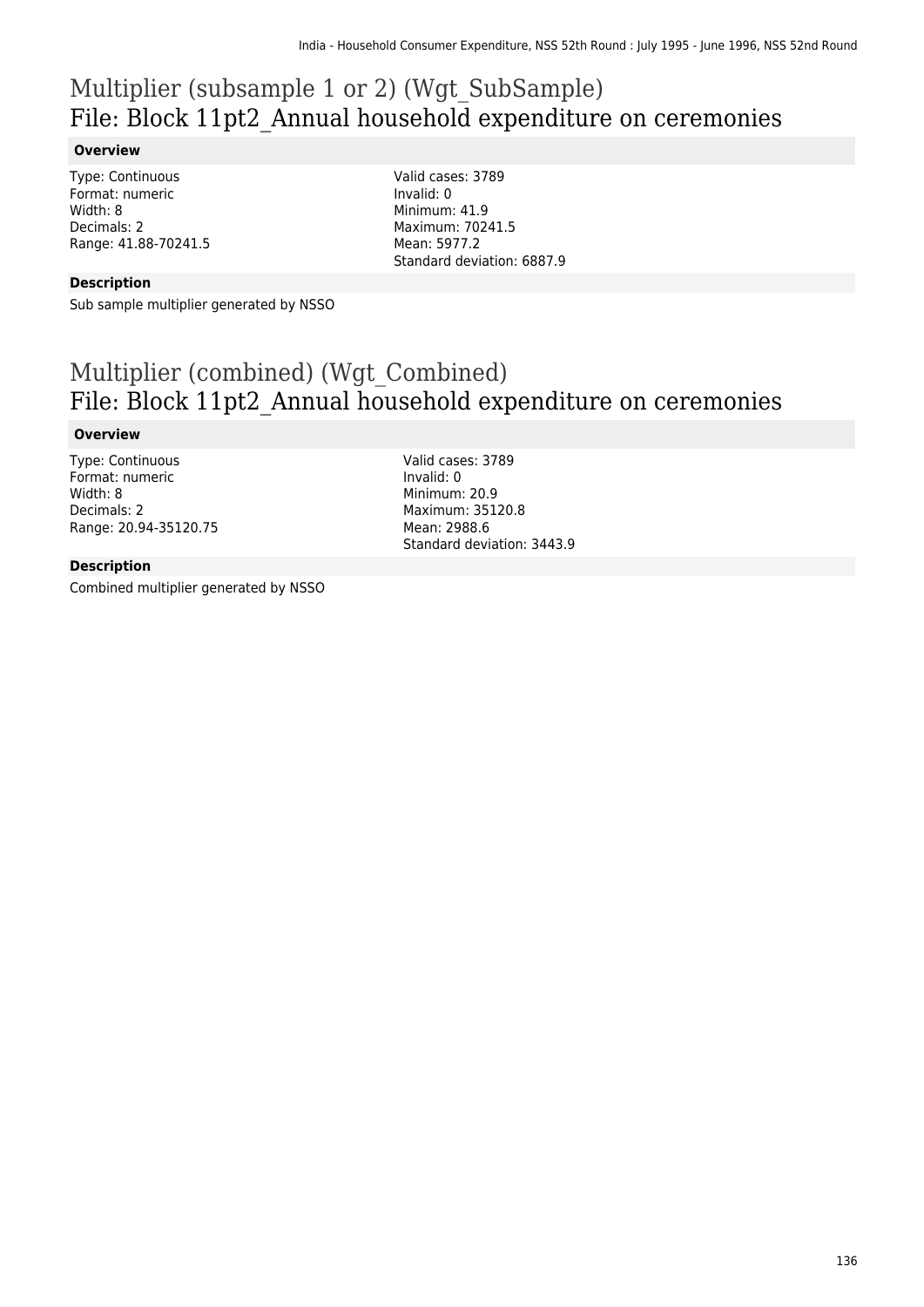# **Documentation**

### **Questionnaires**

### **Questionnaire NSS Round 52**

Title Questionnaire NSS Round 52 Country India Language English Filename Schedule\_52\_1.0.pdf

### **Reports**

### **Attending an Educational Institution in India**

Title Attending an Educational Institution in India Country India Language English Filename Attending an Educational Institution in India.pdf

### **Household Consumer Expenditure and Employment Situation in India 1995-96**

Title Household Consumer Expenditure and Employment Situation in India 1995-96 Country India Language English Filename Household Consumer Expenditure and Employment Situation in India 1995-96.pdf

### **Maternal and Child Health Care in India**

Title Maternal and Child Health Care in India Country India Language English Filename Maternal and Child Health Care in India.pdf

### **Morbidity and Treatment of Ailments**

Title Morbidity and Treatment of Ailments Country India Language English Filename Morbidity and Treatment of Ailments.pdf

### **THE AGED IN INDIA**

Title THE AGED IN INDIA Country India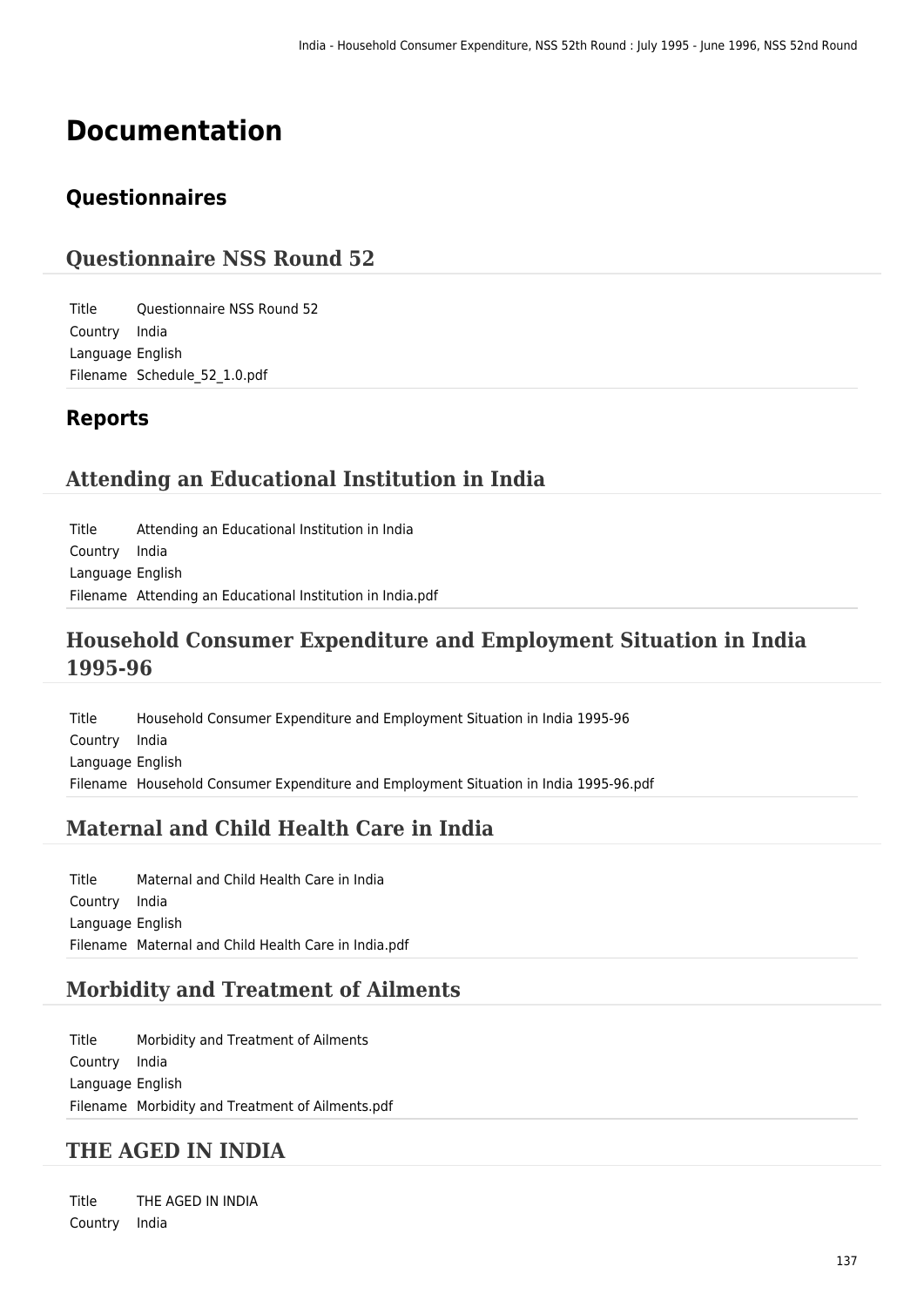### **IHSN Report for 52nd NSS Round Schedule 1.0 Consumer Expenditure**

Title IHSN Report for 52nd NSS Round Schedule 1.0 Consumer Expenditure Country India Filename IHSN\_NSSO\_52\_Round\_SCH\_1\_Consumer\_Expenditure.pdf

### **Other materials**

### **State Codes\_52**

Title State Codes\_52 Country India Language English Filename State Codes\_52.pdf

### **Educational pattern in States & Union Territories**

Title Educational pattern in States & Union Territories Country India Language English Filename Educational pattern in States & Union Territories.pdf

### **LIST OF FOD SUB-REGIONS**

Title LIST OF FOD SUB-REGIONS Country India Language English Filename List of FOD Sub Regions.pdf

### **List of NSS regions and their composition**

Title List of NSS regions and their composition Country India Language English Filename List of NSS regions and their composition.pdf

### **3\_4digit\_NIC Codes 1987**

Title 3 4digit NIC Codes 1987 Country India Language English Filename 3\_4digit\_NIC Codes 1987.pdf

### **NCO 1968-3 digit codes**

Title NCO 1968-3 digit codes Country India